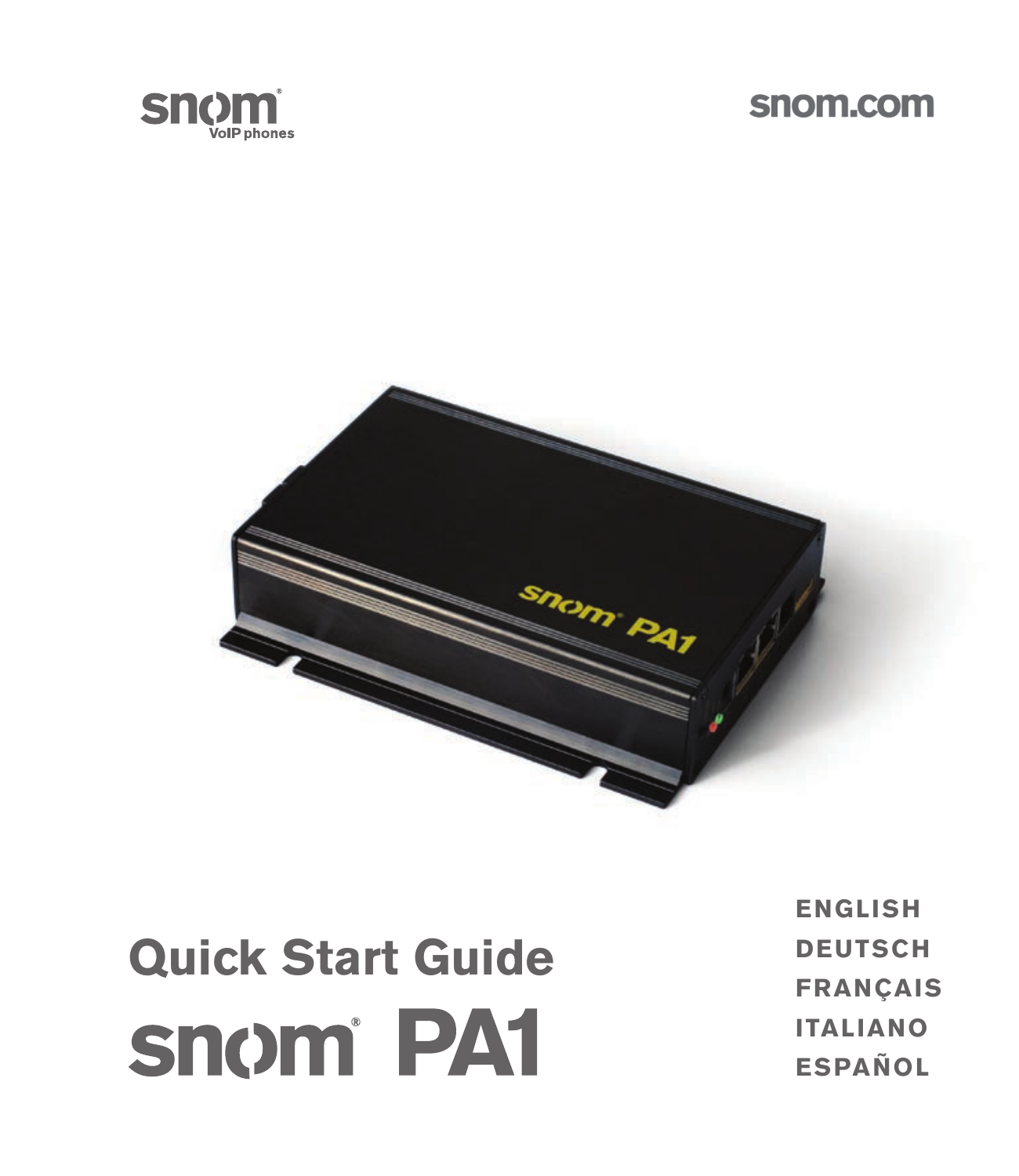snom technology AG Charlottenstr. 68-71 10117 Berlin, Deutschland Tel. +49 30 39 83 3-0 Fax +49 30 39 83 31 11 info@snom.com, sales@snom.com

snom technology, Inc. 18 Commerce Way, Suite 6000 Woburn, MA 01801, USA Tel. 781-569-2044 Fax 978-998-7883 infoUSA@snom.com

snom UK Ltd Amethyst House, Meadowcroft Way Leigh Business Park, Leigh Manchester, WN7 3XZ, UK Tel. +44 169 348 7500 Fax +44 169 348 7509 uksales@snom.com

snom France SARL 6 Parc des fontenelles 78870 Bailly, France Tel. +33 1 80 87 62 87 Fax +33 1 80 87 62 88 info@snom.com, sales@snom.com

snom technology SRL Via A. Lusardi 10 20122 Milano, Italia Tel +39 02 00611212 Fax +39 02 93661864 info@snom.com, sales@snom.com

snom technology Ltd. Rm. A2, 3F, No. 37, Ln. 258 Ruiguang Rd., Neihu Dist. Taipei City 114, Taiwan Tel +886-2-8751-1120 Fax +886-2-8751-1130 infoASIA@snom.com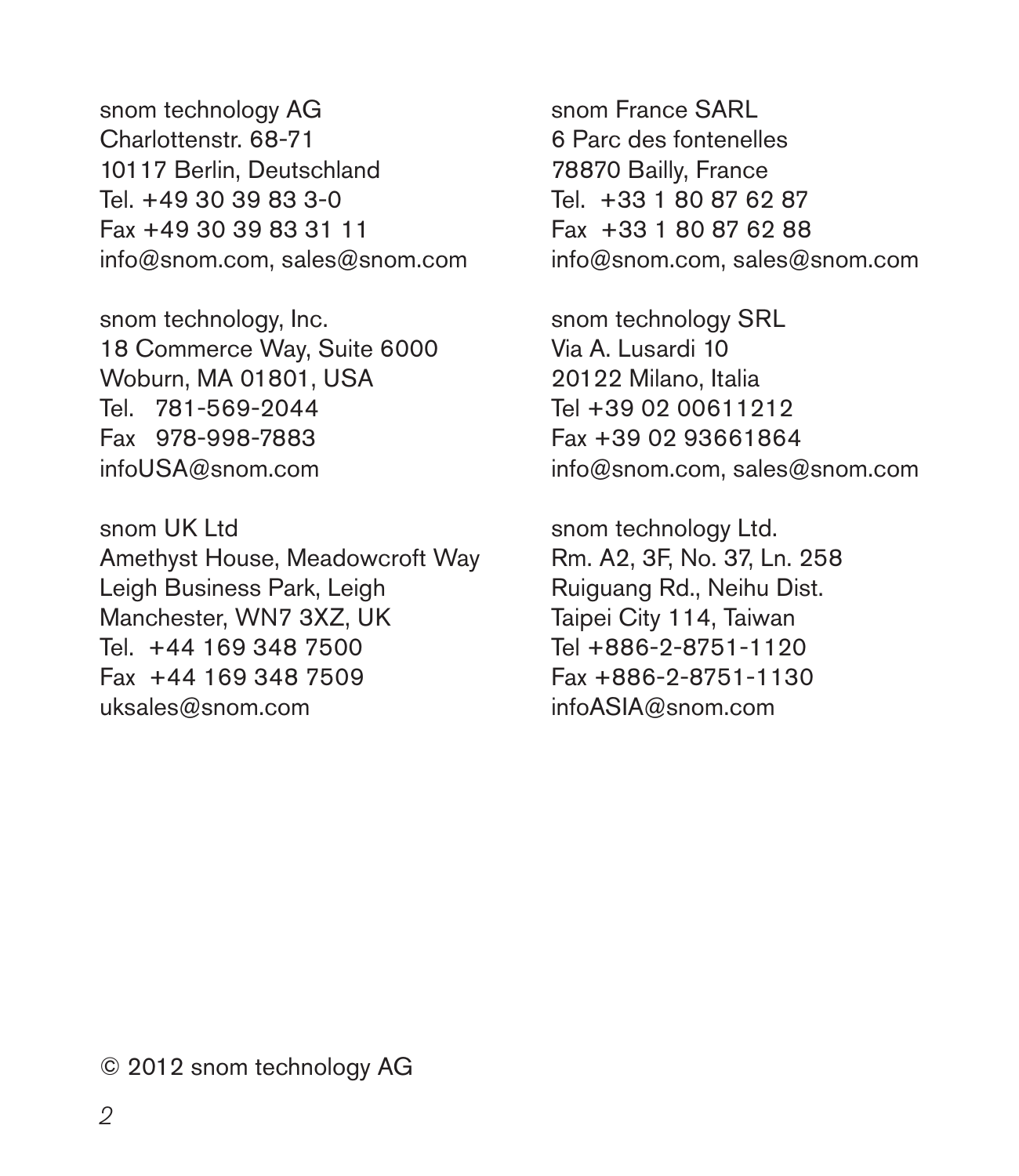

| 39   |
|------|
| - 57 |
| 75   |

#### APPENDIX · ANHANG · ANNEXE · APENDICE · ANEXO

|--|--|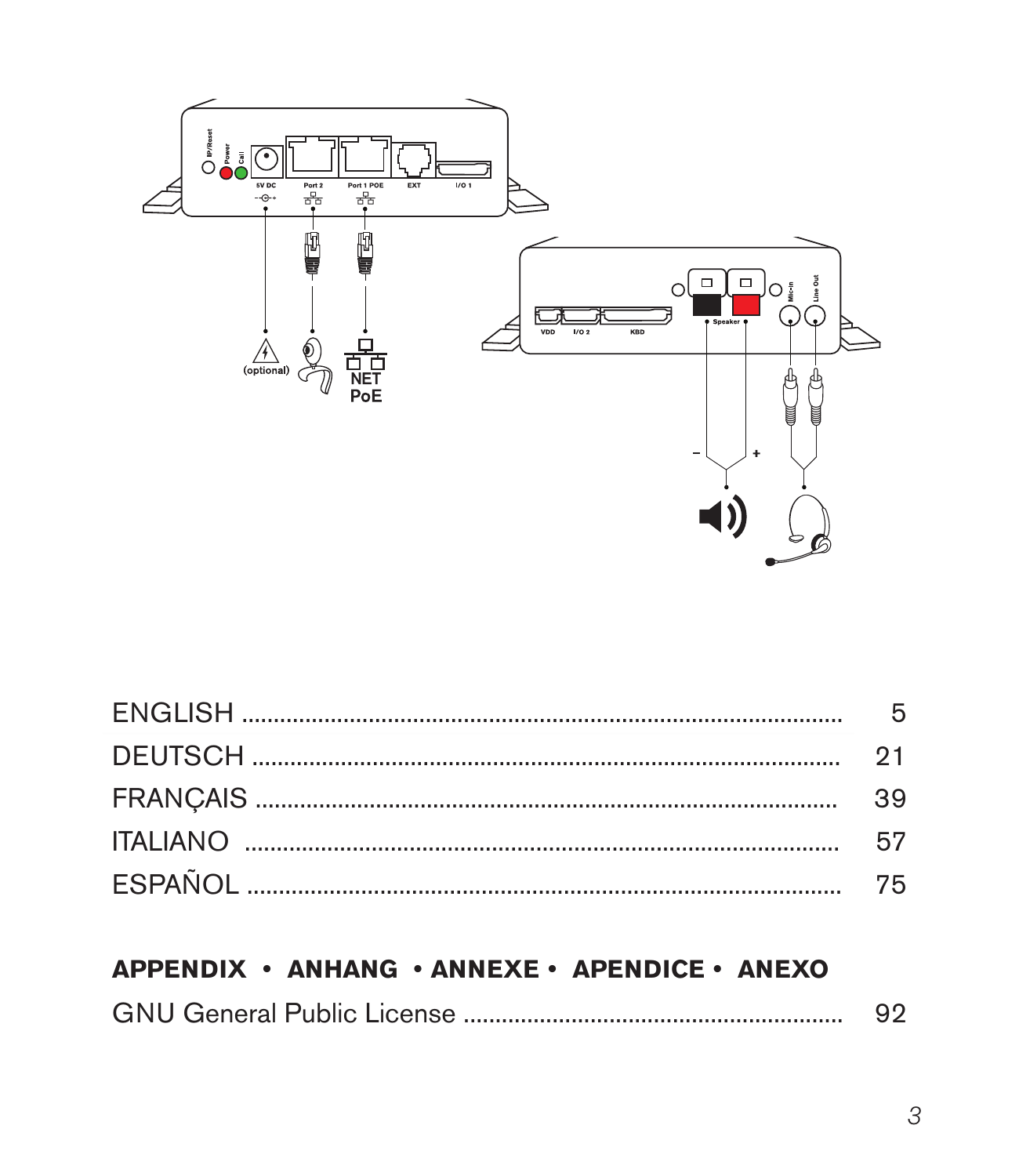#### *snom PA1 Quick Start Guide*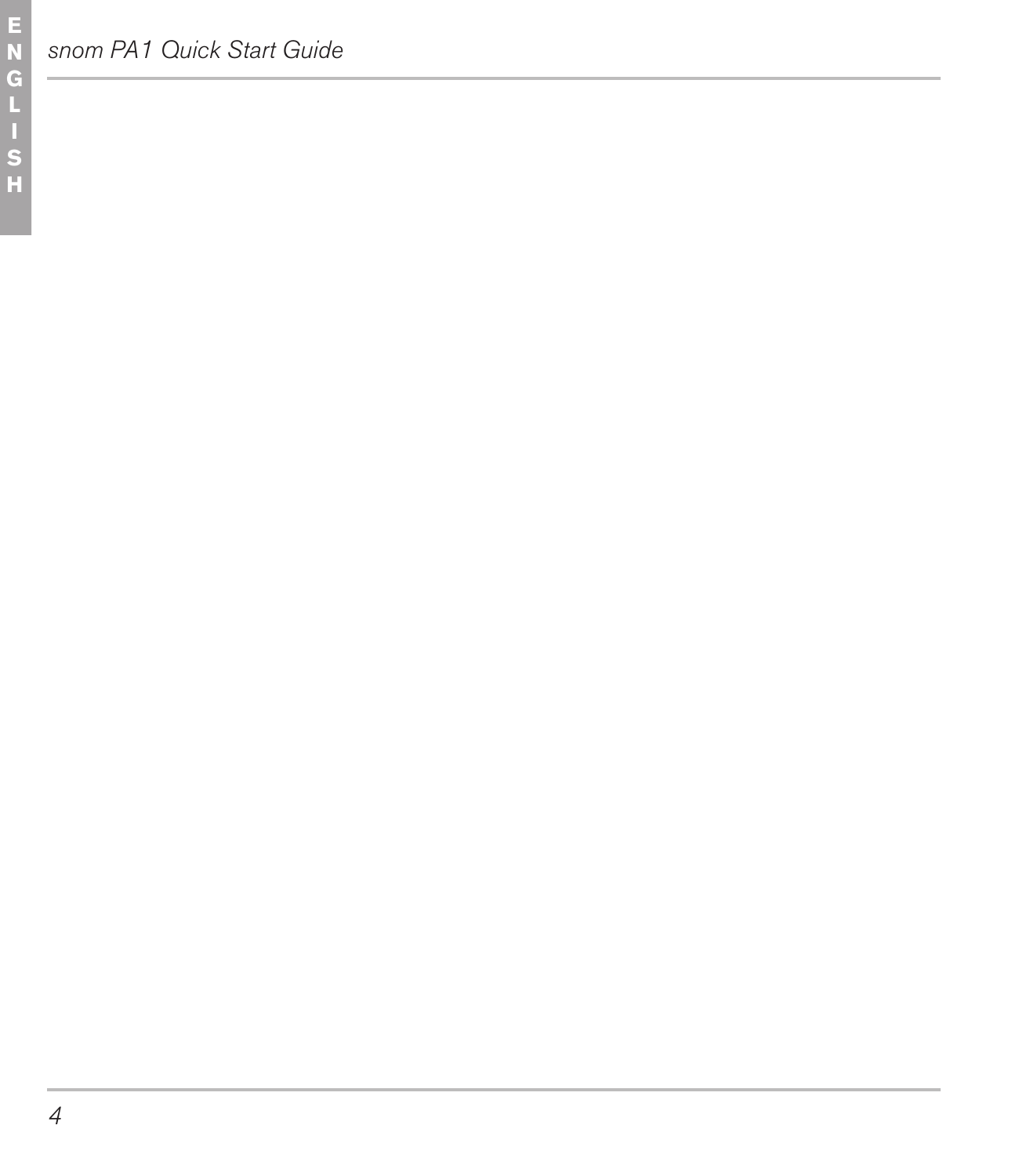**E N G L I S H**

**This is the quick start guide to the installation, setup, and operation of the snom PA1, an announcement system designed for easy access via web interface. The PA1 reduces installation time and creates a secure and centralized announcement network.**

# **Delivery content**

- Base unit
- 2 brackets for wall mounting (pre-assembled)
- $\bullet$  4 screws ( $\varnothing$  8 mm, length 16 mm) + 4 expansion anchors for wall mounting
- Cable set (4 cables)
- Drill template for wall mounting

#### **Not included in delivery:**

- Ethernet cable
- **•** External power supply (5 V 10 W, DC plug inner  $\varnothing$  2.1 mm, outer  $\varnothing$ 5.5 mm) - needed only if no PoE available
- Loudspeaker 4W 8 Ohm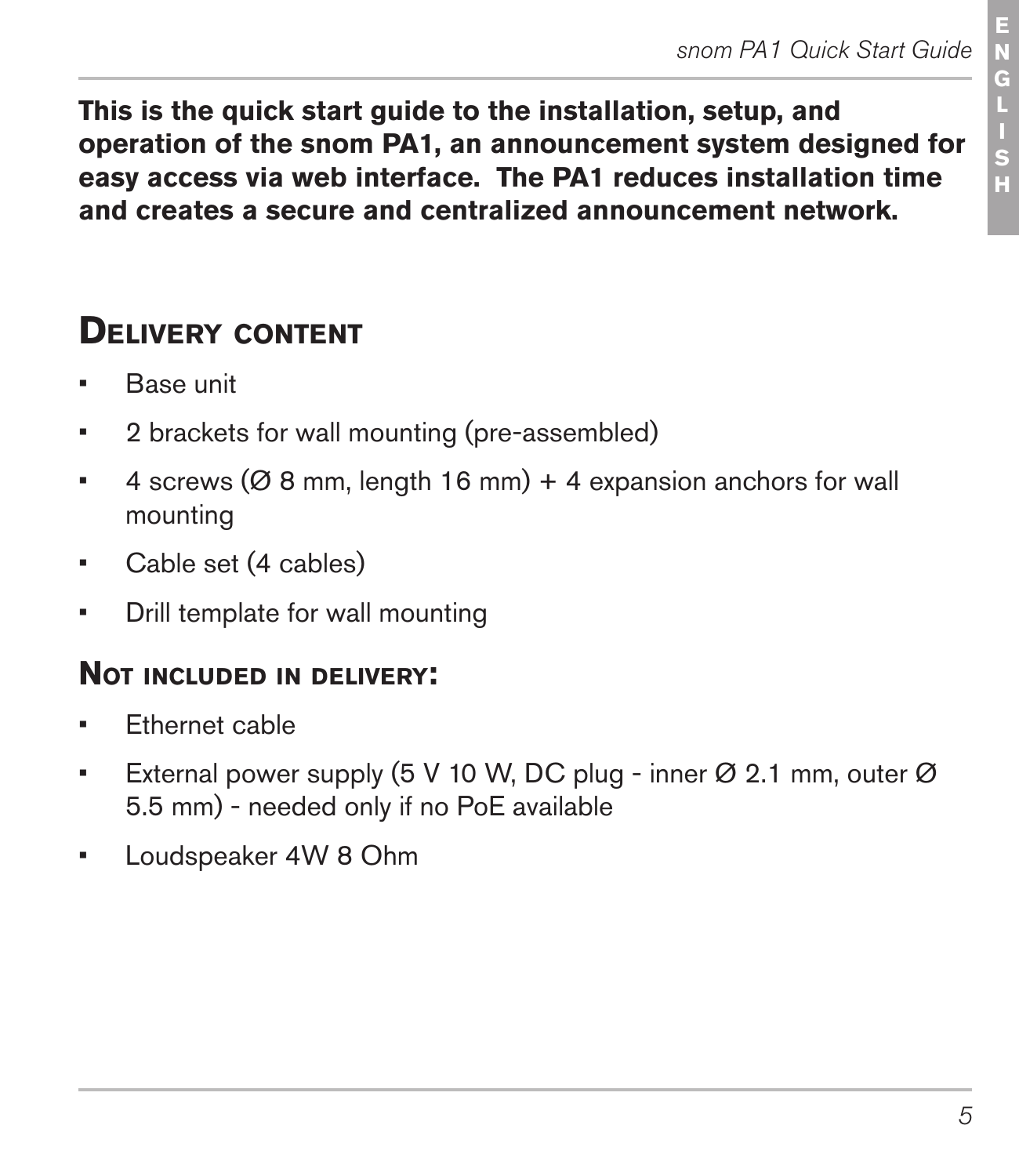# **Copyright, Trademarks, GPL, Legal Disclaimers**

© 2012 snom technology Aktiengesellschaft

All Rights Reserved.

snom, the names of snom products, and snom logos are trademarks owned by snom technology AG. All other product names and names of enterprises are the property of their respective owners.

snom technology AG reserves the right to revise and change this document at any time, without being obliged to announce such revisions or changes beforehand or after the fact.

Texts, images, and illustrations and their arrangement in this document are subject to the protection of copyrights and other legal rights worldwide. Their use, reproduction, and transmittal to third parties without express written permission may result in legal proceedings in the criminal courts as well as civil courts.

When this document is made available on snom's web page, snom technology AG gives its permission to download and print copies of its content for the intended purpose of using it as a manual. No parts of this document may be altered, modified or used for commercial purposes without the express written consent of snom technology AG.

Although due care has been taken in the compilation and presentation of the information in this document, the data upon which it is based may have changed in the meantime. snom therefore disclaims all warranties and liability for the accurateness, completeness, and currentness of the information published, except in the case of intention or gross negligence on the part of snom or where liability arises due to binding legal provisions.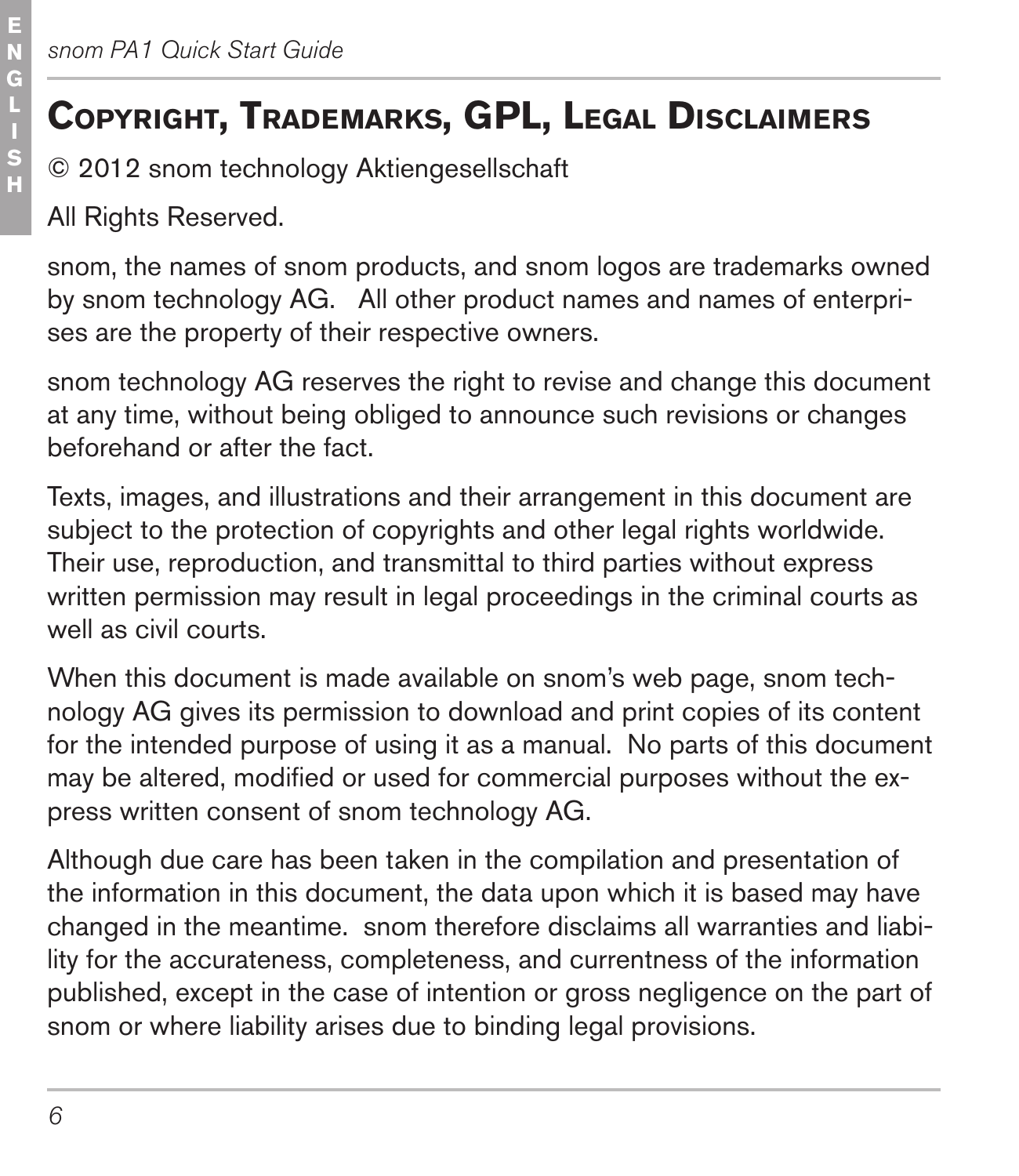Our firmware includes some source code that may be used and modified by anyone and everyone under the GNU Public License (GPL) (see Appendix on page Seite 92), provided they, in turn, make it available to everyone else with the same licensing agreement. Please go to http://www.snom.com/ en/support/download/gpl-quellcode/ for the original GPL license and the source code of components licensed under GPL and used in snom products.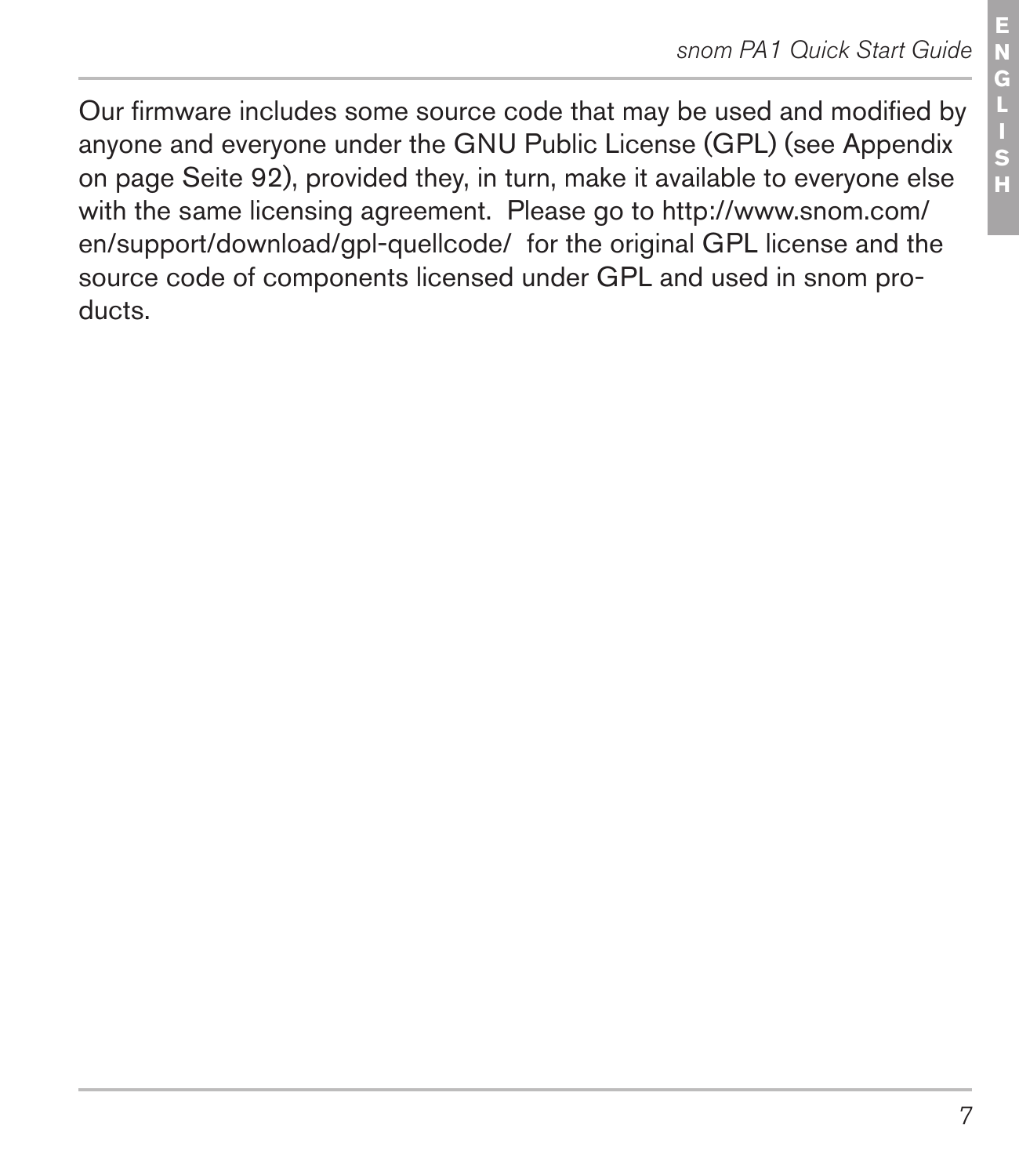### **Important Information**

Please read the instructions on safety and disposal and on how to set up and use the device before using it and also give them to other users to read or inform those users of their contents. Save this manual and do not give the device to third parties without it.

#### **Safety Instructions**

- Follow the instructions in this manual and other applicable documentation of the device.
- Avoid placing the cables where people may trip over them or where they may be exposed to mechanical pressure as this may damage them.
- This device is for indoor use only! Do not install outdoors NOT FOR OUTDOOR USE!
- Do not install the device in rooms with high humidity (for example, in bathrooms, laundry rooms, damp basements). Do not immerse the device in water and do not spill or pour liquids of any kind onto or into the device.
- Do not install the device in surroundings at risk for explosions (paint shops, for example). Do not use the device if you smell gas or other potentially explosive fumes.
- Do not use the device during thunderstorms. Lightning striking the power grid may cause electric shocks.

### **SELV (Safety Extra Low Voltage) Compliance**

Safety status of Input/Output connections comply with SELV requirements.

#### *Warning: To avoid electric shock, do not connect safety extralow voltage (SELV) circuits to telephone-network voltage (TNV)*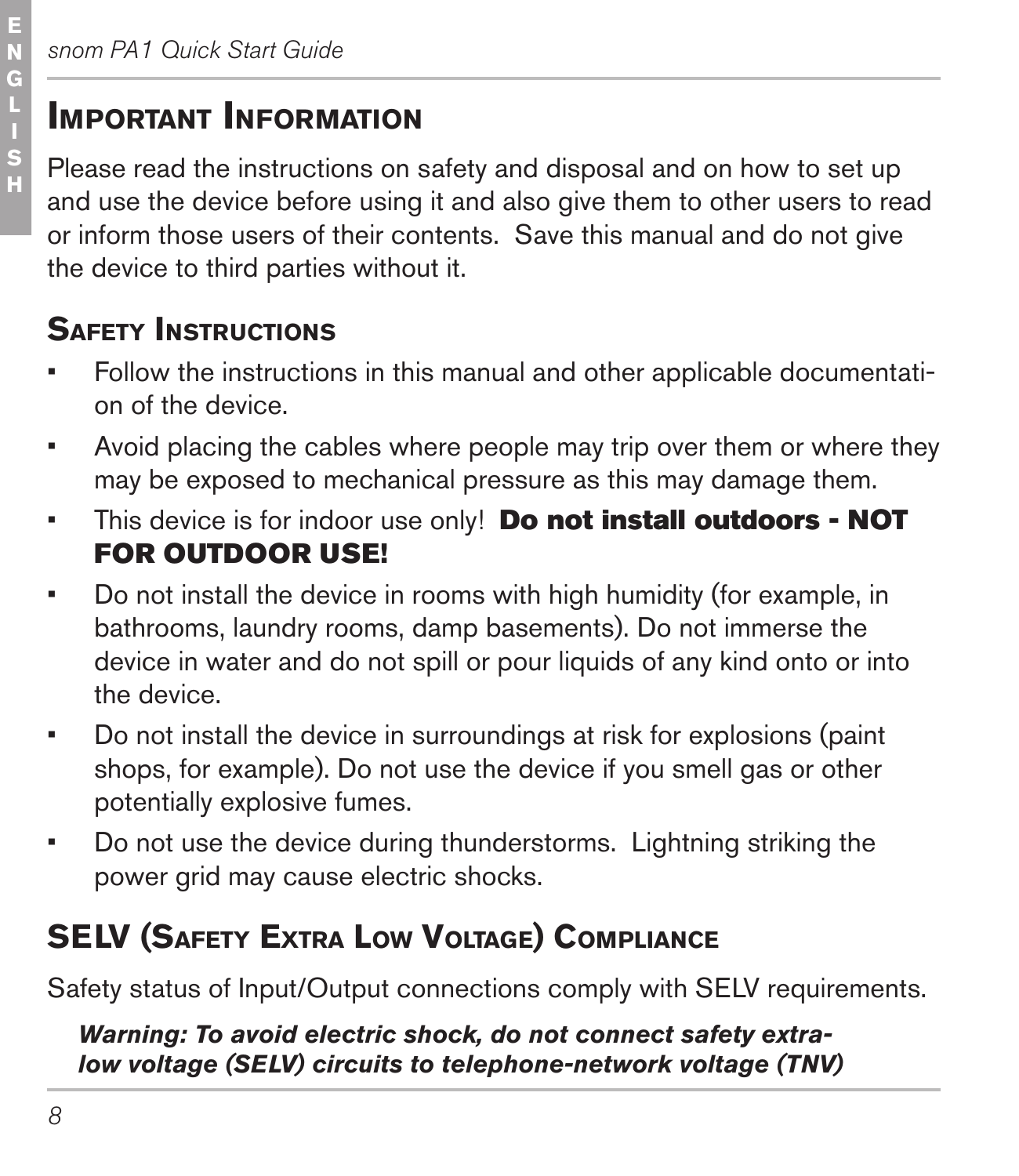*circuits. LAN ports contain SELV circuits, and PSTN ports contain TNV circuits. Some LAN and PSTN ports both use RJ-45 (8P8C) connectors. Use caution when connecting cables.*

#### **Standards conformance**

This device is CE and FCC-certified and meets European and US health, safety, and environmental standards.



Unauthorized opening, changing, or modifying the device will cause the warranty to lapse and may also result in the lapse of the CE and FCC certifications. In case of malfunction contact authorized service personnel, your seller, or snom.

#### **Disposal of the device**



This device is subject to European Directive 2002/96/EC and may not be disposed of with general household garbage.

The separate collection and proper disposal of electrical and electronic devices serve to protect human health and the environment as well as to use and reuse resources prudently and rationally.

If you do not know where you may dispose of the device at the end of its lifespan, contact your municipality, your local waste management provider, or your seller.

### **Cleaning**

To clean the device, use an anti-static cloth. Please avoid cleaning liquids as they might damage the surface or internal electronics of the device.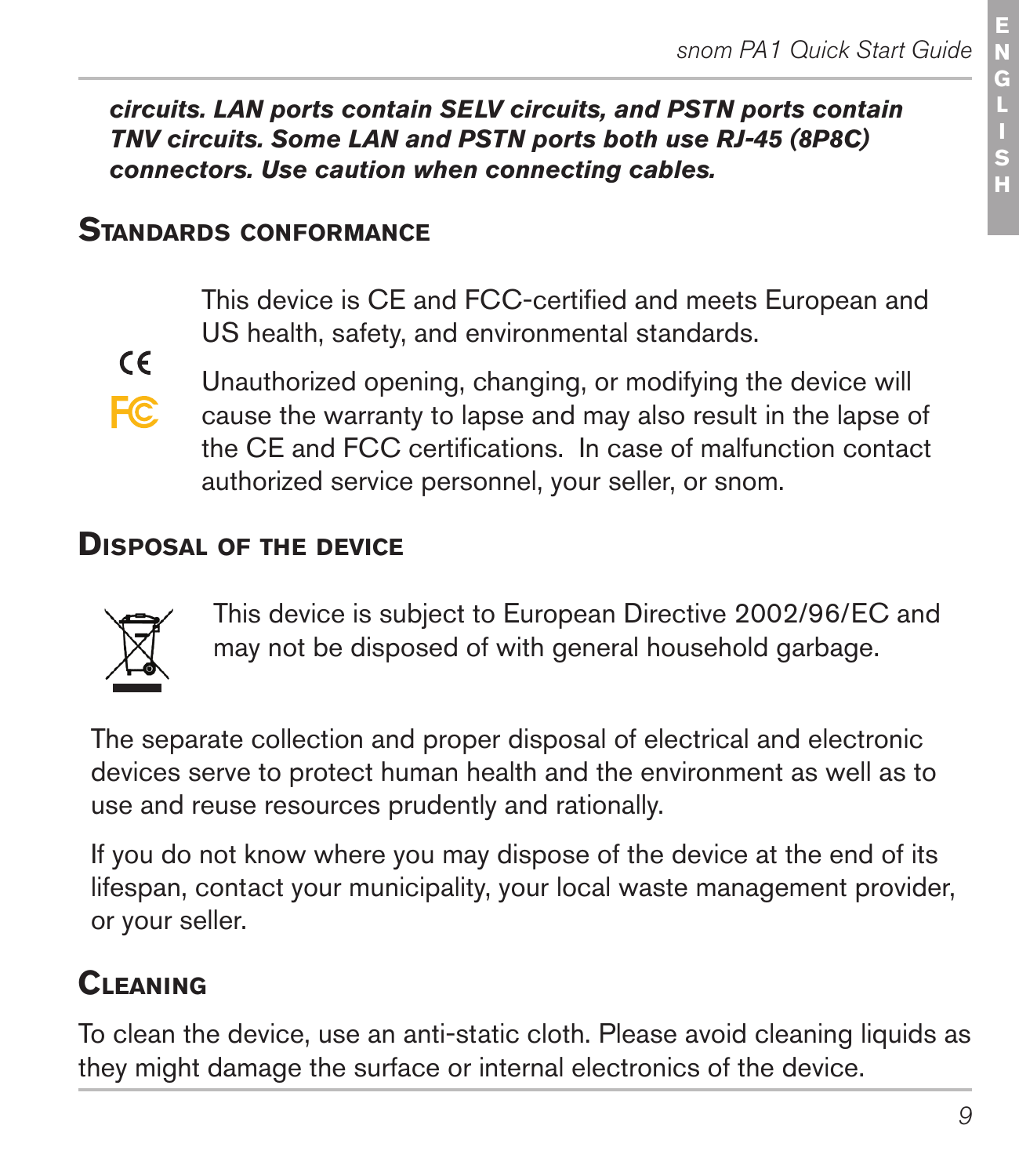# **Wall mounting**

Note: The Ethernet cable must not be bent to avoid damage and loss of the network connection. We recommend that you place the PA1so that the PoE connector is facing toward the LAN port in your network.

- 1. Use the template to mark the positions of the holes to be drilled in the wall.
- 2. Drill the holes and insert the expansion anchors in the holes.
- 3. Place the PA1on the wall with the cut-outs above the anchors as shown in Fig. 1.
- 4. Place the screws in the anchors and tighten them evenly.

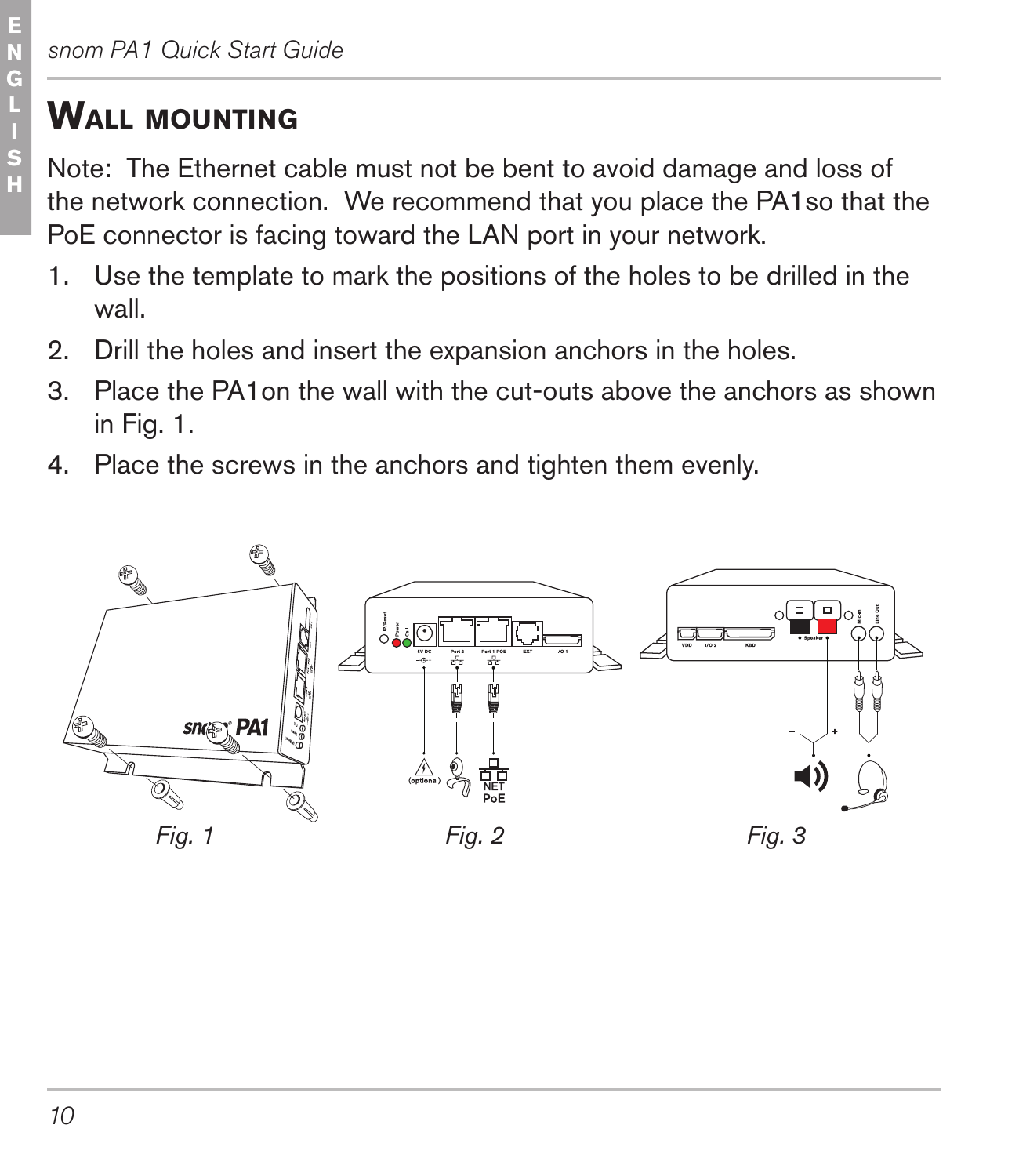# **Connecting the PA1**

1. Plug the Ethernet cable into the RJ45 connector labelled "Port 1POE", as shown in Fig. 2. The second RJ45 connector labelled "Port 2" is for daisy-chaining further Ethernet devices without the need for another Ethernet cable.

 If no PoE available: Connect a snom-approved 5 V 10 W power adapter to the power connector labelled "5V DC".

- 2. Connect the loudspeaker wires to the speaker terminals labelled "Speaker", as shown in Fig. 3.
	- a. Connect the "+" wire with the red terminal, connect the "-" wire with the black terminal.
	- b. If you want to use a headset during the setup:
		- Connect the headset's microphone plug to the jack labelled "Mic-In".
		- Connect the headset's speaker plug to the jack labelled "Line-Out".

### **Initialization and Configuration**

After the PA1 has been connected to the network via Ethernet cable, the red power LED will light up. The PA1 begins to boot.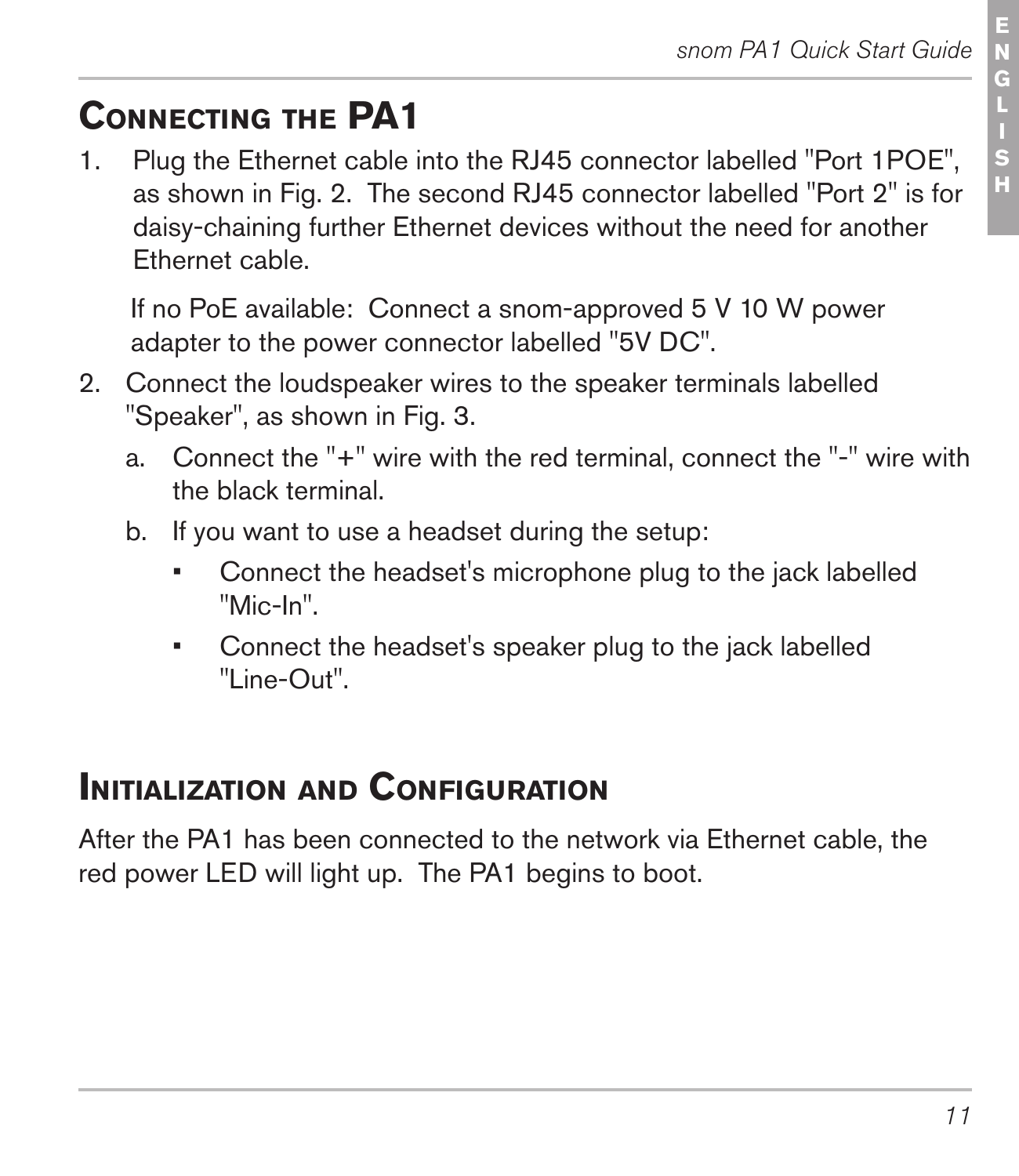#### *snom PA1 Quick Start Guide*

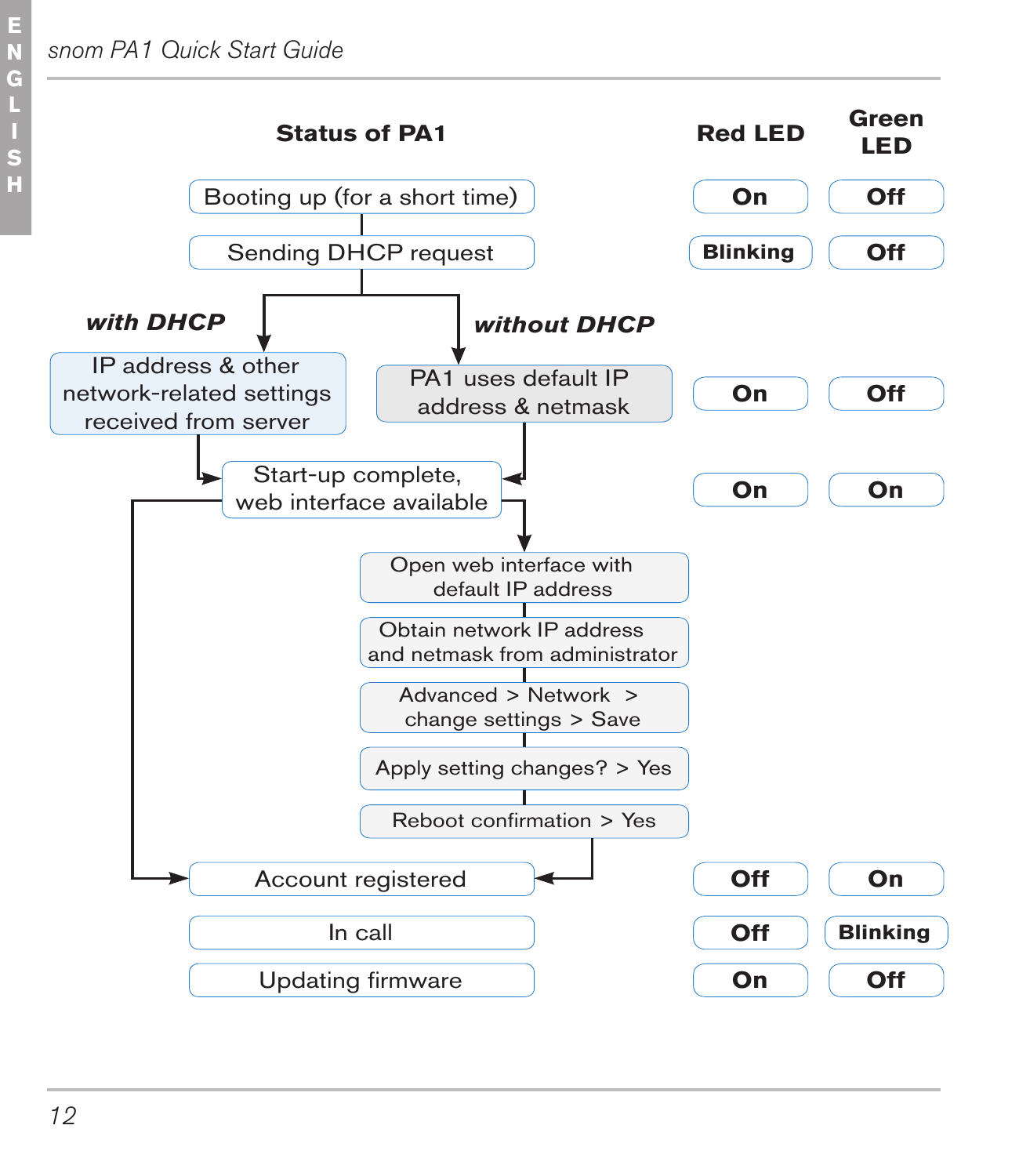# **CONFIGURATION**

# **With DHCP**

The snom PA1 has a built-in DHCP client. When DHCP is available in the network, the PA1 will initialize automatically.

- 1. The red LED begins to blink. The PA1 is sending the DHCP request.
- 2. After the PA1 has received an IP address and other network-related settings (netmask, IP gateway, DNS server, etc.) from the DHCP server, the red LED stops blinking and glows red steadily.
- 3. When the PA1 boot up process is finished and the web interface is available, the green LED lights up.
- 4. Press the "IP/Reset" button for the oral announcement of the IP address (in English) over the loudspeaker or headset.
- 5. Open a web browser on a PC connected to the same network as the PA1.
- 6. Type the IP address into the address bar after http:// and press "Enter" to open the PA1's web interface.
- 7. Continue with "Logging on an account".

# **WITHOUT DHCP**

If your network does not support DHCP, the snom PA1 will boot with the default IP address. Please obtain the network IP address and netmask and, if applicable, other network settings from your network administrator.

- 1. The red LED begins to blink. The PA1 is sending the DHCP request.
- 2. If you want to skip the DHCP client setup (it may take several minutes before it is aborted by the PA1), press the "IP/Reset" button while the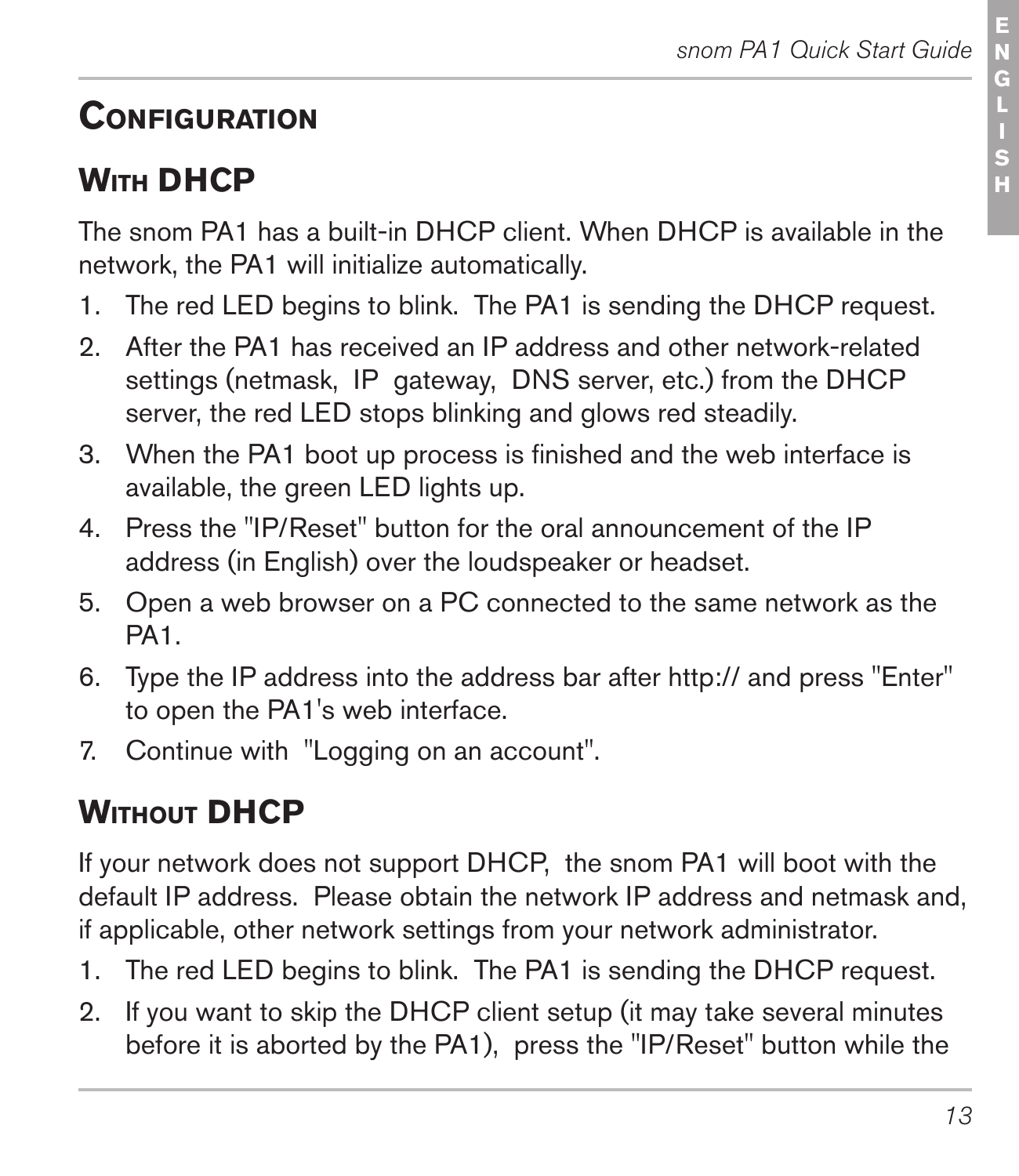red power LED is blinking.

3. After the reset (or the aborted DHCP client setup) the PA1 will use the default network settings:

> IP address: 192.168.0.2 Netmask: 255.255.0.0

The red LED stops blinking and glows red steadily.

- 4. When the PA1 boot up process is finished and the web interface is available, the green LED lights up.
- 5. Connect your computer to the same network as the PA1, open a browser and type the default IP address in the address bar: http://192.168.0.2. The PA1 web interface will be loaded into the browser.
- 6. Click on "Advanced" in the menu on the left side of the window page.
- 7. At Network > DHCP click on "Off".
- 8. Obtain the network IP address, netmask, and any other network settings that may be necessary from your network administrator.
	- a. Text field of Network > IP address: Replace default value by network IP address.
	- b. Text field of Network > Netmask: Replace default value by network netmask.
	- c. Change other network settings, if necessary.
- 9. Click on "Save" at the bottom of the page.
- 10. The question "Apply setting changes?" appears at the top of the page. Click on "Reboot".
- 11. You will be asked again whether you wish to reboot. Click on "Yes".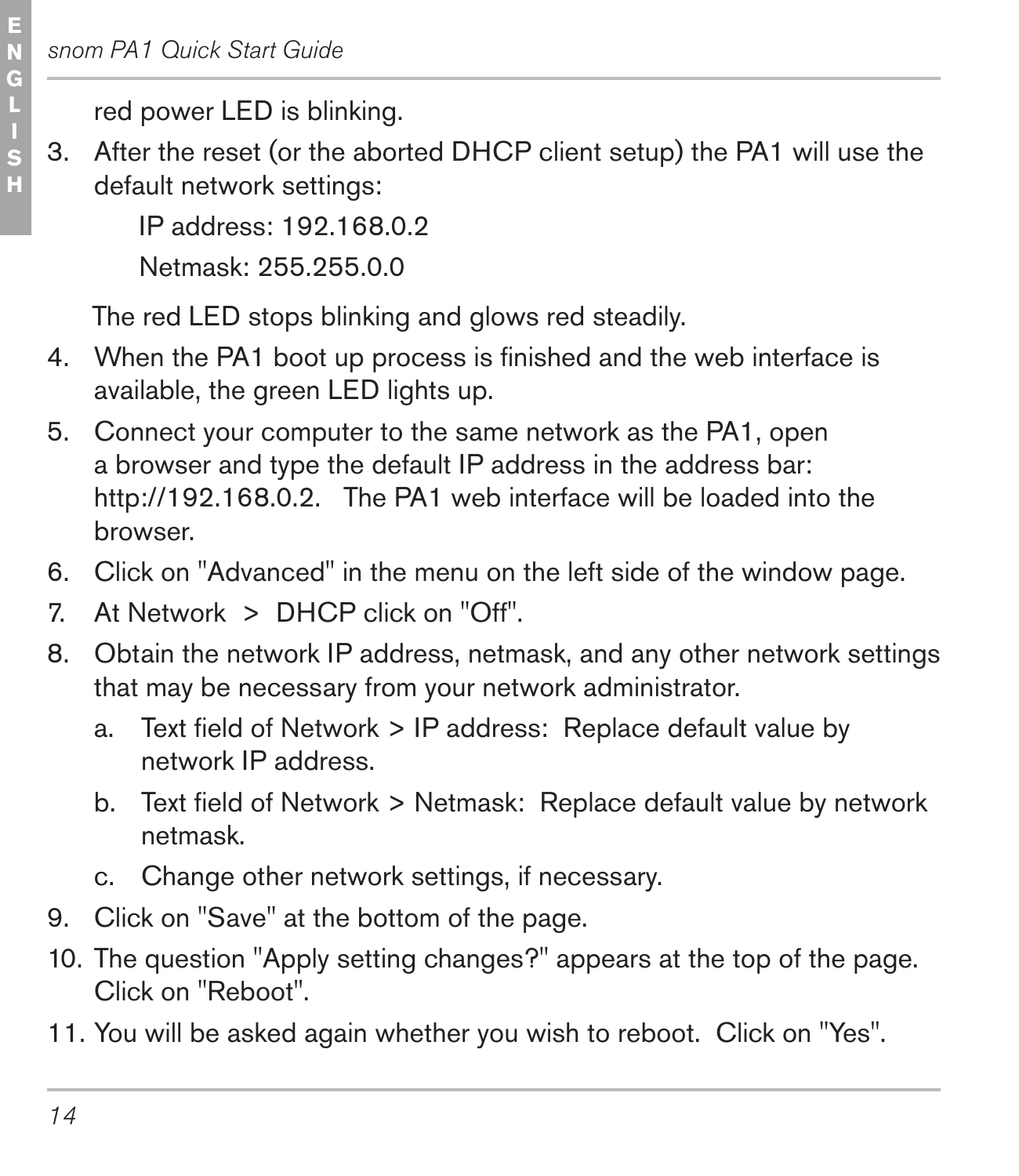- 12. Device will save new settings and restart. When the start-up with the network settings is complete, the red and the green LED will both be glowing steadily.
- 13. Continue with "Logging on an account".

#### *NOTE: Press the "IP/Reset" button briefly to hear the current IP Address of the snom PA1 (in English) over the connected loudspeaker or in the headset.*

#### **Logging on an account**

This is the PA1's phone number you dial from a phone to make an announcement over the PA1's loudspeaker.

#### **Automatically**

(recommended) by using the provisioning server. For more details on auto provisioning snom devices see www.snom.com/wiki .

### **Manually**

- 1. In the menu on the left, click on "Identity 1" setup. The page "Configuration Identity 1" opens with the "Login" tab active.
- 2. Enter the data required by your network in the text fields:
	- a. Account: Name/phone number.
	- b. Password: Password for your account.
	- c. Registrar: Registrar address of your PBX software.
- 3. Click on "Save" and "Re-Register".

If the registration has been successful, the green "Call" LED will light up, the red "Power" LED will turn off. Your snom PA1 is ready for operation.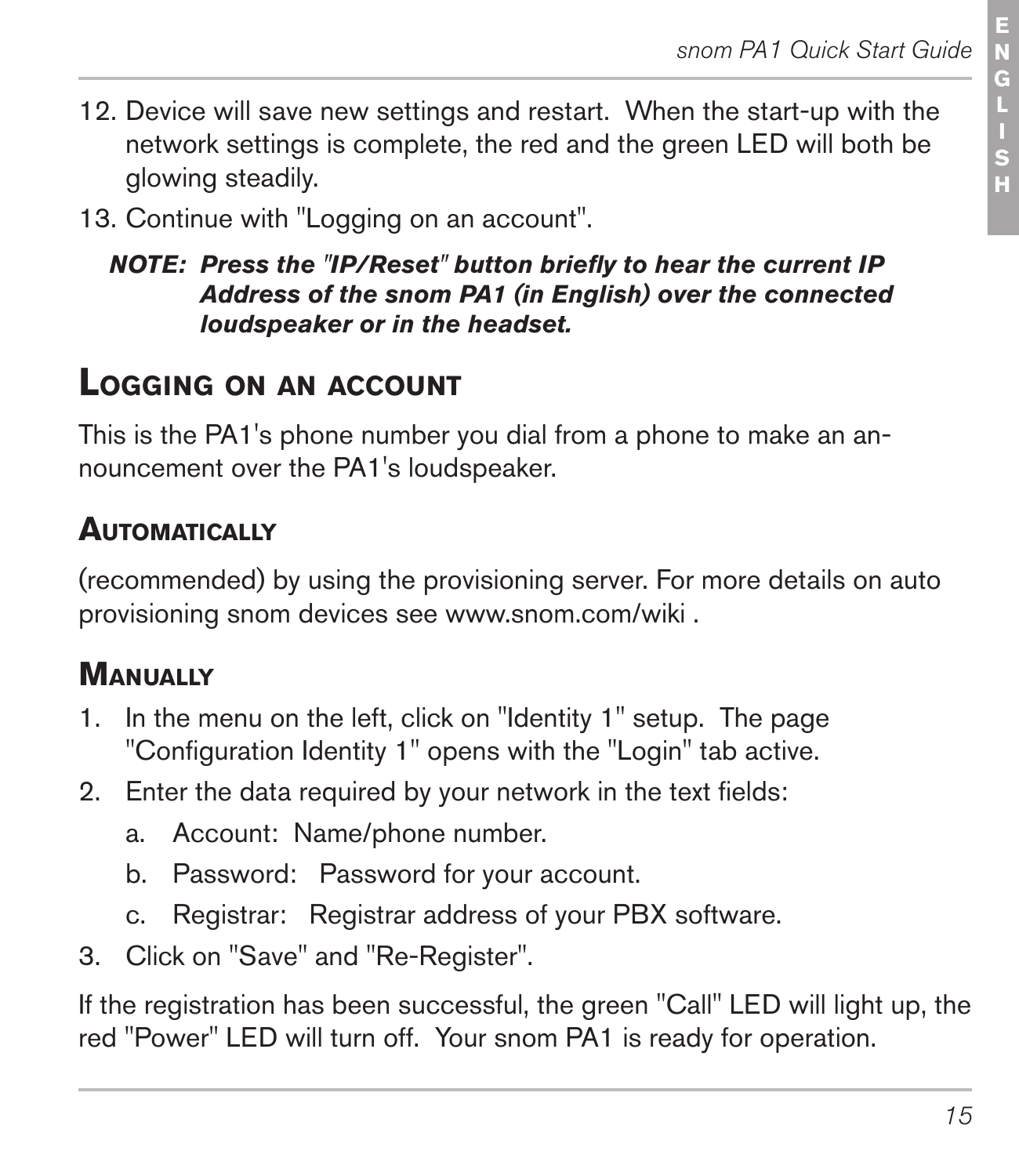# **SETTINGS**

Normally, it is only necessary to set the timezone and the tone scheme and to adjust the loudspeaker volume and amplifier gain as necessary.

### **Setting Time Zone**

- 1. Web interface > Advanced > Network > Behavior > Time > Timezone.
- 2. Select your country/city from the drop-down list.
- 3. Click on "Save".

### **Setting Tone Scheme**

- 1. Web interface > Preferences > General Information > Tone Scheme.
- 2. Select your country from the drop-down list.
- 3. Click on "Save".

#### **Adjusting volume and amplifier gain**

- 1. Web interface > Preferences > PA1 controls.
- 2. Text field of "Speaker Volume": Enter a number between 1 (low) and 14 (high). The default setting is 10.
- 3. Text field "Amplifier gain": Enter 0 or 1. The default setting is 1.
- 4. Click on "Save".

# **Using the snom PA1**

Dial the phone number of the PA1 and, when your phone shows that you are connected, speak your announcement into its handset/headset/casing microphone. When you are done, terminate the call.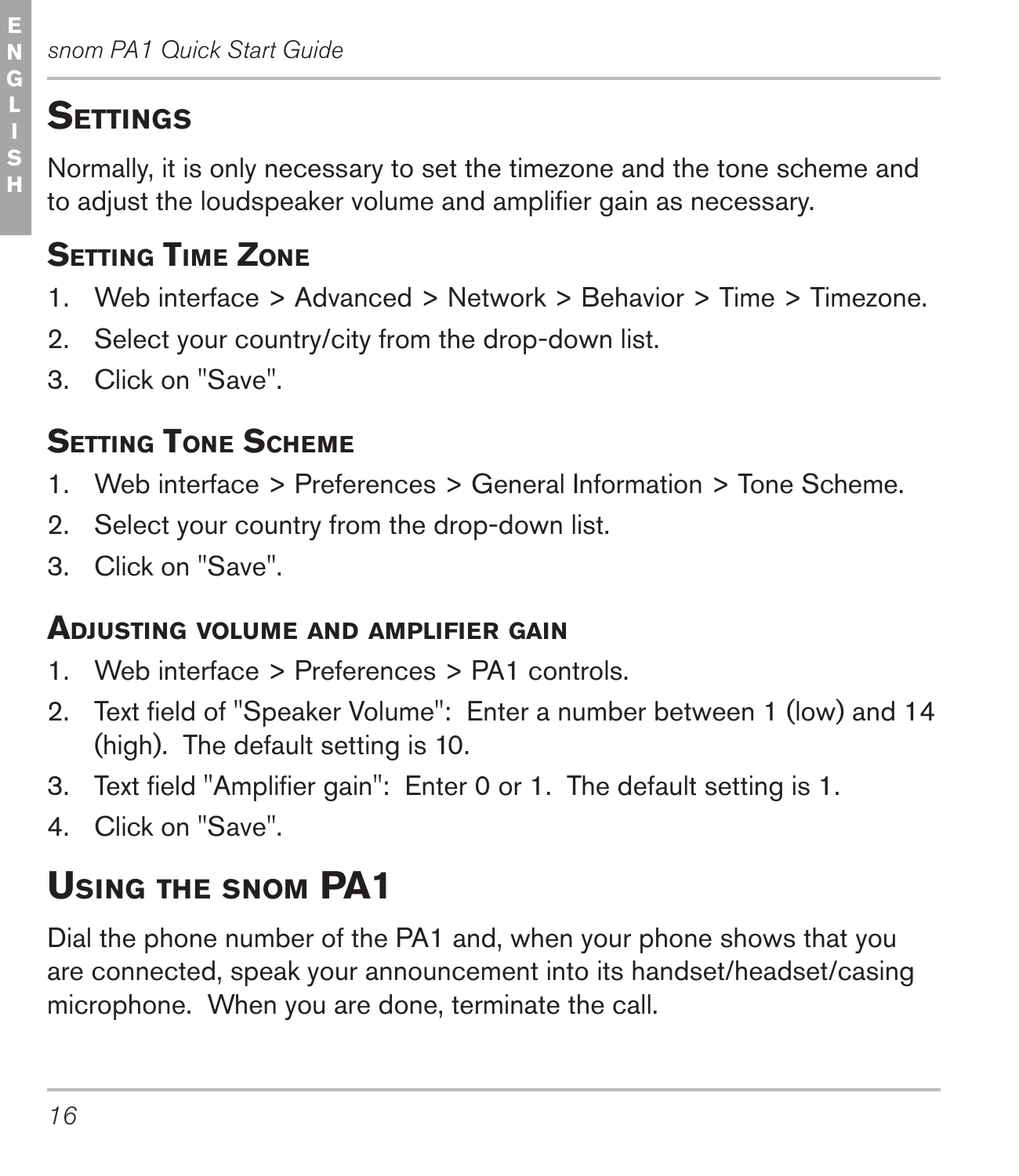### **Software update**

#### **Automatically**

- 1. Web interface > "Advanced" setup > "Update" tab.
- 2. Select update policy from the list box.
- 3. Enter the settings server's URL in the "Setting URL" text field.
- 4. Change the default settings of "Settings refresh timer", "Subscribe Config", and "PnP Config", if necessary.
- 5. Click on "Reset".

### **Manually**

- 1. Web interface > "Advanced" setup > "Update" tab.
- 2. Select "Never update, do not load settings" from the list box of "Update policy".
- 3. "PnP Config": Select the radio button "off".
- 4. Enter the firmware link in the text field of "Upload Setting file manually"
- 5. Click on "Load".

The PA1 starts to reboot. The red LED will light up, the green LED will go out. The firmware update is done when both LEDs start to blink.

#### *CAUTION: Cutting off the device's power during a firmware update (red LED on, green LED off) will damage the firmware and render the PA1 inoperational.*

*Do NOT remove the device's power supply (Ethernet cable when using PoE, power supply connection when not using PoE) while a firmware update is ongoing.*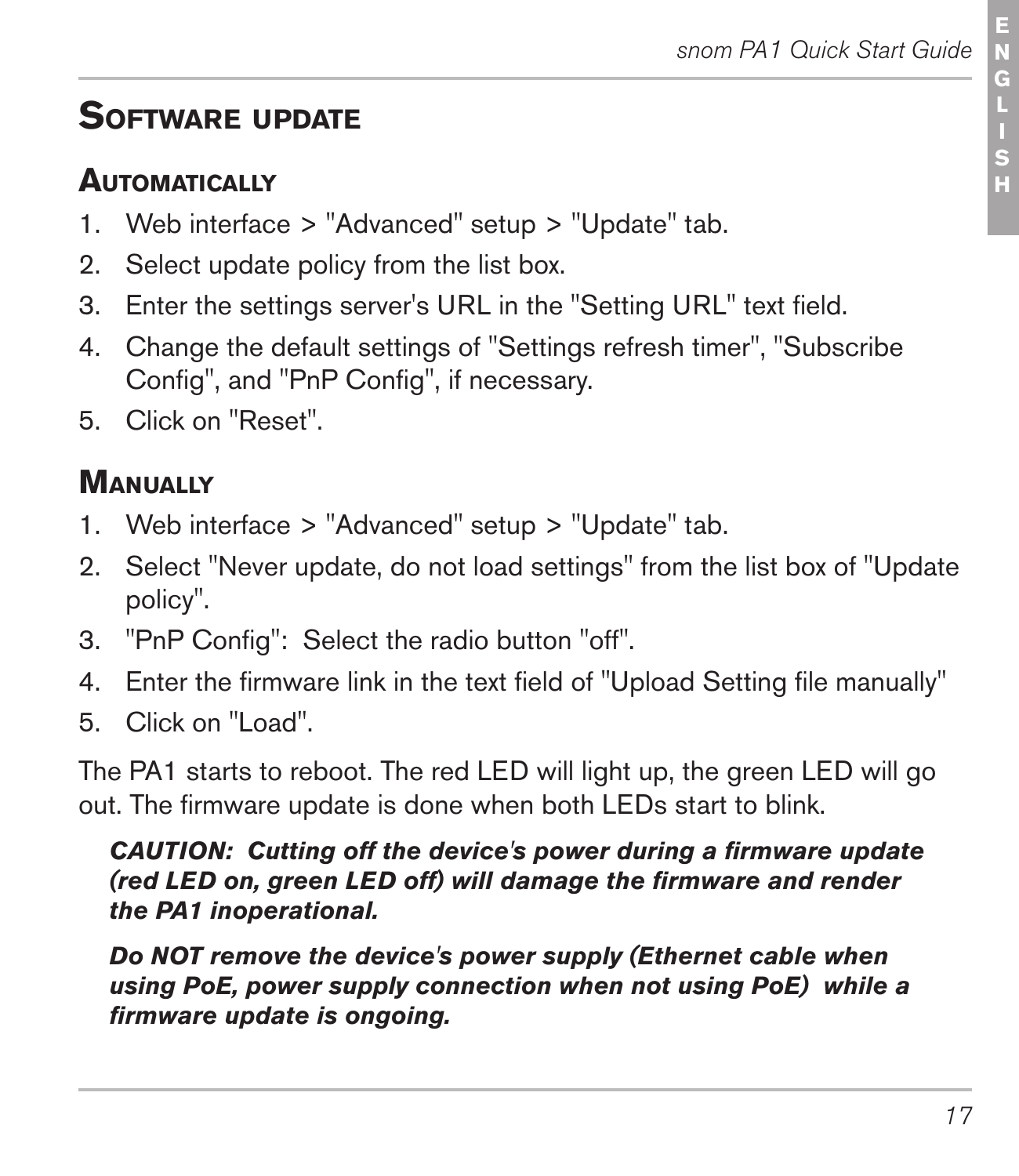### **Standard feature list**

- IEEE 802.3af PoE compliant, Class 3
- 2 port 10/100Mb Ethernet switch
- SIP or multicast support
- Remote SW update
- Network/web management
- Remotely settable speaker volume adjustment
- Push-on speaker terminals
- Class D 4W power amplifier (loudspeaker not included)
- IP address/reset button
- Call/network activity indicator
- One "MIC in" and one "LINE out" 3.5 mm connector for headset connection (SPK impedance  $= 150$  Ohm, MIC power supply 3.3V, RL  $=$ 2 KOhm, S= -42 dB (+-2dB)). Microphone input must be differential and without grounding. This port is for installation and maintainance purposes only, not for the connection of other devices.
- 4 I/O pins remotely settable
	- via web interface (in administrator mode only) or
	- with DTMF tones (with programmable timer)
- Robust casing design for wall mounting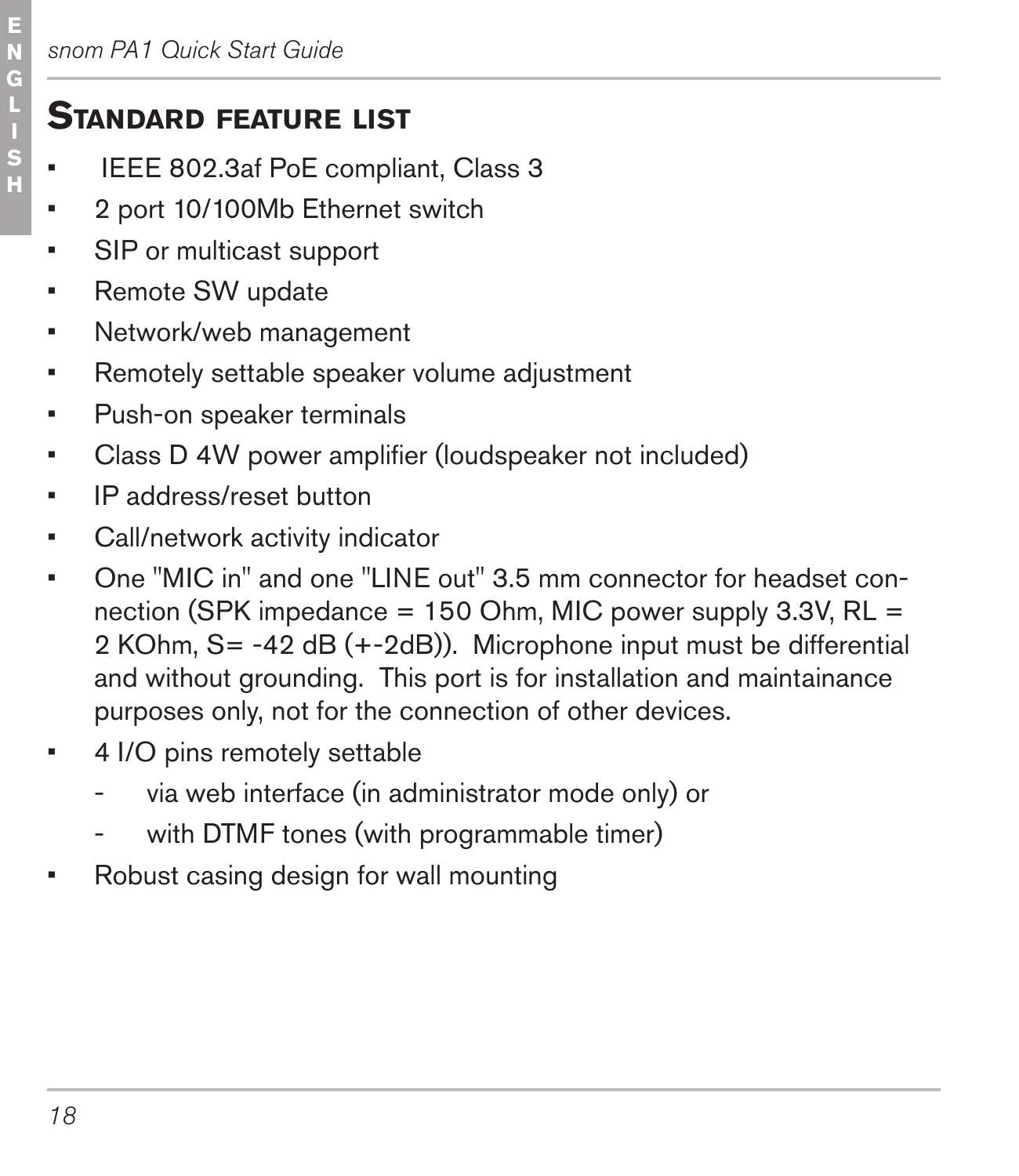### **NOt iNcluDED:**

- 12V output power supply
- Keyboard connection
- I2C bus
- Configurable push switch button "IP/Reset"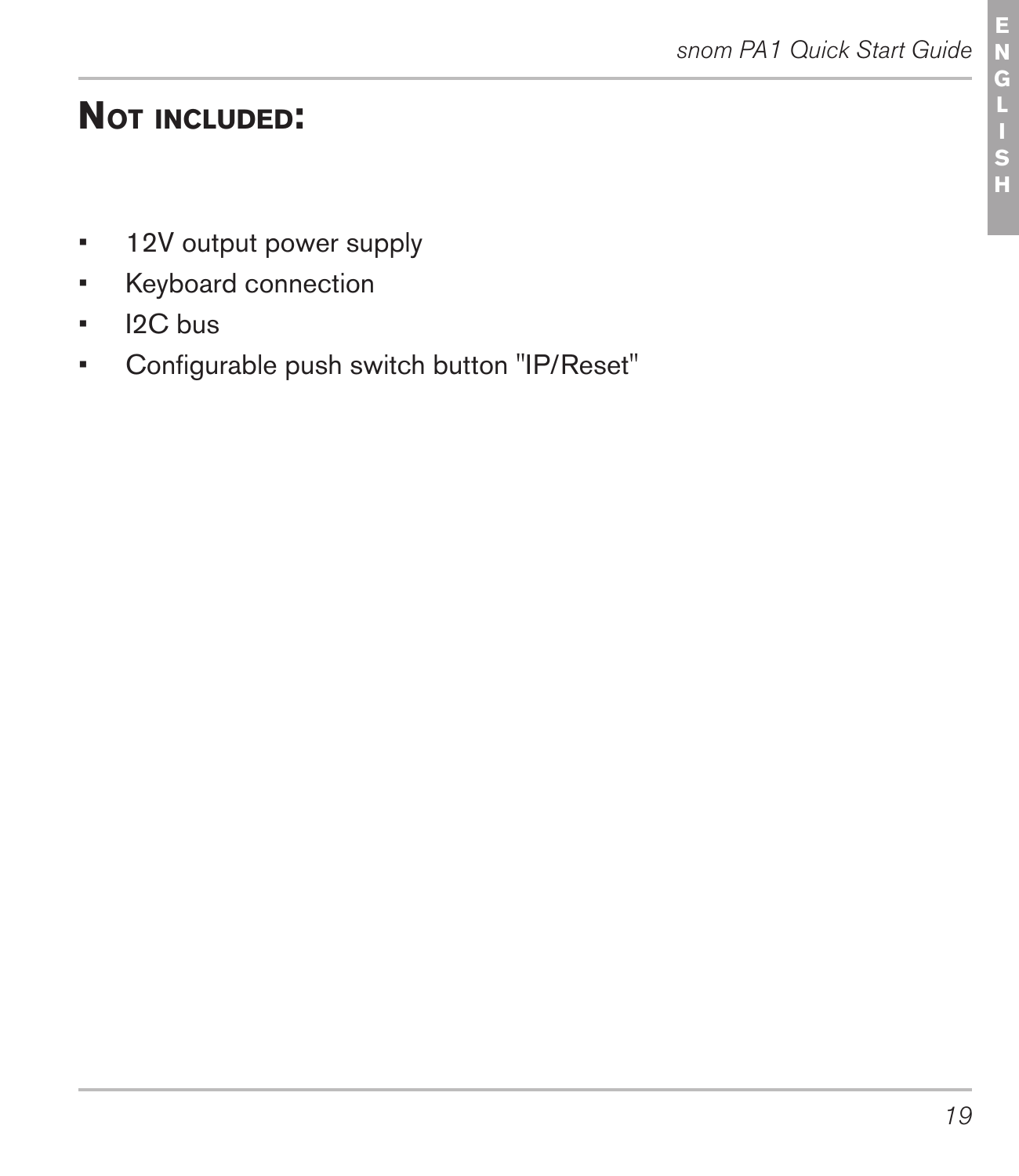*snom PA1 Quick Start Guide*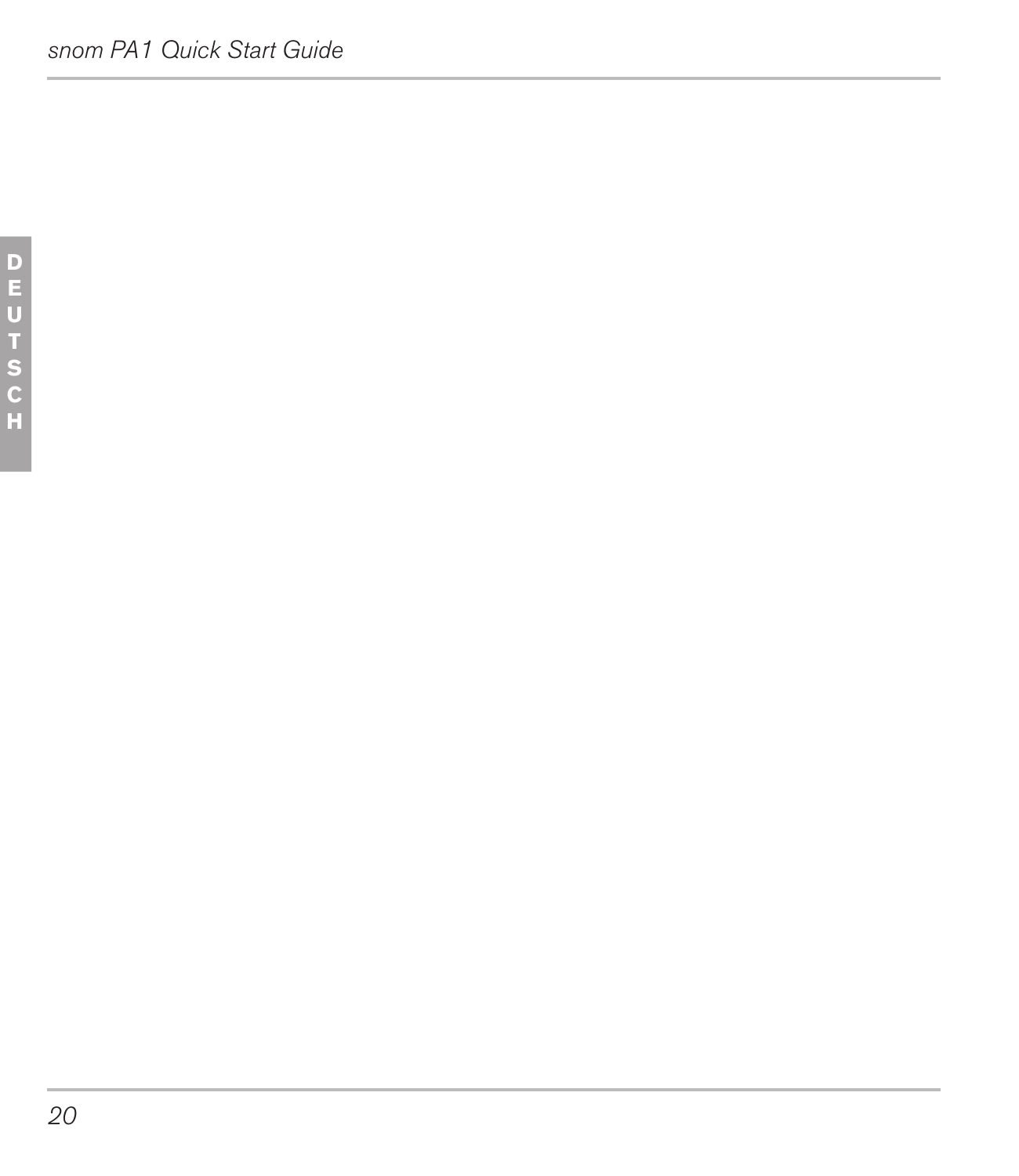**Dies ist der Quick Start Guide zur Aufstellung, Einrichtung und Inbetriebnahme des Durchsage-Systems snom PA1. Durch den Webbrowser des snom PA1, der den einfachen Zugriff auf das Gerät ermöglicht, wird die Installationszeit auf ein Minimum reduziert und ein sicheres und zentralisiertes Durchsage-Netzwerk geschaffen.**

# **Lieferumfang**

- Basisgerät
- 2 Halterungen zur Wandmontage (vormontiert)
- 4 Schrauben (Ø 8 mm, Länge 16 mm) + 4 Dübel
- Kabelsatz (4 Kabel)
- Schablone

#### **Nicht im Lieferumfang enthalten:**

- Ethernet-Kabel
- Externes Netzteil (5 V 10 W, Stecker innerer Ø 2,1 mm, äußerer Ø 5,5 mm) - nur erforderlich, wenn keine Stromversorgung über das Ethernet-Kabel (PoE) erfolgt
- Lautsprecher 4W 8 Ohm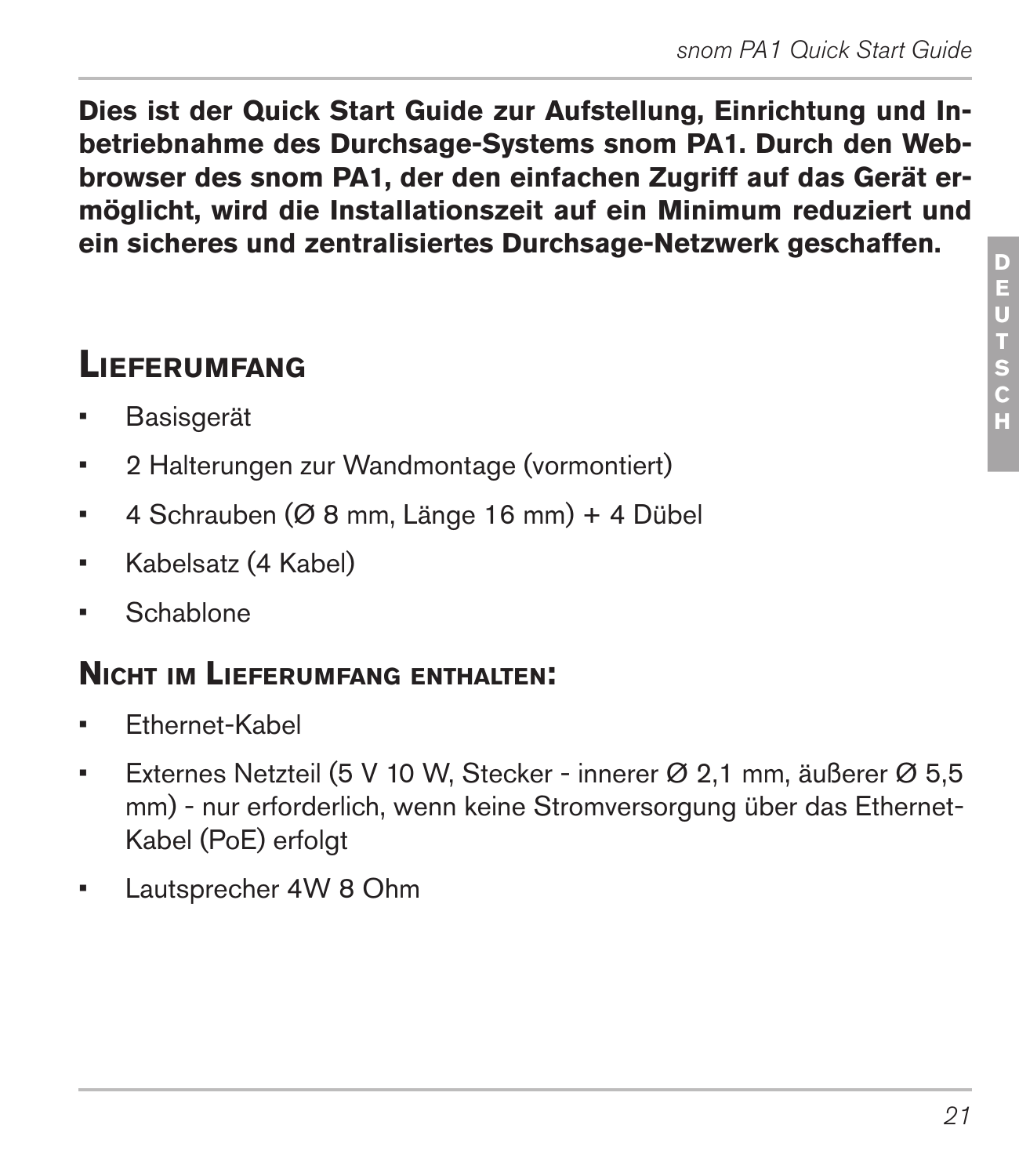# **Copyright, Markenrechte, GNU/GPL-Lizenz, HAFTUNG**

© 2012 snom technology Aktiengesellschaft

Alle Rechte vorbehalten. snom sowie die Namen der snom-Produkte und die snom logos sind gesetzlich geschützte Marken der snom technology AG. Alle anderen Produkt- und Firmennamen sind Marken der jeweiligen Inhaber.

snom technology AG behält sich jederzeit das Recht auf Überarbeitung und Änderung dieses Dokumentes vor, ohne verpflichtet zu sein, die vorgenommenen Änderungen anzukündigen oder mitzuteilen.

Texte, Bilder, Grafiken und deren Anordnung in diesem Dokument unterliegen weltweit dem Schutz des Urheberrechts und anderen Schutzgesetzen. Ihre Verwendung, Reproduktion oder Weitergabe ohne ausdrückliche schriftliche Zustimmung der snom technology AG können sowohl straf- als auch zivilrechtlich verfolgt werden.

Insoweit dieses Dokument auf der Webseite der snom technology AG zum Download bereitgestellt wird, erteilt die snom technology AG die Erlaubnis, es für den vorgesehen Zweck der Benutzung als Bedienungsanleitung herunterzuladen und auszudrucken. Kein Teil dieses Dokumentes darf ohne snoms vorherige schriftliche Zustimmung verändert oder für kommerzielle Zwecke verwendet werden.

Trotz der angewandten Sorgfalt bei der Zusammenstellung und Präsentation der Informationen in diesem Dokument können sich Daten zwischenzeitlich geändert haben. Daher übernimmt snom keine Gewähr für die Richtigkeit, Vollständigkeit oder Aktualität der zur Verfügung gestellten Informationen. Jegliche Haftung für Schäden ist ausgeschlossen, sofern diese nicht auf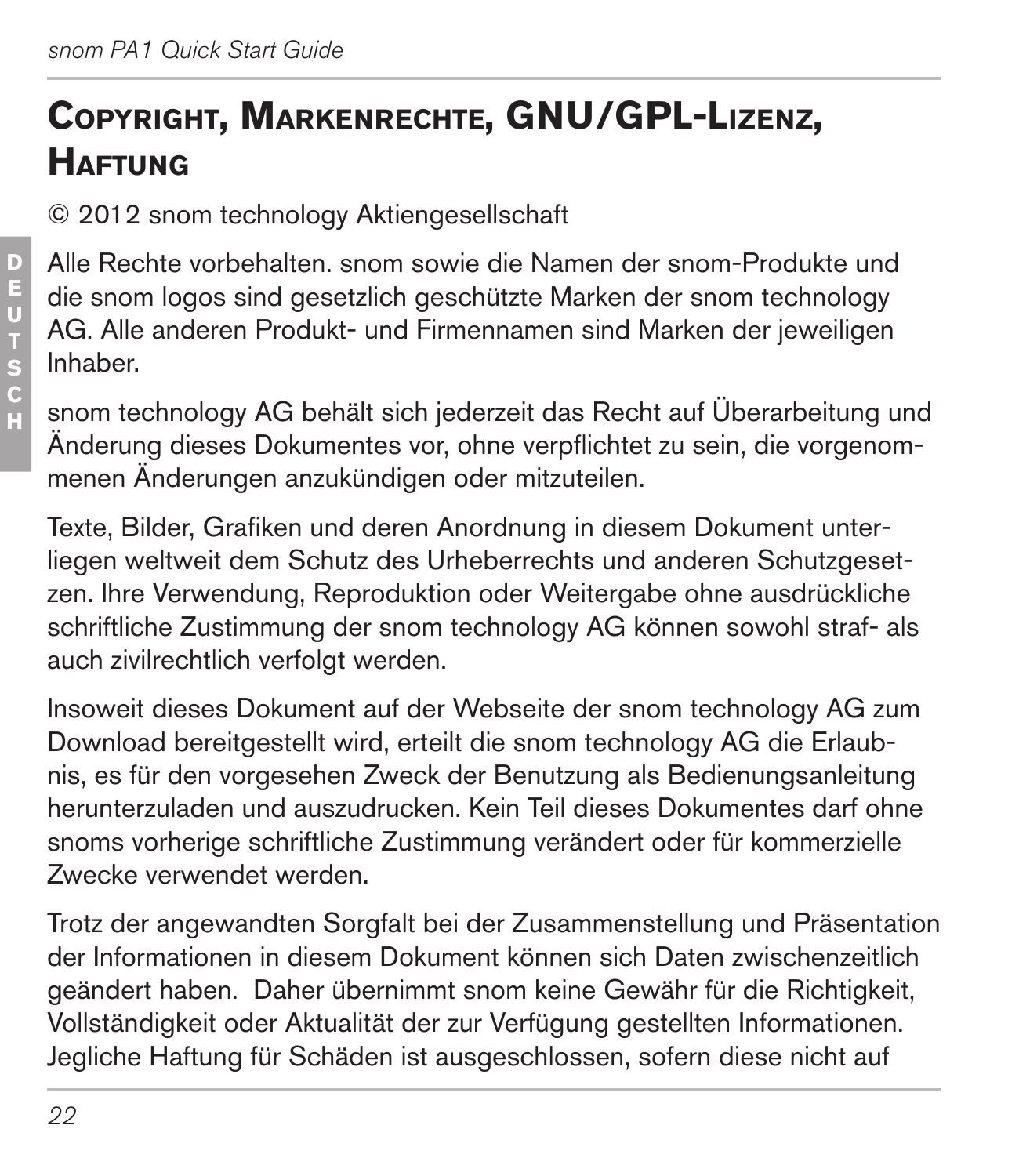Vorsatz oder grober Fahrlässigkeit auf Seiten von snom beruhen oder sofern keine Haftung aufgrund zwingender gesetzlicher Bestimmungen eintritt.

Unsere Firmware enthält teilweise Quellcodes, die unter der GNU Public License (GPL) (siehe Anhang auf Seite 92) von jedermann genutzt und modifiziert werden dürfen, solange sie wiederum mit denselben Lizenzbedingen zur allgemeinen Nutzung veröffentlicht werden. Die Quellcodes der von snom genutzten und der GPL unterliegenden Komponenten können Sie auf der Supportseite unserer Webseite auf www.snom.com, den Wortlaut der GPL auf http://www.snom.com/de/support/download/gpl-quellcode/ herunterladen.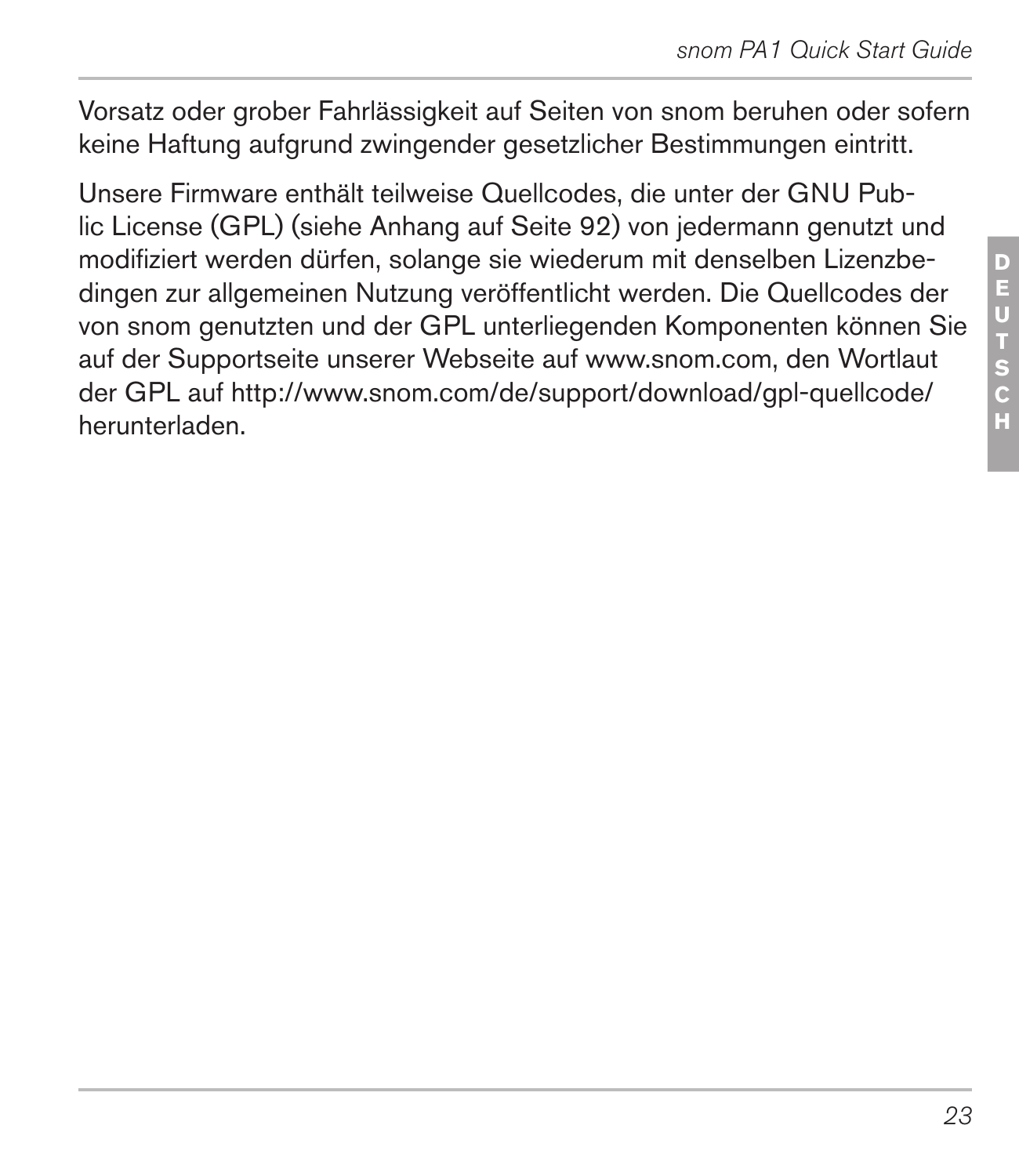### **Wichtige Hinweise**

Lesen Sie bitte vor Inbetriebnahme die Sicherheitshinweise und die Bedienungsanleitung. Lassen Sie sie auch von den Mitbenutzern des Gerätes lesen oder informieren Sie sie über deren Inhalt. Bewahren Sie diese Bedienungsanleitung auf und geben Sie das Gerät nur mit der Bedienungsanleitung an Dritte weiter.

#### **SICHERHEIT**

- Befolgen Sie die Anweisungen in dieser Bedienungsanleitung und in der sonstigen Dokumentation des Geräts.
- Vermeiden Sie es, das Netzkabel des Gerätes so zu legen, dass Personen darüber stolpern könnten. Vermeiden Sie es, das Netzkabel so zu legen, dass es mechanischem Druck ausgesetzt und dadurch beschädigt werden könnte. Falls das Netzkabel oder der Netzstecker beschädigt ist, trennen Sie das Produkt von der Stromzufuhr und wenden Sie sich an qualifiziertes Servicepersonal.
- Dieses Gerät ist nur für den Gebrauch in Innenräumen bestimmt! Nicht im Freien installieren - NICHT FÜR DEN AUSSENGE-BRAUCH!
- Stellen Sie das Gerät nicht in Räumen mit hoher Luftfeuchtigkeit wie z.B. Badezimmern, Waschküchen, feuchten Kellerräumen auf. Tauchen Sie das Gerät nicht in Wasser und gießen Sie keine Flüssigkeiten auf oder in das Gerät.
- Stellen Sie das Gerät nicht in explosionsgefährdeten Umgebungen (z.B. Lackiereien) auf. Benutzen Sie das Gerät nicht, wenn Sie Gas oder andere möglicherweise explosionsgefährliche Dämpfe riechen.
- Telefonieren Sie nicht während eines Gewitters (Stromschlaggefahr bei Blitzeinschlag ins Netz).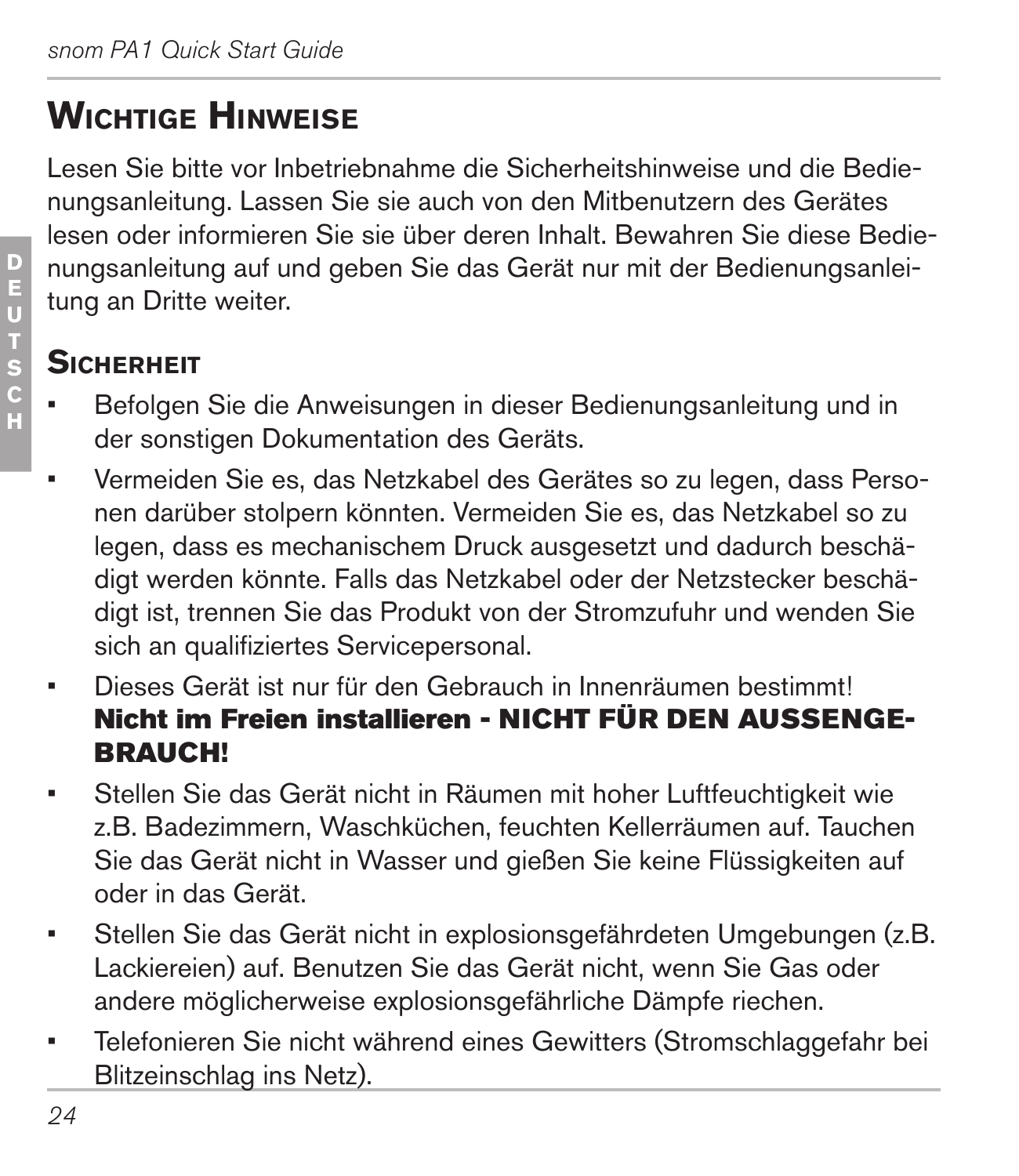### **SELV (Safety Extra Low Voltage)-Einhaltung**

Die Eingangs-/Ausgangsverbindungen halten die SELV-Richtlinien für Kleinspannungsgeräte ein.

*Warnung: Um elektrische Schläge zu vermeiden, verbinden Sie keine SELV-Geräte mit Geräten, die Telefon-/Netzwerk-Spannung (TNV) führen. Nur an LAN-Ports anschließen!*

#### **Normkonformität**

Dieses Gerät ist CE- und FCC-geprüft und entspricht den geltenden europäischen und US-amerikanischen Richtlinien.



Die eigenmächtige Öffnung des Geräts sowie Änderungen und Modifizierungen am Gerät führen zum Erlöschen der Gewährleistungspflicht und können darüberhinaus zum Erlöschen der CE- und FCC-Zulassungen führen. Wenden Sie sich bei Betriebsstörungen oder Defekten an authorisiertes Servicepersonal, an Ihren Verkäufer oder an snom.

### **Reinigung**

Benutzen Sie ein antistatisches Tuch. Benutzen Sie kein Wasser und keine Reinigungsflüssigkeiten; sie könnten die Oberfläche oder die Elektronik des Gerätes beschädigen.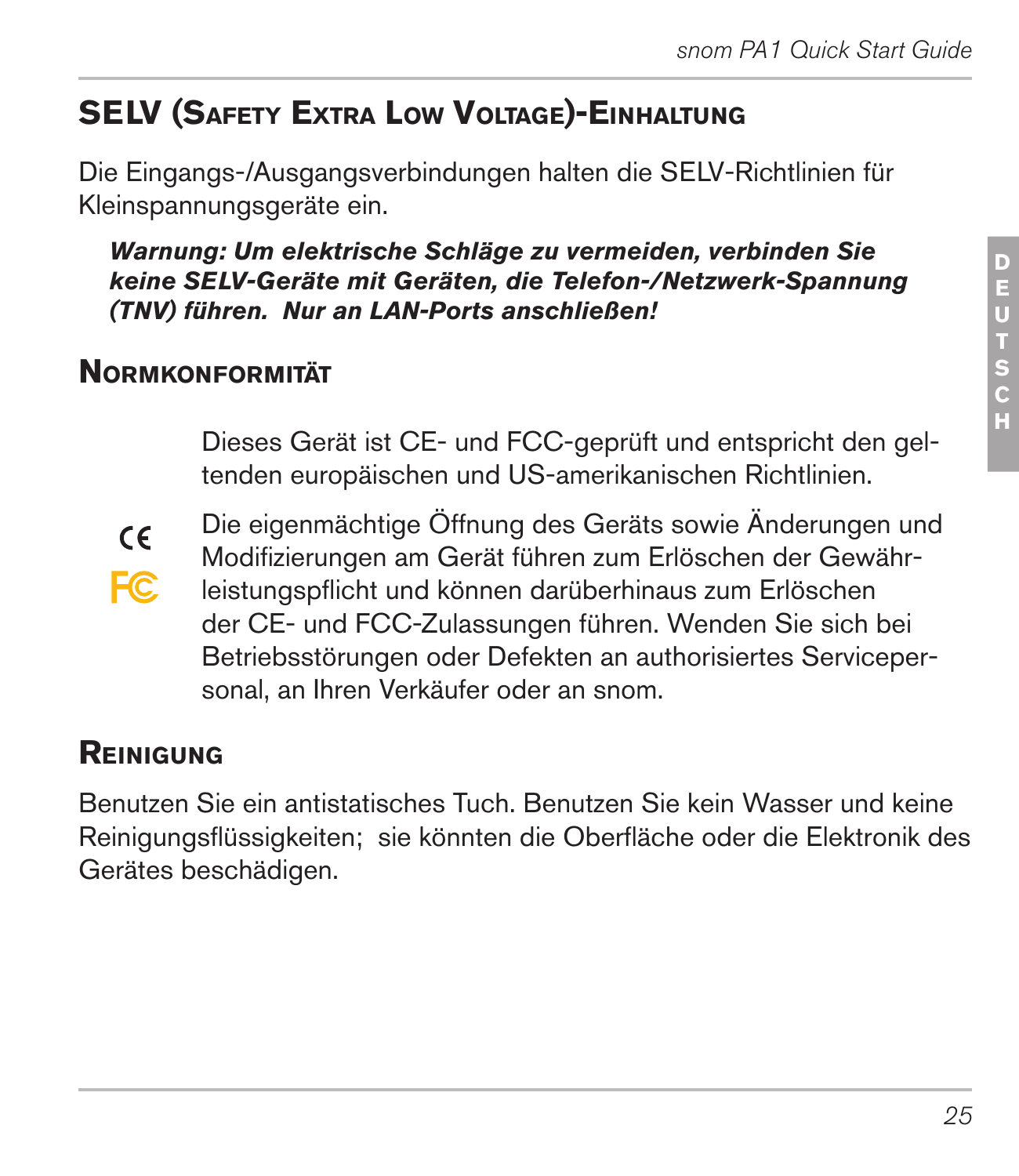#### **Entsorgung des Produktes**



Dieses Gerät unterliegt der europäischen Richtlinie 2002/96/ EG und darf nicht im Hausmüll entsorgt werden.

Die getrennte Sammlung und sachgemäße Entsorgung von Elektro- und Elektronikgeräten dienen der Vermeidung von möglichen Umwelt- und Gesundheitsschäden sowie der umsichtigen und rationellen Verwendung und Wiederverwendung von Ressourcen.

Wenn Sie nicht wissen, wo Sie Ihr Altgerät entsorgen können, wenden Sie sich bitte an Ihre Kommune, Ihren örtlichen Müllentsorger oder Ihren Fachhändler.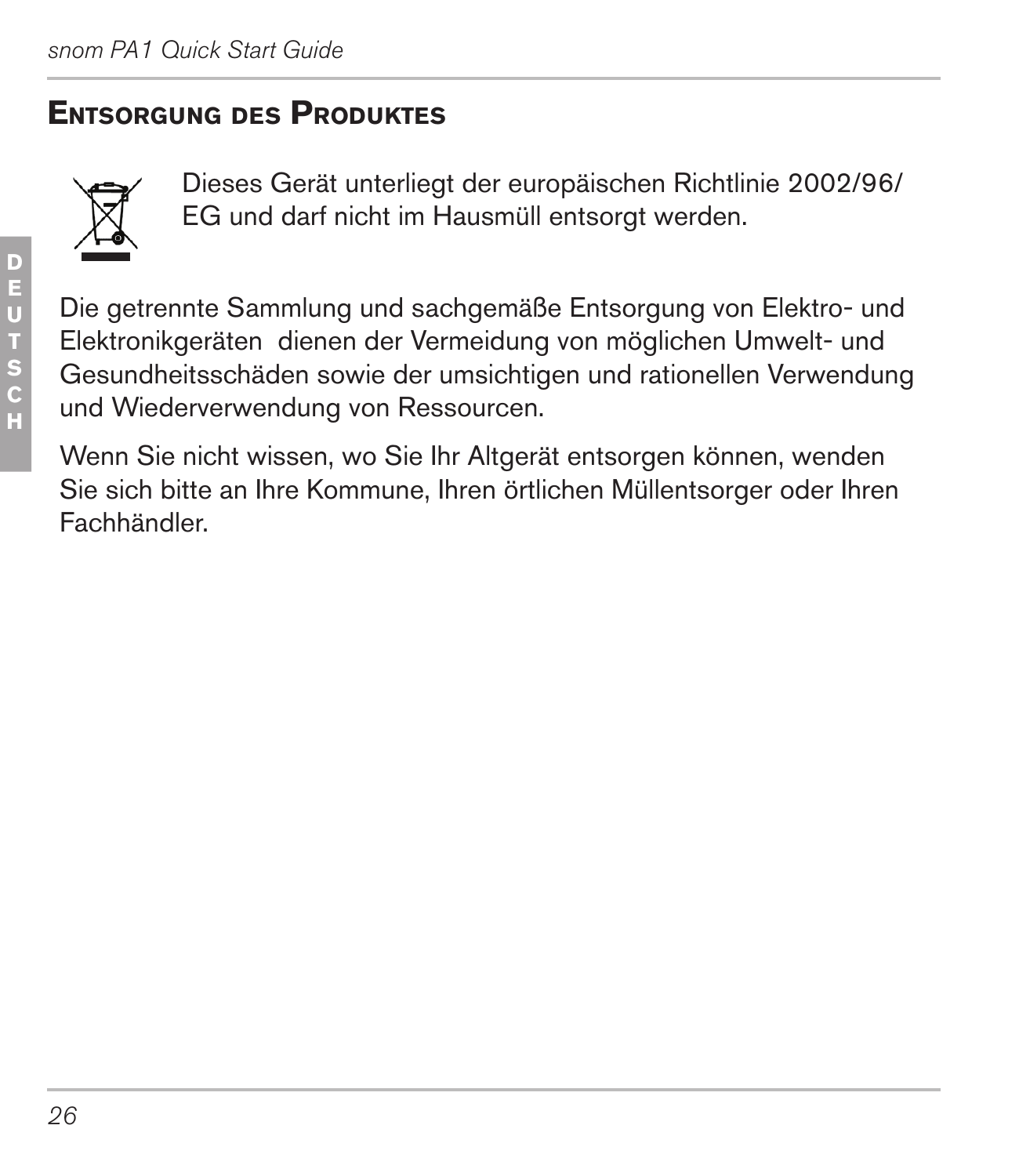# **WANDBEFESTIGUNG**

Bitte beachten: Das Ethernet-Kabel darf nicht geknickt werden, um eine Beschädigung und den Verlust der Netzwerkverbindung zu vermeiden. Wir empfehlen, das PA1so anzubringen, dass die PoE-Buchse dem LAN-Port zugewandt ist.

- 1. Benutzen Sie die Schablone, um die Positionen der Dübellöcher auf der Wand zu markieren.
- 2. Bohren Sie die Löcher und setzen Sie die Dübel ein.
- 3. Platzieren Sie das PA1 wie in Abb. 1 gezeigt mit den Aussparungen in den Halteschienen über den Dübeln.
- 4. Stecken Sie die Schrauben in die Dübel und schrauben Sie sie gleichmäßig fest.

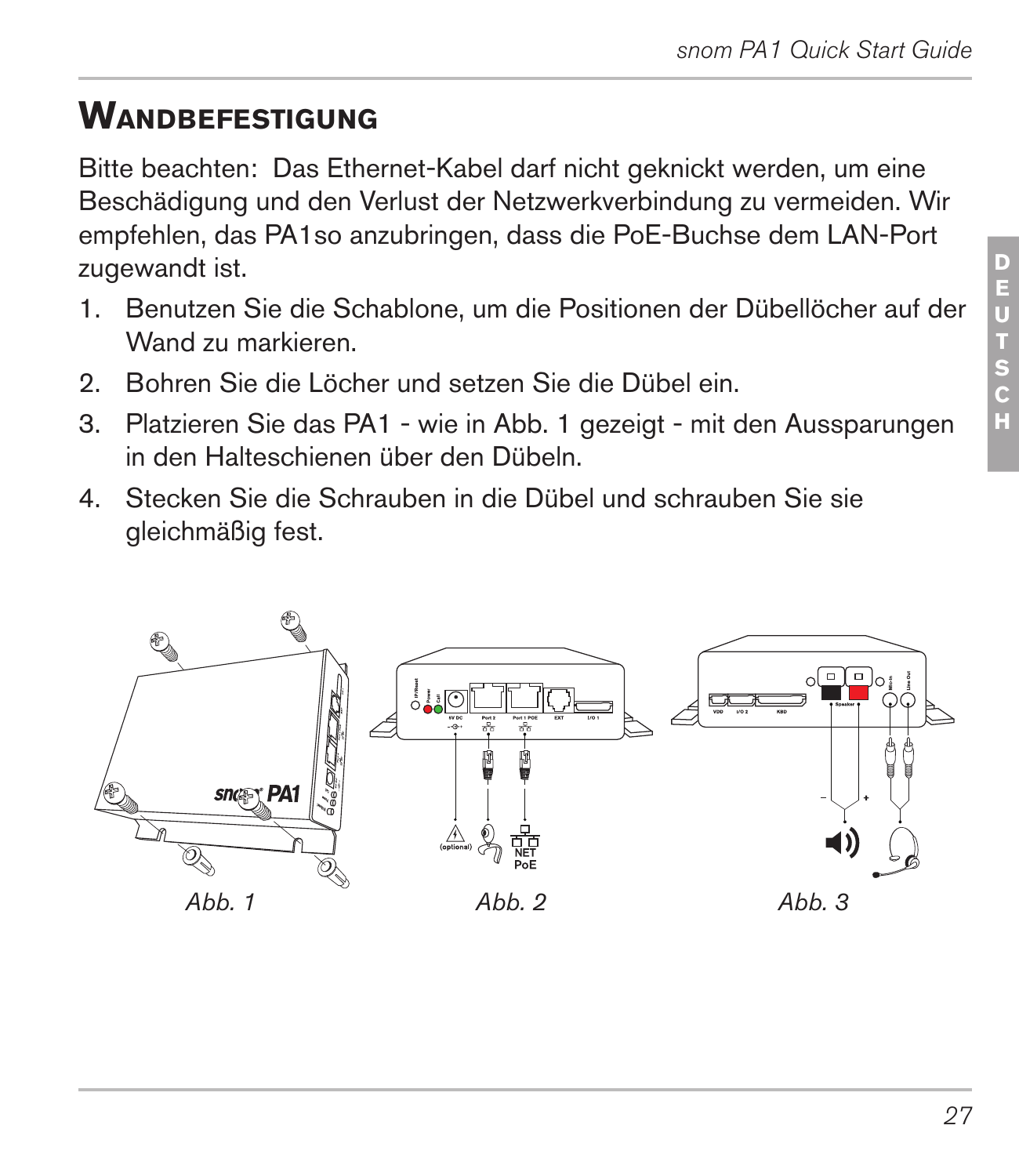# **Das PA1 anschliessen**

1. Schließen Sie das Ethernet-Kabel, wie in Abb. 2 gezeigt, an die mit "Port 1POE" beschriftete RJ45 Anschlussbuchse an. Die zweite, mit "Port 2" beschriftete Buchse dient der Aneinanderkettung weiterer Netzwerkgeräte, ohne dass eine zweite Netzwerkverbindung erforderlich ist.

Falls kein PoE zur Verfügung steht: Stecken Sie den Stecker des Netzteils in die mit "5V DC" beschriftete Buchse und schliessen Sie das Netzteil an die Stromversorgung an.

- 2. Schließen Sie die Drähte des Lautsprechers, wie in Abb. 3 gezeigt, an die mit "Speaker" beschrifteten Klemmen an:
	- a. Den "+"-Draht an die rote Klemme, den "-"-Draht an die schwarze Klemme.
	- b. Wenn Sie bei der Einrichtung ein Headset benutzen möchten:
		- Verbinden Sie den Mikrofon-Stecker des Headsets mit der mit "Mic-In" beschrifteten Buchse.
		- Verbinden Sie den Lautsprecher-Stecker des Headsets mit der mit "Line-Out" beschrifteten Buchse.

### **Initialisierung und Konfiguration**

Nachdem das PA1mittels Ethernet-Kabel mit dem Netzwerk verbunden wurde, leuchtet die rote, mit "Power" beschriftete LED auf. Das PA1 beginnt hochzufahren.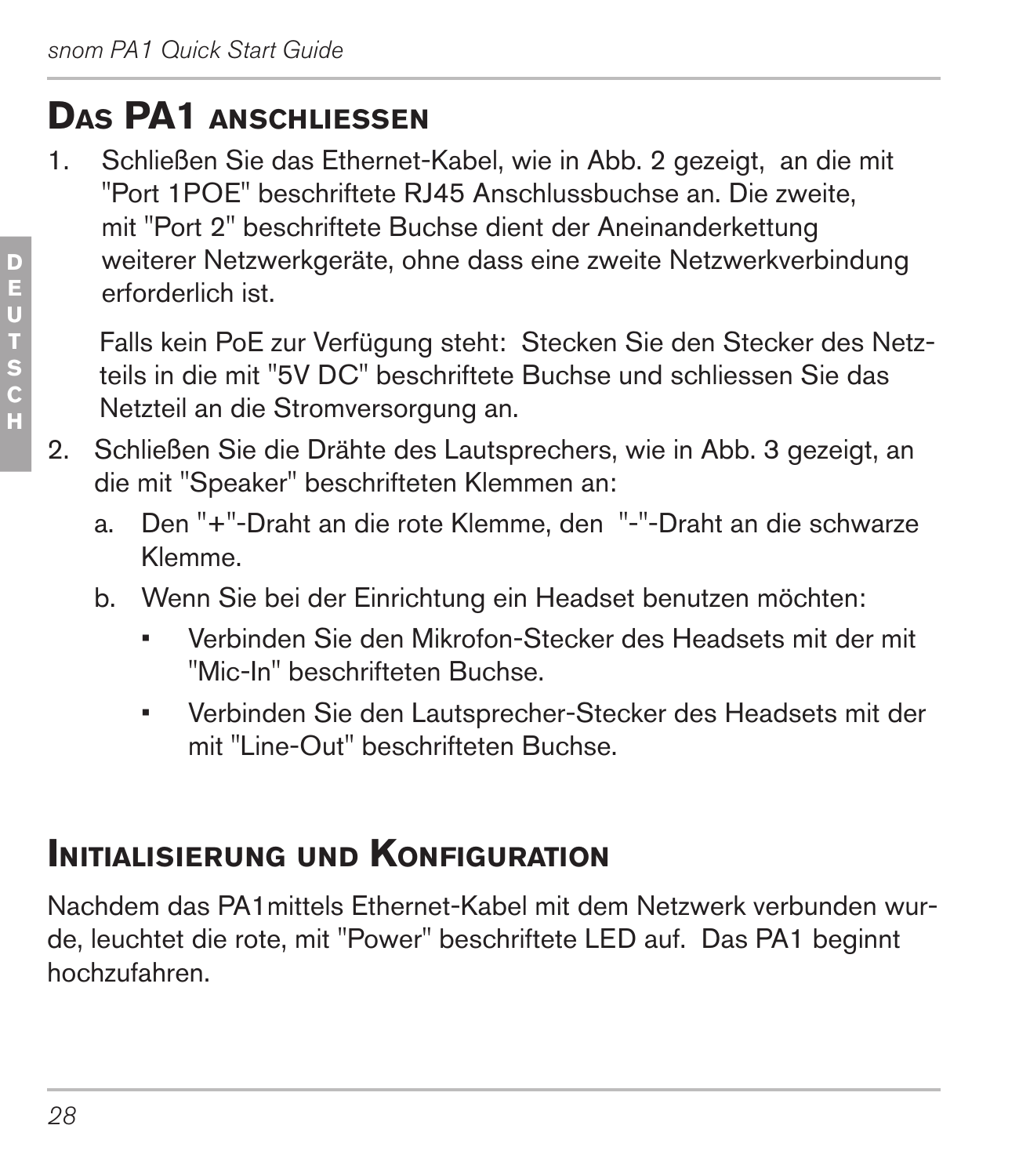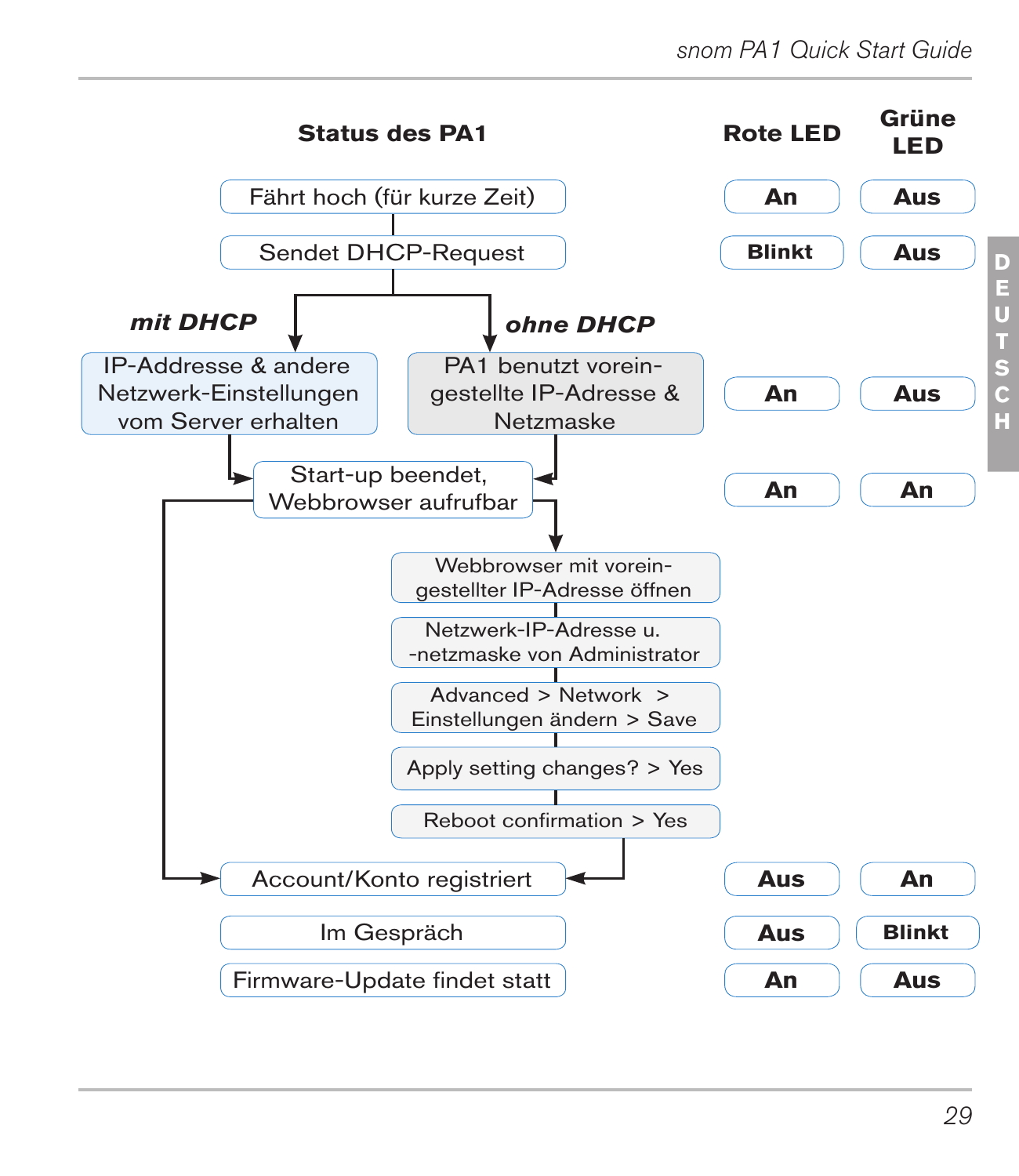# **KONFIGURATION**

# **Mit DHCP**

Das snom PA1 hat einen eingebauten DHCP-Clienten. Wenn DHCP im Netzwerk zur Verfügung steht, erfolgt die Initialisierung des PA1 automatisch.

- 1. Die rote LED beginnt zu blinken das PA1 sendet den DHCP-Request.
- 2. Nachdem das PA1 die IP-Adresse und andere netzwerkbezogene Einstellungen (Netzmaske, IP Gateway, DNS-Server, etc.) vom DHCP-Server erhalten hat, hört die rote LED auf zu blinken und leuchtet ununterbrochen rot.
- 3. Wenn das PA1 hochgefahren hat und auf den Webbrowser zugegriffen werden kann, leuchtet die grüne LED auf.
- 4. Drücken Sie auf die Taste "IP/Reset". Die Netzwerk-IP-Adresse des PA1 wird (in englischer Sprache!) über den Lautsprecher bzw. das Headset angesagt. Beispiel: 192.168.0.2 = one nine two **dot** one six eight **dot** zero **dot** two.
- 5. Öffnen Sie einen Webbrowser auf einem mit demselben Netzwerk wie das PA1 verbundenen PC.
- 6. Geben Sie die IP-Adresse in die Adresszeile des Browsers nach http:// ein und drücken Sie auf "Enter", um die Webseite des PA1 zu öffnen.
- 7. Fahren Sie mit "Einen Account anmelden" fort.

### **Ohne DHCP**

Falls in Ihrem Netzwerk kein DHCP zur Verfügung steht, wird das snom PA1 mit der voreingestellten IP-Adresse hochfahren. Die für Ihr Netzwerk erforderliche IP-Adresse und Netzmaske sowie, falls erforderlich, weitere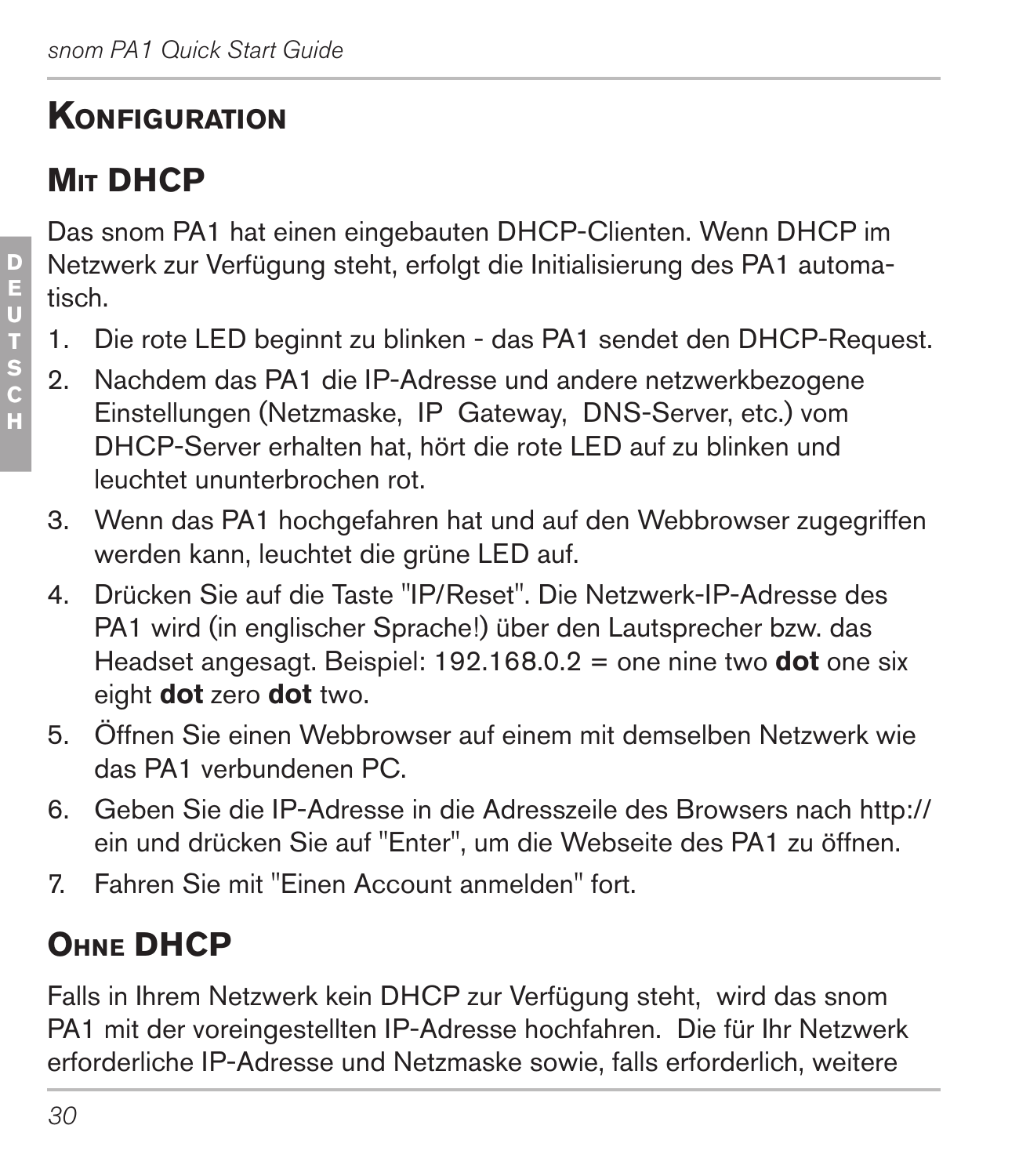Netzwerkeinstellungen lassen Sie sich bitte von Ihrem Administrator geben.

- 1. Die rote LED beginnt zu blinken das PA1 sendet den DHCP-Request.
- 2. Wenn Sie die Einrichtung des DHCP-Clienten überspringen wollen (es kann einige Minuten dauern, bis das PA1 den Vorgang abbricht), drücken Sie auf die Taste "IP/Reset", während die rote, mit "Power" beschriftete LED blinkt.
- 3. Nach dem Neustart oder dem Abbruch der Einrichtung eines DHCP-Clienten durch das Gerät benutzt das PA1 die Voreinstellungen:

IP-Adresse: 192.168.0.2

Netzmaske: 255.255.0.0

Die rote LED hört auf zu blinken und leuchtet rot.

- 4. Wenn das PA1 hochgefahren hat und auf den Webbrowser zugegriffen werden kann, leuchtet die grüne LED auf.
- 5. Öffnen Sie einen Webbrowser auf einem mit demselben Netzwerk wie das PA1 verbundenen PC.
- 6. Geben Sie die IP-Adresse http://192.168.0.2 in die Adresszeile des Browsers ein und drücken Sie auf "Enter", um die Webseite des PA1 zu öffnen.
- 7. Klicken Sie auf " Advanced" im Menü auf der linken Seite des Fensters.
- 8. Unter Network > DHCP klicken Sie auf "Off".
- 9. Geben Sie die von Ihrem Netzwerk-Administrator erhaltenen Einstellungen wie IP-Adresse und Netzmaske ein (und weitere Einstellungen, falls erforderlich).
	- a. Textfeld nach Network > IP Address: Ersetzen Sie den voreingestellten Wert durch die IP-Adresse im Netzwerk.
	- b. Textfeld nach Network > Netmask: Ersetzen Sie den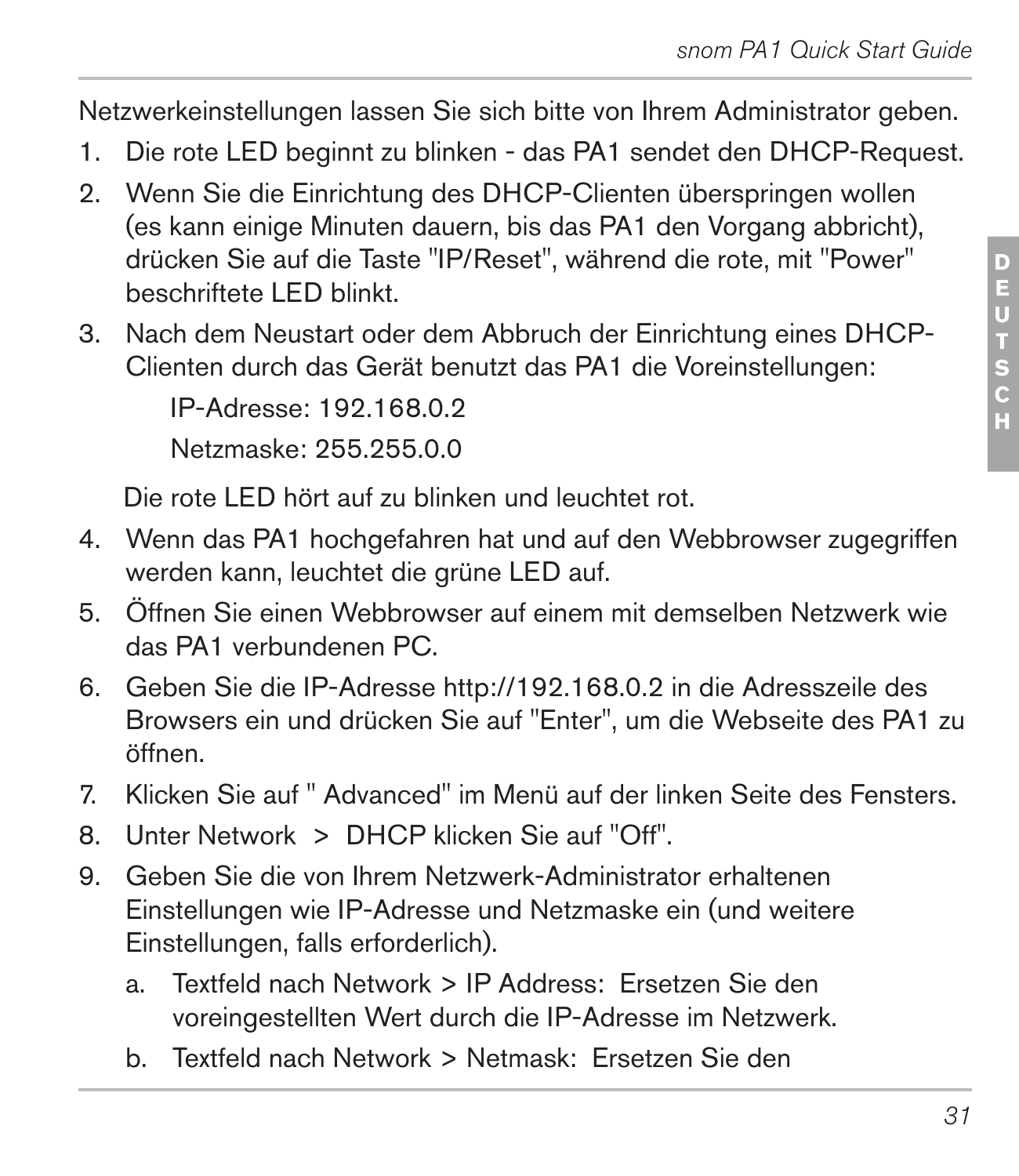voreingestellten Wert durch die Netzwerk-Netzmaske.

- c. Nehmen Sie, falls erforderlich, andere Änderungen vor.
- 4. Klicken Sie auf "Save" unten auf der Seite.
- 5. Die Frage "Apply setting changes?" erscheint oben auf der Seite. Klicken Sie auf "Reboot".
- 6. Sie werden erneut aufgefordert, den Neustart zu bestätigen: "Reboot?". Klicken Sie auf "Yes".
- 7. Das Gerät speichert die neuen Einstellungen und startet neu. Sobald es mit den Netzwerkeinstellungen hochgefahren hat, leuchten sowohl die rote als auch die grüne LED durchgehend.
- 8. Fahren Sie mit "Einen Account anmelden" fort.

#### *HINWEIS: Drücken Sie kurz auf die Taste "IP/Reset", um die derzeitige IP-Adresse des snom PA1 (in englischer Sprache!) über den Lautsprecher oder das Headset ansagen zu lassen.*

# **Einen Account anmelden**

Dies ist die Telefonnummer des PA1, die Sie von einem Telefon anrufen, um eine Durchsage über den Lautsprecher zu machen.

### **AUTOMATISCH**

(empfohlen) über den Provisioning Server. Weitere Informationen über Autoprovisioning von snom-Geräten siehe www.snom.com/wiki .

#### **Manuell**

1. Klicken Sie links im Menü auf den Eintrag "Identity 1". Die Seite "Configuration Identity 1" öffnet sich mit der aktivierten Registerkarte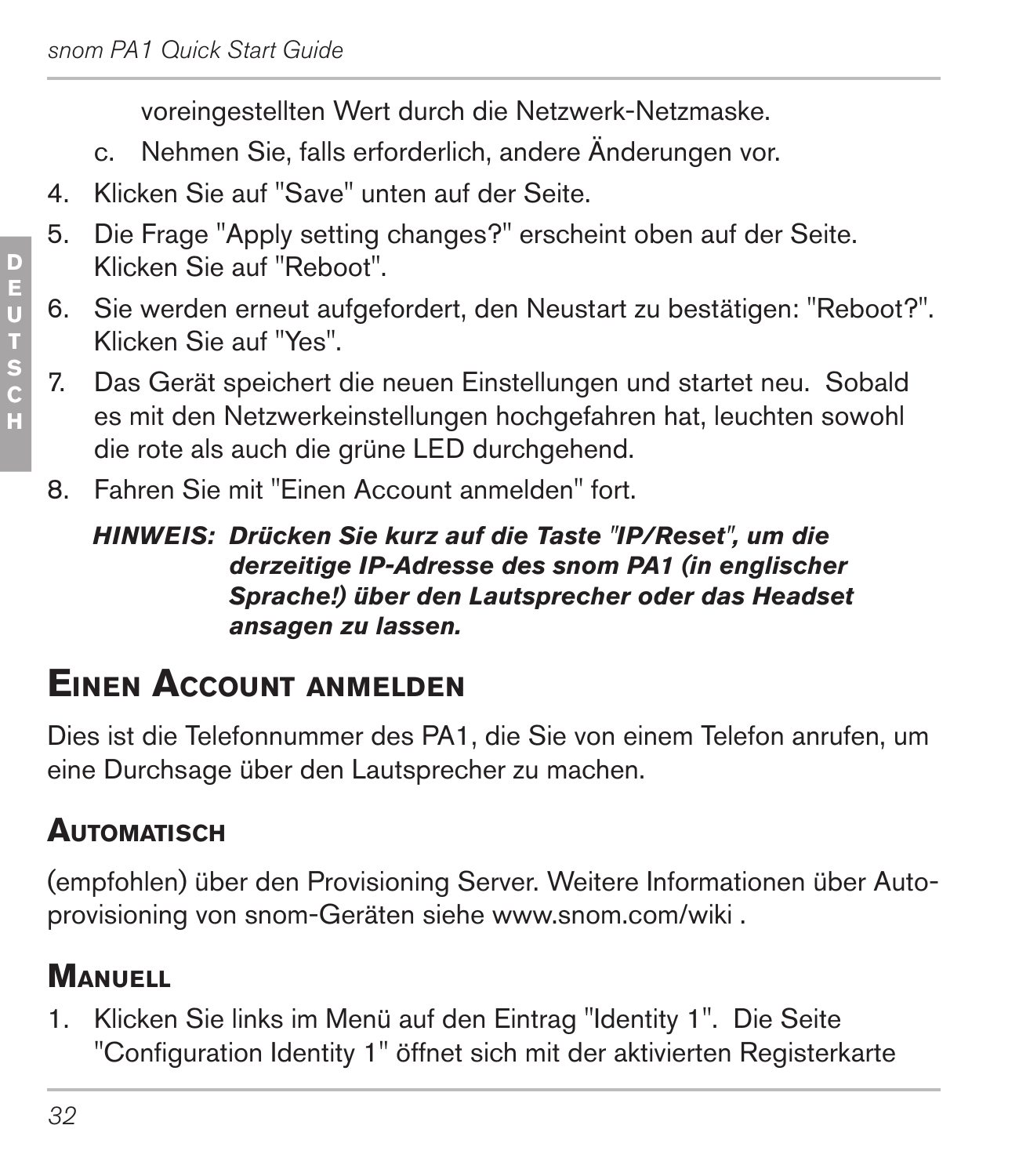"Login" .

- 2. Tragen Sie die für Ihr Netzwerk erforderlichen Angaben ein:
	- a. Account: Name/Telefonnummer.
	- b. Password: Das Kennwort Ihres Accounts/Kontos.
	- c. Registrar: Die Adresse des Registrars Ihrer Telefonanlage.
- 4. Klicken Sie auf "Save" und "Re-Register".

Wenn die Registrierung erfolgreich war, leuchtet die grüne, mit "Call" beschriftete LED auf, die rote, mit "Power" beschriftete LED schaltet sich aus. Ihr snom PA1 ist jetzt betriebsbereit.

# **Einstellungen**

Normalerweise müssen Sie nur die Zeitzone und das Freizeichen einstellen. Einstellung von Lautstärke und der Verstärkung je nach Erfordernis.

# **Zeitzone**

- 1. Webseite > Advanced > Network > Behavior > Time > Timezone.
- 2. Wählen Sie Ihr Land/Ihre Stadt aus der Pull-Down-Liste aus.
- 3. Klicken Sie auf "Save".

# **Freizeichen**

- 1. Webseite > Preferences > General Information > Tone Scheme.
- 2. Wählen Sie Ihr Land aus der Pull-Down-Liste aus.
- 3. Klicken Sie auf "Save".

### **Regelung von Lautstärke und Verstärkung**

1. Webseite > Preferences > PA1 controls.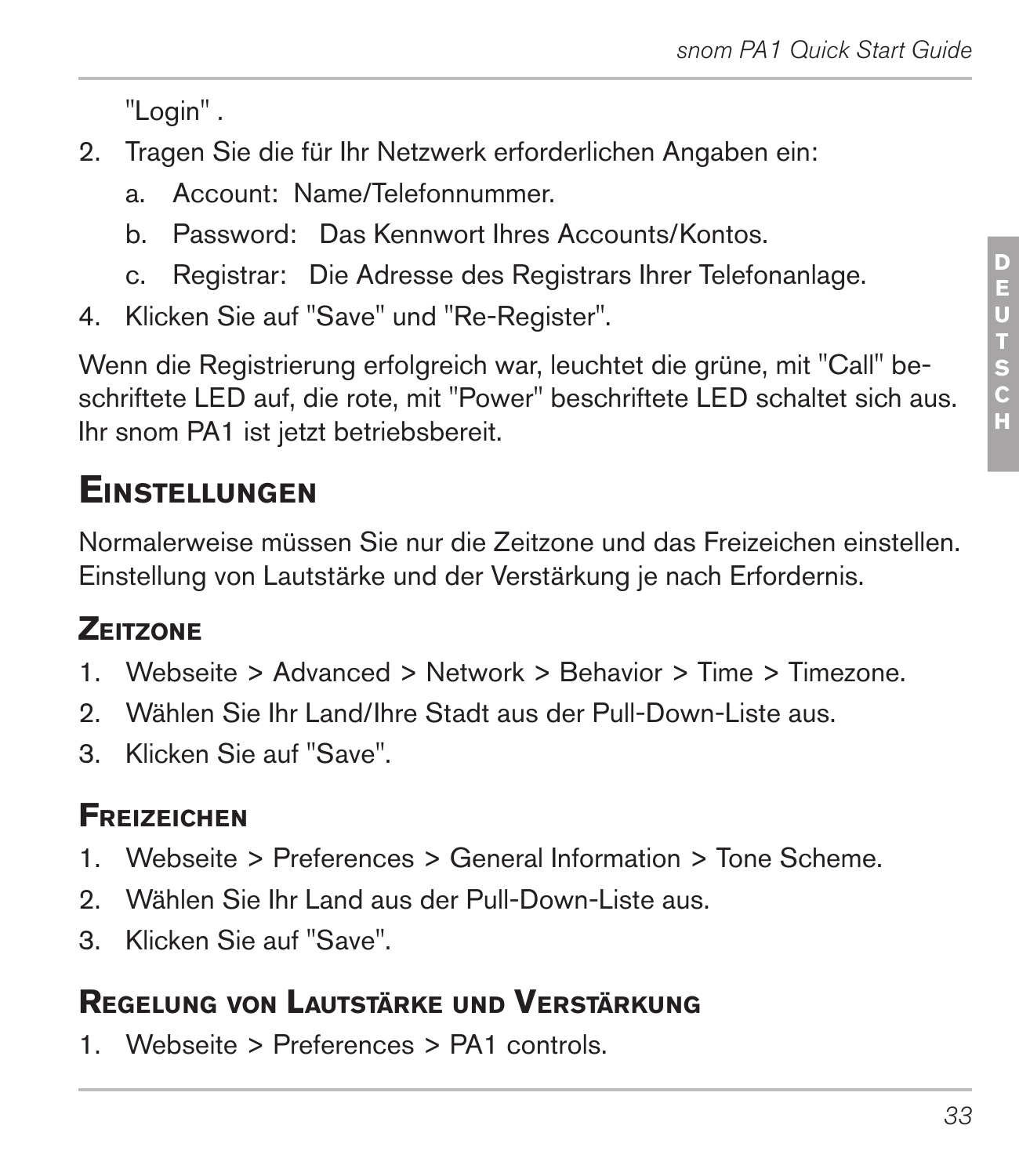- 2. Lautstärke. Textfeld nach "Speaker Volume": Geben Sie eine Zahl von 1 (niedrig) und 14 (hoch) ein. Die Voreinstellung ist 10.
- 3. Verstärkungsfaktor. Texfeld nach "Amplifier gain": Geben Sie die 0 oder die 1 ein. Die Voreinstellung ist 1.
- 4. Klicken Sie auf "Save".

# **Die Bedienung des snom PA1**

Wählen Sie auf Ihrem Telefon die Nummer des PA1. Wenn Ihr Telefon zeigt, dass Sie verbunden sind, sprechen Sie Ihre Durchsage in den Hörer oder das Headset-/Gehäusemikrofon. Wenn Sie mit der Durchsage fertig sind, beenden Sie den Anruf.

### **Software update**

#### **Automatisch**

- 1. Webseite > "Advanced" setup > Registerkarte "Update".
- 2. Wählen Sie aus dem Listenfeld eine Update-Methode aus.
- 3. Geben Sie die URL des Einstellungsservers in das Textfeld nach "Setting URL" ein.
- 4. Ändern Sie die Voreinstellungen von "Settings refresh timer", "Subscribe Config" und "PnP Config", falls erforderlich.
- 5. Klicken Sie auf "Reset".

#### **Manuell**

- 1. Webseite > "Advanced" > Registerkarte "Update".
- 2. Wählen Sie aus dem Listenfeld von"Update policy" die Update-Methode "Never update, do not load settings" aus.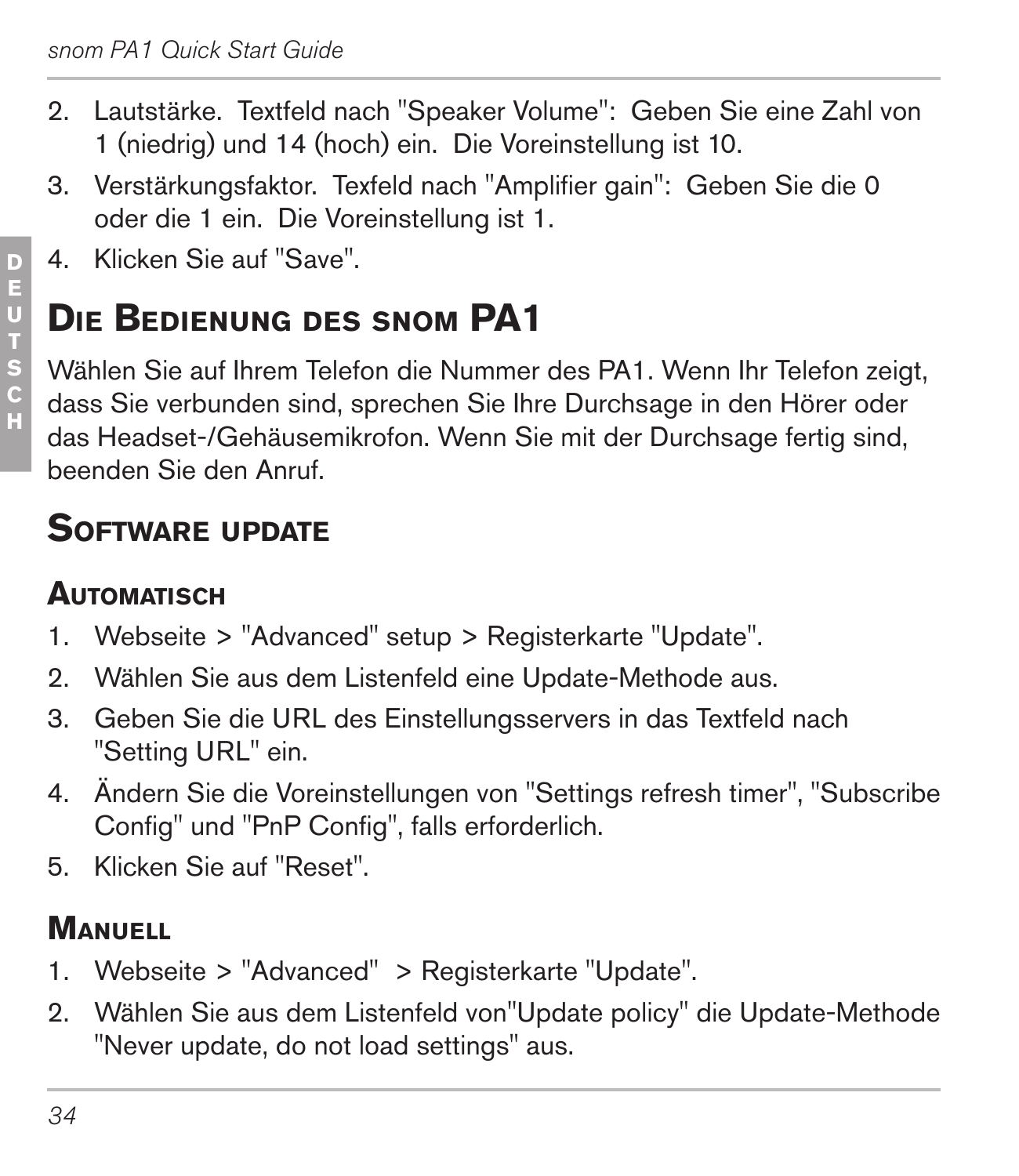- 3. "PnP Config": Klicken Sie auf den Radiobutton "off".
- 4. Geben Sie im Textfeld nach "Upload Setting file manually" die URL der Firmware ein.
- 5. Klicken Sie auf "Load".

Das PA1 startet neu. Die rote LED leuchtet auf, die grüne LED schaltet sich aus. Der Update ist beendet, wenn beide LEDs anfangen zu blinken.

*VORSICHT: Wird die Stromzufuhr des Gerätes während des Updates (rote LED an, grüne LED aus) unterbrochen, wird die Firmware beschädigt und das PA1 funktionsunfähig.* 

*Trennen Sie das PA1 also während eines Firmware-Updates NICHT vom Ethernet-Kabel, wenn Sie PoE nutzen, bzw. vom Netzteil/ Stromanschluss, wenn Sie PoE nicht nutzen.*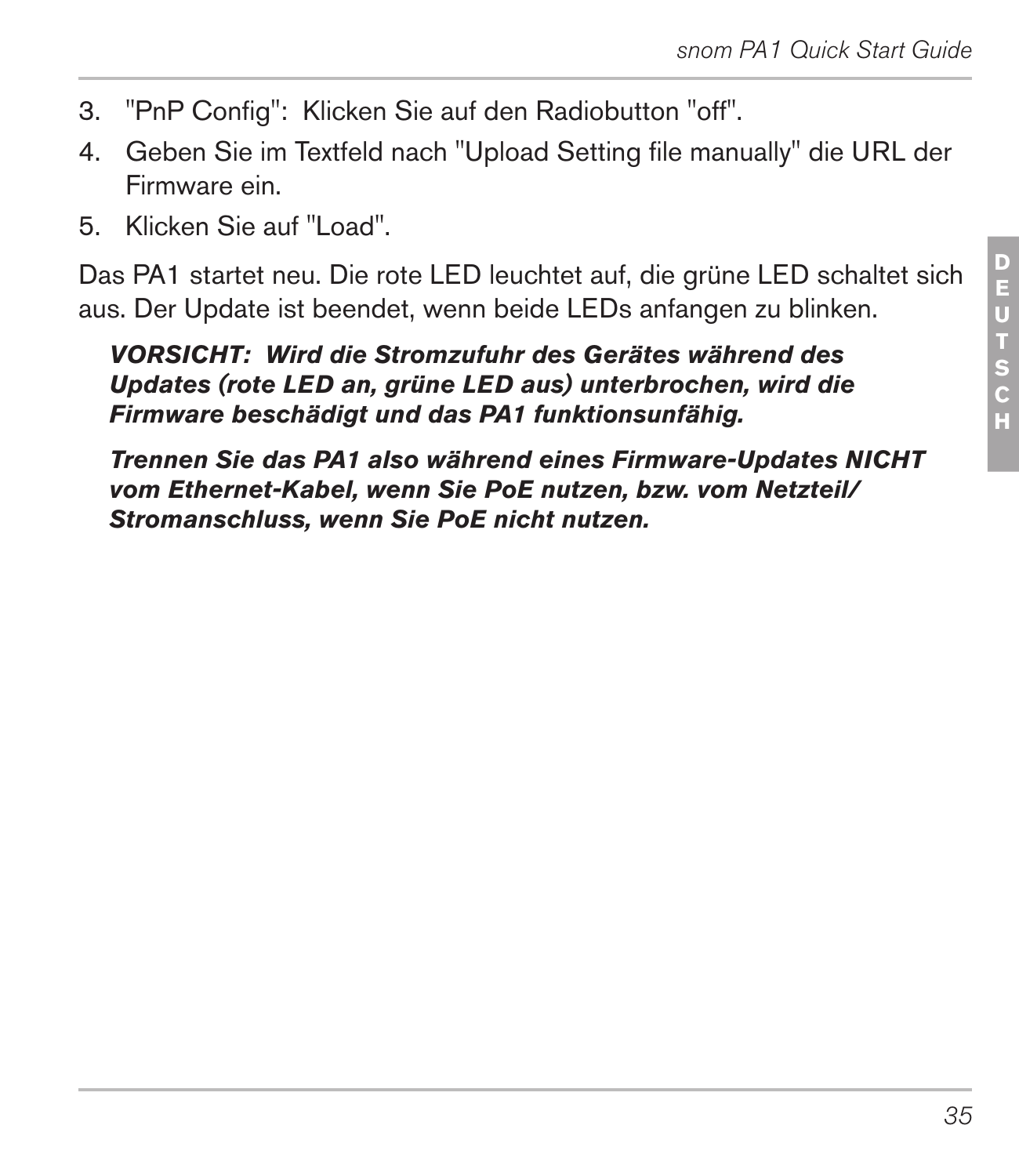### **Standardmerkmale**

- Konform mit IEEE 802.3af PoE, Class 3
- 2 port 10/100Mb Ethernet-Switch
- SIP- und Multicast-Unterstützung
- Automatisches/manuelles Firmware-Update über Webseite des Gerätes
- Fernkonfiguration und -wartung über Netzwerk/Web
- Lautstärkeregelung über Webseite des Gerätes
- Klemmen für Lautsprecheranschluss
- Klasse D 4W Lautsprecher **(nicht in Lieferung enthalten)**
- "Reset"-Taste zur Ansage der IP-Adresse und zum Neustart
- LEDs zur Anzeige von Anruf-/Netzwerkaktivitäten
- Je eine 3,5 mm-Buchse "MIC in" und "LINE out" zum Anschluss eines Headsets (Lautsprecher-Impedanz = 150 Ohm, MIC Energieversorgung  $3,3V$ ,  $RL = 2$  KOhm,  $S = -42$  dB  $(+ -2dB)$ . Mikrofonspeisung (Tonaderschaltung) ist differenziell und ohne Erdung. Diese Schnittstelle ist nur für Installations- oder Servicezwecke zu nutzen, nicht für den Anschluss anderer Geräte.
- 4 I/O-Anschlüsse, konfigurierbar
	- über die Webseite des Gerätes (nur im Administratormodus) oder
	- über Mehrfrequenzwahlverfahren (MFV bzw. DTMF) (mit programmierbarem Timer)
- Robustes Gehäuse für die Wandmontage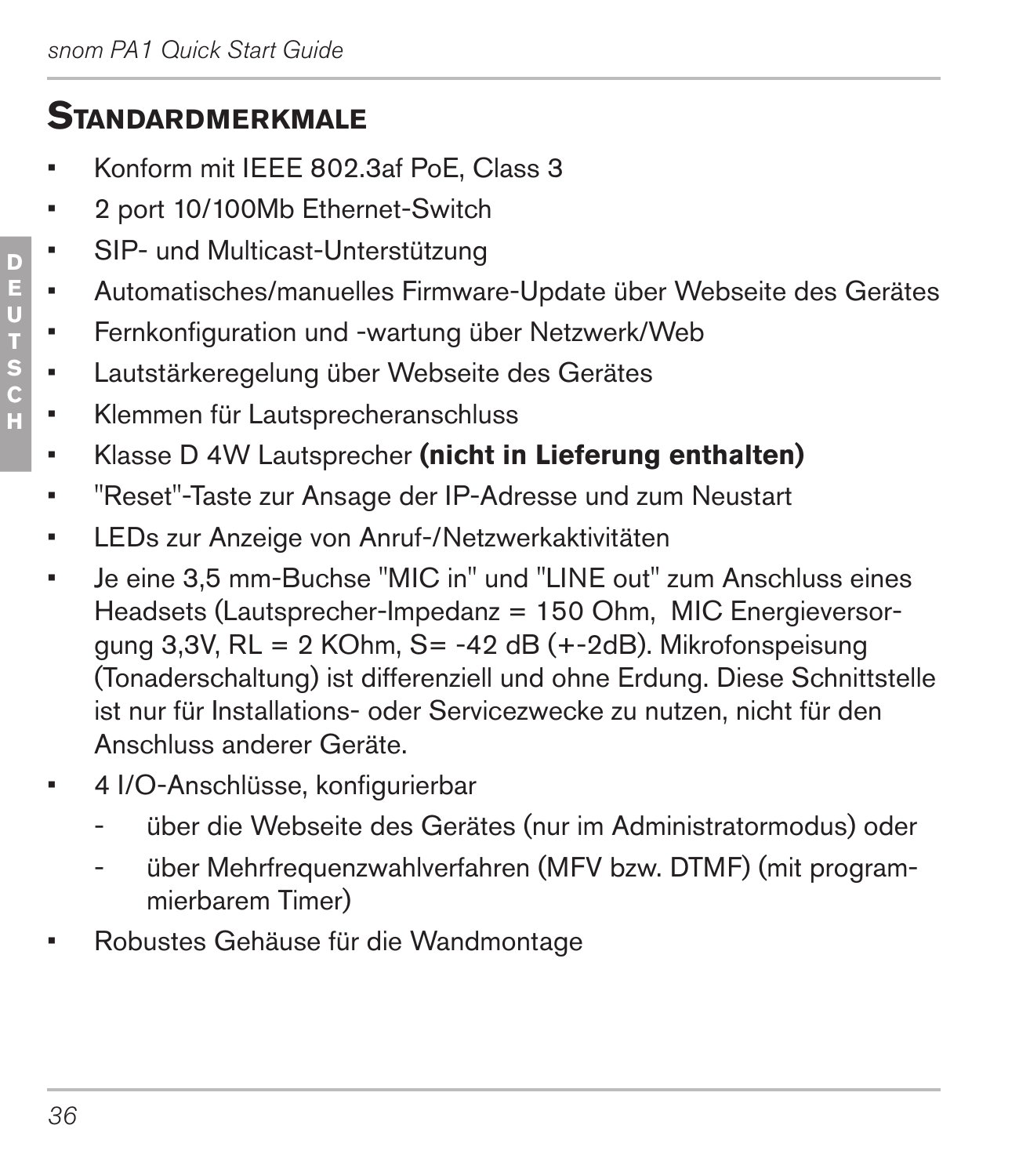## **Nicht iN DEr liEfEruNg ENthaltEN:**

- 12V-Netzteil
- Tastaturanschluss
- I2C-Bus
- Konfigurierbarer "Reset"-Druckschalter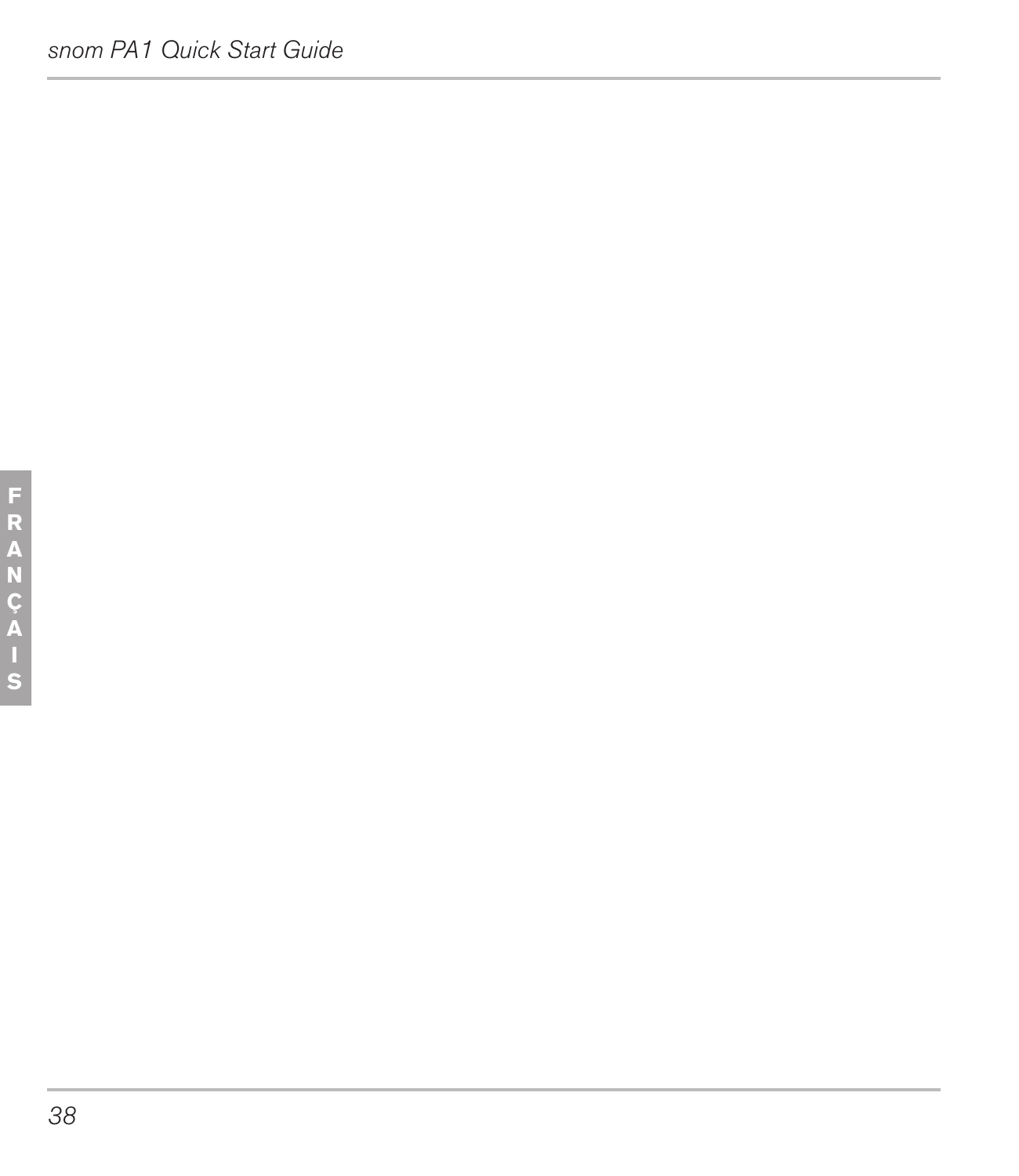*snom PA1 Quick Start Guide*

**Voici le Quick Start Guide (guide de démarrage rapide) pour l'installation, l'initialisation, et l'emploi du snom PA1, un système de sonorisation et gestion d'annonces. Accédez le snom PA1 facilement par interface web et réduisez le temps d'installation tout en créant un système d'annonces sécurisé and et centralisé.**

## **Contenu de <sup>l</sup>'emballage**

- Unité de base
- 2 supports de fixation (pré-montés)
- $\bullet$  4 vis ( $\varnothing$  8 mm, longeur 16 mm) + 4 chevilles pour la fixation murale
- Gabarit en papier

#### **Non inclus:**

- Câble Ethernet
- Alimentation externe (5 V 10 W, connecteur Ø intérieur 2,1 mm, Ø extérieur 5,5 mm) - nécessaire seulement si PoE n'est pas disponible
- Haut-parleur 4W 8 Ohm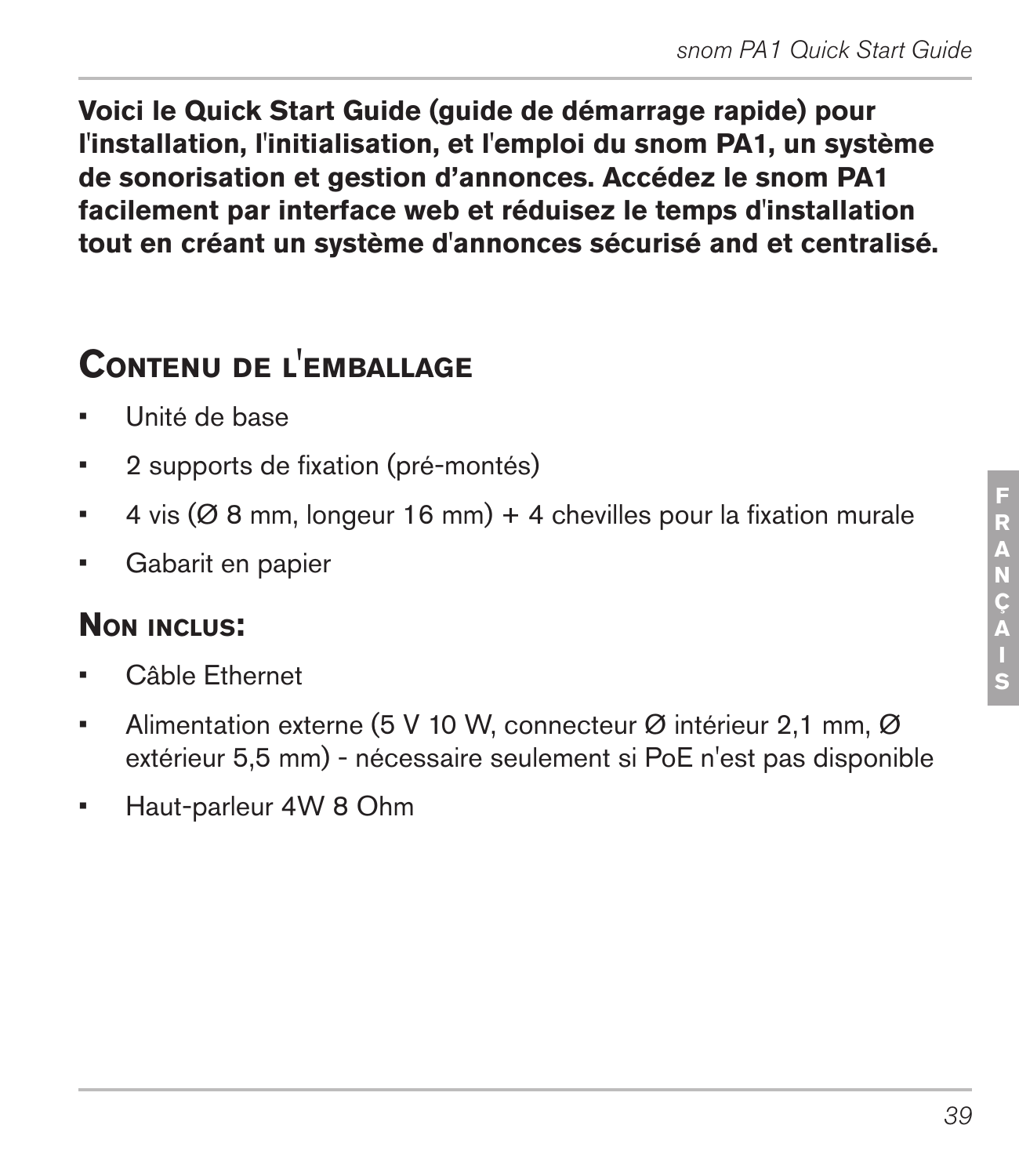# **Copyright, Marques Déposées, GPL, Non Responsabilitée**

© 2012 snom technology Aktiengesellschaft

Tous droits réservés.

snom, les noms des produits snom et les logos snom sont des marques déposées par snom technology AG. Tous les autres noms de produits et noms d'entreprises sont les propriétés de leurs détenteurs respectifs.

snom technology AG se réserve le droit de modifier et de changer ce document à n'importe quel moment, sans devoir annoncer de telles modifications ou changements avant ou après leur mise en place.

Les textes, images et illustrations ainsi que leur mise en page dans ce document sont protégés par les copyrights et autres dispositions légales internationales. Leur utilisation, leur reproduction et leur transmission à des parties tierces sans accord express écrit peut induire des poursuites devant les cours criminelles et civiles.

Lorsque ce document est mis à disposition sur la page web de snom, snom technology AG autorise le téléchargement et l'impression de copies de son contenu pour qu'il puisse être utilisé comme manuel. Aucune partie de ce document ne peut être altérée, modifiée ou utilisée dans un but commercial sans l'autorisation écrite de snom technology AG.

Bien que le plus grand soin ait été apporté à la compilation et à la présentation des informations contenues dans ce document, les données sur lesquelles elles sont basées peuvent entre-temps avoir été modifiées.

snom doit donc décliner toute garantie et toute responsabilité quand à l'exactitude et à l'exhaustivité des informations publiées excepté en cas de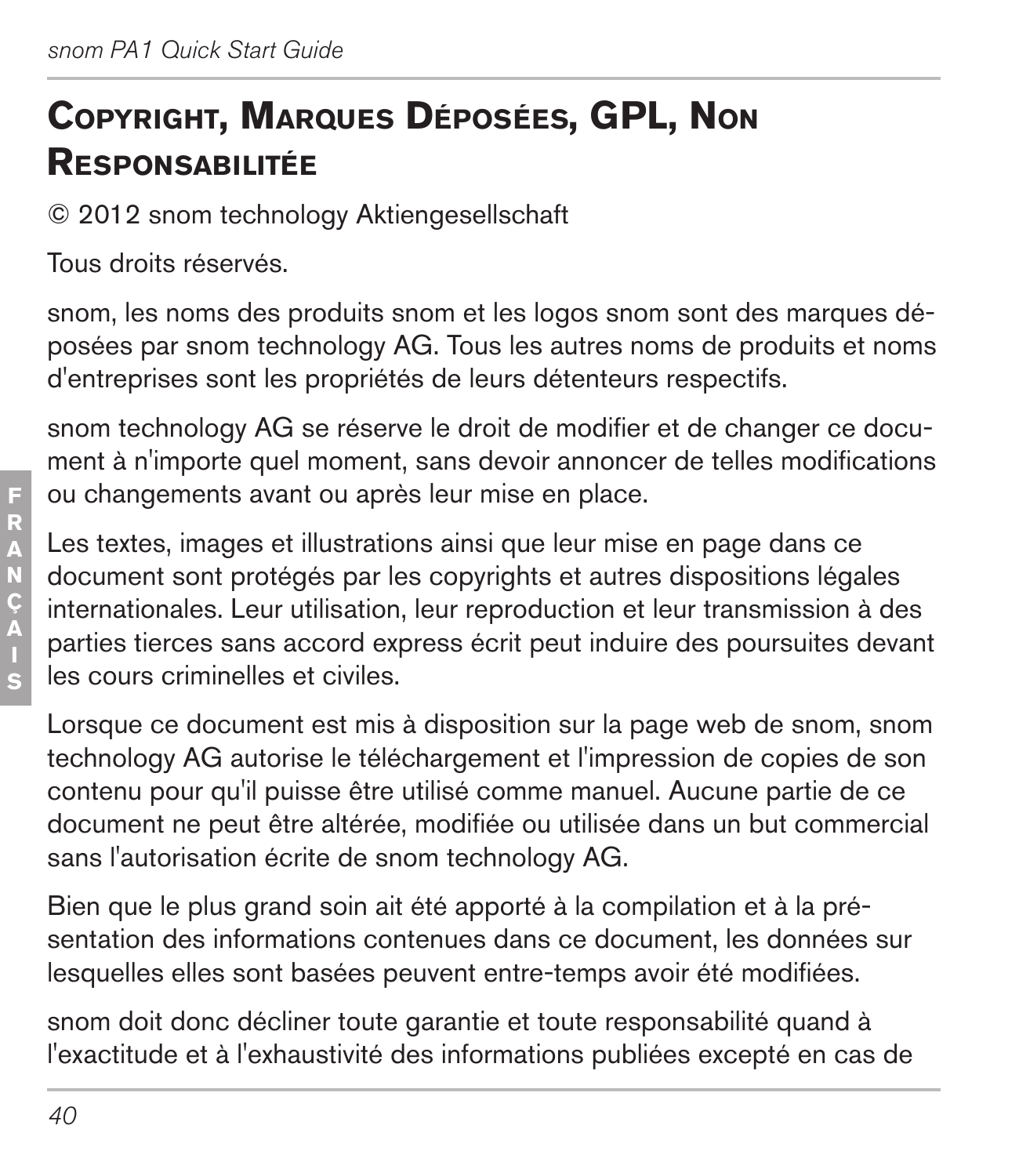négligence flagrante de la part de snom ainsi que des les cas ou la responsabilité de snom est engagée de par la loi.

Notre firmware inclus des éléments de code source qui peuvent être utilisés et modifié par quiconque selon les termes des licences GPL (cf. la page 92), à condition qu'à leurs tours ils les rendent disponibles selon les mêmes termes. Veuillez vous rendre sur http://www.snom.com/de/support/download/gpl-quellcode/ pour consulter la licence GPL originelle et le code source des composants couverts par la licence GPL qui sont utilisé dans les produits snom.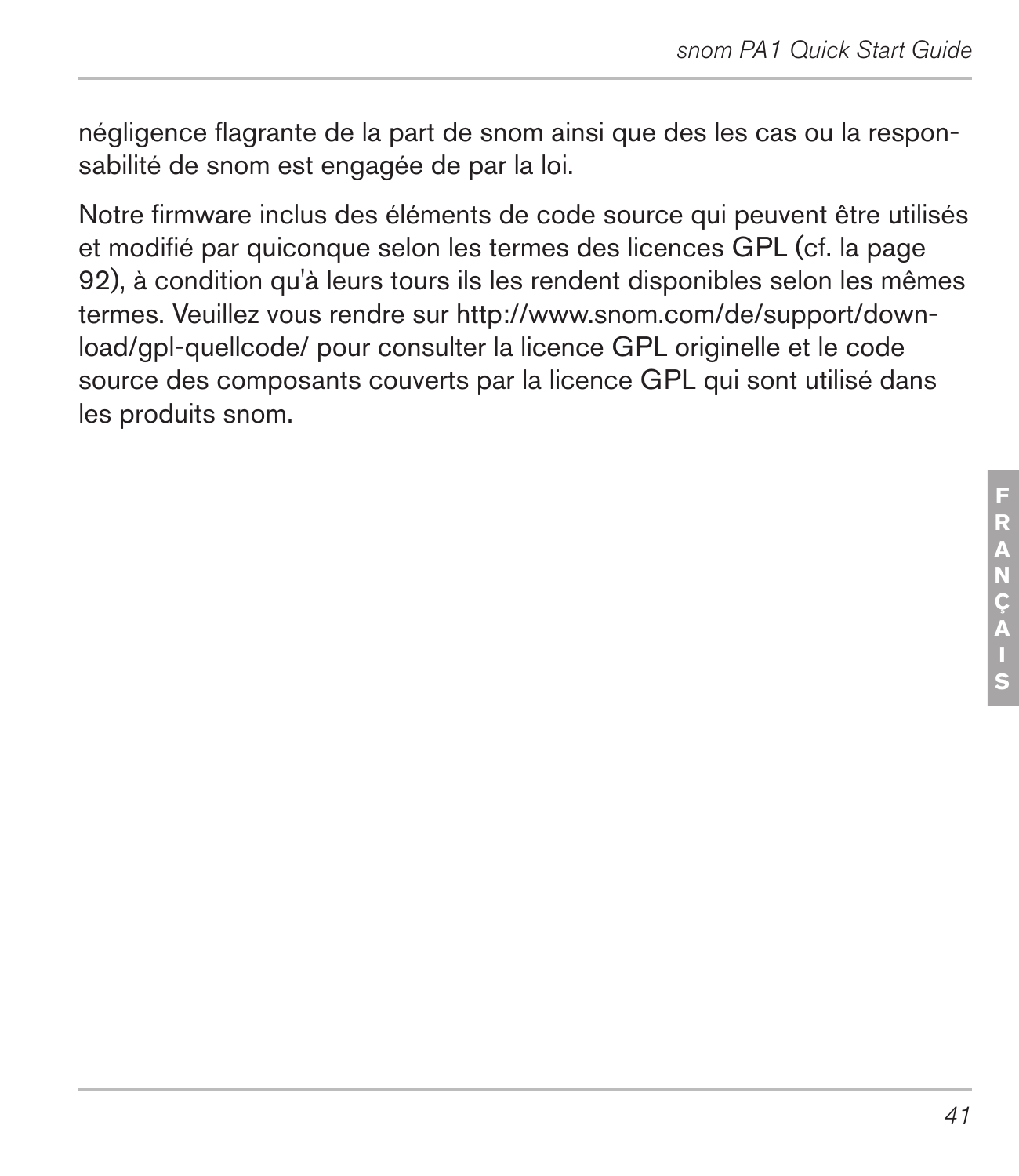### **Informations importantes**

Veuillez lire les informations concernant la sécurité et la mise au rebut de l'appareil ainsi que celles concernant son installation et son utilisation avant d'utiliser l'appareil. Communiquez également ces informations aux autres utilisateurs ou faites-les leur lire. Conservez ce manuel et ne cédez pas l'appareil à une tierce partie sans y joindre le manuel.

### **SÉCURITÉ**

- Suivez les instructions présentes dans ce manuel et dans les autres documents concernant l'appareil.
- Evitez de placer le câble d'alimentation de l'appareil dans un endroit ou il est possible de trébucher dessus. Evitez également de le placer là ou il pourrait être exposé à un écrasement car il pourrait en être endommagé. Si le cordon d'alimentation ou la fiche sont endommagés, débranchez l'appareil et contactez du personnel d'entretien qualifié.
- Cet appareil est destiné à une utilisation en intérieur uniquement! Ne l'installez pas au dehors!
- N'installez pas l'appareil dans des pièces très humides (par exemple, dans une salle de bain, une buanderie ou un sous-sol humide). N'immergez pas l'appareil dans l'eau et ne versez pas de liquides d'aucune sorte sur ou dans l'appareil.
- N'installez pas l'appareil dans un lieu présentant un risque d'explosion (un magasin de peinture par exemple). N'utilisez pas l'appareil si vous sentez une odeur de gaz ou d'autres émanations potentiellement explosives.
- N'utilisez pas l'appareil durant les orages, le choc d'un éclair sur les circuits électriques peut provoquer une électrocution.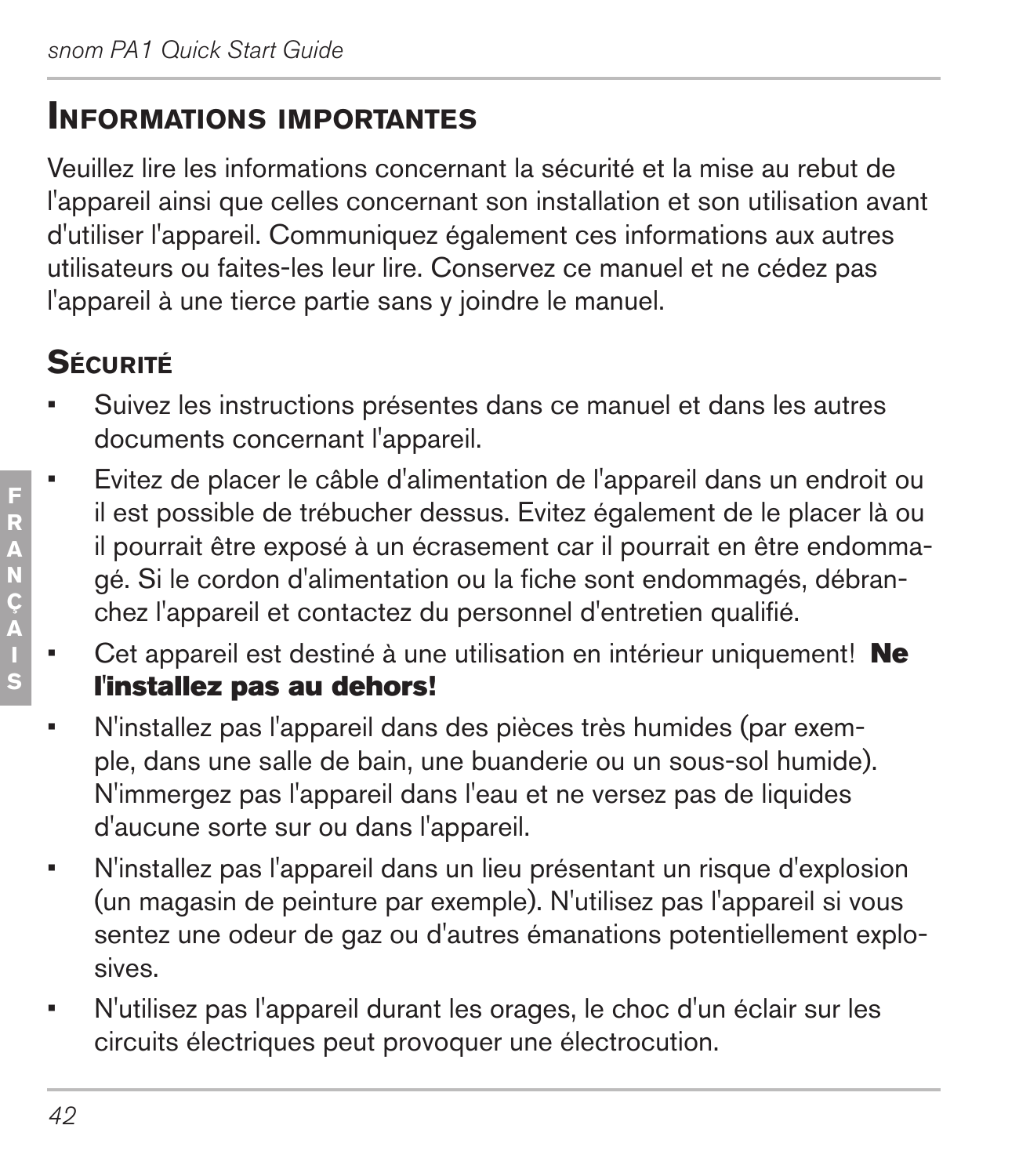## **Conforme à SELV (Safety Extra Low Voltage)/TBTS (Très Basse Tension de Sécurité)**

Le niveau de sécurité des connexions d'entré/sortie est conforme aux recommandations SELV /TBTS.

*Attention: Pour éviter les électrocutions, ne connectez pas les circuits de SELV / TBTS aux circuits sous tension du réseau téléphonique (TNV). Les ports du réseau local (LAN) contiennent des circuits TBTS et les ports RTCP contiennent des circuits TNV. Certains ports LAN et RTCP utilisent des connecteurs RJ-45 (8P8C). Soyez prudent lorsque vous reliez les câbles.*

### **Conformité au standards**

Cet appareil est certifié CE et FCC et répond aux standards environnementaux, de sécurité et de santé européens et américains.



L'ouverture, la modification ou le remplacement sans autorisation de l'appareil annule la garantie et peut également annuler les certifications CE et FCC. En cas de mauvais fonctionnement, veuillez contacter le personnel d'entretien agrée, votre revendeur ou bien snom.

### **Mise au Rébut du Produit**



Cet appareil est soumis à la Directive 2002/96/CE et ne peut être mis au rebut avec les déchets ménagers normaux.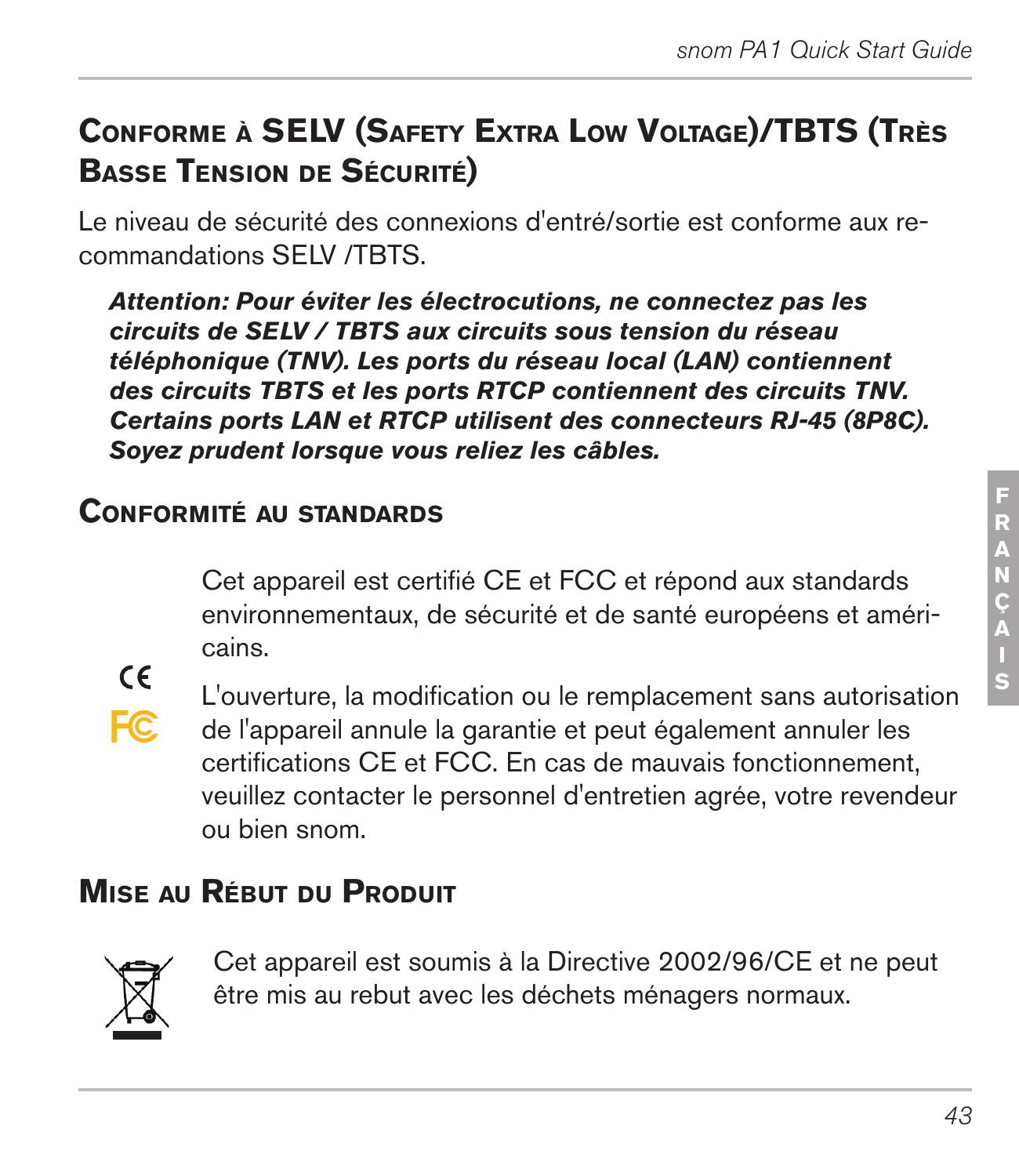La collecte séparée et la mise au rebut adaptée des équipements électriques et électroniques ont pour but de préserver la santé humaine et l'environnement ainsi que de permettre une utilisation et une réutilisation rationnelle et prudente des ressources disponibles.

Si vous ne savez pas ou mettre au rebut oú faire recycler l'appareil lorsqu'il arrive au terme de son existence, contactez votre municipalité, la société locale en charge de la gestion des déchets ou votre vendeur.

### **Nettoyage**

Utilisez un tissu antistatique. N'utilisez pas de l'eau ou un produit de nettoyage liquide ou solide. Ils peuvent endommager l'éléctronique ou les sufaces de station de base, chargeurs et combinés.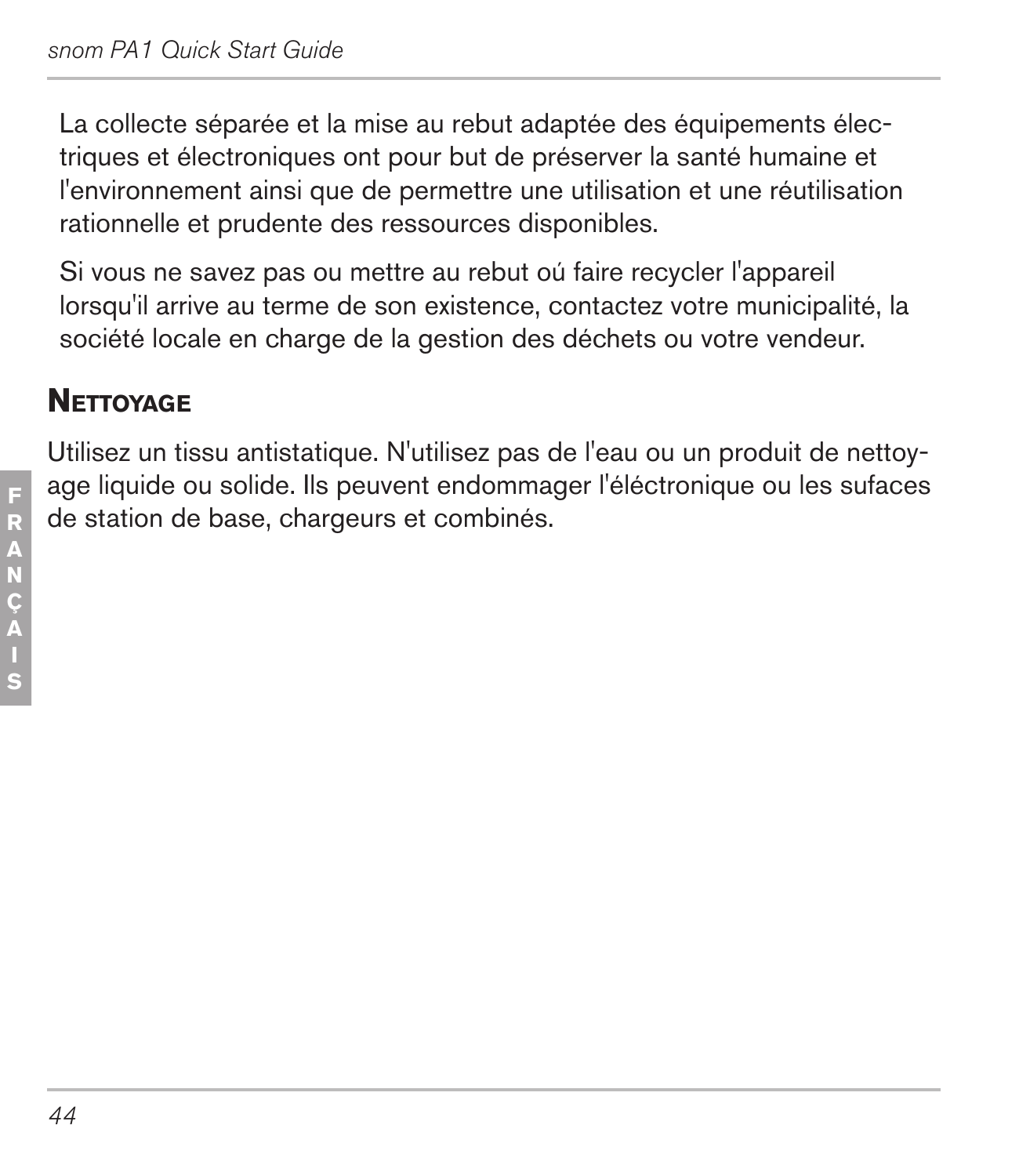## **Fixation murale**

Attention: Le câble Ethernet ne doit pas être plié pour éviter les dommages et les pertes de connexion avec le réseau. Nous vous recommandons de disposer le PA1 de façon à ce que le connecteur PoE soit face au port LAN de votre réseau

- 1. Marquez les positions des trous au mur à l'aide du gabarit.
- 2. Percez les trous et insérez les chevilles dedans.
- 3. Placez le PA1 sur le mur avec les échancrures au dessus des chevilles, comme le montre la Figure 1.
- 4. Placez les vis dans les chevilles et les serrez également.

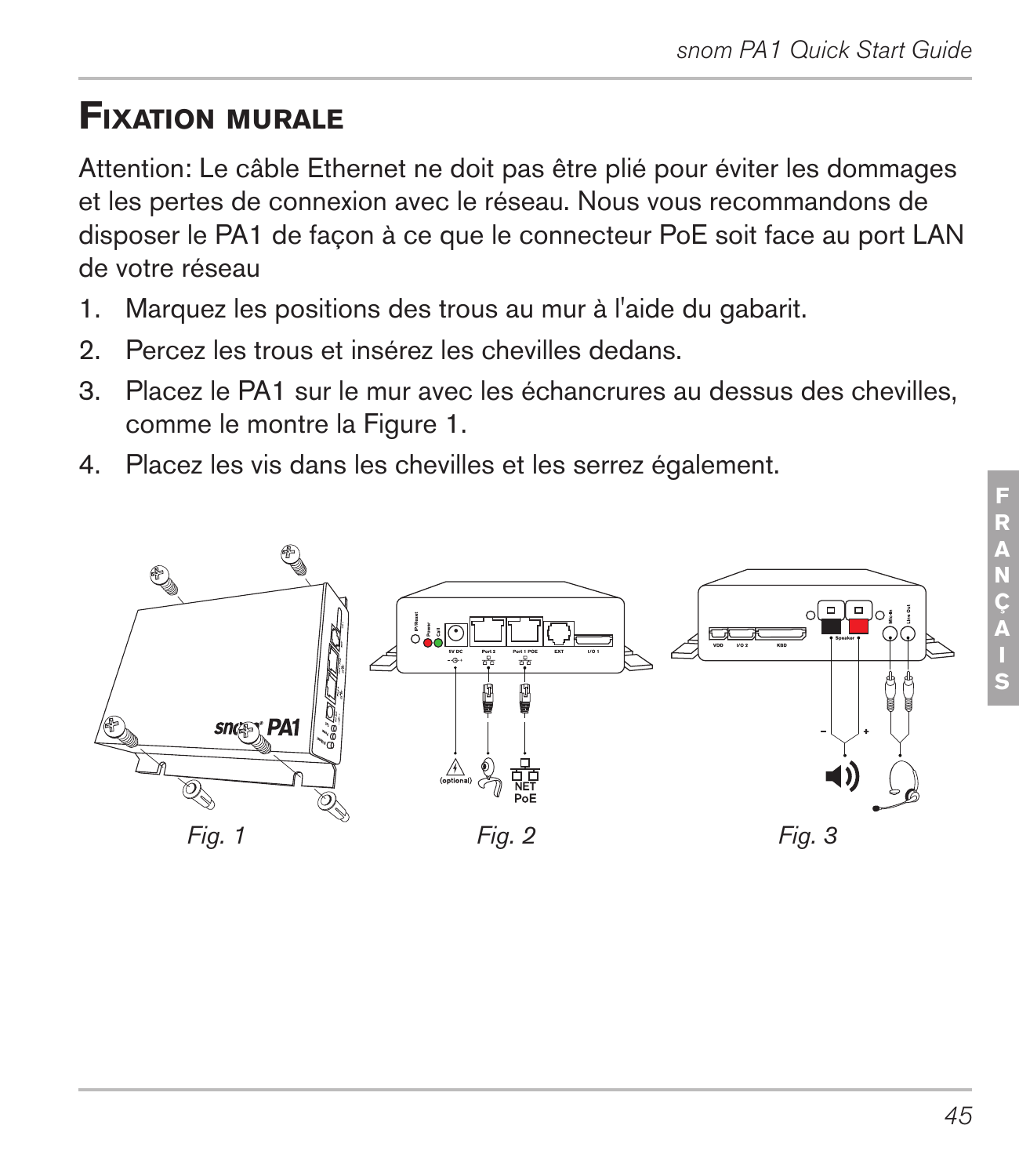# **Connecter le PA1**

1. Connectez le câble Ethernet au connecteur RJ45 libellé "Port 1POE", comme le montre la Figure 2. Vous pouvez connecter d'autres appareils Ethernet au deuxième connecteur RJ45 libellé "Port 2" sans avoir besoin d'un second câble Ethernet.

Si PoE n'est pas disponible: Connectez une alimentation 5 V 10 W, qui a été approuvée par snom, au connecteur libellé "5V DC".

- 2. Connectez les câbles du haut-parleur au bornier HP libellé "Speaker", comme le montre la Figure 3.
	- a. Connectez le câble "+" avec le bornier rouge, connectez le câble "-" avec le bornier noir.
	- b. Si vous souhaitez utiliser un micro-casque pendant la configuration:
		- Connectez la fiche microphone du micro-casque au jack libellé "Mic-In".
		- Connectez la fiche haut-parleur du micro-casque au jack libellé "Line-Out".

## **Initialisation et Configuration**

Une fois que le PA1 est connecté avec le réseau à l'aide du câble Ethernet, la LED libellé "Power" est au rouge. Le PA1 commence à démarrer.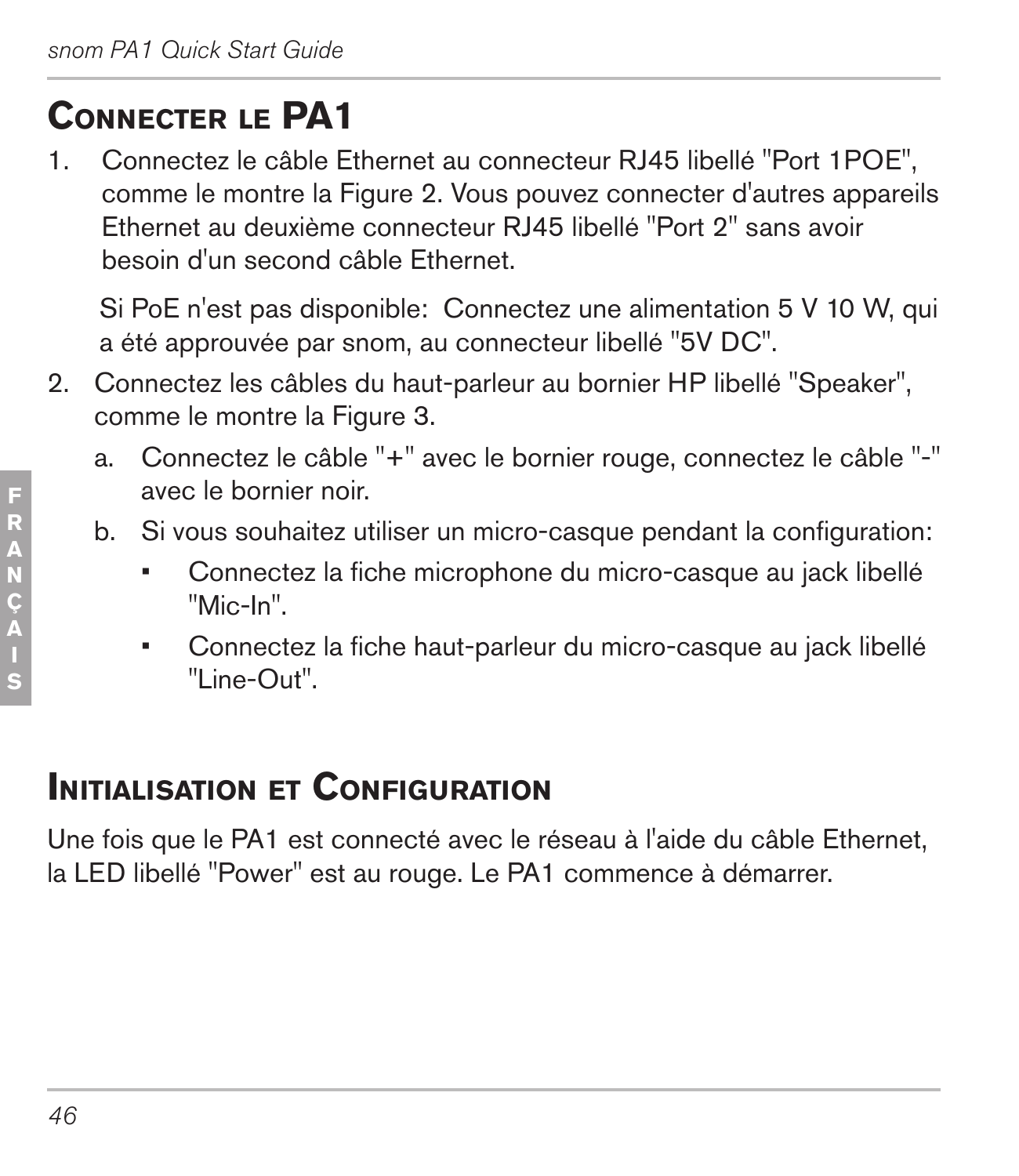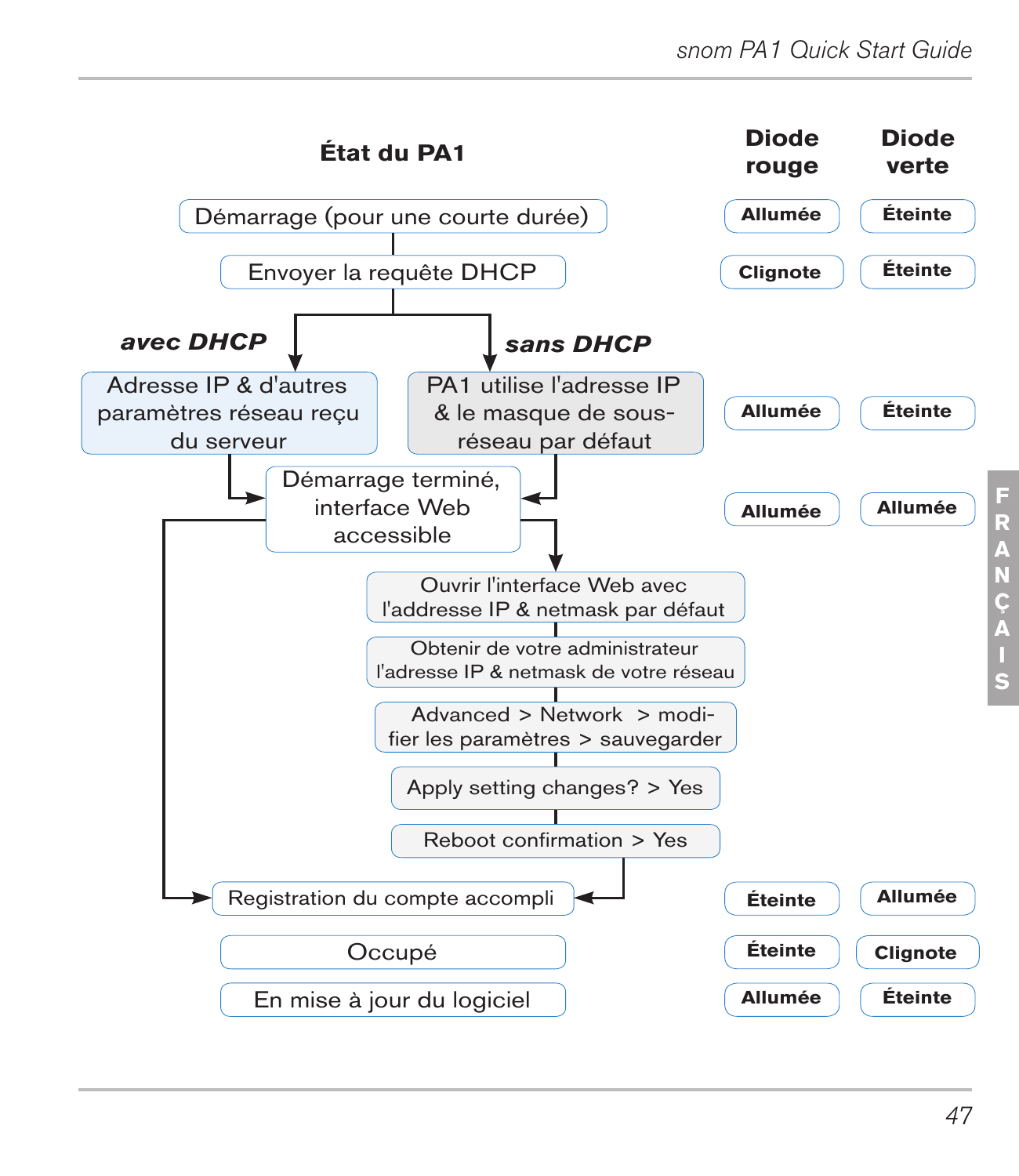## **Configuration**

## **Avec DHCP**

Le snom PA1 a un client DHCP intégré. Lorsque DHCP est disponible au réseau, le PA va s'initialiser automatiquement.

- 1. La diode rouge commence à clignoter le PA1 envoie la requête DHCP.
- 2. Quand le PA1 a reçu l'adresse IP et d'autres paramètres réseau (masque de sous-réseau, passerelle IP, serveur DNS, etc.) du serveur DHCP, la diode rouge s'arrête de clignoter et reste au rouge.
- 3. Quand le (re-)démarrage du PA1 a terminé et le navigateur Web est accessible, la diode verte s'allume.
- 4. Appuyez sur le bouton "IP/Reset" pour faire annoncer l'addresse IP (en Anglais!) par l'haut-parleur ou par le headset (micro-casque). L'address IP par défaut est annoncé comme ça, par exemple: 192.168.0.2 = one nine two **dot** one six eight **dot** zero **dot** two.
- 5. Ouvrez un navigateur Web sur un PC qui est connecté au même réseau que le PA1.
- 6. Saisissez l'adresse IP dans la barre d'adresse après http:// et appuyez sur la touche "Entrée" pour ouvrir l'interface web du PA1.
- 7. Continuez avec "Configurer et enregistrer un compte" ci-dessous.

## **Sans DHCP**

Lorsque DHCP n'est pas disponible au réseau, le snom PA1 va démarrer avec l'adresse IP par défaut. Veuillez obtenir l'adresse IP réseau, le masque de sous-réseau et, le cas échéant, d'autres paramètres de réseau de l'administrateur de votre réseau.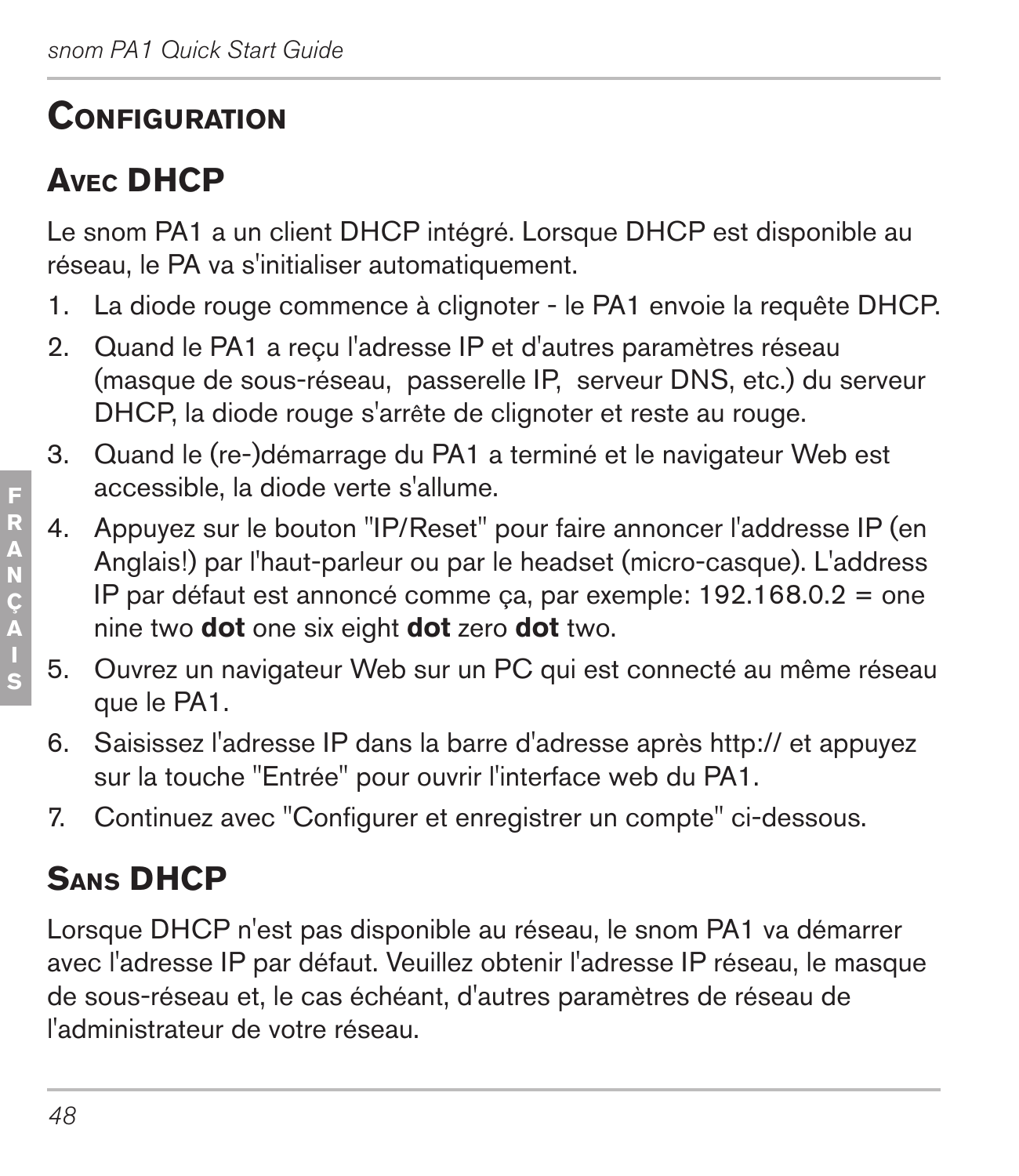- 1. La diode rouge commence à clignoter le PA1 est en train d'envoyer la requête DHCP.
- 2. Si vous voulez passer l'installation du client DHCP (cette opération peut prendre plusieurs minutes avant qu'elle ne soit annulée par le PA1), appuyez sur le bouton "IP/Reset" tandis que la diode rouge clignote.
- 3. Après la réinitialisation (ou l'annulation de l'installation du client DHCP) le PA1 va utiliser les paramètres réseau par défaut:

Adresse IP: 192.168.0.2

Netmask (masque de sous-réseau): 255.255.0.0

La diode rouge s'arrête de clignoter et reste au rouge.

- 4. Une fois que la procédure de démarrage est terminée et que l'interface web est disponible, la LED verte s'allume.
- 5. Connectez votre ordinateur au même réseau que le PA1. Ouvrez un navigateur web, saisissez l'adresse IP par défaut dans la barre d'adresse: http://192.168.0.2 et appuyez sur la touche "Entrée" pour ouvrir l'interface web du PA1.
- 6. Cliquez sur " Advanced" au menu à gauche.
- 7. Cliquez sur le bouton radio "Off" de Network > DHCP.
- 8. Demandez une adresse IP, le masque de sous-réseau et, si nécessaire, d'autres paramètres de réseau de l'administrateur de votre réseau.
	- a. Champs de saisie de Network > IP address: Remplacez la valeur par défaut par l'adresse IP assignée.
	- b. Champs de saisie de Network > Netmask: Remplacez la valeur par défaut par le masque de sous-réseau.
	- c. Si nécessaire, modifiez les autres paramètres réseau.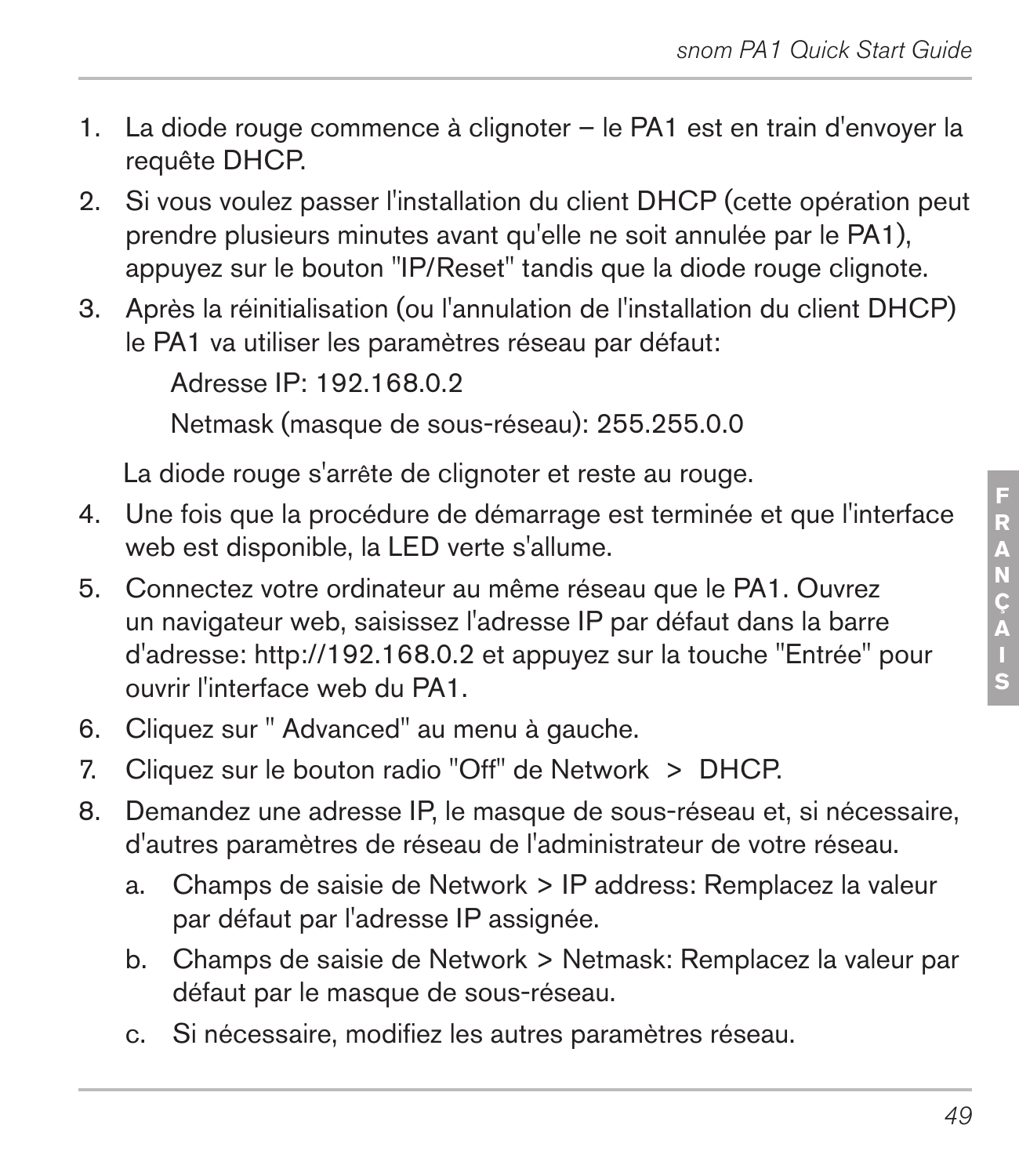- 4. Cliquez sur "Save", situé au bas de la fenêtre.
- 5. La question "Apply setting changes?" apparaît en haut de la fenêtre. Cliquez sur "Reboot".
- 6. Il vous sera demandé de nouveau si vous désirez redémarrer l'appareil. Cliquez sur "Yes".
- 7. L'appareil va sauvegarder les nouveaux paramètres et redémarrer. Une fois le redémarrage avec les paramètres réseau est terminé, la diode "Power" est au rouge et la diode "Call" est au vert.
- 8. Continuez avec "Configurer et enregistrer un compte" ci-dessous.

#### *NOTEZ BIEN: Appuyez un instant sur le bouton "IP/Reset" pour faire annoncer (en anglais) l'adresse IP du snom PA1 sur l'haut-parleur ou le micro-casque.*

### **Configurer et enregistrer un compte**

Il s'agit du numéro de téléphone du PA1, que vous composez à partir d'un autre téléphone pour faire une annonce par l'haut-parleur du PA1.

#### **Automatiquement**

(recommendé) à l'aide du serveur de provisionnement. Pour plus de détails sur l'auto-provisionnement des appareils snom, voir www.snom.com/wiki.

#### **MANUELLEMENT**

- 1. Cliquez sur "Identity 1" au menu à gauche. La fenêtre "Configuration Identity 1" va s'ouvrir; l'onglet "Login" est activé.
- 2. Saisissez les données requises par votre réseau dans les champs de saisie:
	- a. Account: Nom/numéro de téléphone.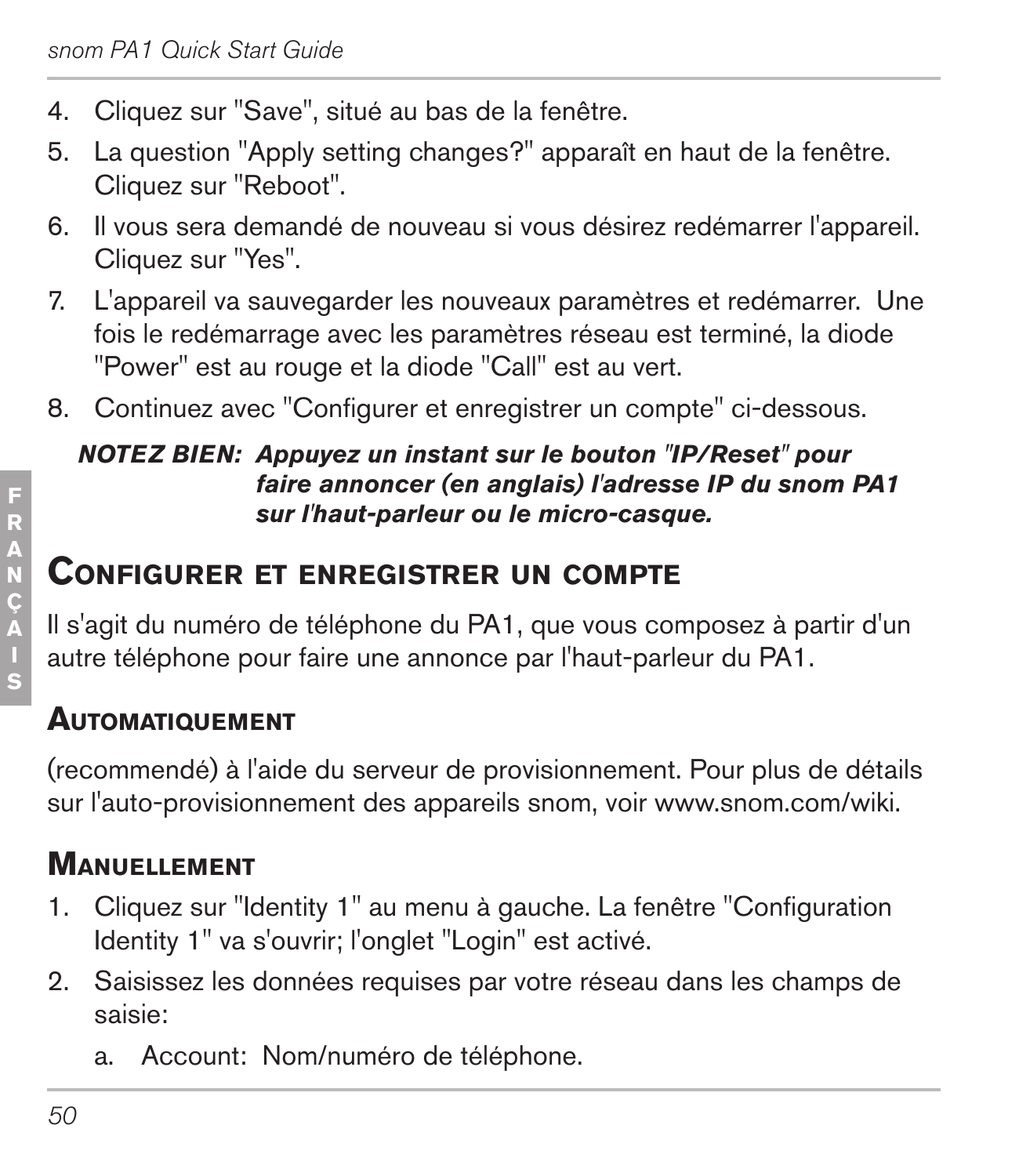- b. Password: Mot de passe de votre compte.
- c. Registrar: L'adresse du Registrar de votre logiciel PBX.
- 4. Cliquez sur "Save" et "Re-Register".

Si le compte a été enregistré avec succès, la diode "Call" est au verte, la diode "Power" est éteinte. Votre snom PA1 peut être utiliser.

# **Paramètres**

Il suffit normalement de saisir le paramètres du fuseau horaire et de la tonalité de numérotation. Réglez le volume de l'haut-parleur et l'augmentation de l'amplificateur (gain) comme nécessaire.

### **Paramètres fuseau horaire**

- 1. Interface web > Advanced > Network > Behavior > Time > Timezone.
- 2. Sélectionnez votre pays/ville dans le menu déroulant.
- 3. Cliquez sur "Save".

### **Paramètres tonalité de numérotation**

- 1. Interface web > Preferences > General Information > Tone Scheme.
- 2. Sélectionnez votre pays dans le menu déroulant.
- 3. Cliquez sur "Save".

## **Régler le volume et <sup>l</sup>'amplification (gain)**

- 1. Interface web > Preferences > PA1 controls.
- 2. Champs de saisie de "Speaker Volume" (volume de l'haut-parleur): Saisissez un numéro entre 1 (basse) et 14 (haute). La valeur par défaut est 10.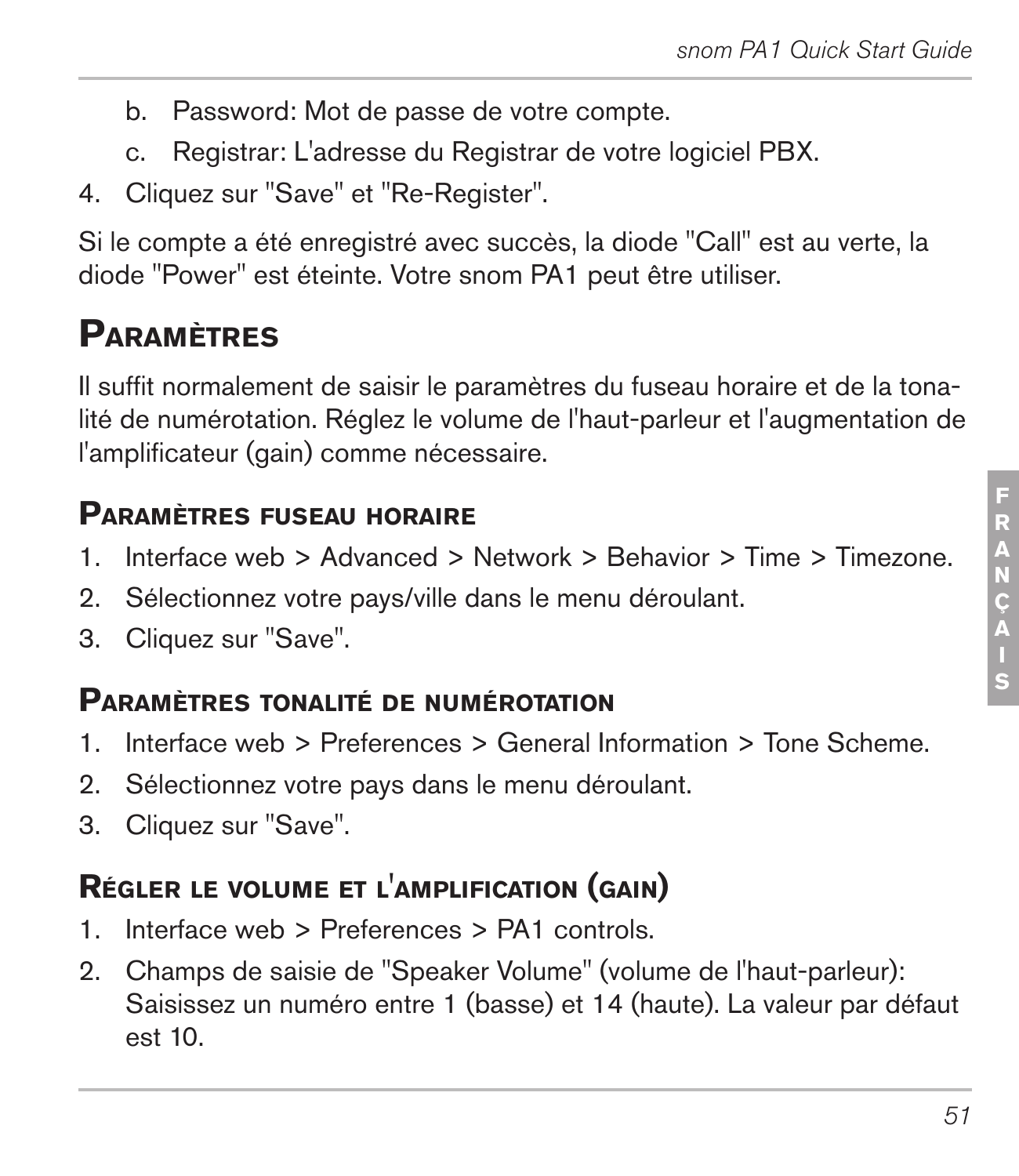- 3. Champs de saisie de "Amplifier gain" (augmentation de l'amplificateur): Saisissez 0 ou 1. La valeur par défaut est 1.
- 4. Cliquez sur "Save".

## **Utiliser le snom PA1**

Composez le numéro de téléphone du PA1 et, quand vous êtes connecté, parlez votre annonce dans le microphone du combiné/micro-casque/boîtier de votre téléphone. Raccrochez quand vous avez fini.

## **Mise à jour du logiciel**

#### **Automatiquement**

- 1. Interface web> "Advanced" > "Update".
- 2. Sélectionnez la méthode de mise à jour à partir de la liste déroulante.
- 3. Saissisez le URL du serveur d'approvisionnement au champs de saisie de "Setting URL".
- 4. Modifiez les paramètres par défaut de "Settings refresh timer", "Subscribe Config", et "PnP Config", si nécessaire.
- 5. Cliquez sur "Reset".

### **MANUELLEMENT**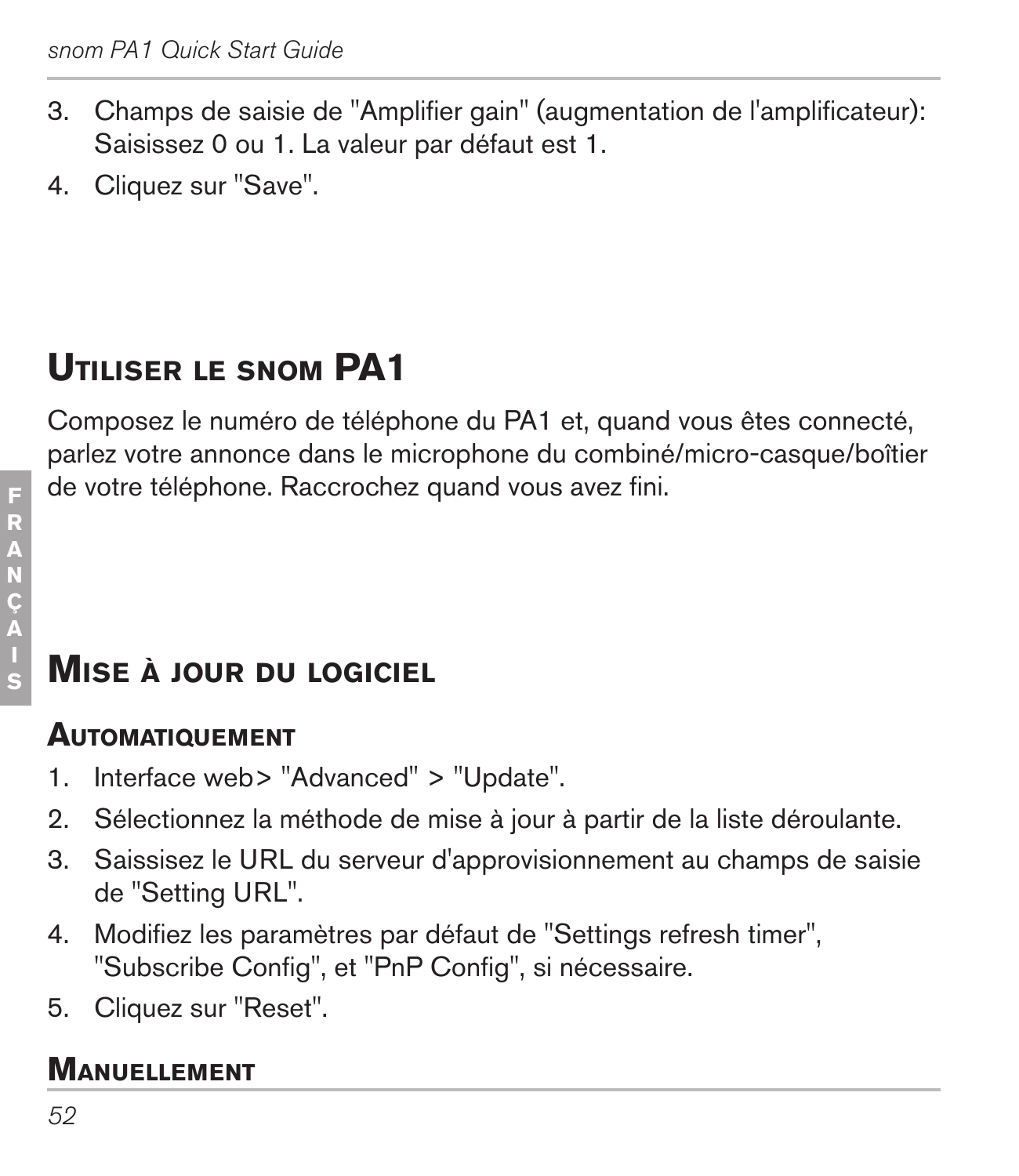- 1. Interface web > "Advanced" > "Update".
- 2. Sélectionnez "Never update, do not load settings" de la liste déroulante de "Update policy".
- 3. "PnP Config": Sélectionnez le bouton radio "off".
- 4. Saisissez le lien du firmware au champ de saisie de "Upload Setting file manually"
- 5. Cliquez sur "Load".

Le PA1 commence à redémarrer. La DEL rouge va s'allumer, la DEL verte s'éteint. La mise à jour du firmware est terminée lorsque les deux LED commencent à clignoter.

*ATTENTION: Si l'alimentation de l'appareil est interrompue au cours de la mise à jour du logiciel (DEL rouge allumée, DEL verte éteinte), le firmware sera endommagé et le PA1 ne pourra plus fonctionner.*

*Do NOT remove the device's power supply (Ethernet cable when using PoE, power supply connection when not using PoE) while a firmware update is ongoing.*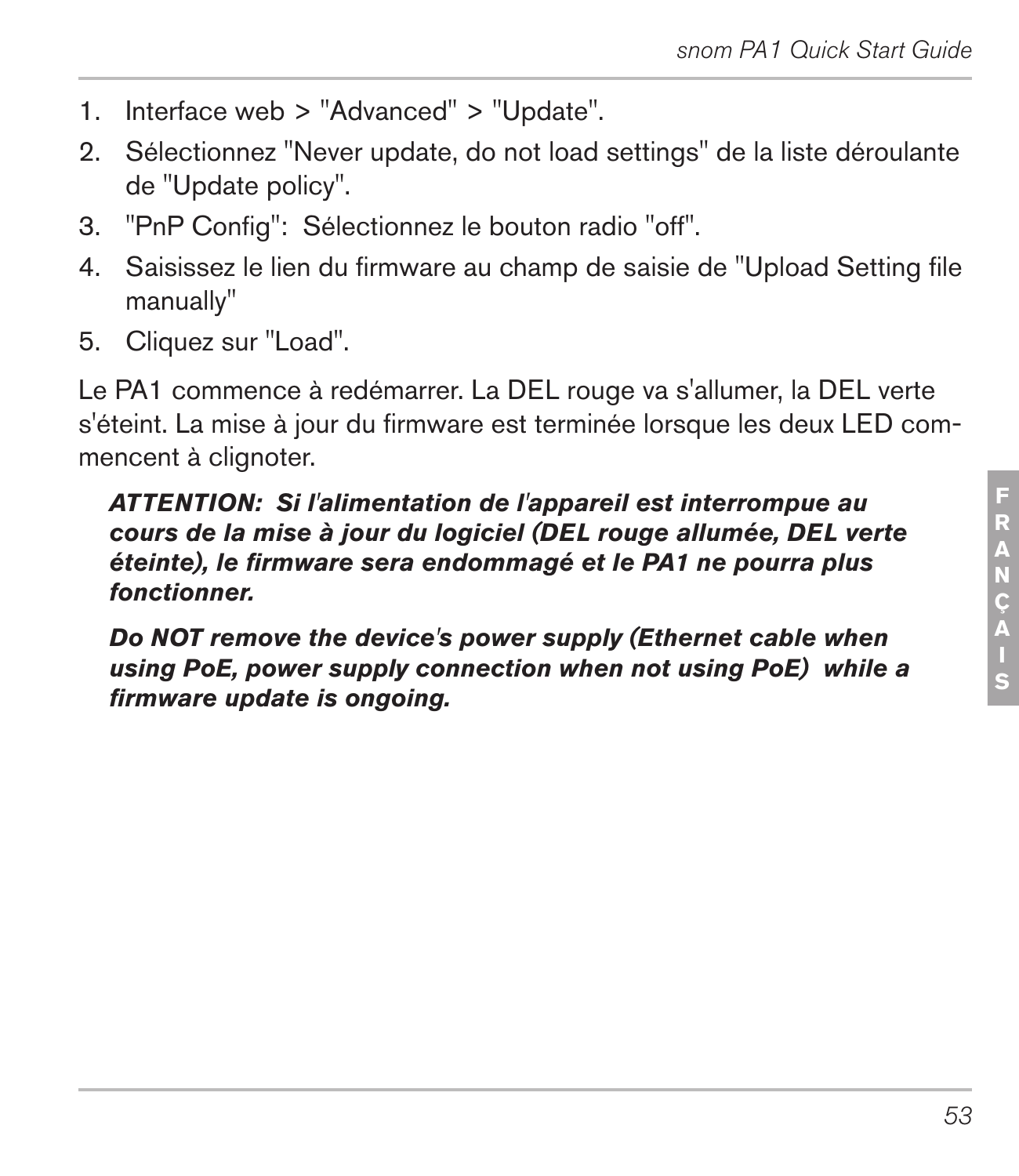## **Caractères techniques:**

- IEEE 802.3af PoE, Class 3
- Switch Ethernet 2 ports 10/100Mb
- SIP ou multicast
- Mise à jour du logiciel par internet
- Configurable par réseau/internet
- Réglage du volume par réseau/internet
- Bornier HP
- Haut-parleur Classe D 4W **(non inclus)**
- Bouton "Reset" (redemarrage et annoncement de l'adresse IP)
	- 2 DELs (indication de status et d'activitités)
- 2 jacks 3,5 mm ("MIC in" et "LINE out") pour connecter un microcasque (impédance haut-parleur = 150 Ohm, alimentation MIC 3,3V, RL = 2 KOhm, S= -42 dB (+-2dB). Entrée microphone doit etre différentiel et sans mise à la terre. Utilisez ce jack seulement pour l'installation et l'entretien du PA1.
- 4 connecteurs I/O configurable
	- par réseau/internet (seulement en mode administrateur)
	- par code DTMF (avec "timer" (minuteur) programmable)
- Boîtier robuste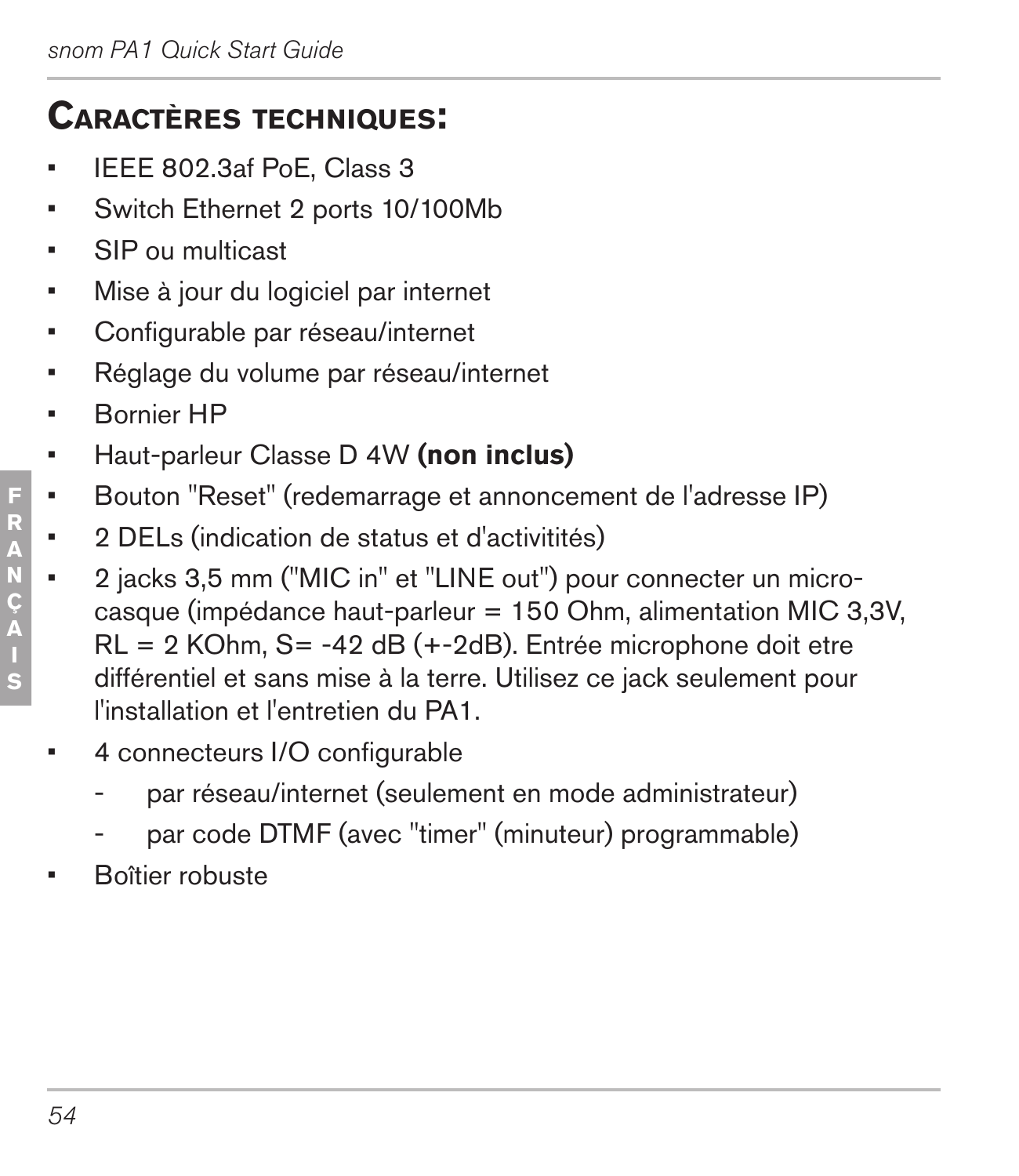## **NON iNclus:**

- Alimentation 12V
- Connexion clavier
- Bus I2C
- Bouton "IP/Reset" configurables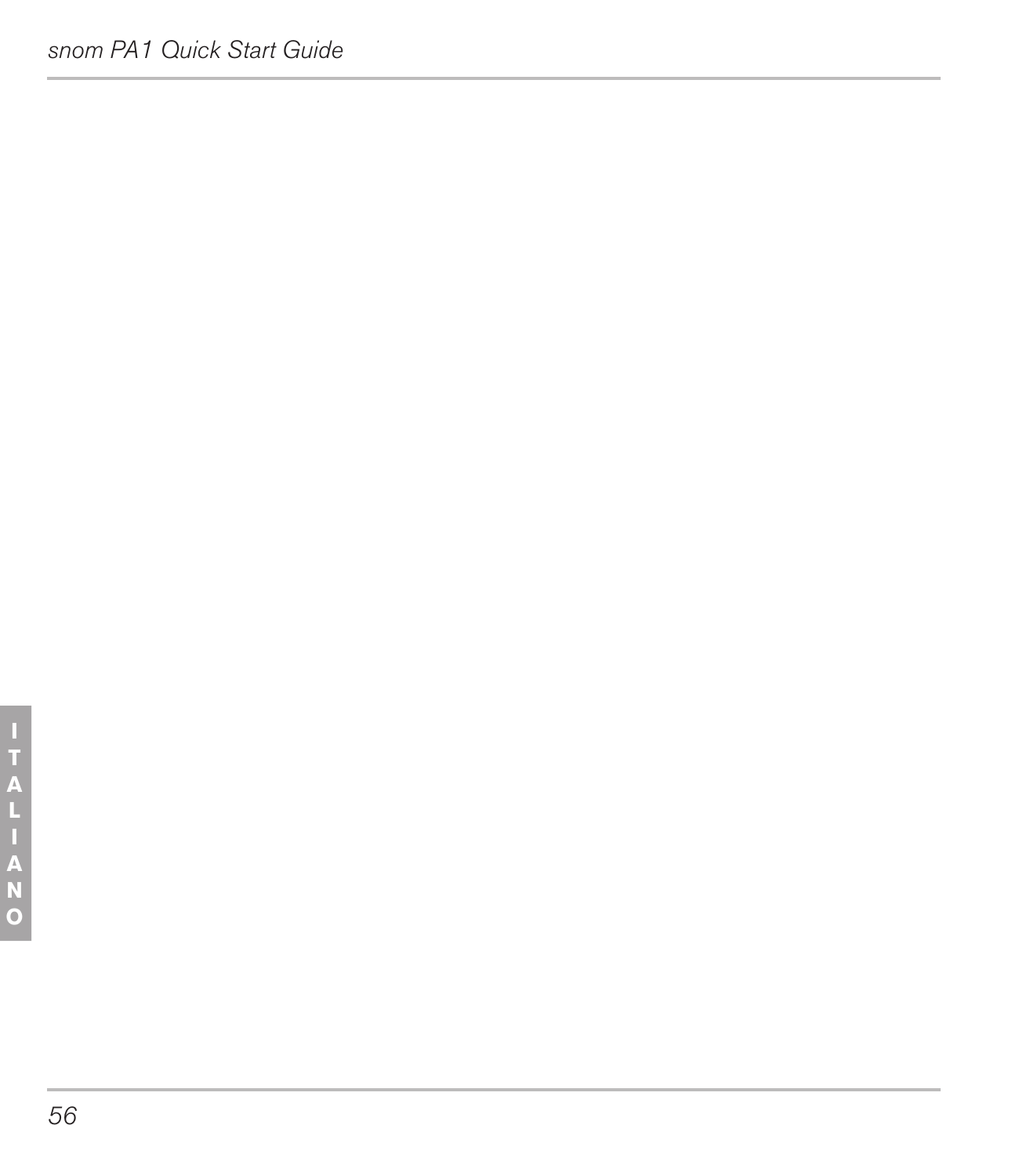**Questa è la guida rapida per installazione, impostazione e funzionamento di snom PA1, un sistema di annunci pubblici destinato all'approvvigionamento interno. Lo snom PA1 garantisce un facile accesso tramite interfaccia web, riducendo i tempi di installazione e creando allo stesso tempo una rete sicura e centralizzata di comunicazione.**

## **Contenuto della confezione**

- Unità base
- 2 supporti per montaggio a parete (pre-assemblati)
- $\bullet$  4 viti ( $\oslash$  8 mm, lunghezza 16 mm) + 4 tasselli per montaggio a parete
- Maschera di perforatura

#### **Non incluso nella dotazione:**

- Cavo ethernet
- Alimentatore esterno (5 V 10 W, spina DC Ø interno 2,1 mm, Ø esterno 5,5 mm) - necessario solo se non è disponibile l'alimentazione via ethernet (PoE)
- Altoparlante 4W 8 Ohm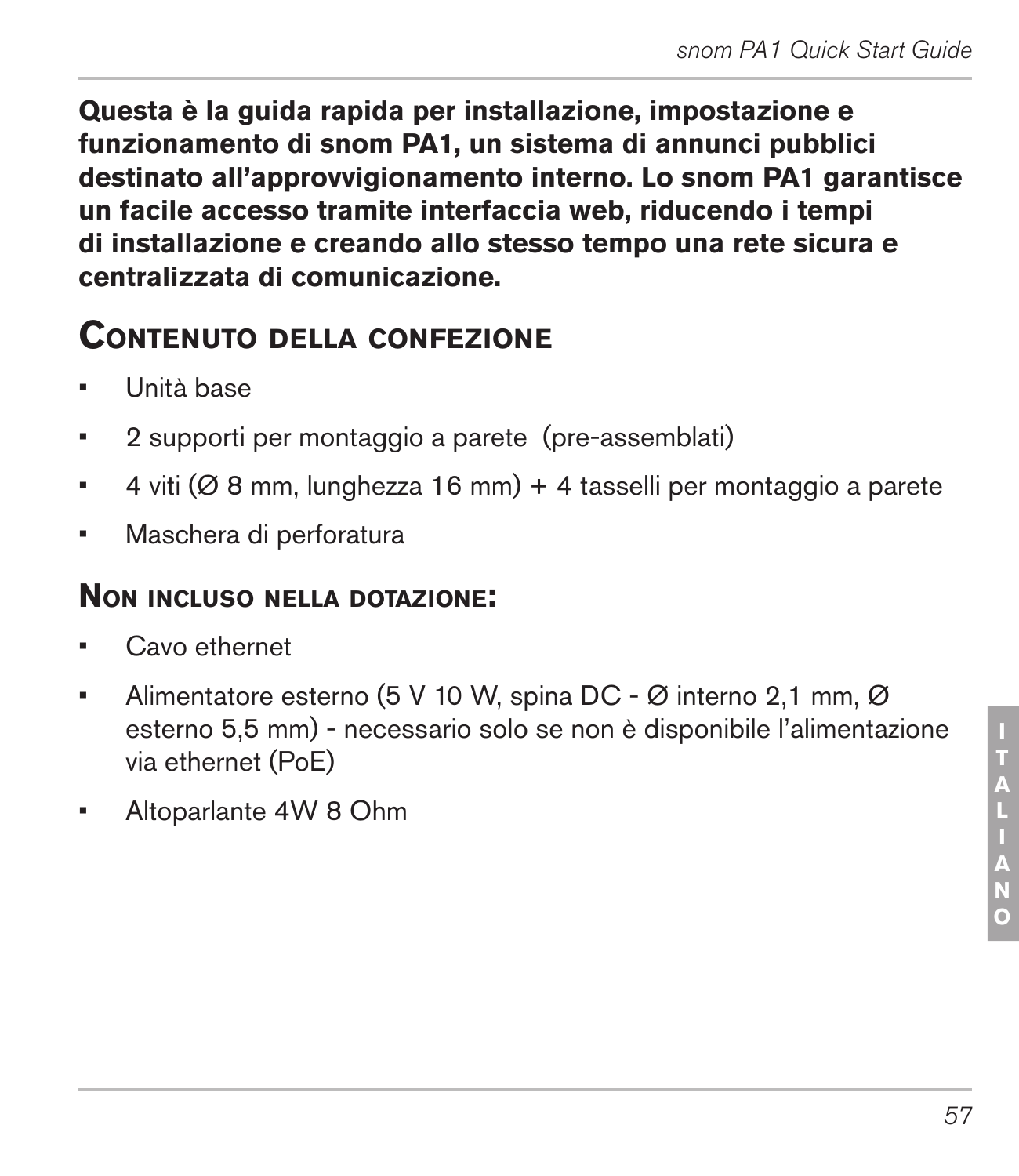## **Copyright, Marchi registrati, GPL, Declinazione di responsabilita**

© 2012 snom technology Aktiengesellschaft

Tutti i diritti riservati.

snom, i nomi dei prodotti snom, ed i loghi snom sono marchi registrati di proprietà di snom technology AG. Tutti gli altri nomi di prodotti e di imprese sono proprietà dei rispettivi proprietari.

snom technology AG si riserva il diritto di rivedere e modificare il presente documento in qualsiasi momento senza alcun obbligo di notifica precedente o posteriore a tali cambiamenti.

Testi, immagini ed illustrazioni ed il loro ordine in questo documento sono soggetti a protezione del diritto d'autore ed altri diritti legali a livello mondiale. Il loro utilizzo, riproduzione e trasmissione a terzi senza il permesso scritto potrebbe dar luogo ad azioni legali, in sede penale e civile.

**I T A L I A N O**

Quando questo documento viene reso disponibile sulla pagina web di snom, snom technology AG autorizza al download e alla stampa di copie del contenuto allo scopo di utilizzarlo come manuale. Nessuna parte di questo documento può essere alterata, modificata od utilizzata a scopo commerciale senza l'esplicito consenso scritto di .

Sebbene sia stata prestata la massima attenzione nella stesura e presentazione delle informazioni in questo documento, i dati sui quali si basa potrebbe variare nel frattempo. snom pertanto declina ogni responsabilità riguardo a tutte le garanzie di affidabilità, accuratezza, completezza ed attualità delle informazioni pubblicate, tranne nel caso di grossolana negligenza da parte di snom o laddove per legge è ritenuta responsabile.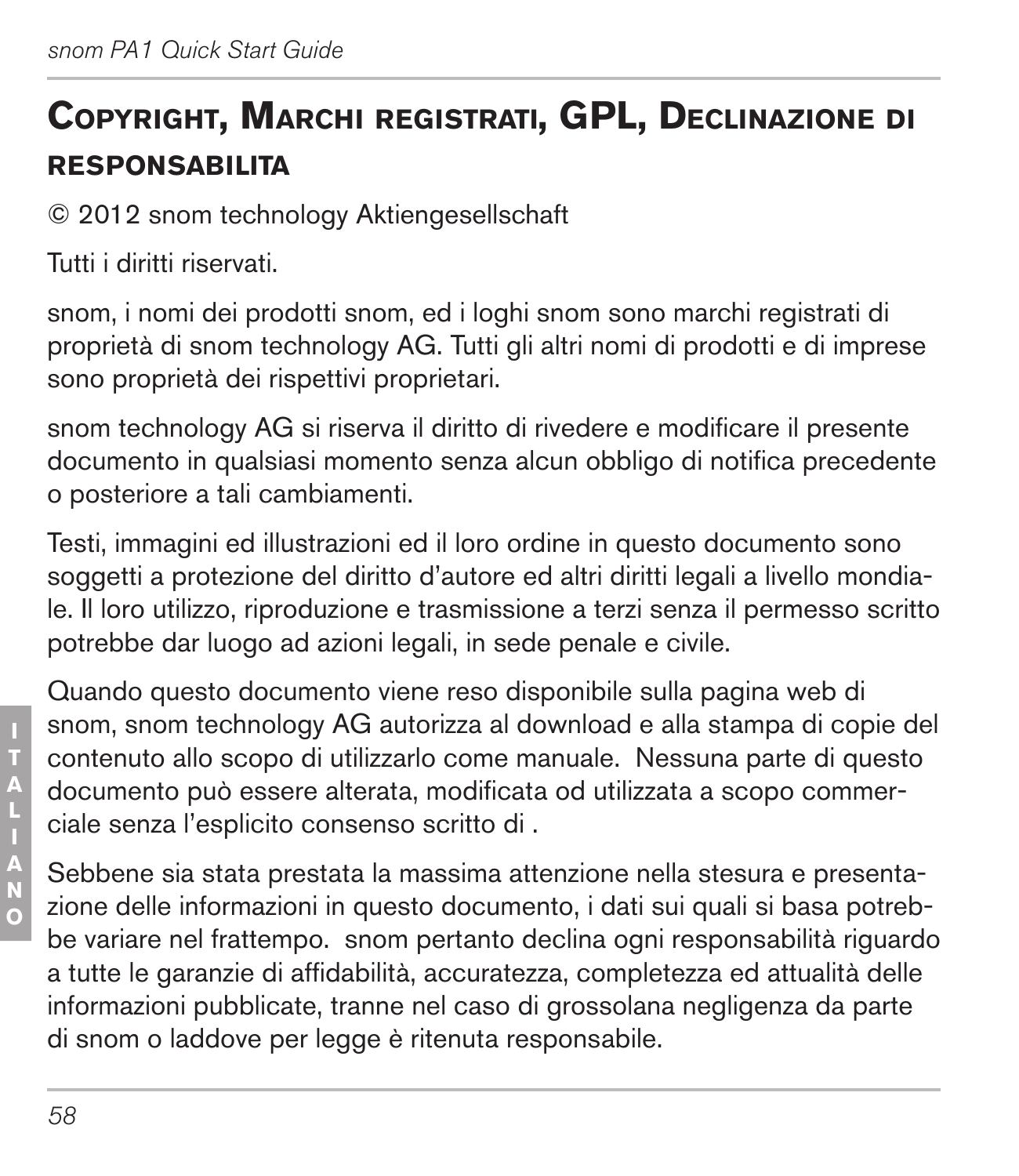Il nostro firmware include codice sorgente utilizzabile e modificabile da chiunque. La licenza pubblica GNU (GPL) (cfr. pag. 92), consente di rendere disponibile il software con lo stesso accordo di licenza. Visitate http://www. snom.com/de/support/download/gpl-quellcode/ per la licenza GPL originale e per i codici di sorgente di componenti sotto licenza GPL ed utilizzati in prodotti snom.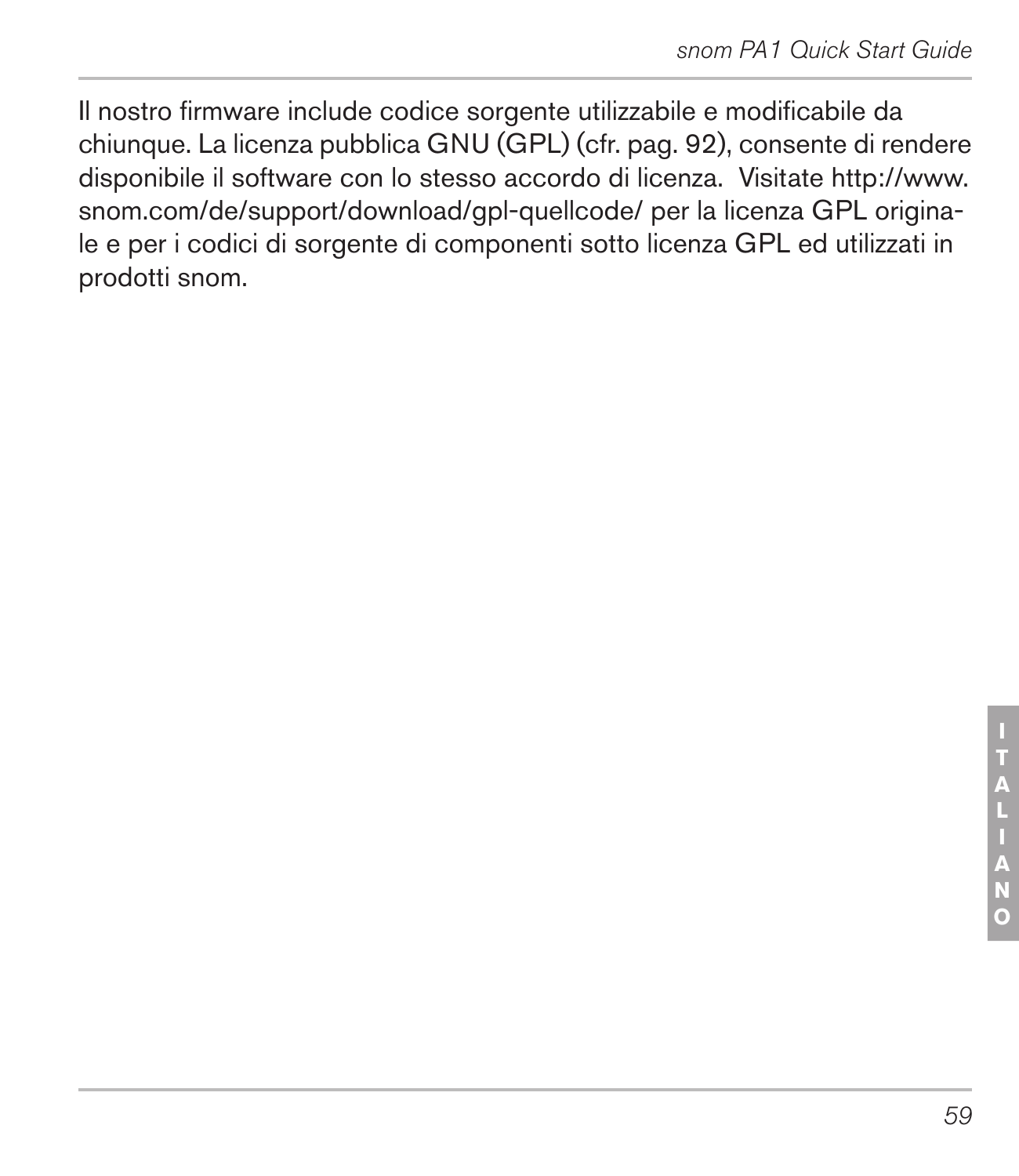## **Informazioni Importanti**

Pregasi leggere con attenzione le istruzioni inerenti la sicurezza, lo smaltimento e l'installazione del dispositivo prima del suo impiego. Tali informazioni vanno condivise con gli altri utenti. È altresì necessario conservare questo manuale, consegnandolo insieme al dispositivo qualora esso venga dato a terzi.

### **Sicurezza**

- Seguite le istruzioni in questo manuale e tutta la documentazione relativa al dispositivo.
- Utilizzate solo l'adattatore del dispositivo. Altri adattatori di corrente potrebbero danneggiare, anche irreversibilmente, il dispositivo soggetto a pressione meccanica ed il cavo. Se il cavo o la spina si danneggiano, scollegare il dispositivo e contattare il personale di assistenza qualificato.
- Questo apparecchio si può impiegare solo al chiuso! **Non installare** all'aperto!
- Non installare il dispositivo in ambienti con alta umidità (ad es., in bagno, lavanderia, seminterrati umidi). Non immergere il dispositivo in acqua e non versarvi liquidi sopra
- Non installare il dispositivo nei pressi di locali a rischio esplosione (colorifici, ad es.). Non utilizzare il dispositivo se sentite odore di gas o di altra esalazione potenzialmente esplosiva.
- Non utilizzare il dispositivo durante i temporali. Qualora un fulmine colpisca la rete elettrica, è passibile di scossa.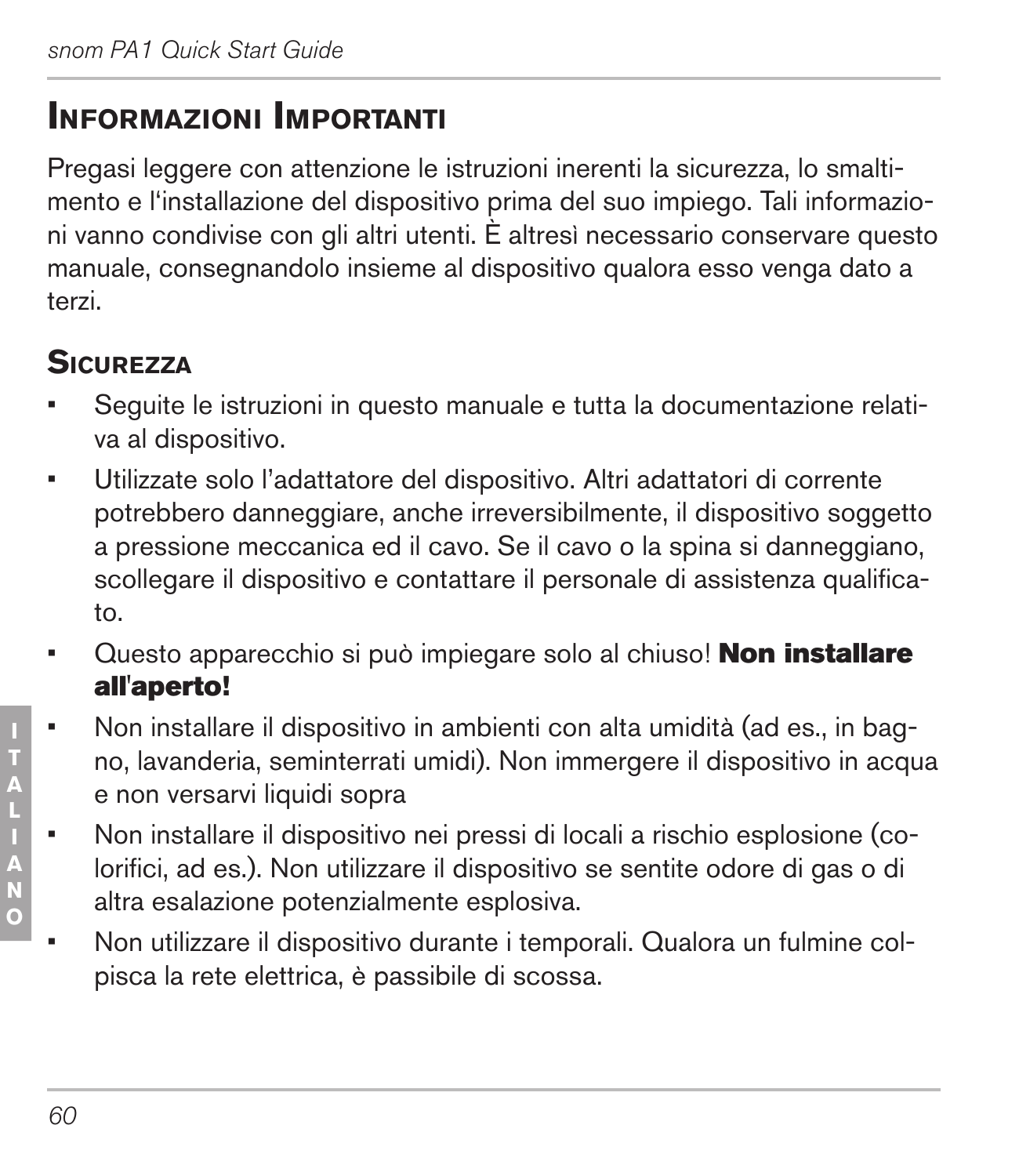### **Conforme al circuito SELV (bassissima tensione di sicurezza)**

Lo stato di sicurezza dei collegamenti in uscita e in entrata è conforme alle disposizioni del circuito SELV.

*Attenzione: Per evitare scosse elettriche non collegare i circuiti SELV a quelli della rete telefonica (TNV). Le porte LAN hanno circuiti SELV, le porte PSTN hanno circuiti TNV. Alcune porte LAN e PSTN utilizzano connettori RJ-45 (8P8C). Collegare i cavi con molta attenzione.*

### **CONFORMITÀ**

Il dispositivo è certificato CE e FCC e risponde agli standard Europei e statunitensi di salute, sicurezza ed ambientali.

- $\epsilon$ **FC**
- Eventuali modifiche, cambiamenti e l'apertura non autorizzata del dispositivo invalidano la garanzia e potrebbero eventualmente annullare le certificazioni CE e FC. In caso di malfunzionamento contattare il personale di assistenza autorizzato, il rivenditore, o snom.

#### **Smaltimento del dispositivo**



Questo dispositivo è soggetto alla Direttiva Europea 2002/96/ EC e non può essere smaltito con i rifiuti domestici.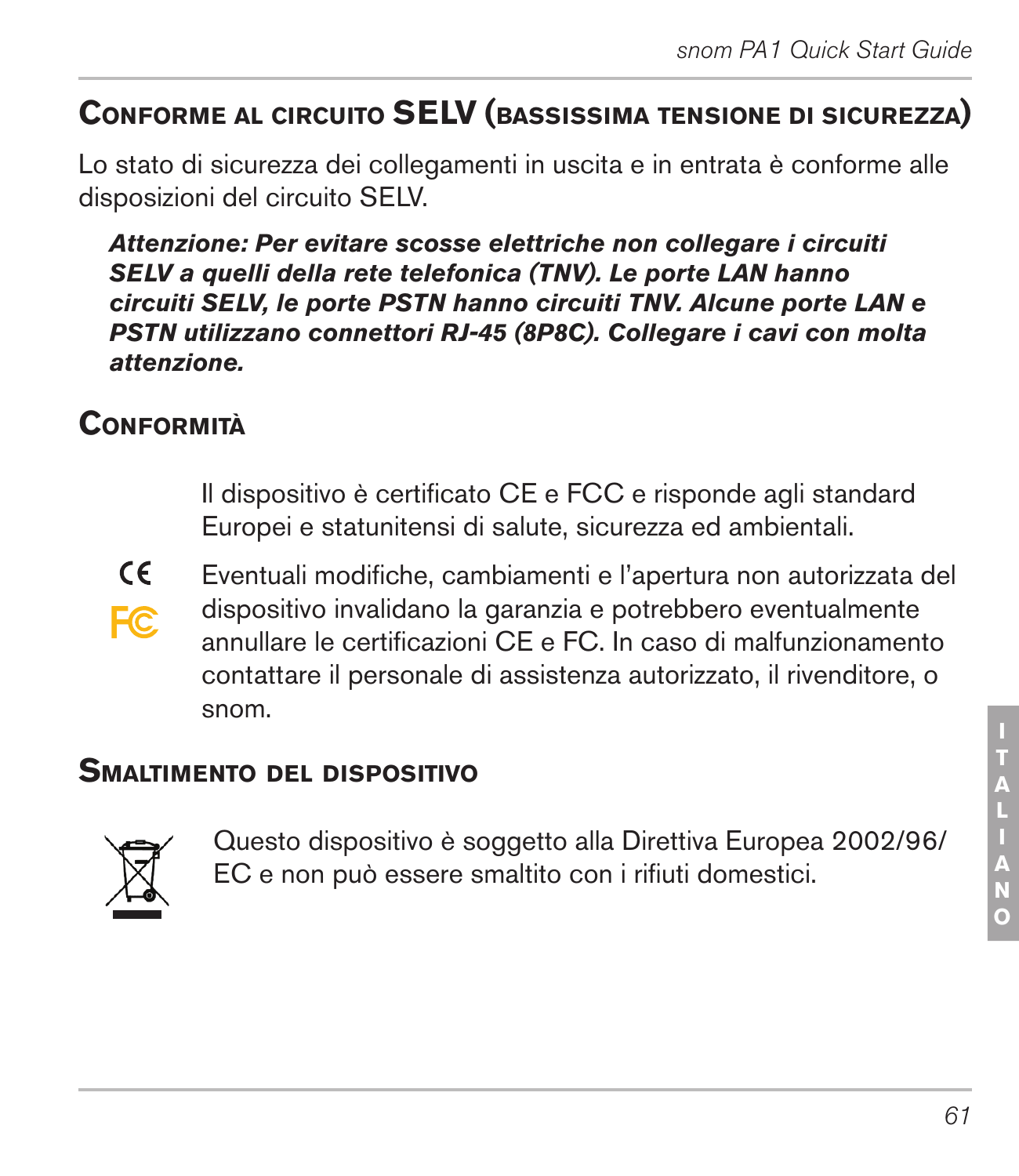La raccolta differenziata ed uno smaltimento appropriato dei dispositivi elettronici ed elettrici servono a proteggere la salute umana e l'ambiente e ad utilizzare le risorse con prudenza e razionalità.

Se non sapete come smaltire l'apparecchio una volta inutilizzabile, contattate il comune, la nettezza urbana locale, o il vostro rivenditore

## **Pulizia**

Utilizzare un panno antistatico. Evitare acqua e altri liquidi o detergenti solidi che potrebbero danneggiare la superficie o l'elettronica interna.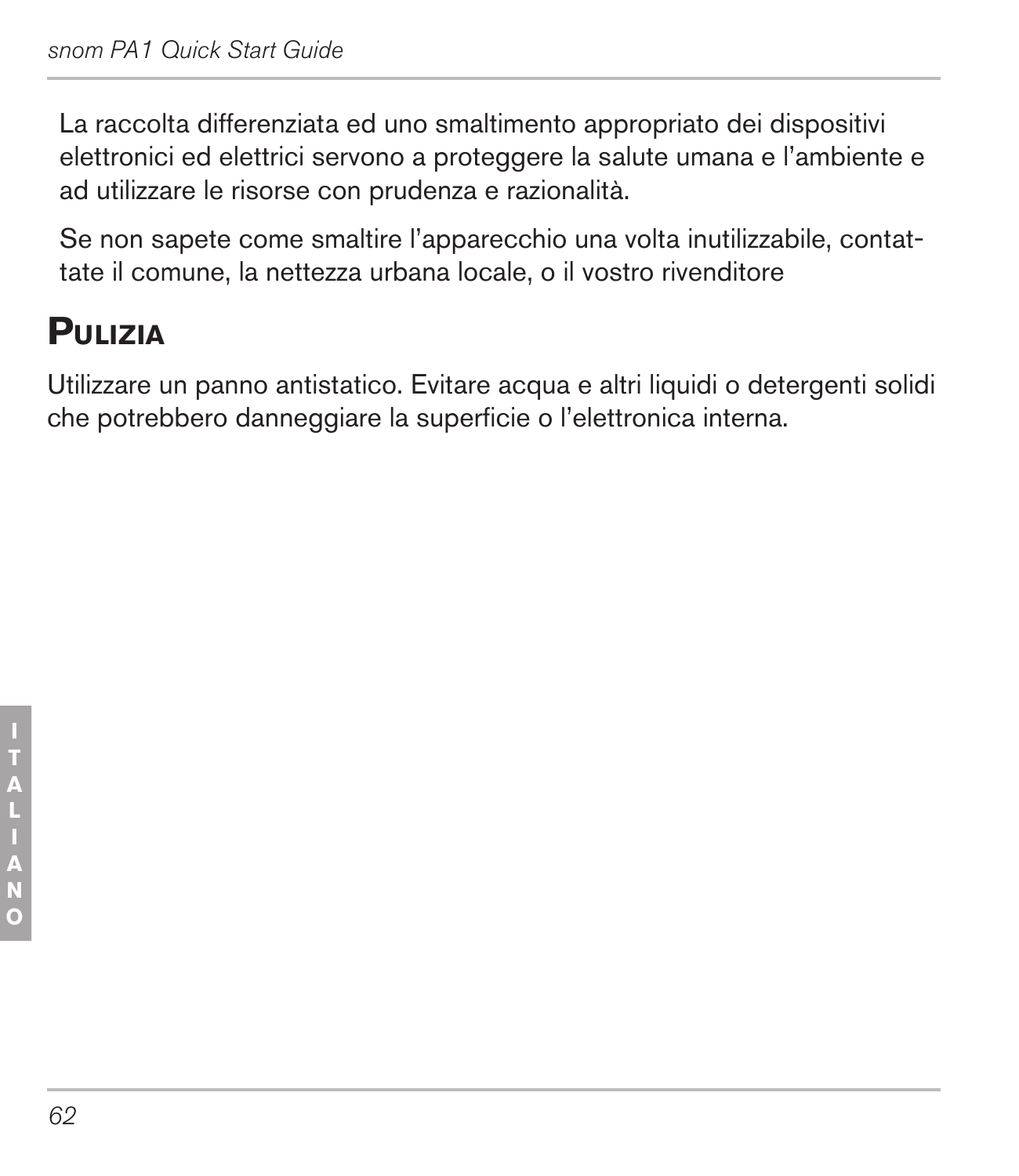## **Montaggio <sup>a</sup> parete**

Nota: Il cavo ethernet non deve essere piegato per evitare danni e perdita di collegamento con la rete. Si consiglia di posizionare il dispositivo PA1 in modo che il connettore PoE sia rivolto verso la porta LAN della rete.

- 1. Utilizzare la maschera per segnare la posizione dei fori da eseguire nella parete.
- 2. Eseguire i fori ed inserire i tasselli nei fori.
- 3. Posizionare il dispositivo PA1 sulla parere con i relativi fori sui tasselli come indicato in fig. 1.
- 4. Inserire le viti nei tasselli e avvitarle.

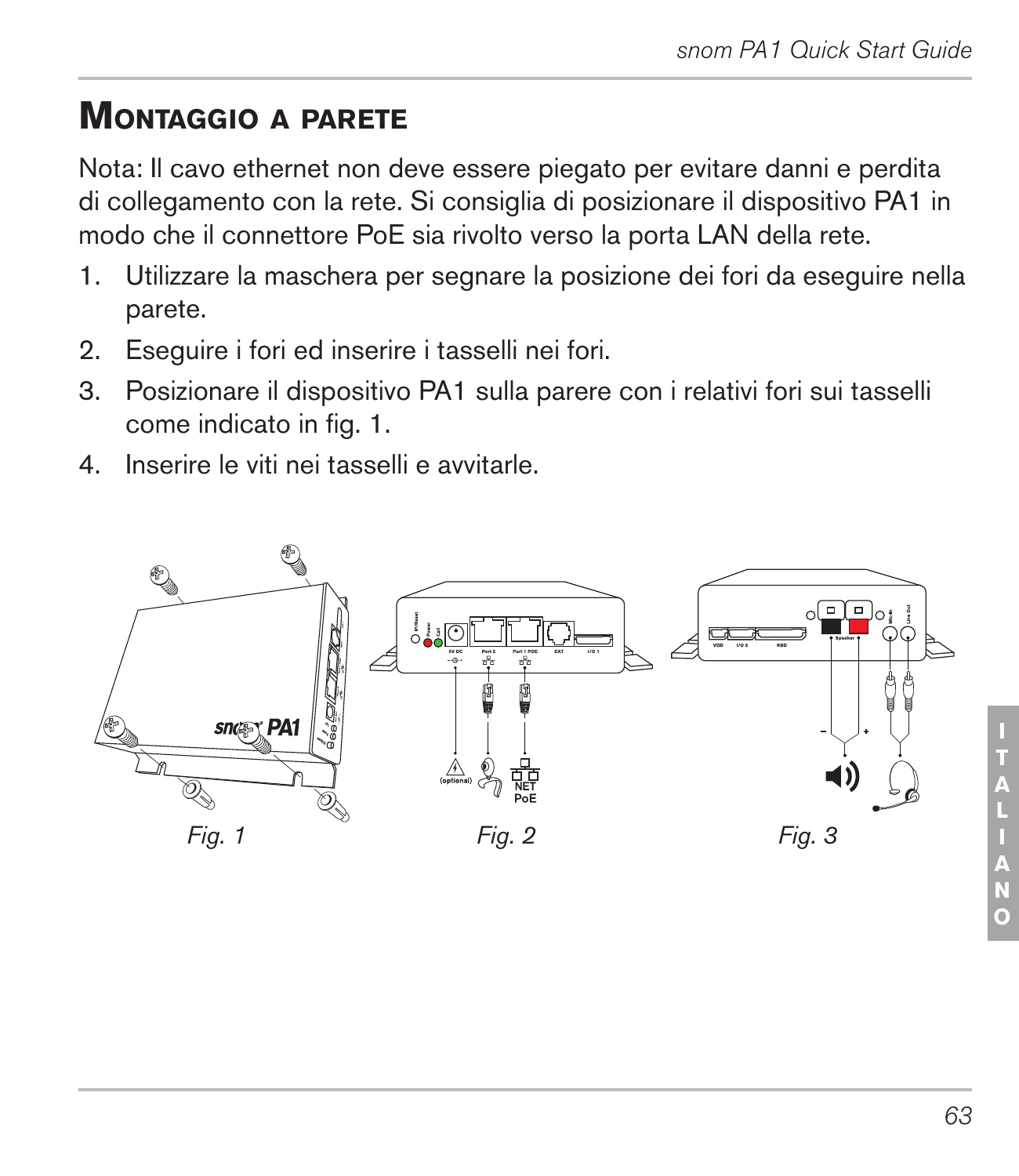## **Collegamento del dispositivo PA1**

1. Collegare il cavo ethernet al connettore RJ45 contrassegnato dalla dicitura "Port 1POE", come indicato in fig. 2. Il secondo connettore RJ45 contrassegnato dalla "Port 2" è destinato ad altri dispositivi ethernet con topologia di rete che non necessitano di altro cavo ethernet.

In caso di PoE non disponibile: collegare l'adattatore di corrente 5V 10w autorizzato da snom al connettore con dicitura "5V DC".

- 2. Collegare i fili dell'altoparlante ai terminali con dicitura "Speaker", come indicato in fig. 3.
	- a. Collegare il filo "+" al terminale rosso, collegare il filo "-" al terminale nero.
	- b. Se si desidera utilizzare una cuffia in fase di impostazione:
		- Collegare la spina del microfono della cuffia al jack con dicitura "Mic-In".
		- Collegare la spina dell'altoparlante della cuffia al jack con dicitura "Line-Out".

### **Inizializzazione <sup>e</sup> configurazione**

Una volta collegato il dispositivo PA1 alla rete mediante cavo ethernet, la spia LED rossa si accende. Comincia la fase di avviamento del dispositivo PA1.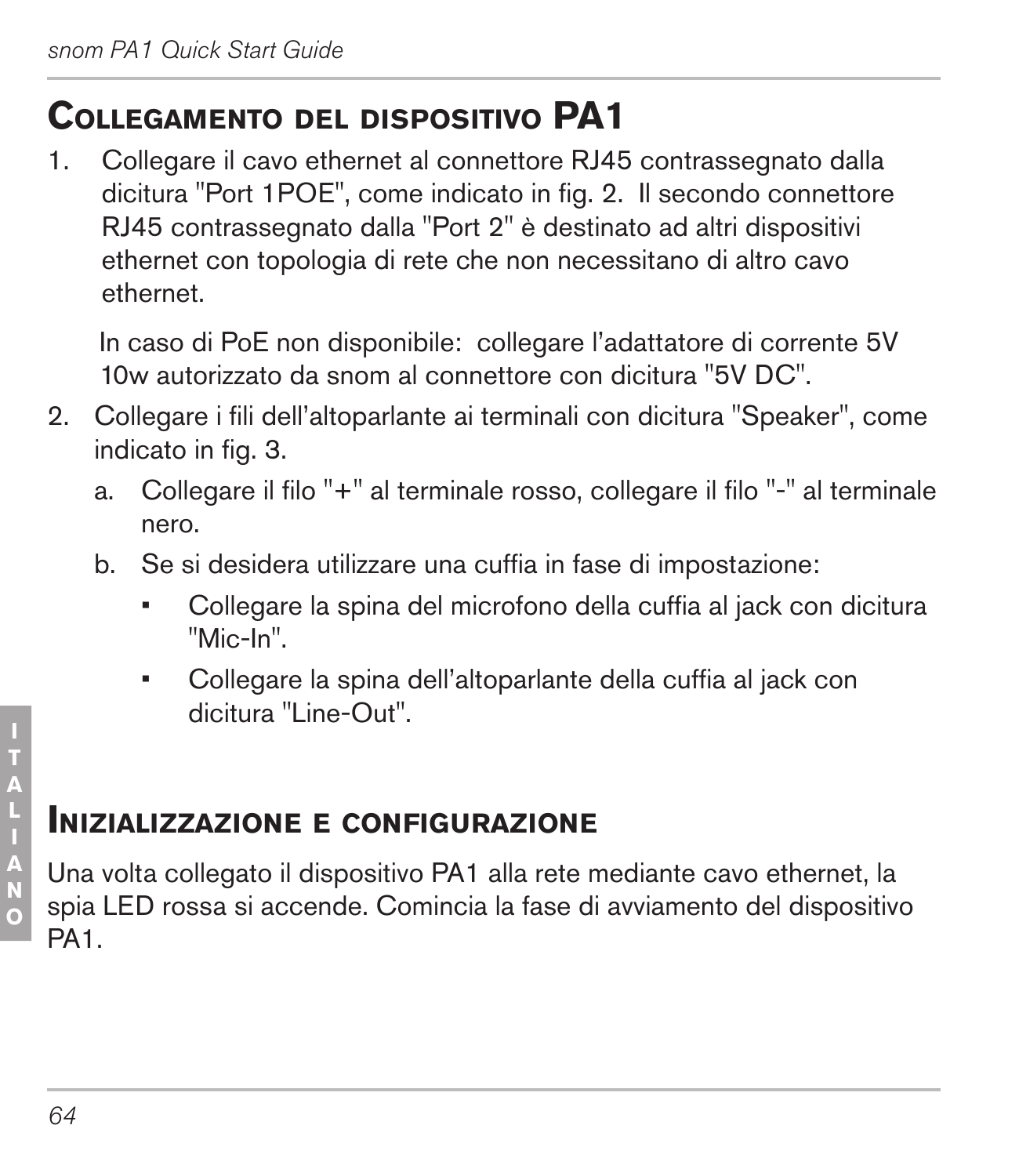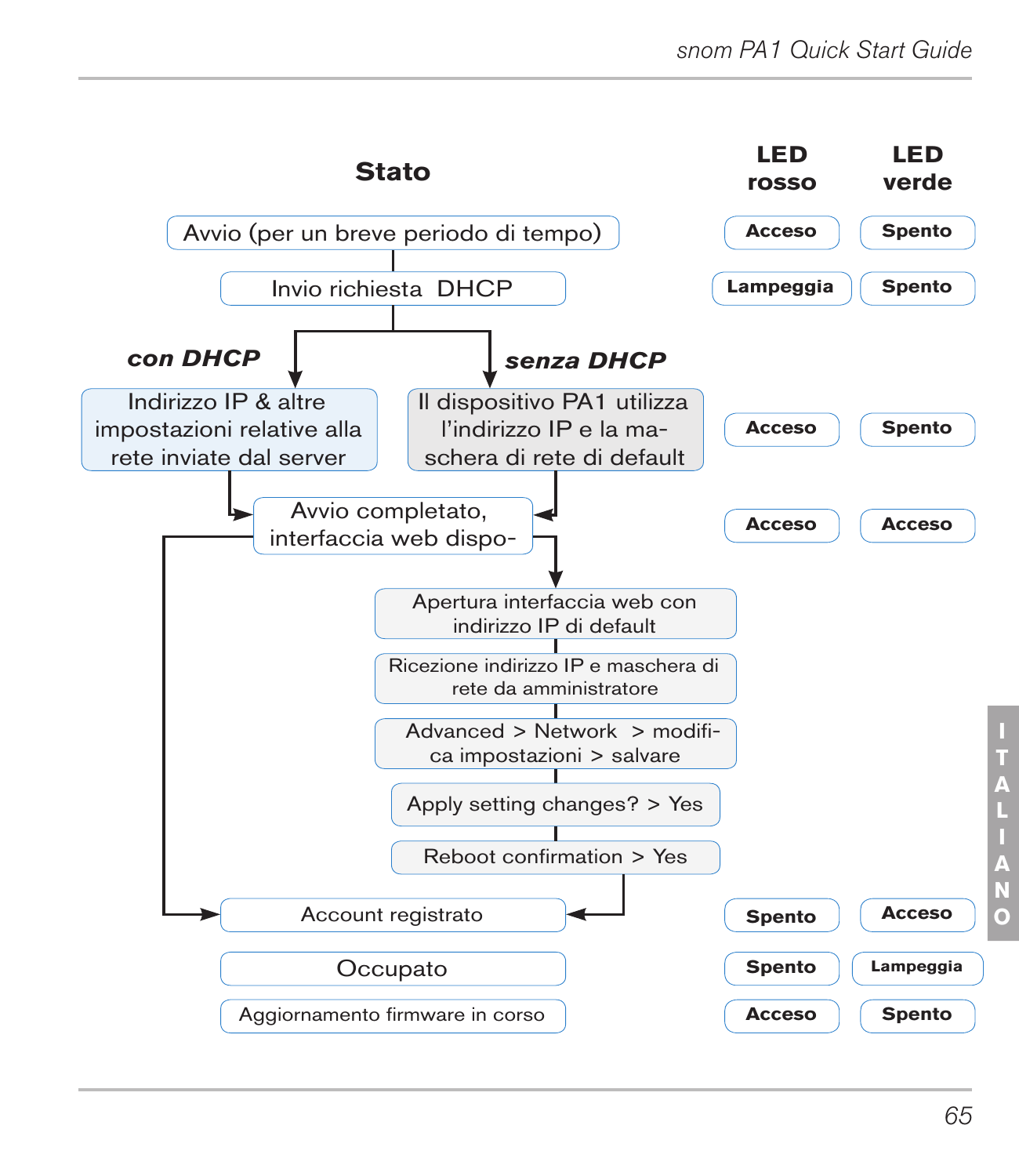## **Configurazione**

## **Con DHCP**

Il dispositivo snom PA1 dispone di client DHCP integrato. Quando il DHCP è disponibile sulla rete, il dispositivo PA1 avvierà automaticamente la procedura di inizializzazione.

- 1. La spia LED comincia a lampeggiare il dispositivo PA1 sta inviando la richiesta DHCP.
- 2. Una volta che il dispositivo PA1 ha ricevuto un indirizzo IP e altre impostazioni relative alla rete (maschera di rete, gateway IP, server DNS, ecc.) dal server DHCP, la spia LED rossa smette di lampeggiare e rimane accesa con luce rossa fissa.
- 3. Una volta terminata la procedura di inizializzazione del dispositivo PA1 e l'interfaccia web è disponibile, la spia LED verde si accende.
- 4. Premere il pulsante "IP/Reset" per comunicazione vocale (in inglese!) dell'indirizzo IP mediante altoparlante o cuffia. Esempio: 192.168.0.2 = one nine two **dot** one six eight **dot** zero **dot** two
- 5. Aprire un browser web su PC collegato alla stessa rete del dispositivo PA1.
- 6. Digitare l'indirizzo IP nella barra dell'indirizzo dopo http://, quindi premere "Enter" per aprire l'interfaccia web del dispositivo PA1.
- 7. Proseguire con "Logging on an account".

## **Senza DHCP**

Se la rete non supporta DHCP, il dispositivo snom PA1 verrà avviato con indirizzo IP di default. Ottenere l'indirizzo IP e la maschera di rete e, se applicabile, altre impostazioni di rete dall'amministratore della rete.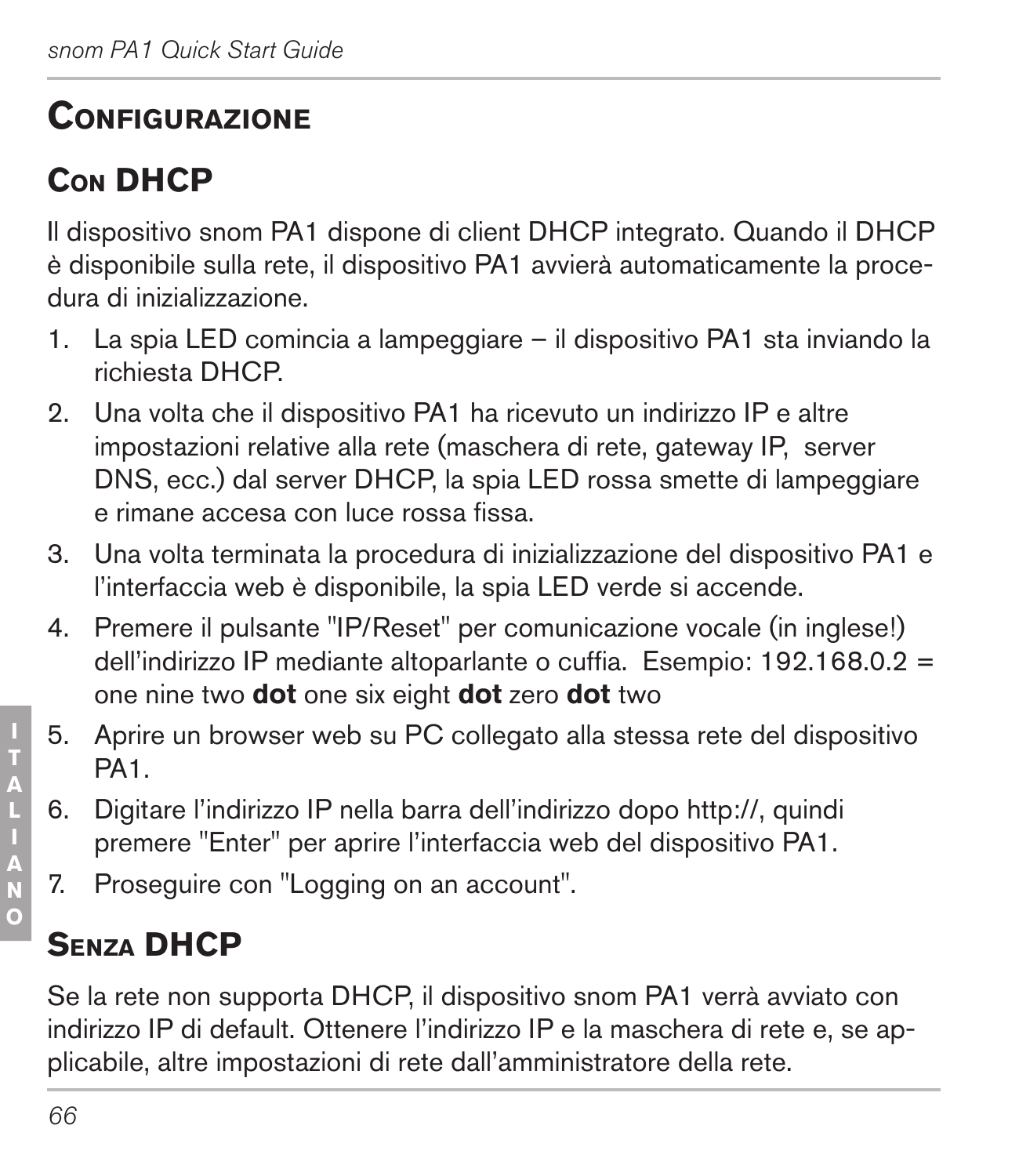- 1. La spia LED rossa comincia a lampeggiare il dispositivo PA1 sta inviando la richiesta DHCP.
- 2. Se si desidera saltare l'impostazione client DHCP (possono essere necessari diversi minuti prima che l'operazione venga annullata dal dispositivo PA1), premere il pulsante "IP/Reset" mentre la spia LED rossa sta lampeggiando.
- 3. Una volta effettuato il reset (o l'annullamento dell'operazione di impostazione client DHCP), il dispositivo PA1 utilizzerà le impostazioni di rete di default:

Indirizzo IP: 192.168.0.2

Maschera di rete: 255.255.0.0

 La spia LED rossa smette di lampeggiare e rimane accesa con luce rossa fissa.

- 4. Una volta terminata la procedura di inizializzazione del dispositivo PA1 e l'interfaccia web è disponibile, la spia LED verde si accende.
- 5. Collegare il computer alla stessa rete del dispositivo PA1, aprire un browser e digitare l'indirizzo IP di default nella barra dell'indirizzo: http://192.168.0.2. L'interfaccia web del dispositivo PA1 verrà caricata dal browser.
- 6. Cliccare " Advanced" nel menu sulla sinistra della pagina.
- 7. Alla voce Network > DHCP cliccare "Off".
- 8. Ricevere l'indirizzo IP, la maschera di rete e le altre impostazioni di rete, se applicabile, dall'amministratore di rete.
	- a. Nel campo Network > IP address: sostituire il valore di default con l'indirizzo IP di rete.
	- b. Nel campo Network > Netmask: sostituire il valore di default con la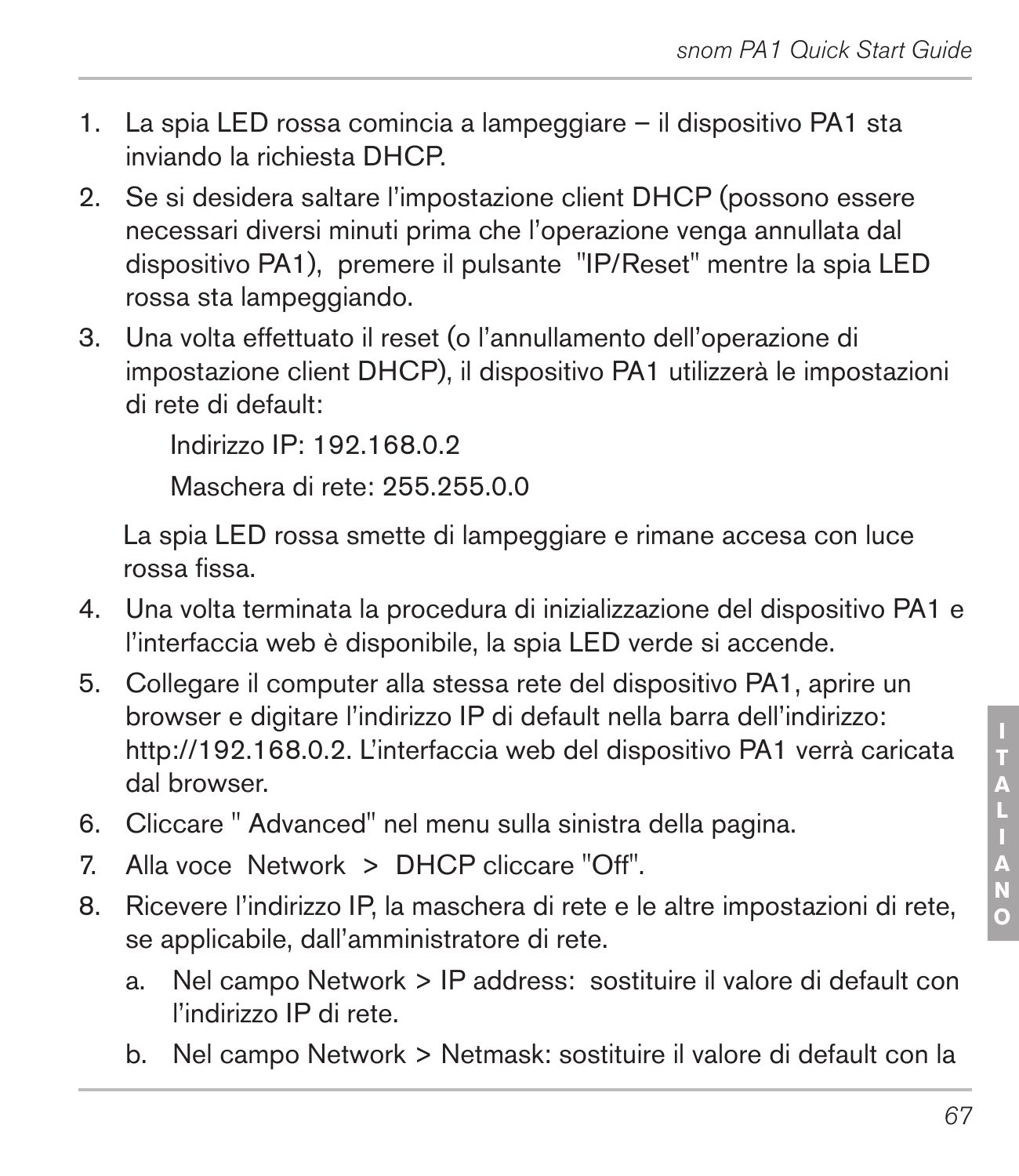maschera di rete.

- c. Modificare le altre impostazioni di rete, se necessario.
- 9. Cliccare "Save" nella parte inferiore della pagina.
- 10. Viene visualizzata la domanda "Apply setting changes?" nella parte superiore della pagina. Cliccare "Reboot".
- 11. Verrà chiesto nuovamente se si desidera riavviare. Cliccare "Yes".
- 12. Il dispositivo salva le nuove impostazione e viene riavviato. Una volta terminato il riavvio con le impostazioni di rete, le spie LED rossa e verde rimangono accese con luce fissa
- 13. Proseguire con "Configurare di un account".

#### *NOTA: Premere brevemente il pulsante "IP/Reset" per ascoltare l'indirizzo IP attuale del dispositivo snom PA1 mediante altoparlante collegato o cuffia.*

### **Configurare di un account**

Questo è il numero del dispositivo PA1 da digitare dal telefono per effettuare un annuncio mediante altoparlante PA1.

**O**

### **Automatico**

(consigliato) utilizzando il server di provisioning. Per maggiori dettagli sui dispositivi snom di provisioning automatico, visitare il sito www.snom.com/ wiki .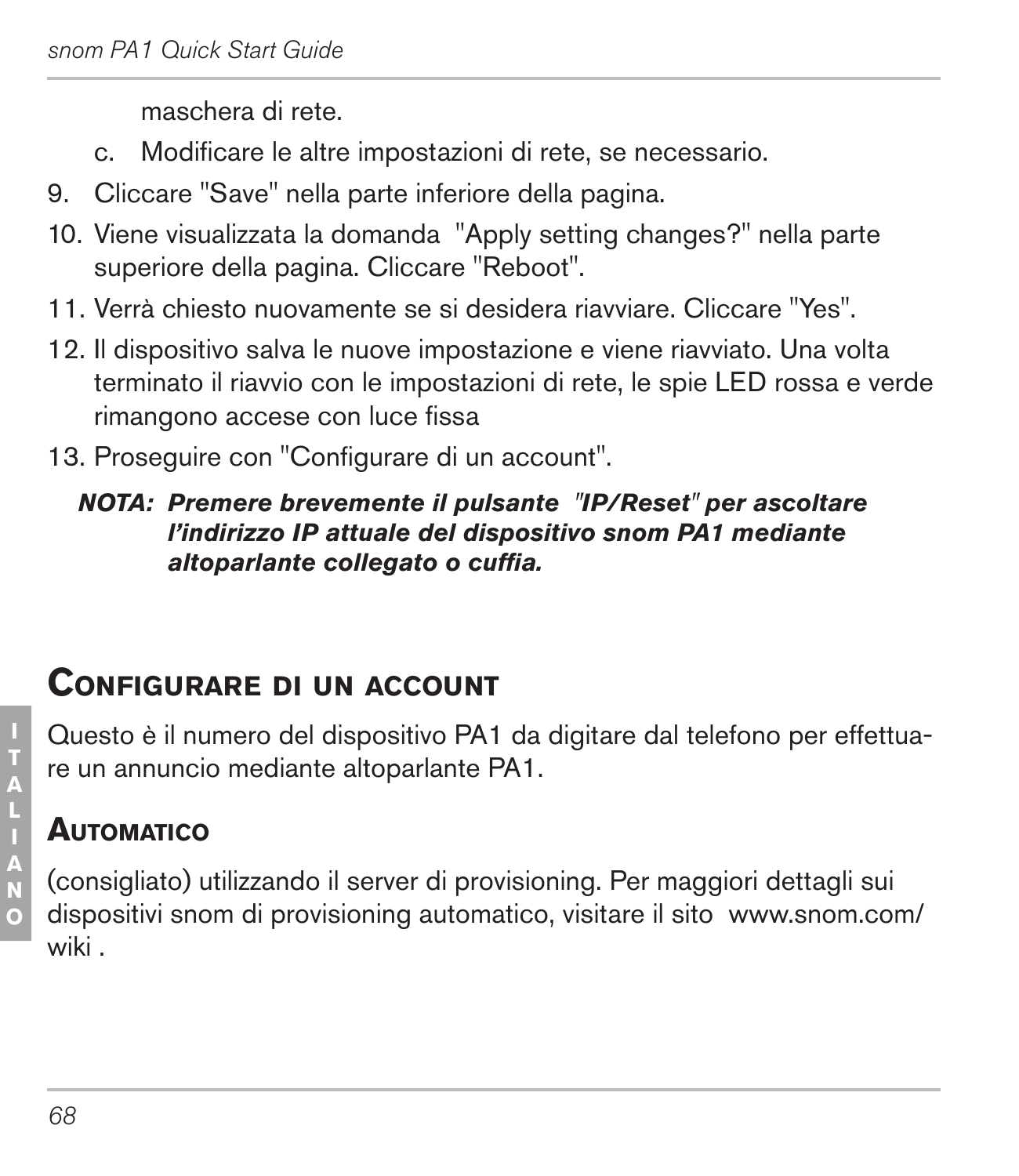### **Manuale**

- 1. Nel menu sulla sinistra, cliccare l'impostazione "Identity 1". Viene aperta la pagina "Configuration Identity 1" con il tab "Login" attivo.
- 2. Inserire i dati richiesti dalla rete nel campo:
	- a. Account: Nome/numero di dispositivo.
	- b. Password: Password per l'account.
	- c. Registrar: Indirizzo Registrar del software PBX.
- 3. Cliccare "Save" e "Re-Register".

Se la registrazione è stata eseguita correttamente, la spia LED verde "Call" si accende, mentre la spia LED rossa "Power" si spegne. Il dispositivo snom PA1 è pronto per l'uso.

### **Impostazioni**

Generalmente è necessario impostare solo il fuso orario e il tono e regolare il volume dell'altoparlante e l'amplificazione come desiderato.

### **Fuso orario**

- 1. Interfaccia web > Advanced > Network > Behavior > Time > Timezone.
- 2. Selezionare il paese/città dal menu a tendina.
- 3. Cliccare "Save".

### **Tono**

- 1. Interfaccia web > Preferences > General Information > Tone Scheme.
- 2. Selezionare il paese dal menu a tendina.
- 3. Cliccare "Save".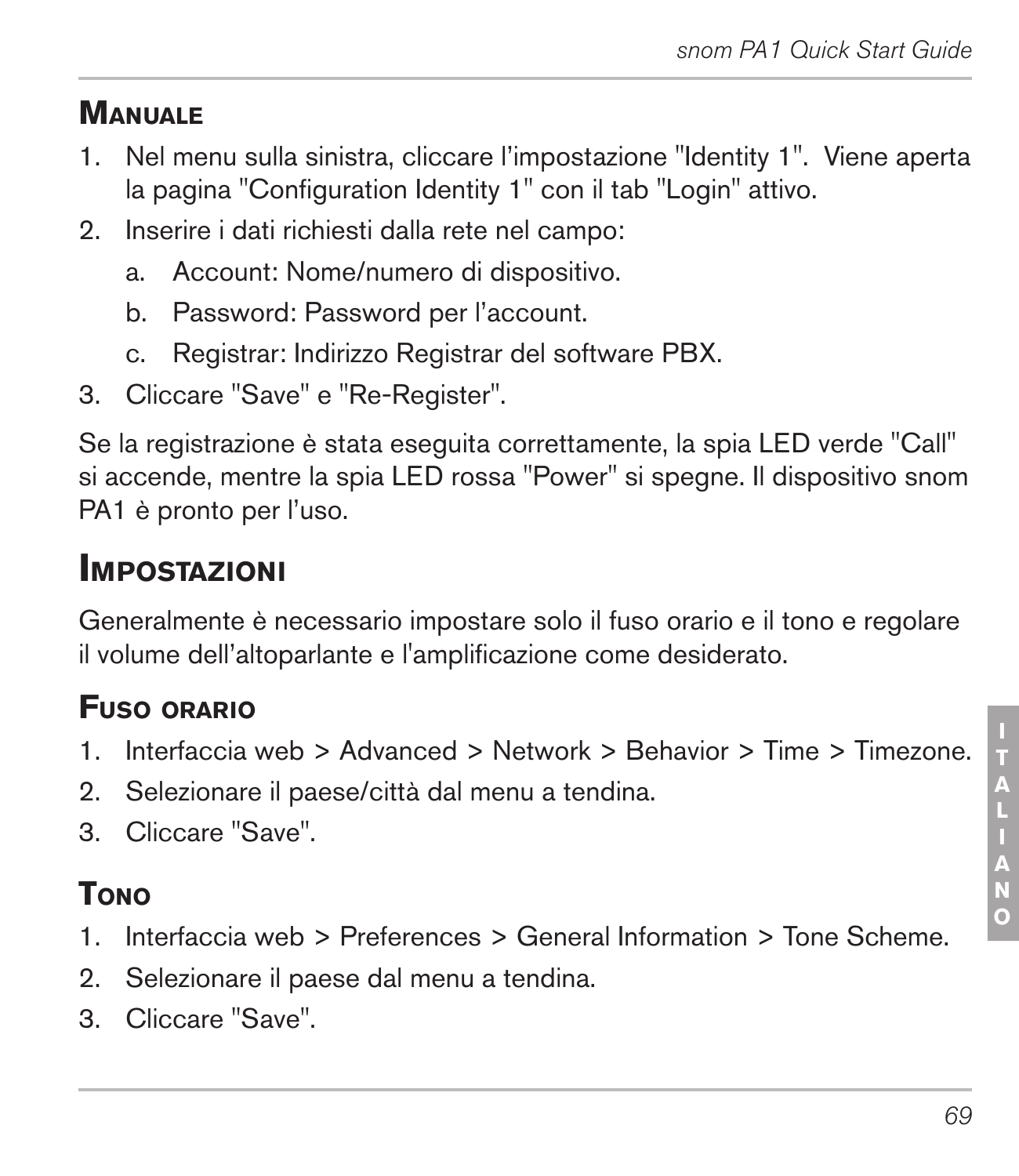### **Comandi audio**

- 1. Interfaccia web > Preferences > PA1 controls.
- 2. Volume dell'altoparlante. Campo "Speaker Volume": Inserire un numero compreso tra 1 (basso)e 14 (alto). L'impostazione di default è10.
- 3. Amplificazione. Campo "Amplifier gain": Inserire 0 o 1. L'impostazione di default è 1.
- 4. Cliccare "Save".

## **Utilizzare il dispositivo snom PA1**

Digitare il numero di telefono del dispositivo PA1 e, quando il telefono indica che la connessione è avvenuta, pronunciare la comunicazione nel ricevitore/ cuffia/microfono. Una volta effettuata l'operazione, terminare la chiamata.

**O**

## **Aggiornamento del software**

### **Automatico**

- 1. Interfaccia web > "Advanced" > "Update"
- 2. Selezionare l'aggiornamento dalla casella con la lista di operazioni.
- 3. Inserire l'URL del server nel campo "Setting URL".
- 4. Modificare le impostazioni di default "Settings refresh timer",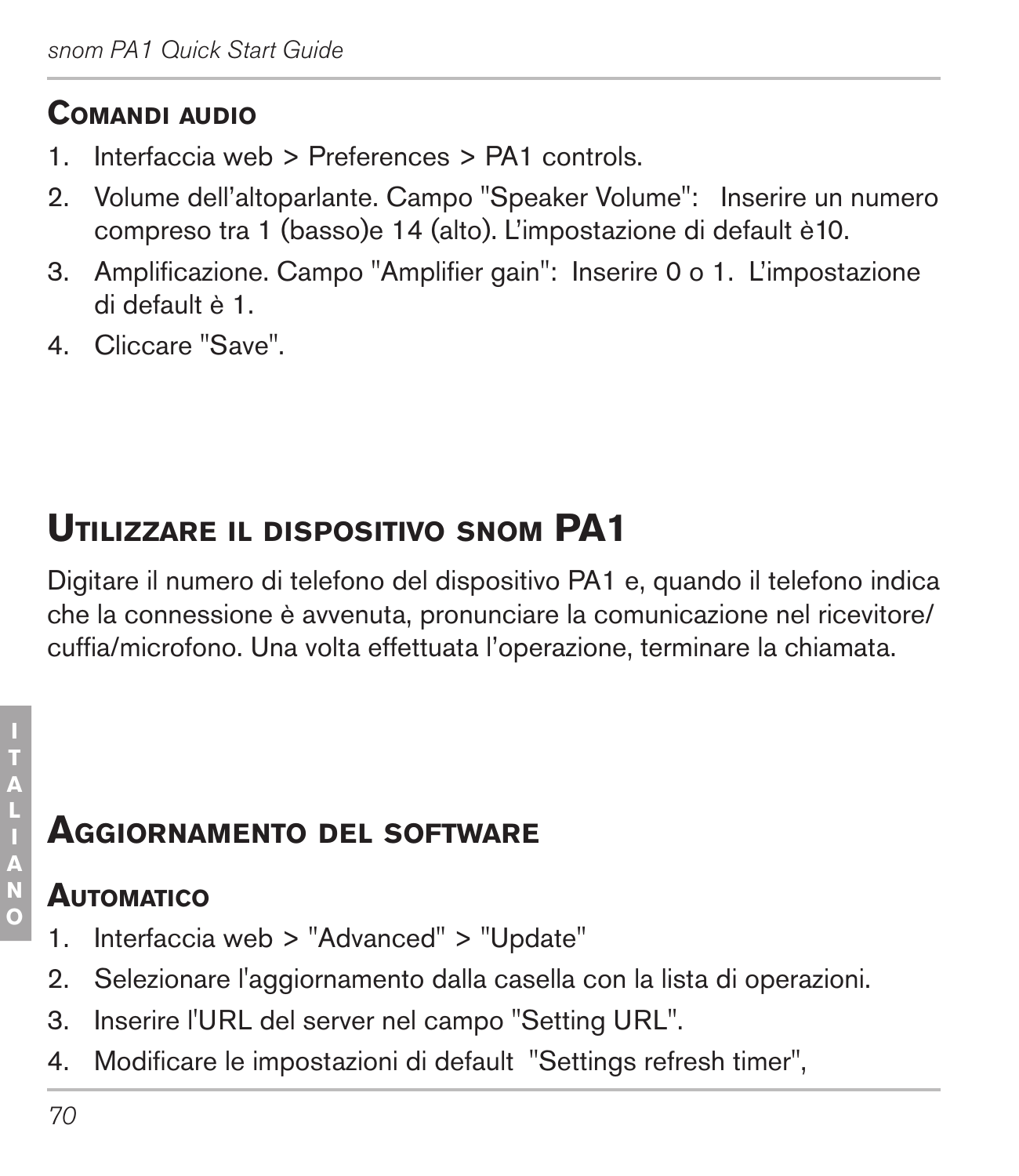"Subscribe Config", e "PnP Config", se necessario.

5. Cliccare "Reset".

### **Manuale**

- 1. Interfaccia web > "Advanced" > "Update"
- 2. Selezionare "Never update, do not load settings" dalla casella con la lista delle operazioni "Update policy".
- 3. "PnP Config": Selezionare il pulsante radio "off".
- 4. Inserire il link del firmware nel campo "Upload Setting file manually".
- 5. Cliccare "Load".

Il dispositivo PA1 viene riavviato. La spia LED rossa si accende, la spia LED verde si spegne. L'aggiornamento del firmware è completo quando entrambe le spie LED cominciano a lampeggiare.

*ATTENZIONE: L'interruzione dell'alimentazione del dispositivo durante l'aggiornamento del firmware (spia LED rossa accesa, spia LED verde spenta) causa il danneggiamento del firmware e rende il dispositivo PA1 inutilizzabile.* 

*NON rimuovere l'alimentazione di corrente del dispositivo (cavo ethernet quando si utilizza PoE, collegamento alimentazione di corrente quando non si utilizza PoE) in fase di aggiornamento del firmware.*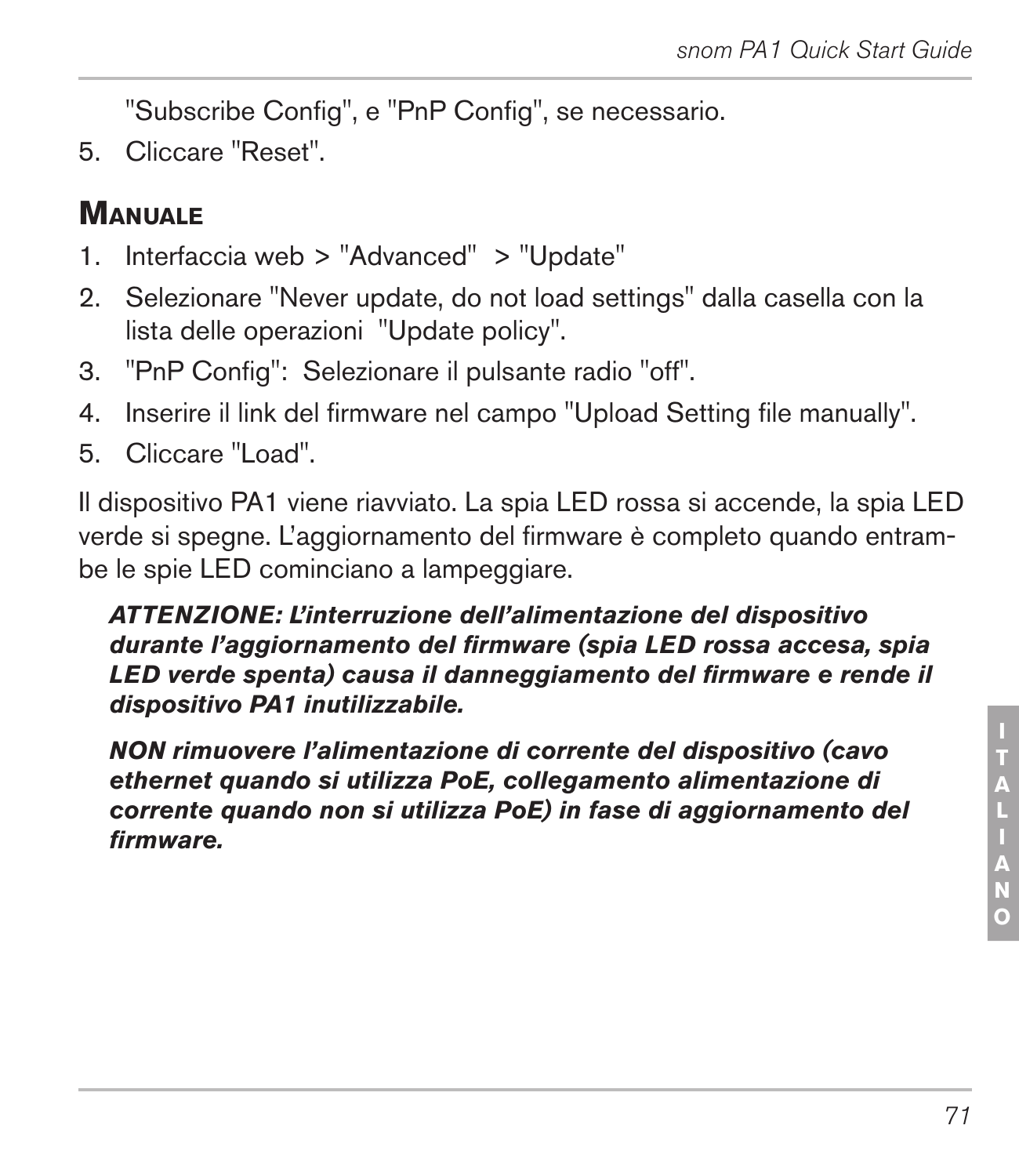## **Caratteristiche standard**

- IEEE 802.3af PoE, Classe 3
- 2 port 10/100Mb Ethernet switch
- SIP e multicast
- Aggiornamento del firmware in modalità remota
- Gestione via rete/web
- Volume dell'altoparlante regolabile in modalità remota
- Serrafili Push-on
- Altoparlante Classe D 4W **(non inclusa)**
- Tasto per l'annuncio di indirizzo IP e reset
- 2 LEDs per indicare l'attività e lo stato
- Una connettore "MIC in" e una connettore "LINE out" 3,5 mm, per il collegamenta di un auricolare (impedenza = 150 Ohm, alimentazione MIC 3,3V,  $RL = 2$  KOhm,  $S = -42$  dB  $(+ -2dB)$ . Ingresso microfono: differenziale e senza messa a terra. Questa connettore è solamente per l'installazione e la manutenzione .

- 4 connessione I/O, configurabile
	- in modalità remota tramite interfazzia web (solamente in modalità amministratore)
	- per mezzo di DTMF (con "timer" (temporizzatore) programabile)
- Robusto alloggiamento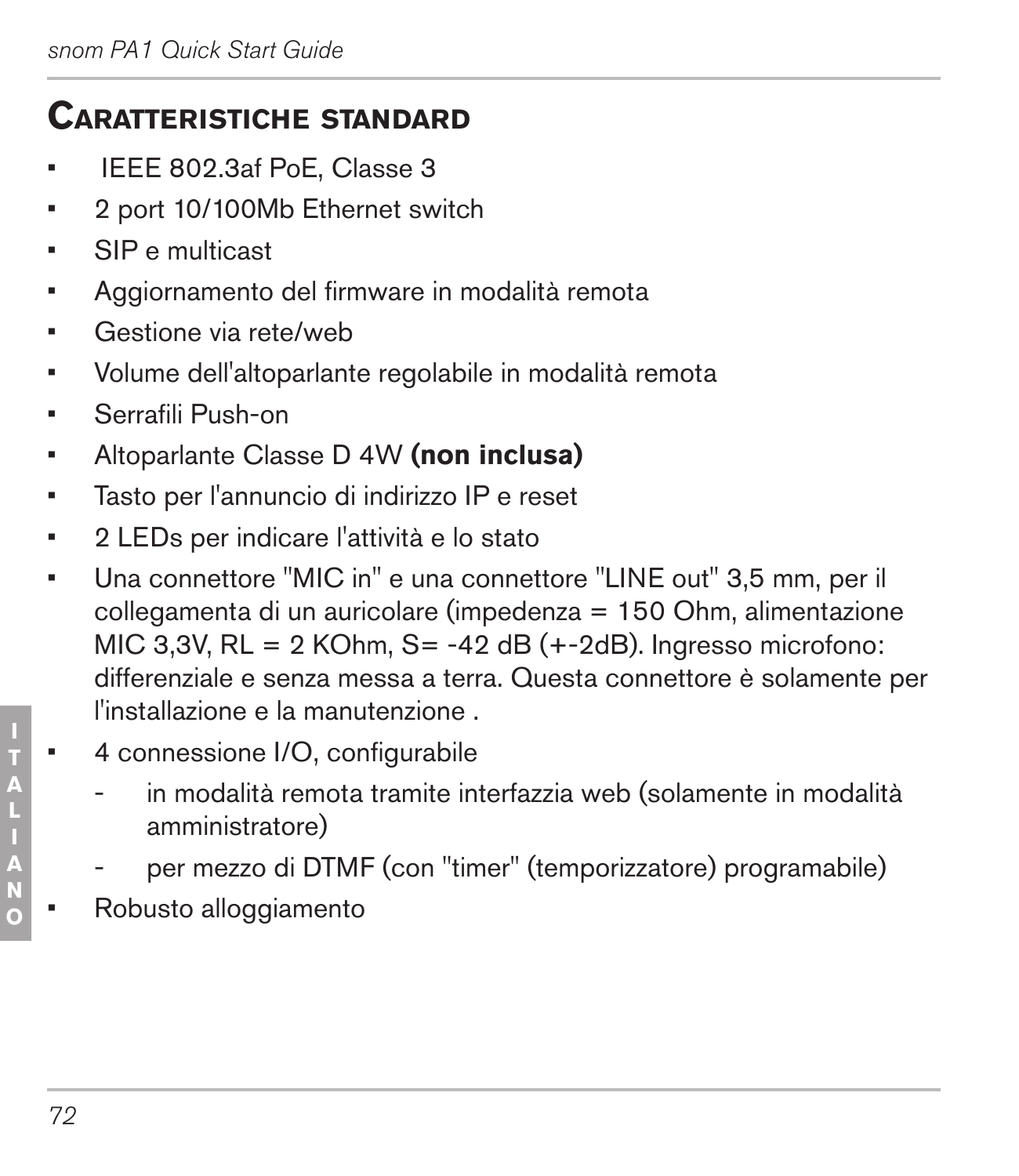## **NON iNclusa:**

- 12V dispositivi per alimentazione di corrente esterna
- Connessione per tastiera
- I2C bus
- Interruttore a pressione configurabile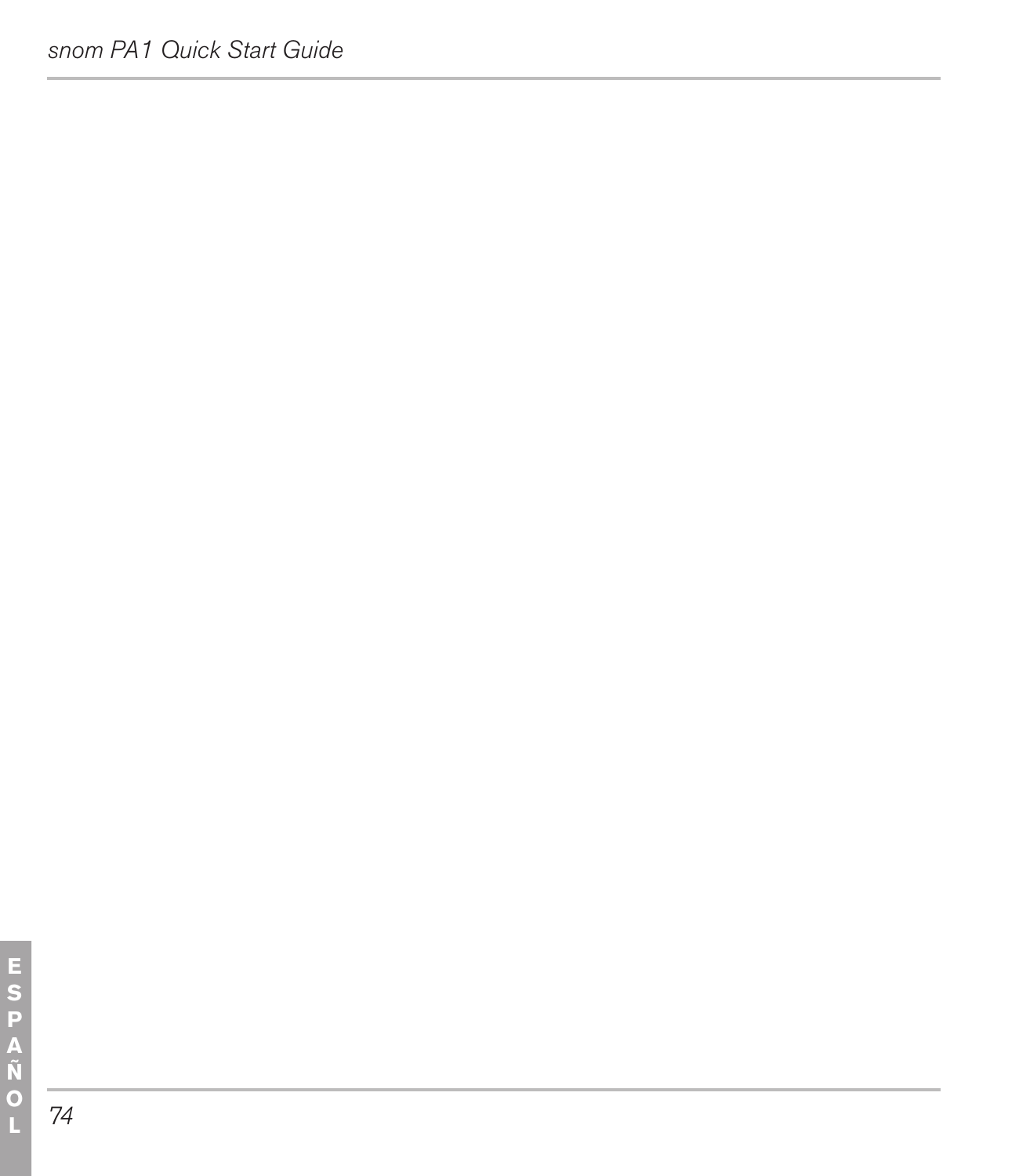**Ésta es la guía de inicio rápido para la instalación, configuración y uso del snom PA1, un sistema para anuncios diseñado para acceder rápidamente por una interfaz web. El snom PA1 reduce el tiempo de instalación y geniere una red de anuncios públicos segura y centralizada.**

## **En la caja:**

- Unidad de base
- 2 angulares para montaje en pared (previamente ensamblado)
- $\bullet$  4 tornillos (Ø 8 mm, longitud 16 mm) + 4 anclajes de ampliación
- Plantilla de taladrado

### **No incluidos:**

- Cable Ethernet
- Fuente de alimentación (5 V 10 W, enchufe de CC Ø interior 2,1 mm, Ø exterior 5,5 mm) - sólo es necesaria si no hay PoE disponible
- Altavoz de 4W 8 Ohm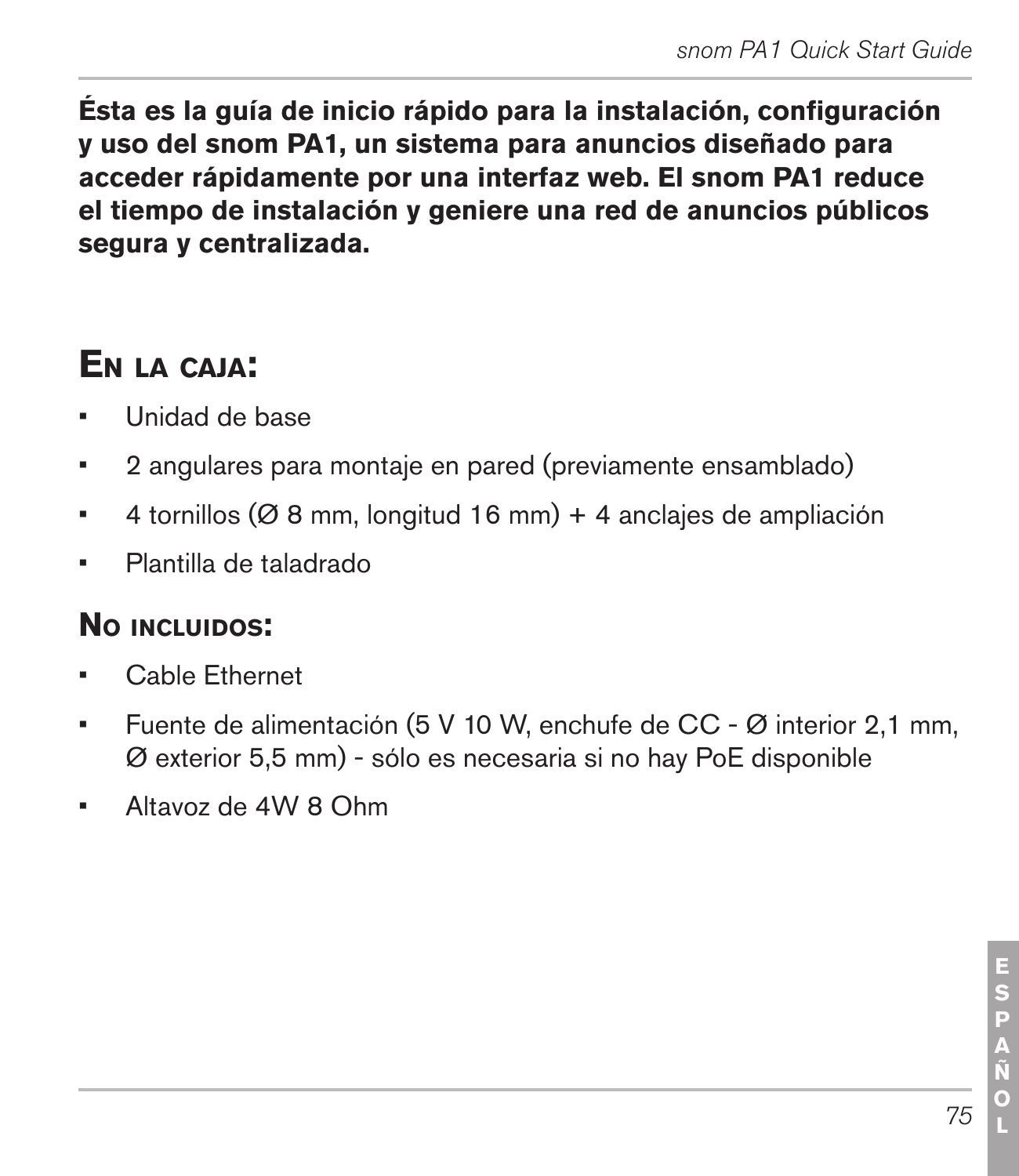# **Copyright, Marcas comerciales, GPL, Renuncia Legal**

© 2012 snom technology Aktiengesellschaft

Todos los derechos reservados.

snom, los nombres de los productos snom, y los logos de snom son marcas comerciales propiedad de snom technology AG. Los demás nombres de producto y empresas son propiedad de sus respectivos propietario

snom technology AG se reserva el derecho de revisar y cambiar este documento en cualquier momento, sin obligación de notificar estas revisiones o cambios por adelantado o con posterioridad.

Los textos, imagines e ilustraciones, y su organización en este documento, están sujetos a la protección de copyright y otros derechos legales internacionales. Su uso, reproducción y transmisión a terceros sin permiso expreso por escrito puede resultar en procesos legales en cortes penales y civiles.

Cuando este documento se haga público en la página web de snom, snom technology AG da permiso para descargar e imprimir copias de su contenido para su uso expreso como manual. Ninguna parte de este documento puede alterarse, modificarse o usarse con fines comerciales sin el consentimiento expreso por escrito de snom technology AG.

Aunque se han tomado todas las precauciones posibles en la compilación y presentación de la información de este documento, los datos en los que se basa pueden haber cambiado con el tiempo. snom, por lo tanto, renuncia a cualquier garantía y responsabilidad respecto a la precisión, exhaustividad y actualidad de la información publicada, excepto en el caso de intencionalidad o franca negligencia por parte de snom cuando aparezcan responsabi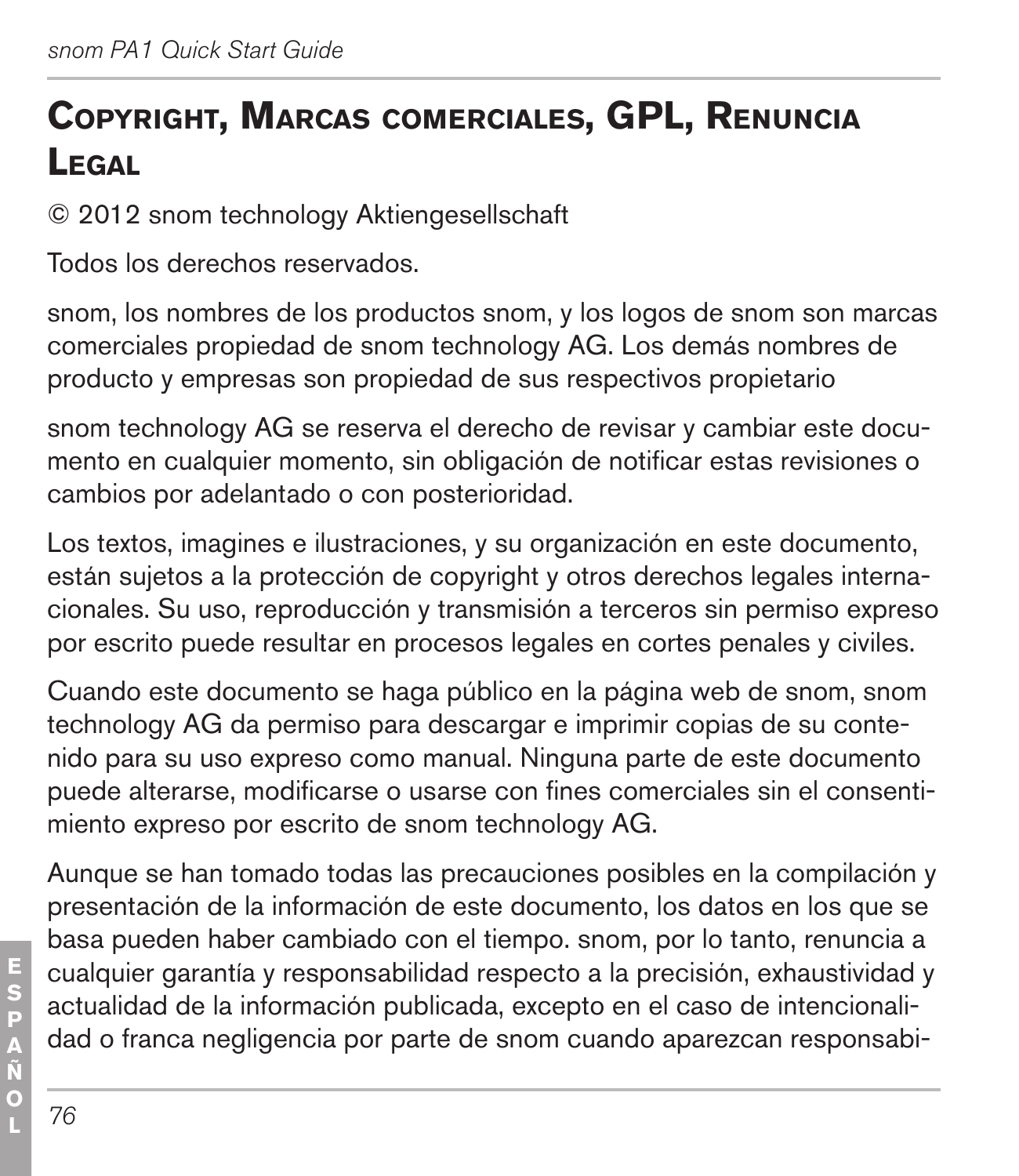lidades según las provisiones legales vinculantes.

Nuestro firmware incluye código fuente que puede ser usado y modificado por cualquier persona bajo la licencia pública GNU (GPL) (ver la página 92), siempre que, a su vez, lo haga públicamente disponible con el mismo acuerdo de licencia. Acceda a http://www.snom.com/de/support/download/gplquellcode/ para obtener la licencia GPL original y el código fuente de los componentes licenciados bajo GPL y usados en productos snom.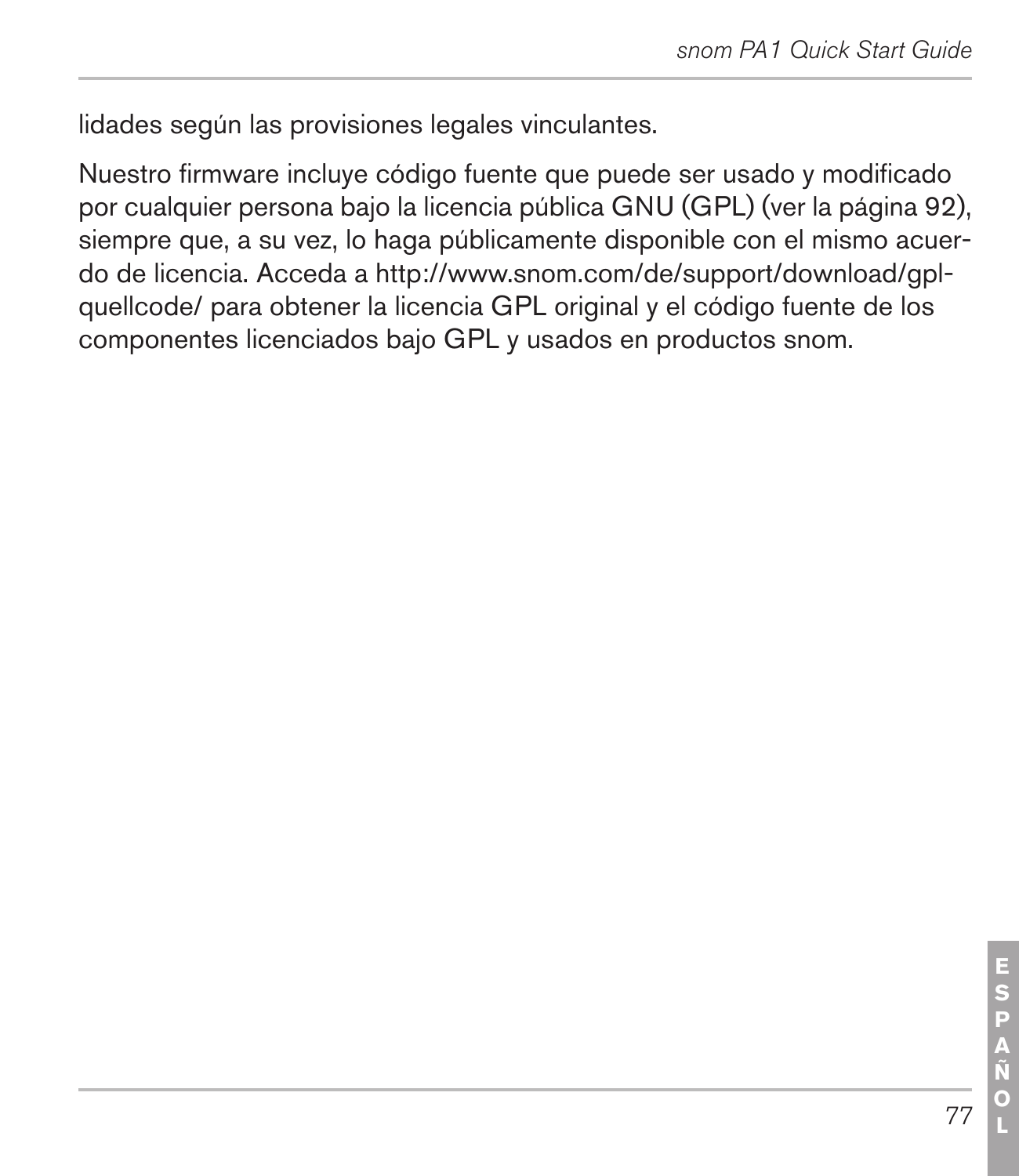## **Información importante**

Lea las instrucciones sobre seguridad telefónica y eliminación, y sobre cómo configurar y usar el dispositivo, antes de usar el dispositivo, y ofrézcalas igualmente a otros usuarios para que las lean o informen a dichos usuarios de su contenido. Conserve este manual y no entregue el dispositivo a terceros sin el mismo.

### **SEGURIDAD**

- Siga las instrucciones de este manual y otra documentación aplicable del dispositivo.
- Evite poner el cable de alimentación del dispositivo de modo que otras personas puedan tropezar con el mismo. Evite colocar el cable de alimentación del dispositivo de modo que pueda verse sometido a presiones mecánicas, ya que puede dañar el cable. Si el cable de alimentación o el enchufe están dañados, desconecte el dispositivo y contacte con personal de servicio cualificado.
- Este dispositivo es solamente para uso en interiores! No instaleen el exterior!
- No instale el dispositivo en lugares con humedad elevada (por ejemplo, en baños, lavaderos, o sótanos húmedos). No sumerja el dispositivo en agua ni derrame o vierta líquidos de ningún tipo en el dispositivo.
- No instale el dispositivo cerca de lugares con riesgo de explosión (talleres de pintura, por ejemplo). No use el dispositivo si huele gas u otros vapores potencialmente explosivos.
- No use el dispositivo durante tormentas; los rayos que impacten en la red eléctrica pueden provocar electrocuciones.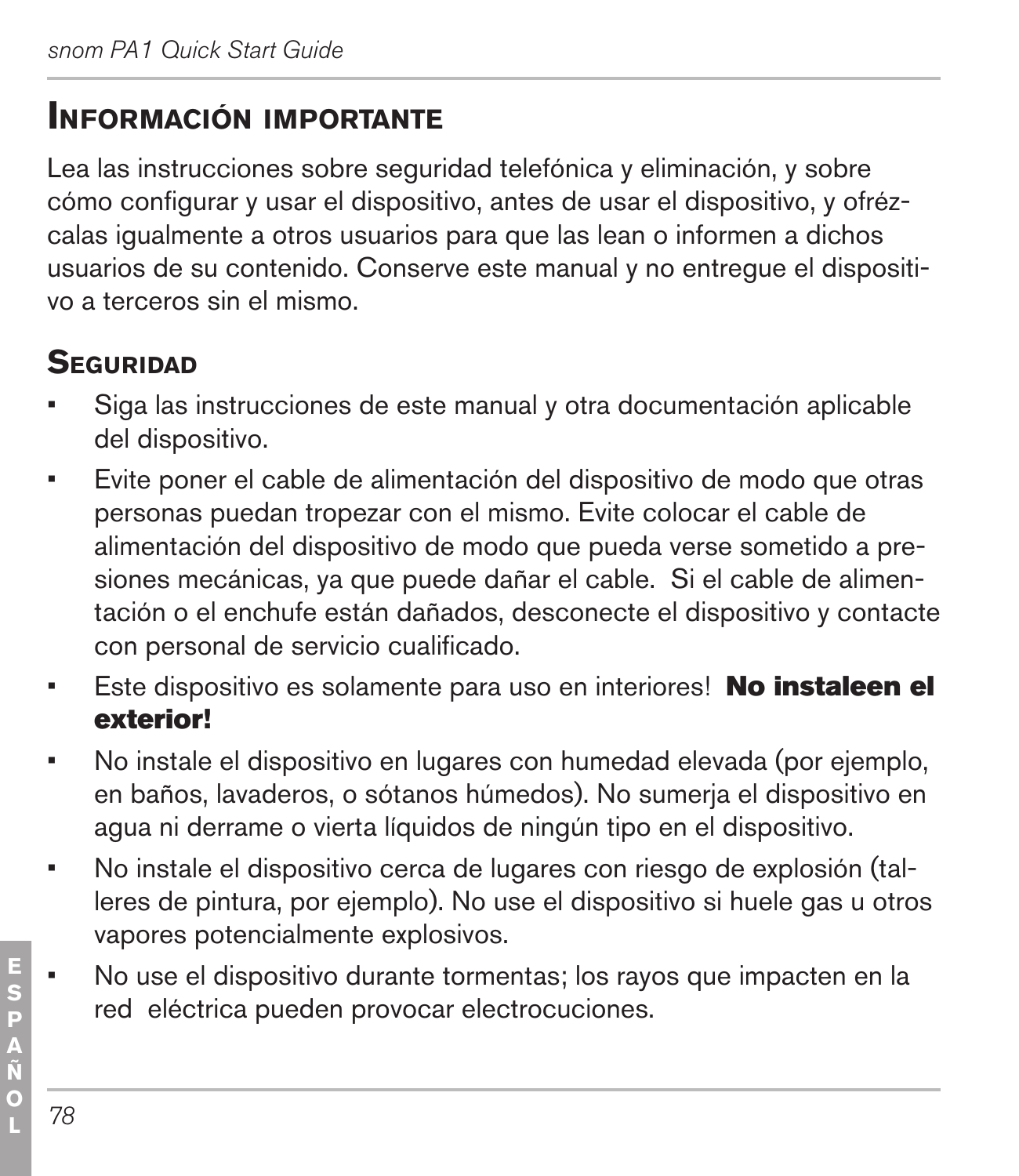### **Cumplimiento SELV (Safety Extra Low Voltage - Seguridad de Tensión Extra Baja)**

Las condiciones de seguridad de las conexiones de entrada/salida cumplen con los requisitos SELV.

*Atención: Para evitar electrocuciones, no conecte circuitos de seguridad de tensión extra baja (SELV) a circuitos de tensión de red telefónica (TNV), puertos LAN con circuitos SELV, y puertos PSTN que contengan circuitos TNV. Algunos puertos LAN y PSTN usan conectores RJ-45 (8P8C). Tenga cuidado al conectar los cables.*

#### **Conformidad Norma**

Este dispositivo tiene certificación CE y FCC, y cumple con los estándares de salud, seguridad, y medioambientales europeos y de Estados Unidos.

 $\epsilon$ FC.

La apertura, cambio, o modificación no autorizadas del dispositivo provocarán que la garantía se cancele, y también pueden resultar en la cancelación de las certificaciones CE y FCC. En caso de avería, contacte con personal de servicio autorizado, su vendedor, o snom.

#### **Eliminación del dispositivo**



Este dispositivo está sujeto a la Directriz Europea 2002/96/ EC, y no puede ser eliminado con los residuos domésticos generales.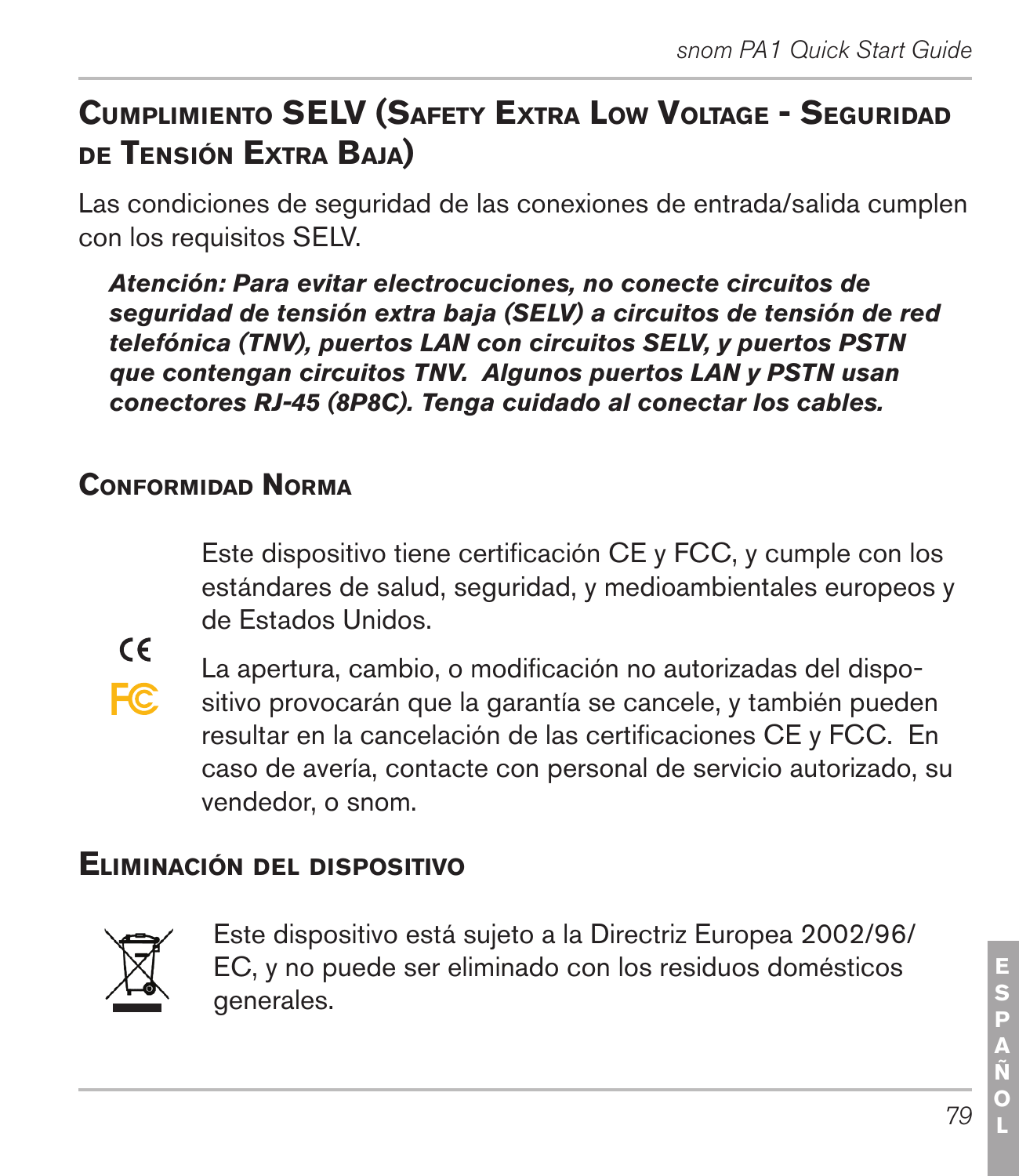La recolección separada y adecuada eliminación de dispositivos eléctricos y electrónicos sirven para proteger la salud humana y el medioambiente, así como usar y reutilizar los recursos de forma prudente y racional.

Si no sabe dónde puede desechar el dispositivo al final de su vida útil, contacte con su municipio, su proveedor de gestión de residuos local, o su vendedor.

### **Limpieza**

Use una gamuza antiestática. Evite usar agua y productos de limpieza líquidos o sólidos, podrían dañar la superficie o la electrónica interna de la base, el cargador y el dispositivo.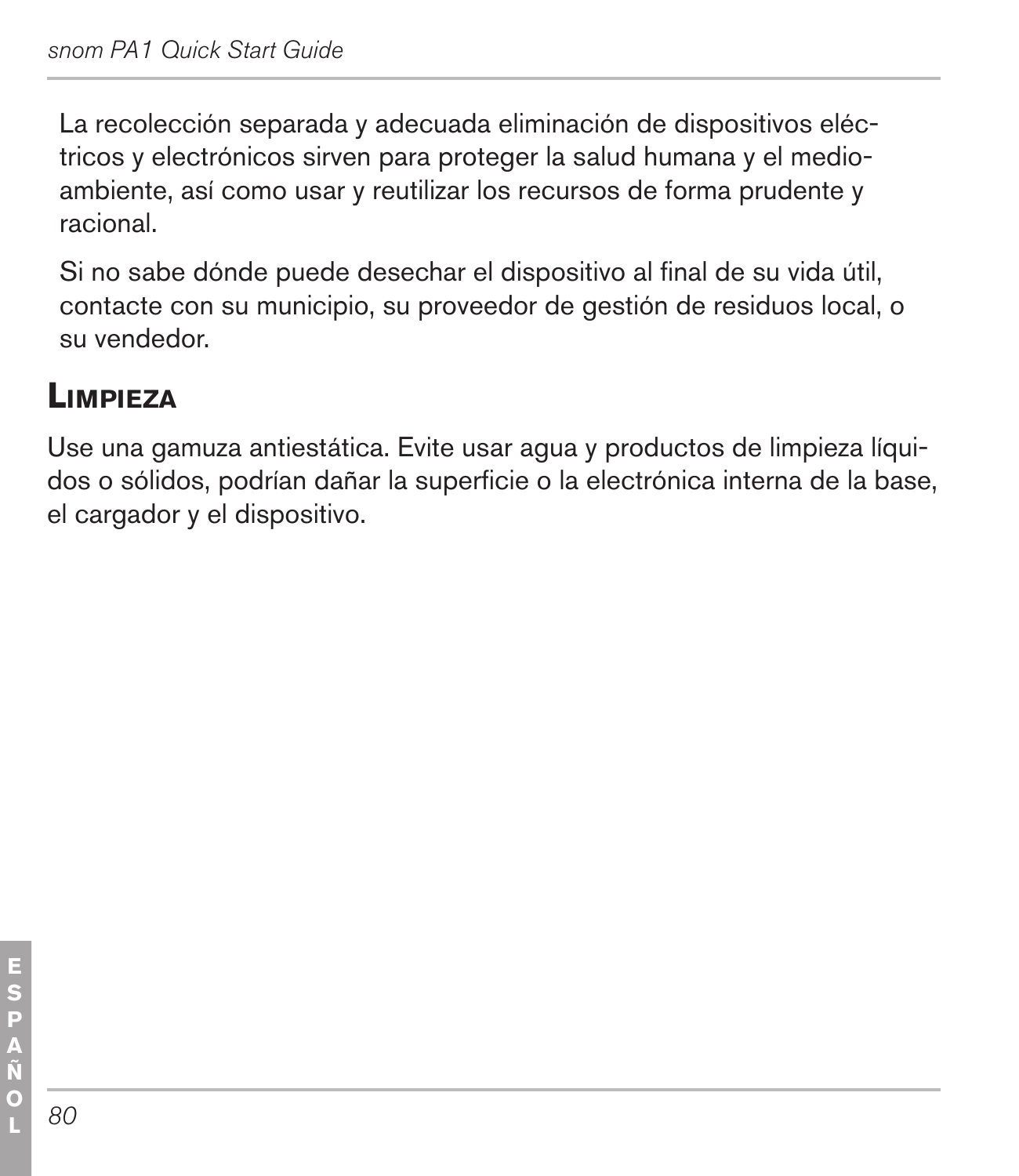## **Montaje en pared**

Nota: El cable Ethernet no debe doblarse, para evitar daños y pérdida de conexión de red. Recomendamos que coloque el PA1 de modo que el conector PoE mire al puerto LAN de su red.

- 1. Use la plantilla para marcar las posiciones de los agujeros a taladrar en la pared.
- 2. Taladre los agujeros e introduzca los anclajes de ampliación en los mismos.
- 3. Ponga el PA1 en la pared con los recortables sobre los anclajes, como se muestra en la Fig. 1.
- 4. Ponga los tornillos en los anclajes y apriételos homogéneamente.

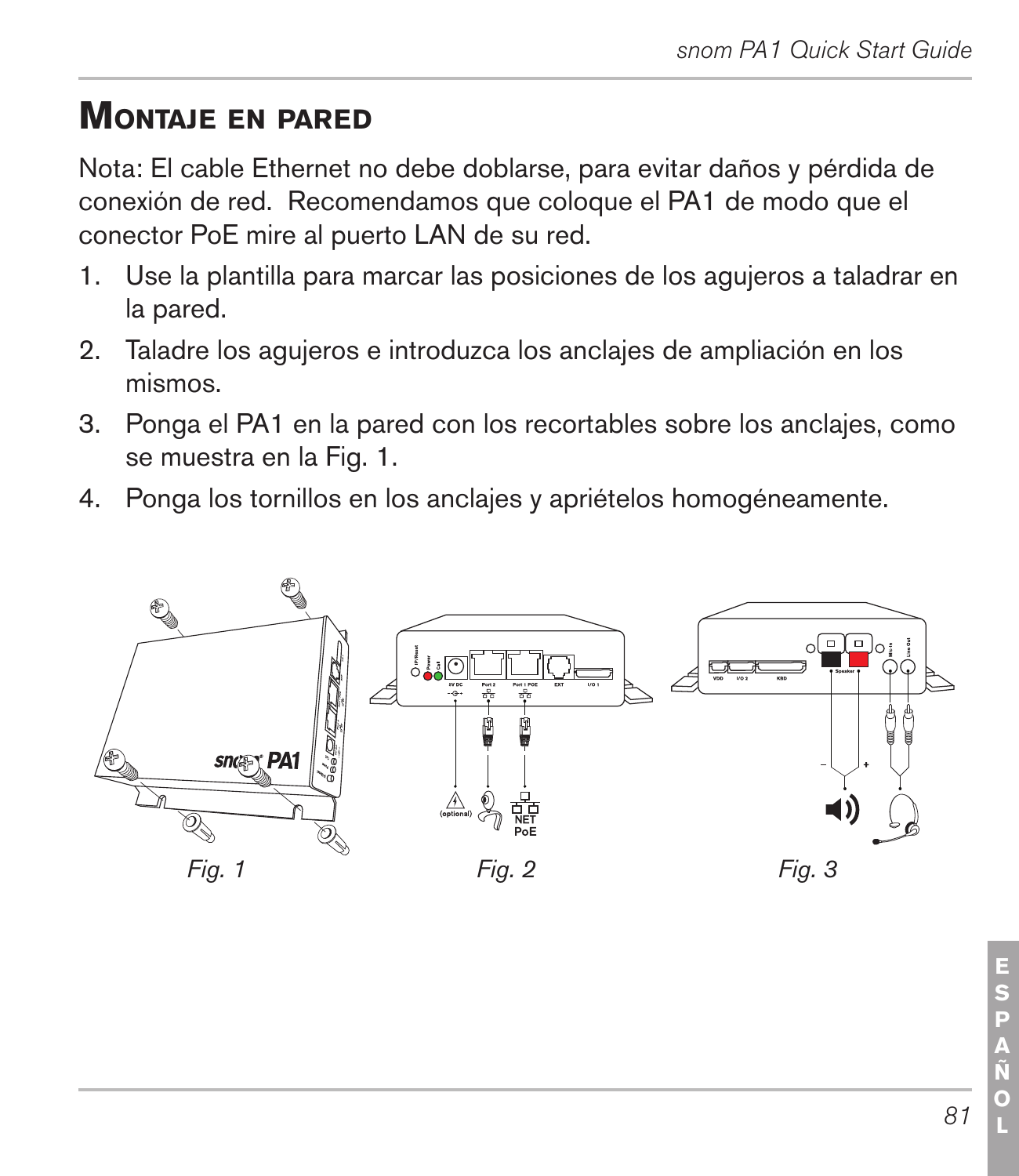# **Conexión del PA1**

1. Conecte el cable Ethernet al conector RJ45 indicado como "Port 1POE", como se indica en la Fig. 2. El segundo conector RJ45, indicado como "Port 2" sirve para encadenar más dispositivos Ethernet sin necesidad de otro cable Ethernet.

Si no tiene PoE disponible: Conecte el adaptador de alimentación certificado por snom de 5 V 10 W al conector de alimentación indicado como "5V DC".

- 2. Conecte los hilos del altavoz a los terminales indicados como "Speaker", como se muestra en la Fig. 3.
	- a. Conecte el hilo "+" con el terminal rojo, conecte el hilo "-" con el terminal negro.
	- b. Si quiere usar unos auriculares durante la configuración:
		- Conecte la toma del micrófono de los auriculares a la toma indicada con "Mic-In".
		- Conecte la toma del altavoz de los auriculares a la toma indicada con "Line-Out".

## **Inicialización <sup>y</sup> configuración**

Cuando el PA1 se haya conectado a la red por cable Ethernet, el LED de encendido rojo se iluminará. El PA1 arrancará.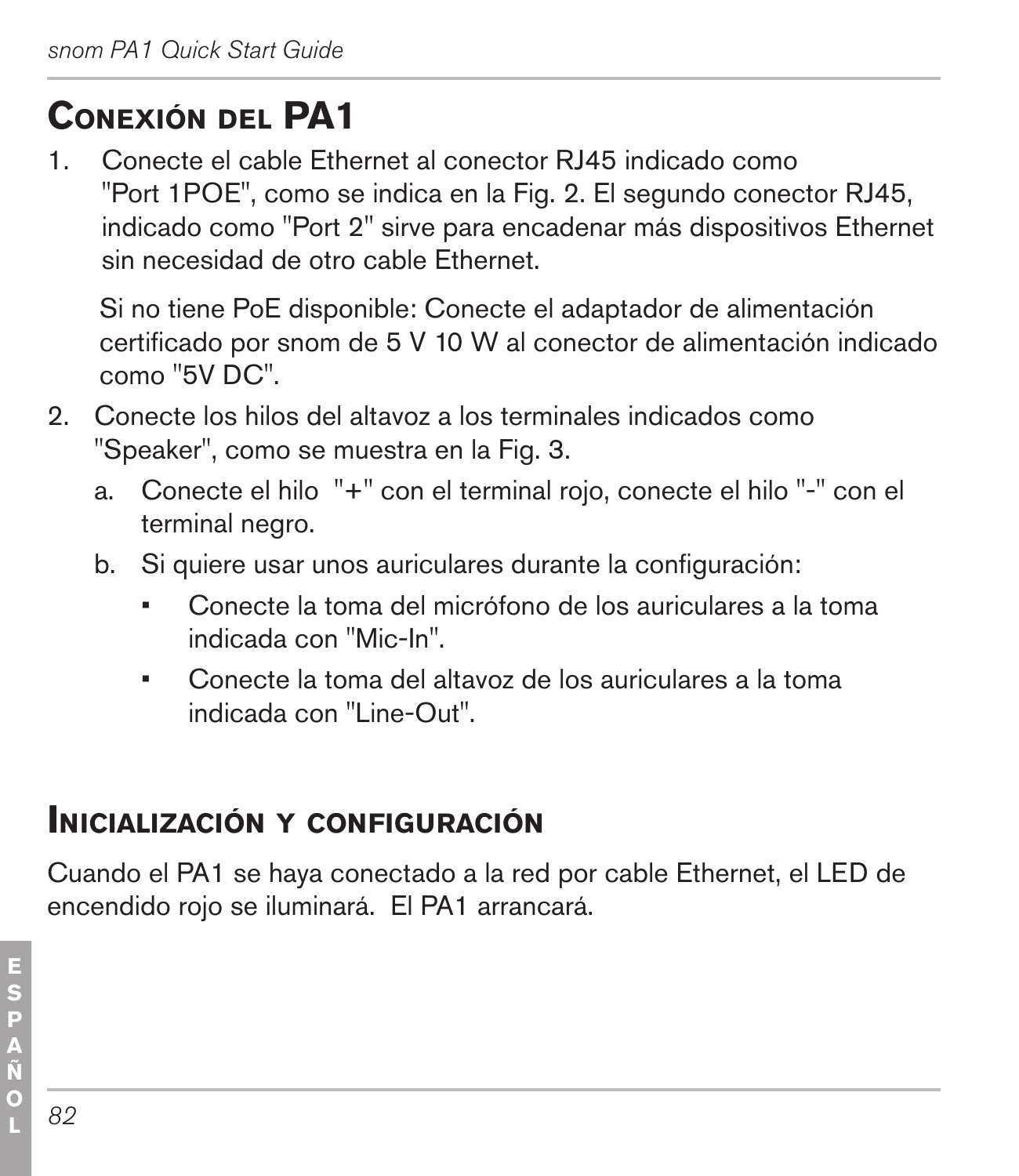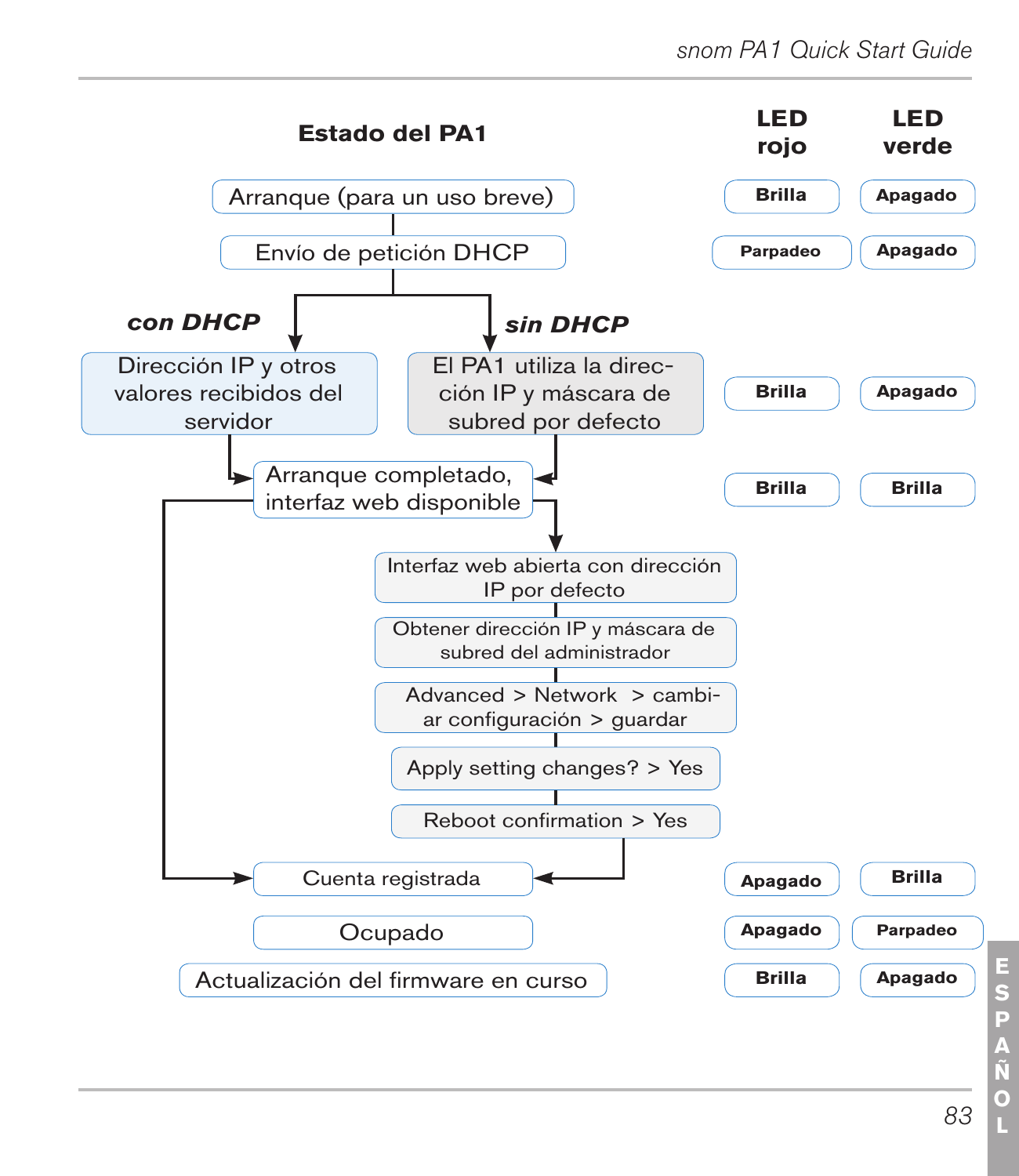# **Configuración**

## **Con DHCP**

El snom PA1 tiene un cliente DHCP integrado. Cuando el servicio DHCP esté disponible en la red, el PA1 lo inicializará automáticamente.

- 1. El LED rojo comenzará a parpadear el PA1 está enviando la petición DHCP.
- 2. Cuando el PA1 haya recibido una dirección IP y otras configuraciones de red (máscara de subred, puerta de enlace IP, servidor DNS, etc.) del servidor DHCP, el LED rojo dejará de parpadear y quedará fijo en rojo
- 3. Cuando el proceso de arranque del PA1 haya terminado y la interfaz web esté disponible, el LED verde se encenderá
- 4. Pulse el botón "IP/Reset" para realizar la locución (en inglés) de la dirección IP por el altavoz o auricular. Ejemplo: 192.168.0.2 = one nine two **dot** one six eight **dot** zero **dot** two.
- 5. Abra un navegador en un PC conectado a la misma red que el PA1.
- 6. Teclee la dirección IP en la barra de direcciones, a continuación de http://, y pulse "Enter" para abrir la interfaz web del PA1.
- 7. Proceda con "Configurar una cuenta".

# **Sin DHCP**

Si su red no soporta DHCP, el snom PA1 iniciará con la dirección IP por defecto. Obtenga la dirección IP y máscara de subred de la red y, si es aplicable, otras configuraciones, de su administrador de red.

1. El LED rojo comenzará a parpadear – el PA1 está enviando la petición DHCP.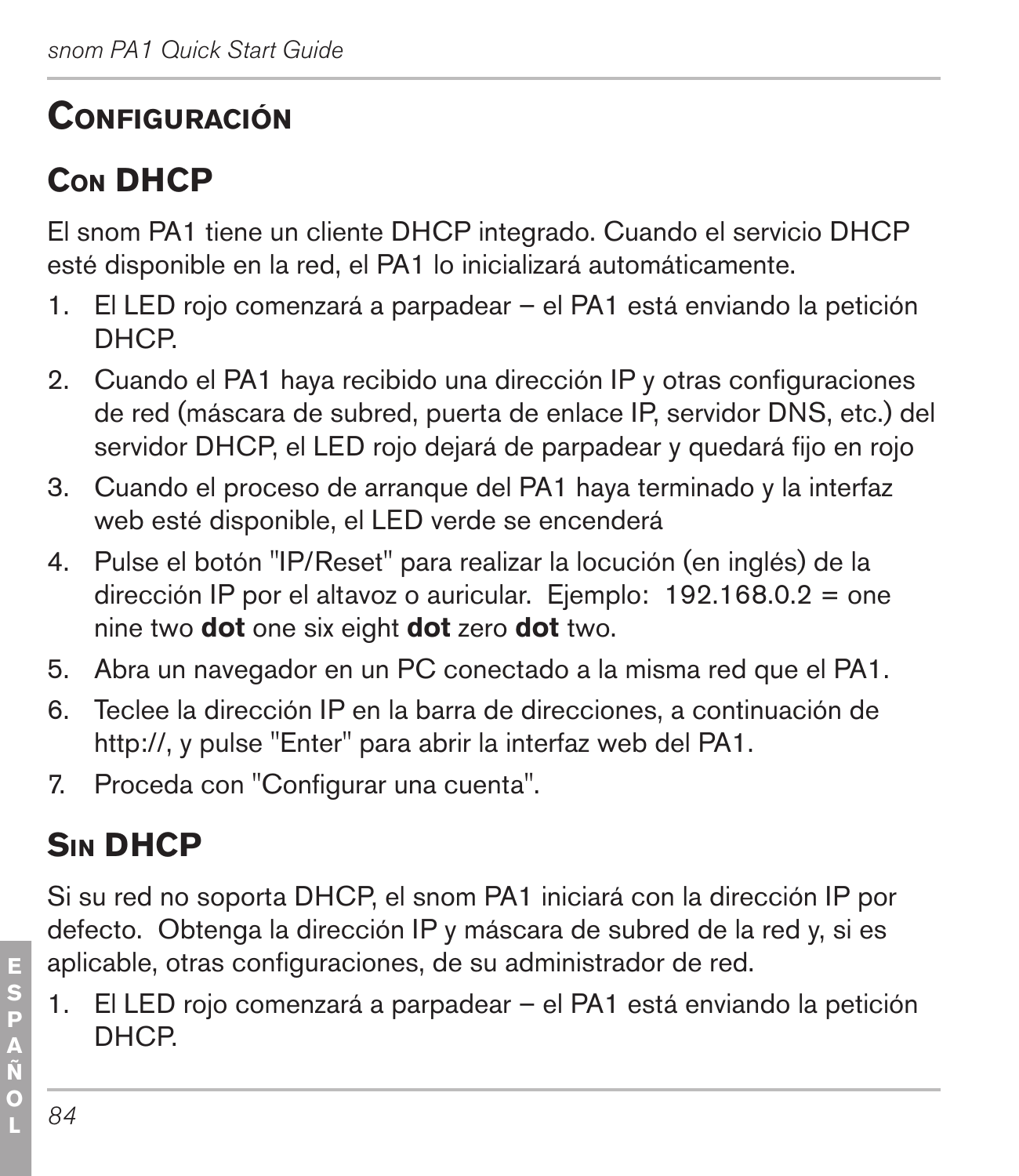- 2. Si quiere saltarse la configuración del cliente DHCP (pueden pasar varios minutos antes de que el PA1 la cancele), pulse el botón "IP/ Reset" mientras el LED rojo de encendido esté parpadeando.
- 3. Después del reinicio (o de la cancelación de la configuración del cliente DHCP), el PA1 usará la siguiente configuración de red:

Dirección IP: 192.168.0.2

Máscara de subred: 255.255.0.0

El LED rojo dejará de parpadear y quedará fijo en rojo.

- 4. Cuando el proceso de arranque del PA1 haya terminado y la interfaz web esté disponible, el LED verde se encenderá.
- 5. Conecte el ordenador a la misma red que el PA1, abra un navegador y teclee la dirección IP por defecto en la barra de direcciones: http://192.168.0.2. La interfaz web del PA1 se cargará en el navegador.
- 6. Haga clic en " Advanced" en el menú de la izquierda de la ventana.
- 7. En Network > DHCP haga clic en "Off".
- 8. Obtenga la dirección IP de red, máscara de subred y cualquier otra configuración necesaria de su administrador de red.
	- a. Campo de texto de Network > IP address: Sustituye el valor por defecto por la dirección IP de red válido.
	- b. Campo de texto de Network > Netmask: Sustituye el valor por defecto por la máscara de subred válido.
	- c. Cambie otras configuraciones si es necesario.
- 9. Haga clic en "Save" en la parte inferior de la pantalla.
- 10. Aparecerá la pregunta "Apply setting changes?" en la parte superior de la pantalla. Haga clic en "Reboot".
- 11. Se le solicitará de nuevo si desea reiniciar. Haga clic en "Yes".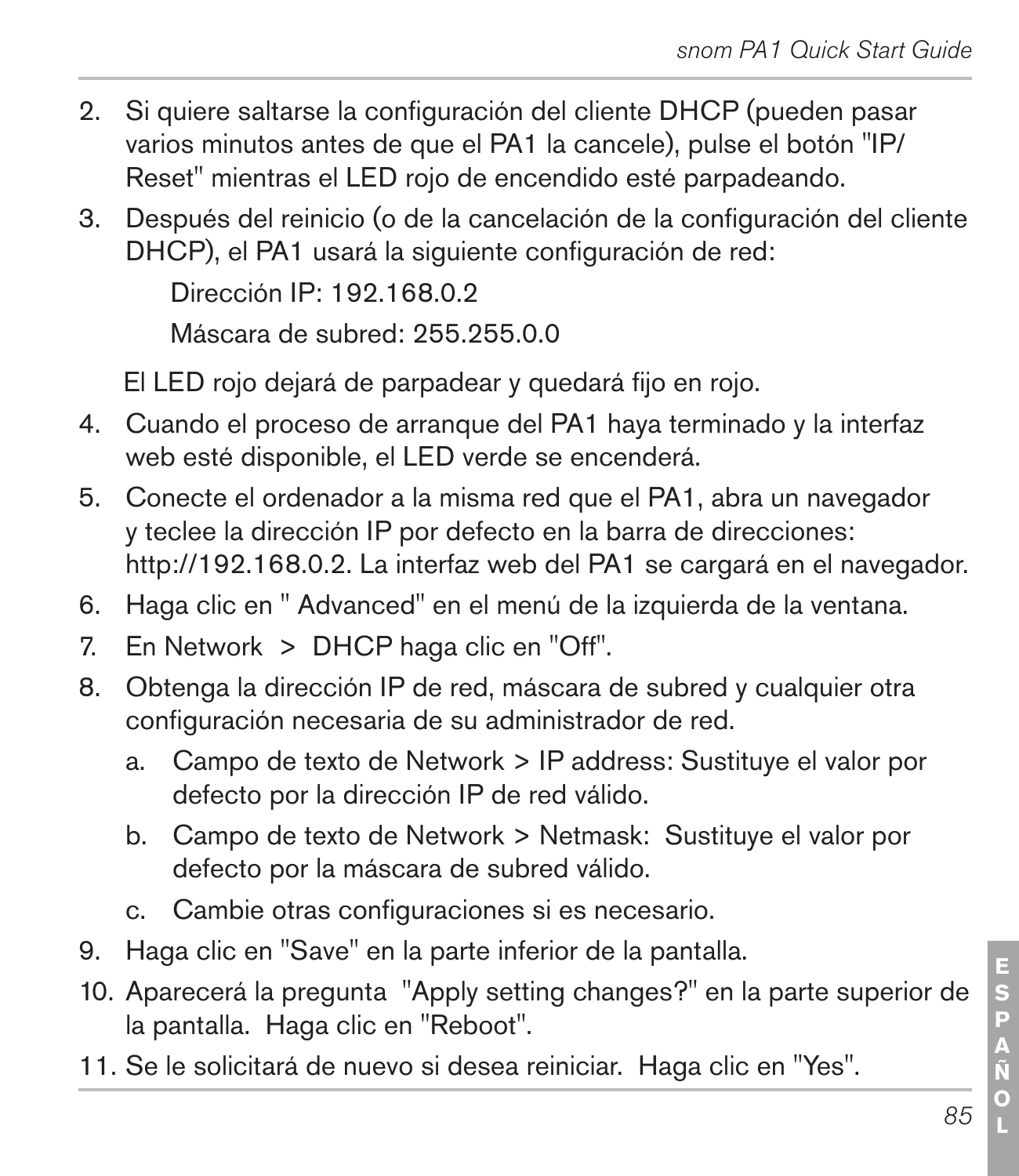- 12. El dispositivo guardará la nueva configuración y se reiniciará. Cuando termine el arranque con la configuración de red, los LED rojo y verde quedarán encendidos fijos.
- 13. Proceda con "Configurar una cuenta".
	- *NOTA: Pulse brevemente el botón "IP/Reset" button para escuchar (en inglés) la dirección IP actual del snom PA1 por el altavoz o auricular conectado. Ejemplo: 192.168.0.2 = one nine two dot one six eight dot zero dot two.*

## **Configurar una cuenta**

Éste es el número de teléfono del PA1 que marca desde un teléfono para realizar un aviso por el altavoz del PA1.

### **Automáticamente**

(recomendado) usando el servidor de aprovisionamiento. Para más detalles sobre la auto alimentación de dispositivos snom, ver www.snom.com/wiki .

### **MANUALMENTE**

- 1. En el menú de la izquierda, haga clic en "Identity 1". ". La página "Configuration Identity 1" se abrirá con la pestaña "Login" activa.
- 2. Introduzca los datos solicitados por su red en los campos de texto:
	- a. Account: Nombre/número de teléfono.
	- b. Password: Clave de su cuenta.
	- c. Registrar: Dirección de Registrar de su software PBX.
- 3. Haga clic en "Save" y "Re-Register".

Si el registro ha tenido éxito, el LED verde "Call" se encenderá, y el LED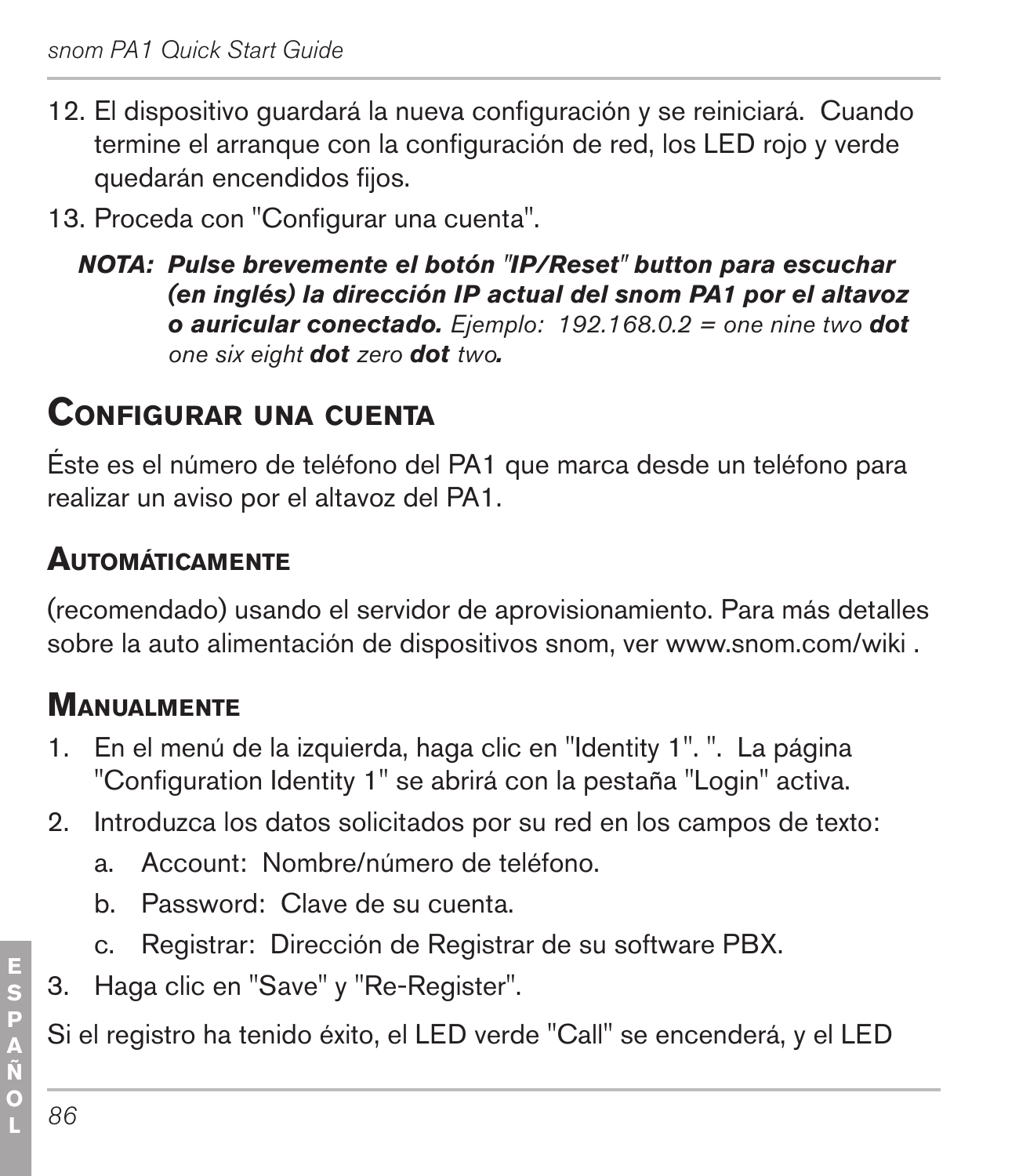rojo "Power" se apagará. Su snom PA1 está listo para su uso.

## **Configuración**

Normalmente solamente es necesario establecer la zona horaria y el tono, y ajustar el volumen del altavoz y la ganancia del amplificador según sea necesario.

## **Zona horaria**

- 1. Interfaz web > Advanced > Network > Behavior > Time > Timezone.
- 2. Seleccione su país/ciudad de la lista desplegable.
- 3. Haga clic en "Save".

### **Tono de marcado**

- 1. Interfaz web > Preferences > General Information > Tone Scheme.
- 2. Seleccione su país de la lista desplegable.
- 3. Haga clic en "Save".

### **Ajustes de audio**

- 1. Interfaz web > Preferences > PA1 controls.
- 2. Volumen. Campo de texto "Speaker Volume": Introduzca un número entre 1 (bajo) y 14 (alto). La configuración por defecto es 10.
- 3. Ganancia. Campo de texto "Amplifier gain": Introduzca 0 o 1. La configuración por defecto es 1.
- 4. Haga clic en "Save".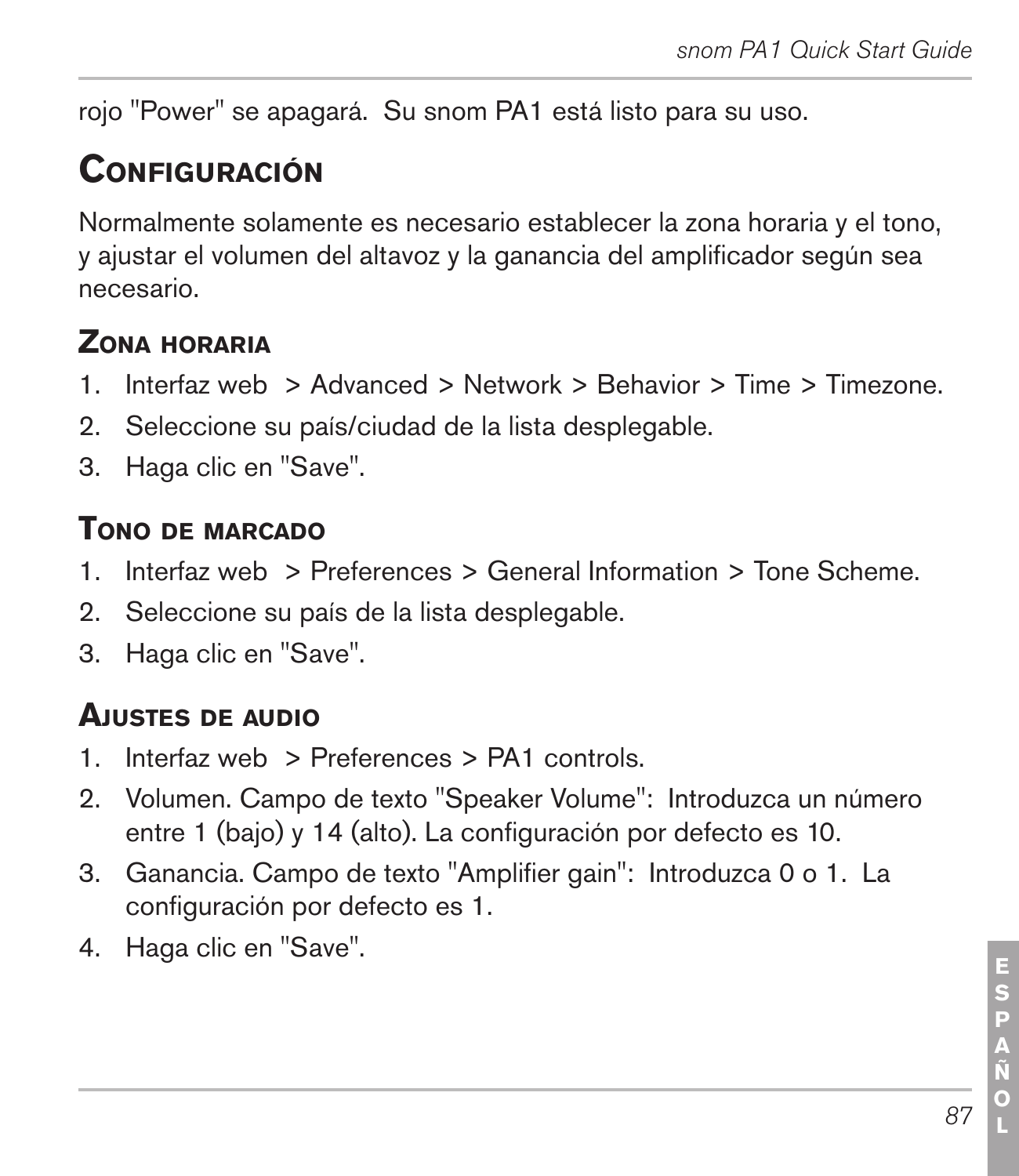## **Uso del snom PA1**

Marque el número de teléfono del PA1 y, cuando el teléfono indique que está conectado, diga su locución en el micrófono manual/de auriculares/del chasis. Cuando termine, finalice la llamada.

## **Actualización de software**

#### **Automáticamente**

- 1. Interfaz web > "Advanced" > "Update".
- 2. Seleccione la política de actualizaciones de la lista.
- 3. Introduzca la URL del servidor de configuración en el campo de texto "Setting URL".
- 4. Cambiar los ajustes "Settings refresh timer", "Subscribe Config", y "PnP Config", si es necesario.
- 5. Haga clic en "Reset".

### **MANUALLY**

- 1. Interfaz web > "Advanced" > "Update".
- 2. Seleccione "Never update, do not load settings" de la lista de "Update policy".
- 3. "PnP Config": Seleccione el botón de radio "off".
- 4. Introduzca el vínculo del firmware en el campo de texto "Upload Setting file manually".

**L**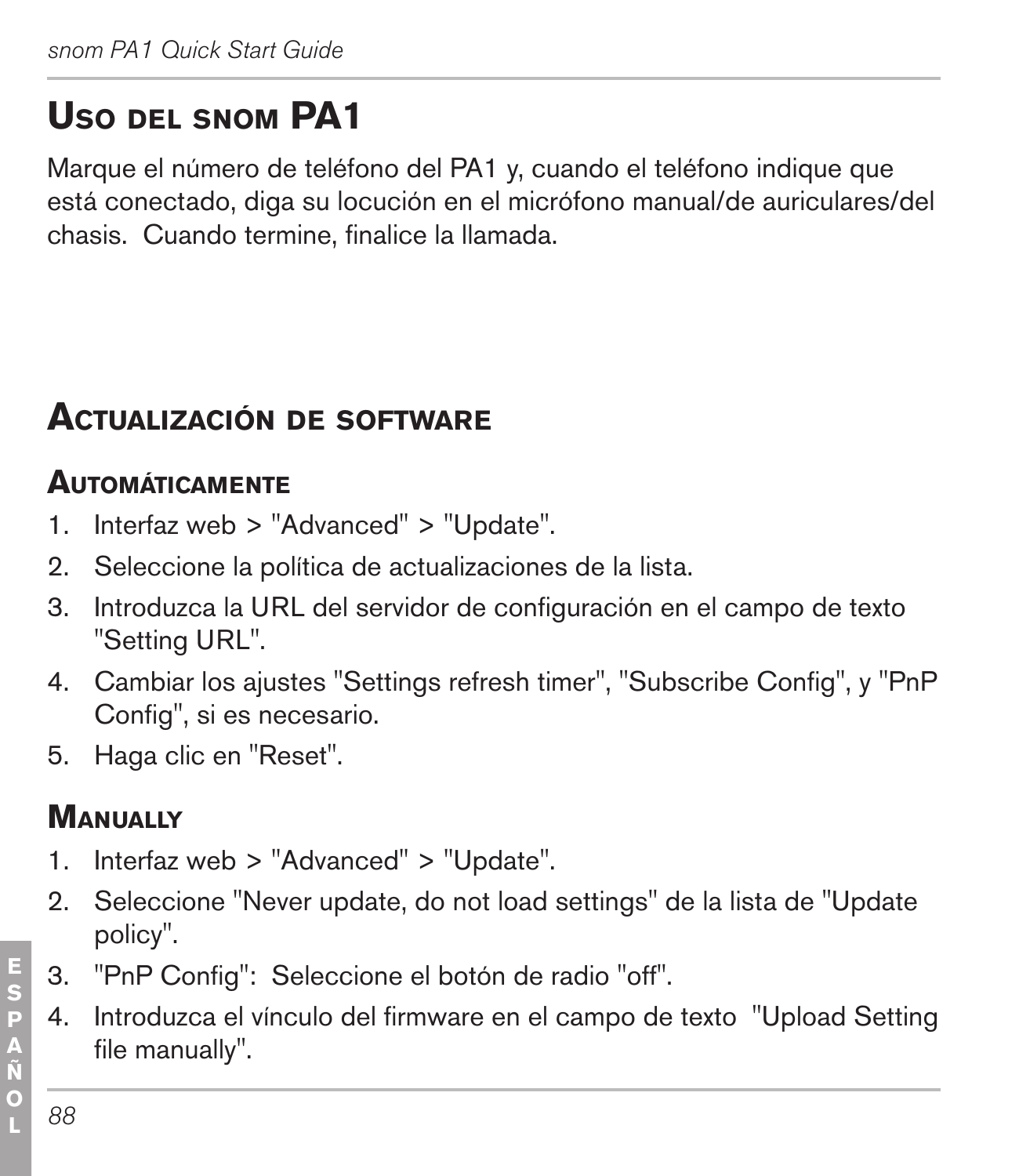5. Haga clic en "Load".

El PA1 comenzará a reiniciarse. El LED rojo se encenderá, y el LED verde se apagará. La actualización del firmware ha terminado cuando ambos LED comienzan a parpadear.

*PRECAUCIÓN: Desconectar la alimentación del dispositivo durante una actualización de firmware (LED rojo encendido, LED verde apagado) dañará el firmware y dejará inoperativo el PA1.* 

*NO desconecte la alimentación del dispositivo (cable Ethernet cuando uso PoE, conexión de alimentación si no usa PoE) mientras se esté realizando una actualización del firmware.*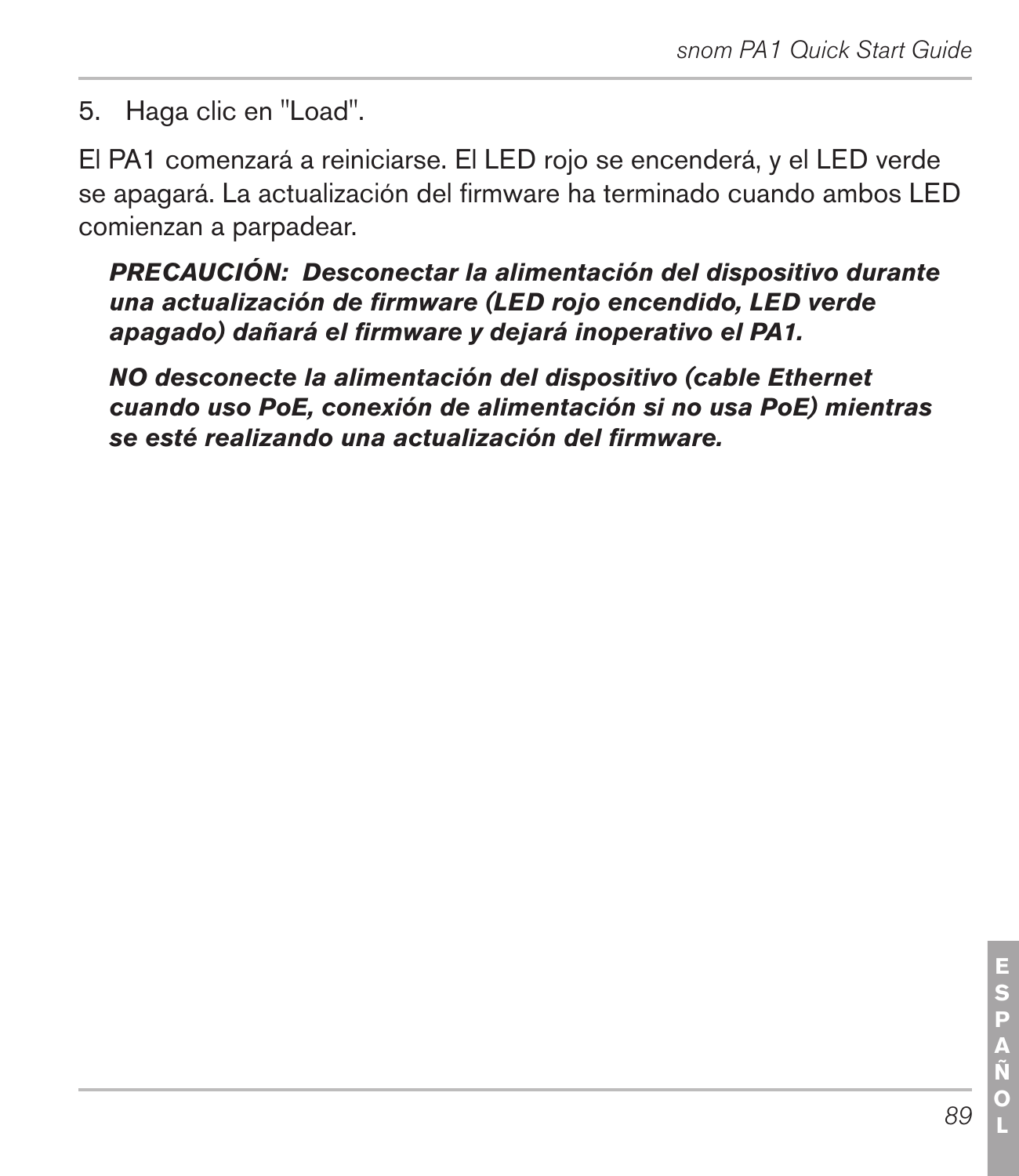## **Características estándar**

- IEEE 802.3af PoE, Clase 3
- 2 x conmutador Ethernet 10/100Mb
- SIP y multidifusión
- Actualización remota des software
- Instalación, mantenimiento y uso para red/interfaz web
- Volumen del altavoz configurable de forma remota
- Terminales altavoz push-button
- Altavoz Class D 4W **(altavoz no incluido)**
- Botón "IP address/Reset"
- 2 LEDs para indicar si esta el dispositivo esta ocupado
- Un conector "MIC in" y un conector "LINE out", 3,5 mm, para la conexión de auriculares (impedancia = 150 Ohm, alimentación del micrófono  $3.3$  V, RL = 2 KOhm, S= -42 dB (+-2dB). Entrada di mic debe ser diferenciado y sin derivación en T. Este conector es para el mantenimiento sólo.
- 4 pines I/O configurable
	- de forma remota a través de la interfaz web (en modo administrador solamente)
	- mediante del marcación por tonos (DTMF) (con "timer" (temporazidor) programable)
	- Caja robusta para montaje en pared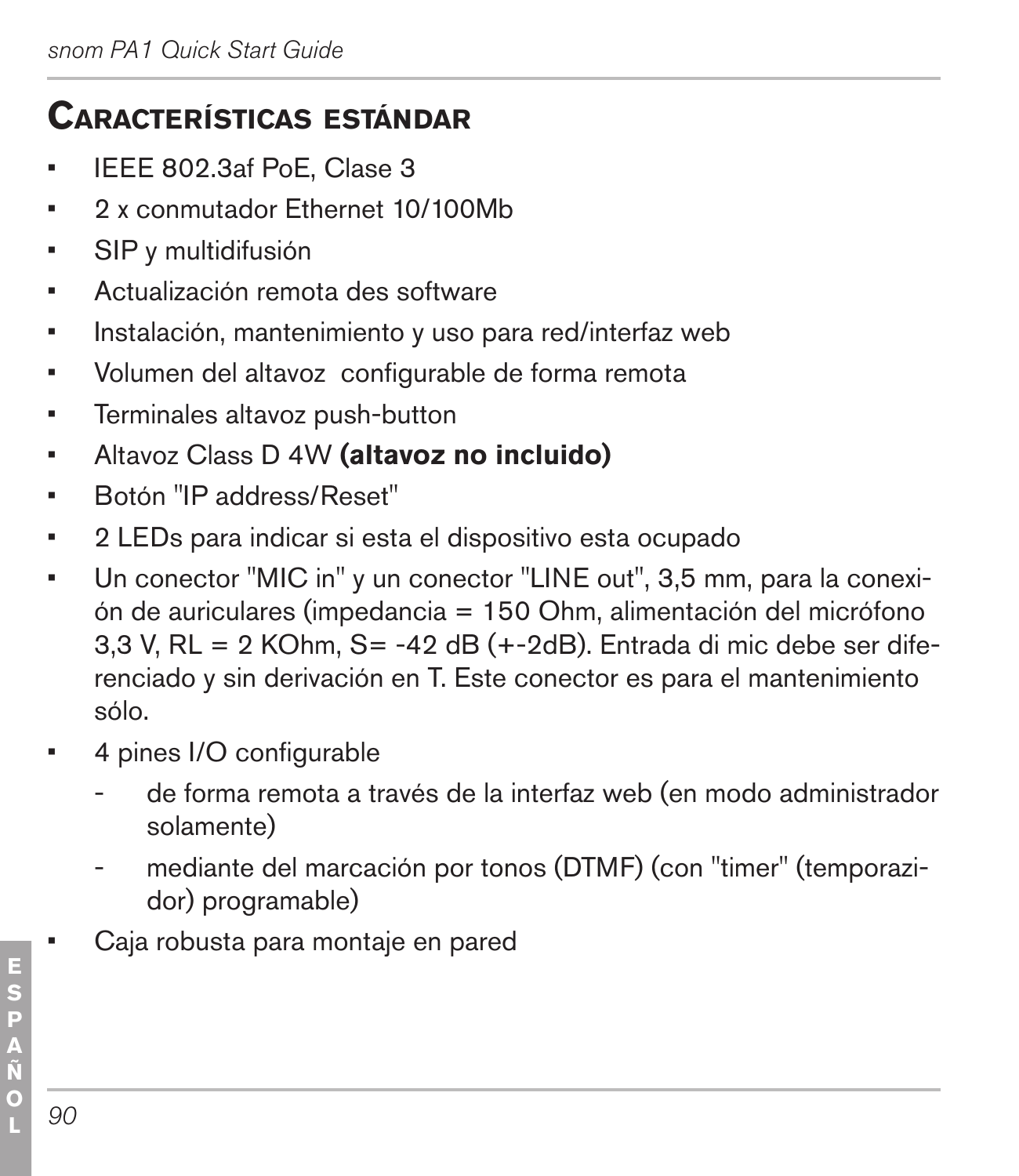## **N<sup>O</sup> iNcluiDO:**

- 12V output power supply
- Keyboard connection
- I2C bus
- Configurable push switch button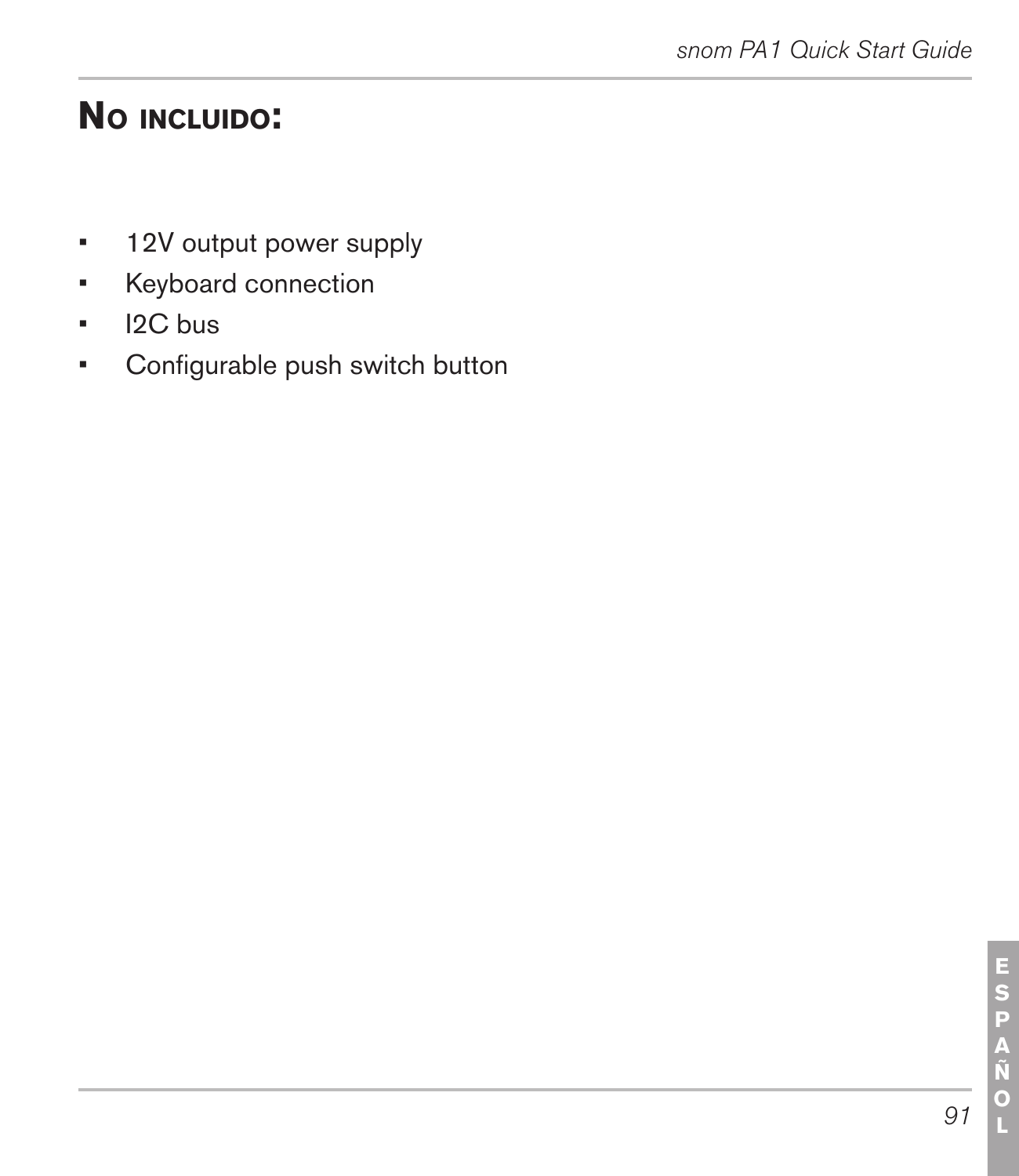# **A PPENDIX 1**

#### **COPYRIGHT NOTICE AND WARRANTY DISCLAIMER**

#### **I.**

Das Produkt enthält Software, die unter der GNU General Public License, Version 2, frei genutzt werden darf.

This Product contains Software applicable to GNU General Public License, Version 2 which can be used freely.

#### **II.**

Im Verhältnis zu den Lizenzgebern der Software gilt der folgende Haftungsausschluss:

This program is distributed in the hope that it will be useful, but WITHOUT ANY WARRANTY; without even the implied warranty of MERCHANTABILITY or FITNESS FOR A PARTICULAR PURPOSE. See the GNU General Public License for more details.

Towards the licensor of this Software the following liability is disclaimed:

This program is distributed in the hope that it will be useful, but WITHOUT ANY WARRANTY; without even the implied warranty of MERCHANTABILITY or FITNESS FOR A PARTICULAR PURPOSE. See the GNU General Public License for more details.

#### **III.**

Der Lizenztext der GPL lautet wie folgt:

The GNU General Public License is as follows:

**I**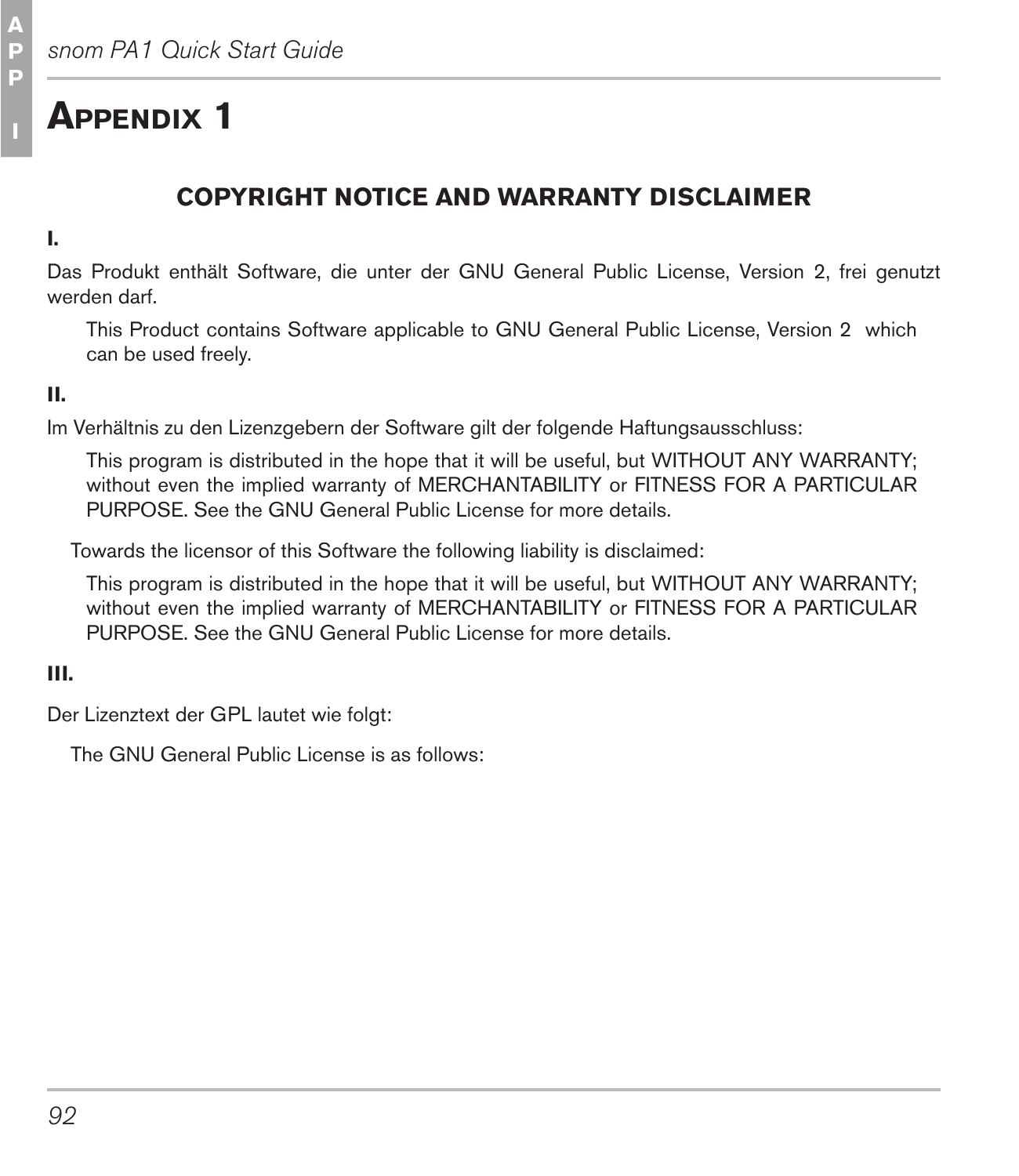## **GNU G <sup>I</sup> ENERAL PUBLIC LICENSE**

Version 2, June 1991

Copyright (C) 1989, 1991 Free Software Foundation, Inc. 59 Temple Place, Suite 330 Boston, MA 02111-1307, USA

Everyone is permitted to copy and distribute verbatim copies of this license document, but changing it is not allowed.

#### **Preamble**

The licenses for most software are designed to take away your freedom to share and change it. By contrast, the GNU General Public License is intended to guarantee your freedom to share and change free software--to make sure the software is free for all its users. This General Public License applies to most of the Free Software Foundation's software and to any other program whose authors commit to using it. (Some other Free Software Foundation software is covered by the GNU Library General Public License instead.) You can apply it to your programs, too.

When we speak of free software, we are referring to freedom, not price. Our General Public Licenses are designed to make sure that you have the freedom to distribute copies of free software (and charge for this service if you wish), that you receive source code or can get it if you want it, that you can change the software or use pieces of it in new free programs; and that you know you can do these things.

To protect your rights, we need to make restrictions that forbid anyone to deny you these rights or to ask you to surrender the rights. These restrictions translate to certain responsibilities for you if you distribute copies of the software, or if you modify it. For example, if you distribute copies of such a program, whether gratis or for a fee, you must give the recipients all the rights that you have. You must make sure that they, too, receive or can get the source code. And you must show them these terms so they know their rights.

We protect your rights with two steps: (1) copyright the software, and (2) offer you this license which gives you legal permission to copy, distribute and/or modify the software.

Also, for each author's protection and ours, we want to make certain that everyone understands that there is no warranty for this free software. If the software is modified by someone else and passed on, we want its recipients to know that what they have is not the original, so that any problems introduced

**A P**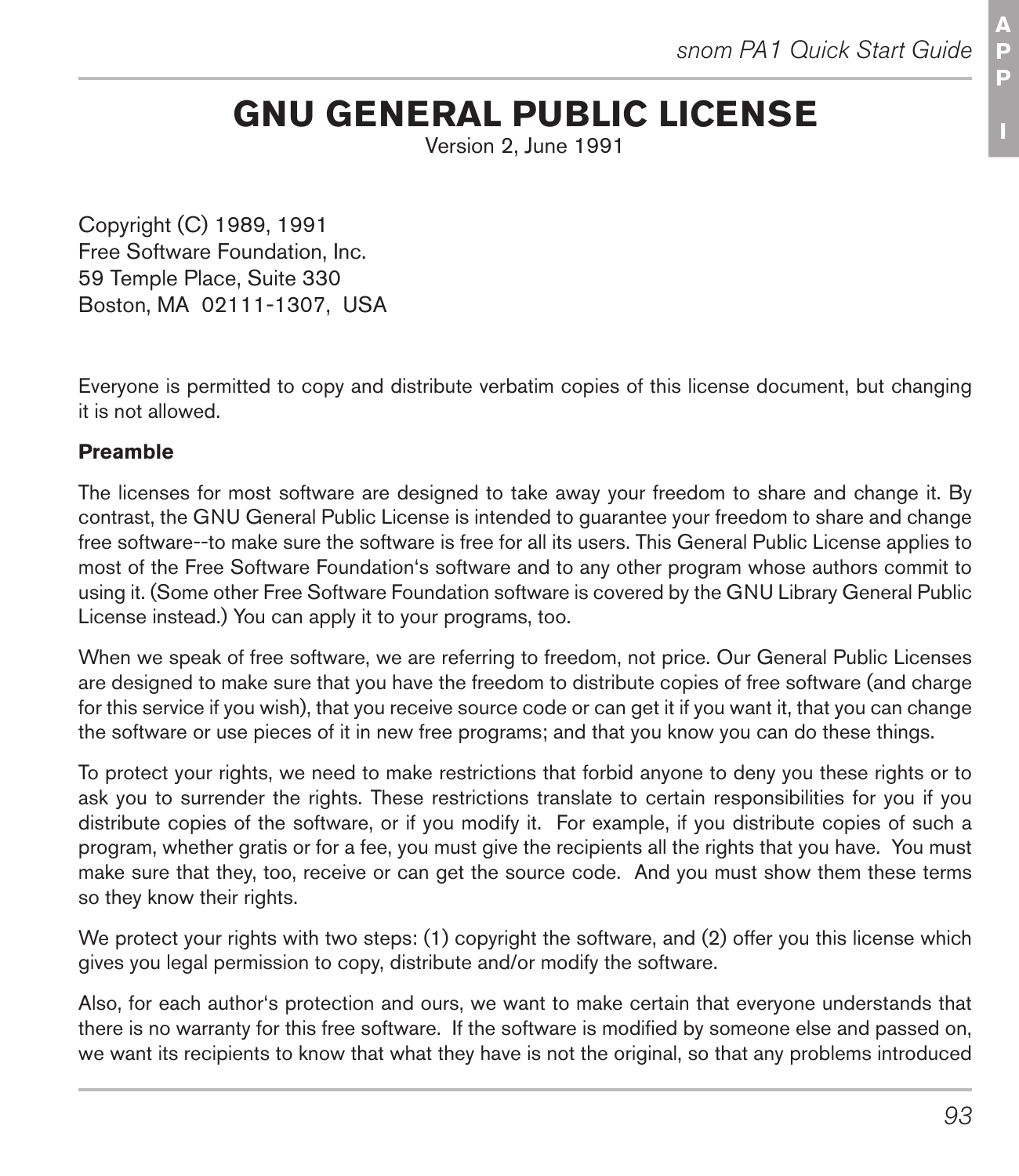by others will not reflect on the original authors' reputations.

Finally, any free program is threatened constantly by software patents. We wish to avoid the danger that redistributors of a free program will individually obtain patent licenses, in effect making the program proprietary. To prevent this, we have made it clear that any patent must be licensed for everyone's free use or not licensed at all.

The precise terms and conditions for copying, distribution and modification follow.

#### **GNU GENERAL PUBLIC LICENSE**

#### **TERMS AND CONDITIONS FOR COPYING, DISTRIBUTION AND MODIFICATION**

0. This License applies to any program or other work which contains a notice placed by the copyright holder saying it may be distributed under the terms of this General Public License. The "Program", below, refers to any such program or work, and a "work based on the Program" means either the Program or any derivative work under copyright law: that is to say, a work containing the Program or a portion of it, either verbatim or with modifications and/or translated into another language. (Hereinafter, translation is included without limitation in the term "modification".) Each licensee is addressed as "you".

Activities other than copying, distribution and modification are not covered by this License; they are outside its scope. The act of running the Program is not restricted, and the output from the Program is covered only if its contents constitute a work based on the Program (independent of having been made by running the Program). Whether that is true depends on what the Program does.

1.You may copy and distribute verbatim copies of the Program's source code as you receive it, in any medium, provided that you conspicuously and appropriately publish on each copy an appropriate copyright notice and disclaimer of warranty; keep intact all the notices that refer to this License and to the absence of any warranty; and give any other recipients of the Program a copy of this License along with the Program.

You may charge a fee for the physical act of transferring a copy, and you may at your option offer warranty protection in exchange for a fee.

- 2. You may modify your copy or copies of the Program or any portion of it, thus forming a work based on the Program, and copy and distribute such modifications or work under the terms of Section 1 above, provided that you also meet all of these conditions:
	- a) You must cause the modified files to carry prominent notices stating that you changed the files and the date of any change.
	- b) You must cause any work that you distribute or publish, that in whole or in part contains or is derived from the Program or any part thereof, to be licensed as a whole at no charge to all third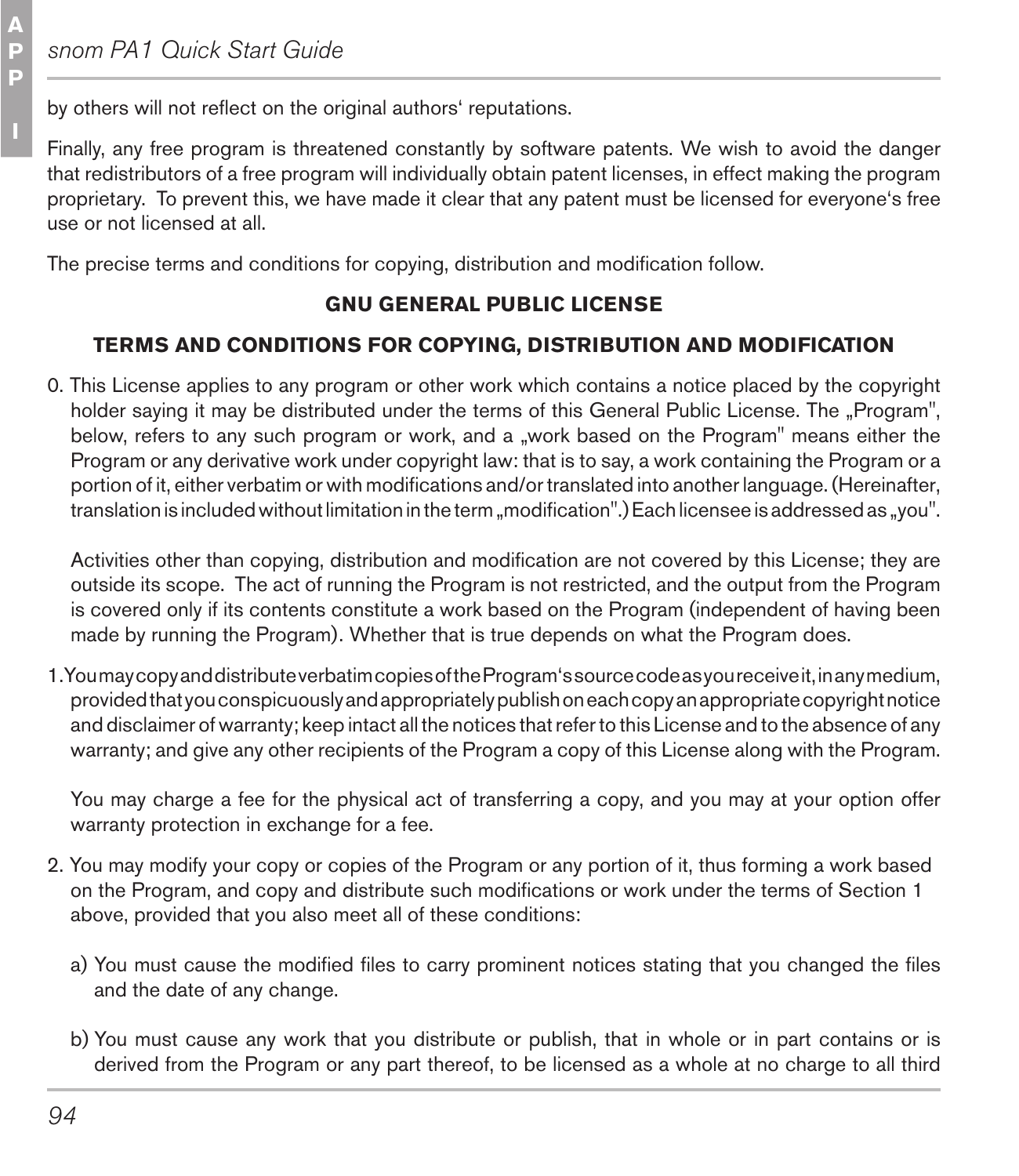**A P P I**

parties under the terms of this License.

c) If the modified program normally reads commands interactively when run, you must cause it, when started running for such interactive use in the most ordinary way, to print or display an announcement including an appropriate copyright notice and a notice that there is no warranty (or else, saying that you provide a warranty) and that users may redistribute the program under these conditions, and telling the user how to view a copy of this License. (Exception: if the Program itself is interactive but does not normally print such an announcement, your work based on the Program is not required to print an announcement.)

These requirements apply to the modified work as a whole. If identifiable sections of that work are not derived from the Program, and can be reasonably considered independent and separate works in themselves, then this License, and its terms, do not apply to those sections when you distribute them as separate works. But when you distribute the same sections as part of a whole which is a work based on the Program, the distribution of the whole must be on the terms of this License, whose permissions for other licensees extend to the entire whole, and thus to each and every part regardless of who wrote it.

Thus, it is not the intent of this section to claim rights or contest your rights to work written entirely by you; rather, the intent is to exercise the right to control the distribution of derivative or collective works based on the Program.

In addition, mere aggregation of another work not based on the Program with the Program (or with a work based on the Program) on a volume of a storage or distribution medium does not bring the other work under the scope of this License.

- 3. You may copy and distribute the Program (or a work based on it, under Section 2) in object code or executable form under the terms of Sections 1 and 2 above provided that you also do one of the following:
	- a) Accompany it with the complete corresponding machine-readable source code, which must be distributed under the terms of Sections 1 and 2 above on a medium customarily used for software interchange; or,
	- b) Accompany it with a written offer, valid for at least three years, to give any third party, for a charge no more than your cost of physically performing source distribution, a complete machinereadable copy of the corresponding source code, to be distributed under the terms of Sections 1 and 2 above on a medium customarily used for software interchange; or,
	- c) Accompany it with the information you received as to the offer to distribute corresponding source code. (This alternative is allowed only for noncommercial distribution and only if you received the program in object code or executable form with such an offer, in accord with Subsection b above.)

*95*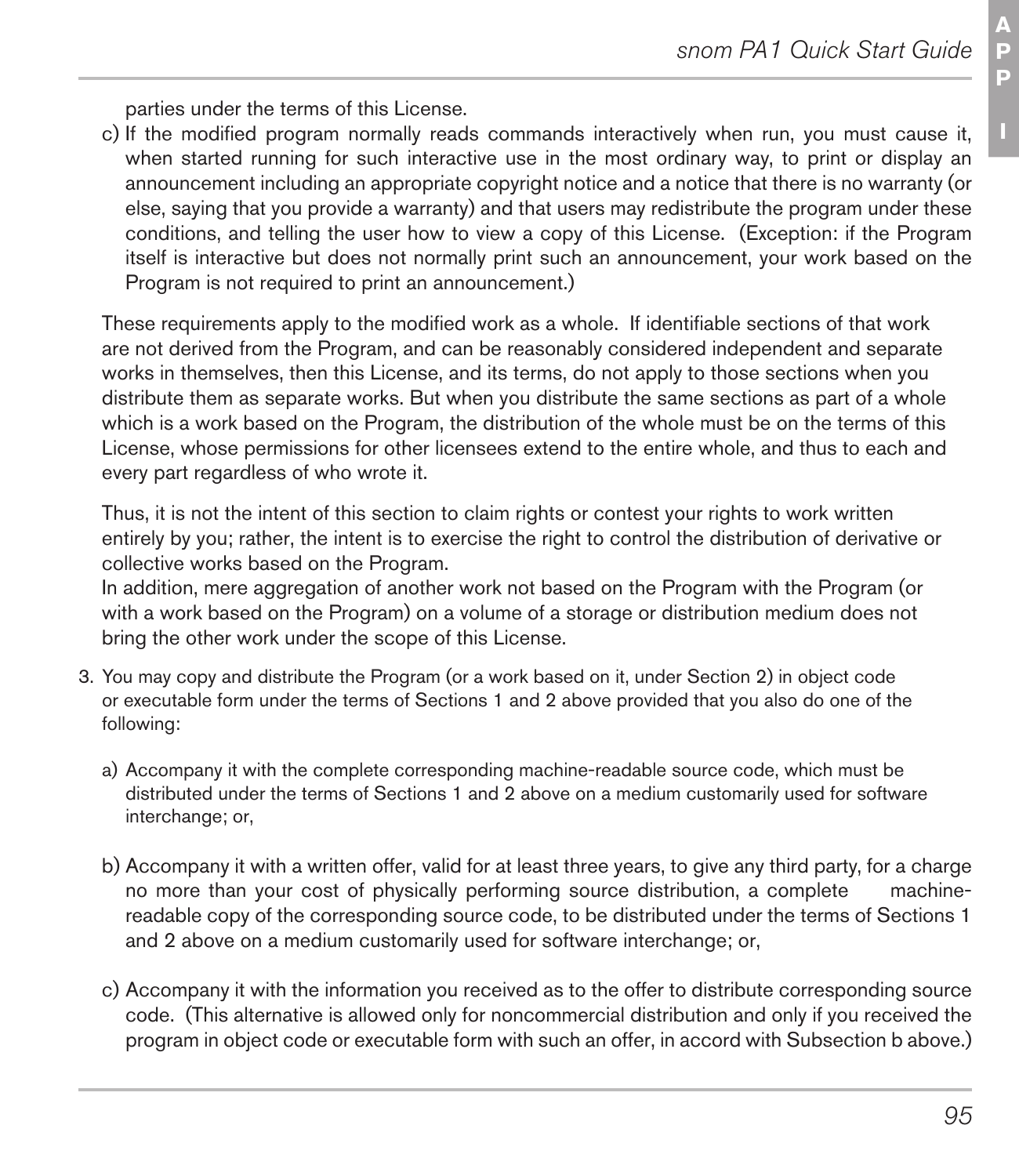**I**

The source code for a work means the preferred form of the work for making modifications to it. For an executable work, complete source code means all the source code for all modules it contains, plus any associated interface definition files, plus the scripts used to control compilation and installation of the executable. However, as a special exception, the source code distributed need not include anything that is normally distributed (in either source or binary form) with the major components (compiler, kernel, and so on) of the operating system on which the executable runs, unless that component itself accompanies the executable.

If distribution of executable or object code is made by offering access to copy from a designated place, then offering equivalent access to copy the source code from the same place counts as distribution of the source code, even though third parties are not compelled to copy the source along with the object code.

- 4. You may not copy, modify, sublicense, or distribute the Program except as expressly provided under this License. Any attempt otherwise to copy, modify, sublicense or distribute the Program is void, and will automatically terminate your rights under this License. However, parties who have received copies, or rights, from you under this License will not have their licenses terminated so long as such parties remain in full compliance.
- 5. You are not required to accept this License, since you have not signed it. However, nothing else grants you permission to modify or distribute the Program or its derivative works. These actions are prohibited by law if you do not accept this License. Therefore, by modifying or distributing the Program (or any work based on the Program), you indicate your acceptance of this License to do so, and all its terms and conditions for copying, distributing or modifying the Program or works based on it.
- 6. Each time you redistribute the Program (or any work based on the Program), the recipient automatically receives a license from the original licensor to copy, distribute or modify the Program subject to these terms and conditions. You may not impose any further restrictions on the recipients' exercise of the rights granted herein. You are not responsible for enforcing compliance by third parties to this License.
- 7. If, as a consequence of a court judgment or allegation of patent infringement or for any other reason (not limited to patent issues), conditions are imposed on you (whether by court order, agreement or otherwise) that contradict the conditions of this License, they do not excuse you from the conditions of this License. If you cannot distribute so as to satisfy simultaneously your obligations under this License and any other pertinent obligations, then as a consequence you may not distribute the Program at all. For example, if a patent license would not permit royalty-free redistribution of the Program by all those who receive copies directly or indirectly through you, then the only way you could satisfy both it and this License would be to refrain entirely from distribution of the Program.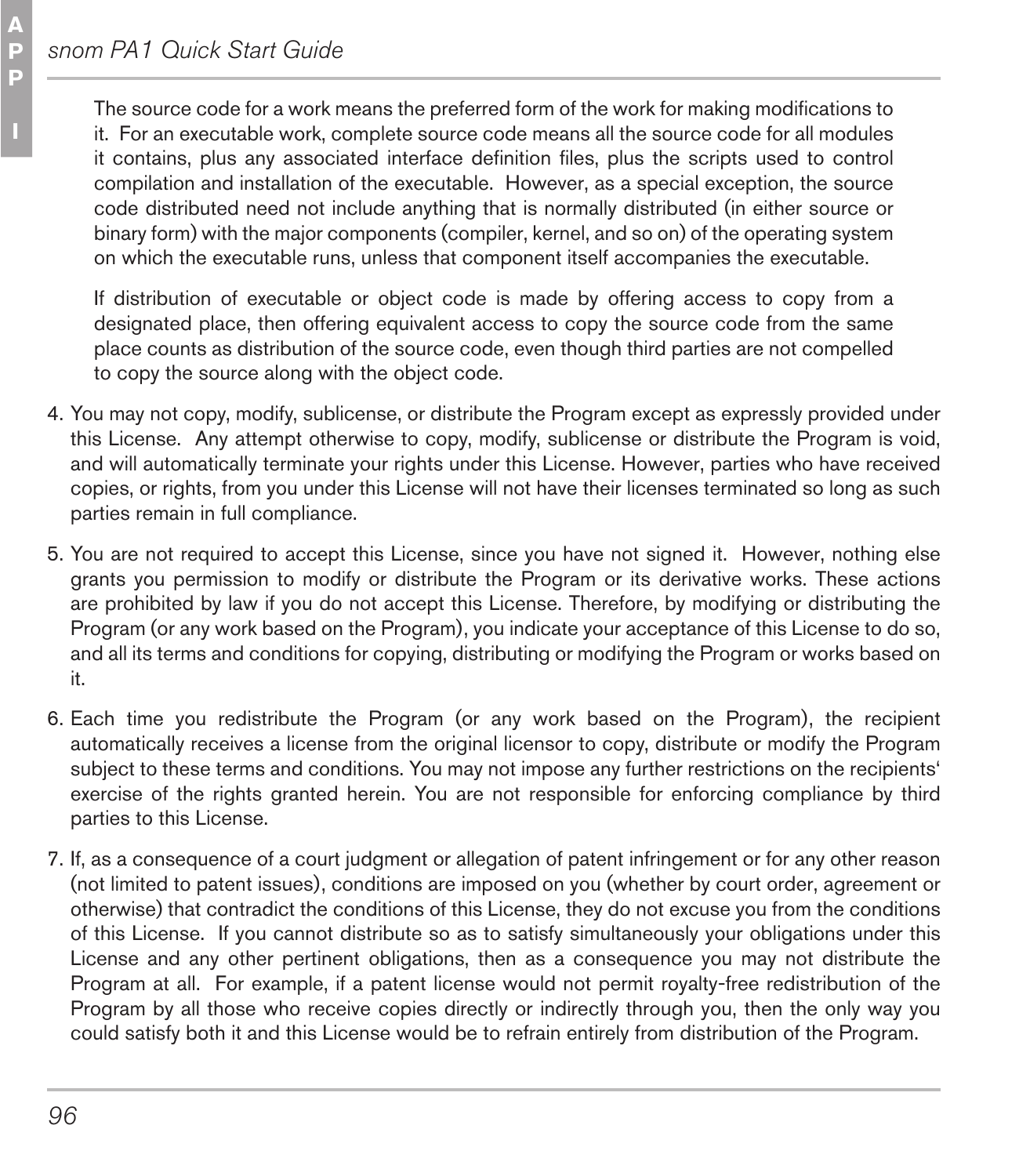It is not the purpose of this section to induce you to infringe any patents or other property right claims or to contest validity of any such claims; this section has the sole purpose of protecting the integrity of the free software distribution system, which is implemented by public license practices. Many people have made generous contributions to the wide range of software distributed through that system in reliance on consistent application of that system; it is up to the author/donor to decide if he or she is willing to distribute software through any other system and a licensee cannot impose that choice.

This section is intended to make thoroughly clear what is believed to be a consequence of the rest of this License.

- 8. If the distribution and/or use of the Program is restricted in certain countries either by patents or by copyrighted interfaces, the original copyright holder who places the Program under this License may add an explicit geographical distribution limitation excluding those countries, so that distribution is permitted only in or among countries not thus excluded. In such case, this License incorporates the limitation as if written in the body of this License.
- 9. The Free Software Foundation may publish revised and/or new versions of the General Public License from time to time. Such new versions will be similar in spirit to the present version, but may differ in detail to address new problems or concerns. Each version is given a distinguishing version number. If the Program specifies a version number of this License which applies to it and "any later version", you have the option of following the terms and conditions either of that version or of any later version published by the Free Software Foundation. If the Program does not specify a version number of this License, you may choose any version ever published by the Free Software Foundation.
- 10. If you wish to incorporate parts of the Program into other free programs whose distribution conditions are different, write to the author to ask for permission. For software which is copyrighted by the Free Software Foundation, write to the Free Software Foundation; we sometimes make exceptions for this. Our decision will be guided by the two goals of preserving the free status of all derivatives of our free software and of promoting the sharing and reuse of software generally.

#### **NO WARRANTY**

11. BECAUSE THE PROGRAM IS LICENSED FREE OF CHARGE, THERE IS NO WARRANTY FOR THE PROGRAM, TO THE EXTENT PERMITTED BY APPLICABLE LAW. EXCEPT WHEN OTHERWISE STATED IN WRITING THE COPYRIGHT HOLDERS AND/OR OTHER PARTIES PROVIDE THE PROGRAM ..AS IS" WITHOUT WARRANTY OF ANY KIND, EITHER

**A P**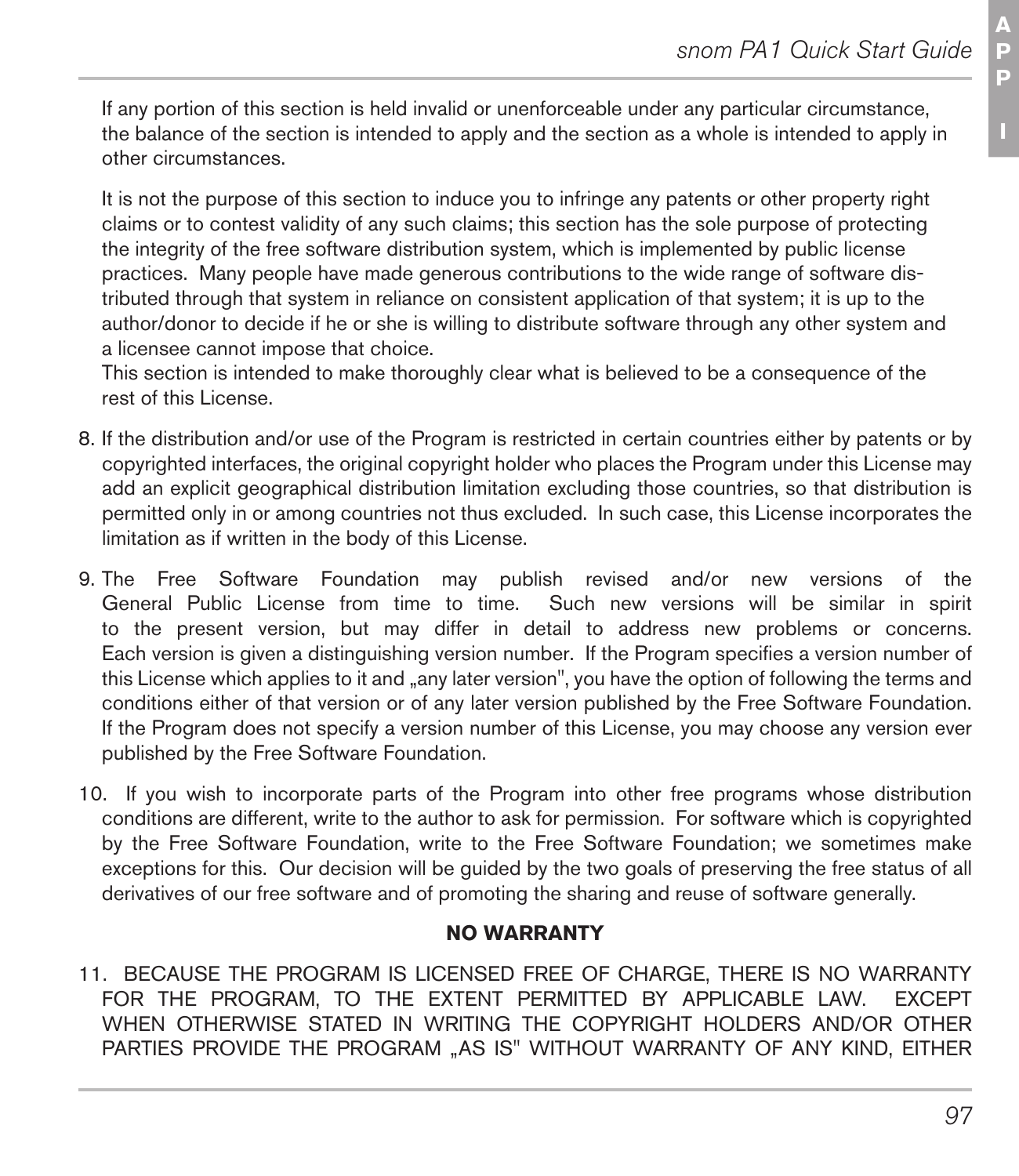EXPRESSED OR IMPLIED, INCLUDING, BUT NOT LIMITED TO, THE IMPLIED WARRANTIES OF MERCHANTABILITY AND FITNESS FOR A PARTICULAR PURPOSE. THE ENTIRE RISK AS TO THE QUALITY AND PERFORMANCE OF THE PROGRAM IS WITH YOU. SHOULD THE PROGRAM PROVE DEFECTIVE, YOU ASSUME THE COST OF ALL NECESSARY SERVICING, REPAIR OR CORRECTION.

12. IN NO EVENT UNLESS REQUIRED BY APPLICABLE LAW OR AGREED TO IN WRITING WILL ANY COPYRIGHT HOLDER, OR ANY OTHER PARTY WHO MAY MODIFY AND/OR REDISTRIBUTE THE PROGRAM AS PERMITTED ABOVE, BE LIABLE TO YOU FOR DAMAGES, INCLUDING ANY GENERAL, SPECIAL, INCIDENTAL OR CONSEQUENTIAL DAMAGES ARISING OUT OF THE USE OR INABILITY TO USE THE PROGRAM (INCLUDING BUT NOT LIMITED TO LOSS OF DATA OR DATA BEING RENDERED INACCURATE OR LOSSES SUSTAINED BY YOU OR THIRD PARTIES OR A FAILURE OF THE PROGRAM TO OPERATE WITH ANY OTHER PROGRAMS). EVEN IF SUCH HOLDER OR OTHER PARTY HAS BEEN ADVISED OF THE POSSIBILITY OF SUCH DAMAGES.

END OF TERMS AND CONDITIONS

#### **How to Apply These Terms to Your New Programs**

If you develop a new program, and you want it to be of the greatest possible use to the public, the best way to achieve this is to make it free software which everyone can redistribute and change under these terms.

To do so, attach the following notices to the program. It is safest to attach them to the start of each source file to most effectively convey the exclusion of warranty; and each file should have at least the ..copyright" line and a pointer to where the full notice is found.

<one line to give the program's name and a brief idea of what it does>

Copyright  $(C)$  <year> <name of author>

This program is free software; you can redistribute it and/or modify it under the terms of the GNU General Public License as published by the Free Software Foundation; either version 2 of the License, or (at your option) any later version.

This program is distributed in the hope that it will be useful, but WITHOUT ANY WARRANTY; without even the implied warranty of MERCHANTABILITY or FITNESS FOR A PARTICULAR PURPOSE. See the GNU General Public License for more details.

**I**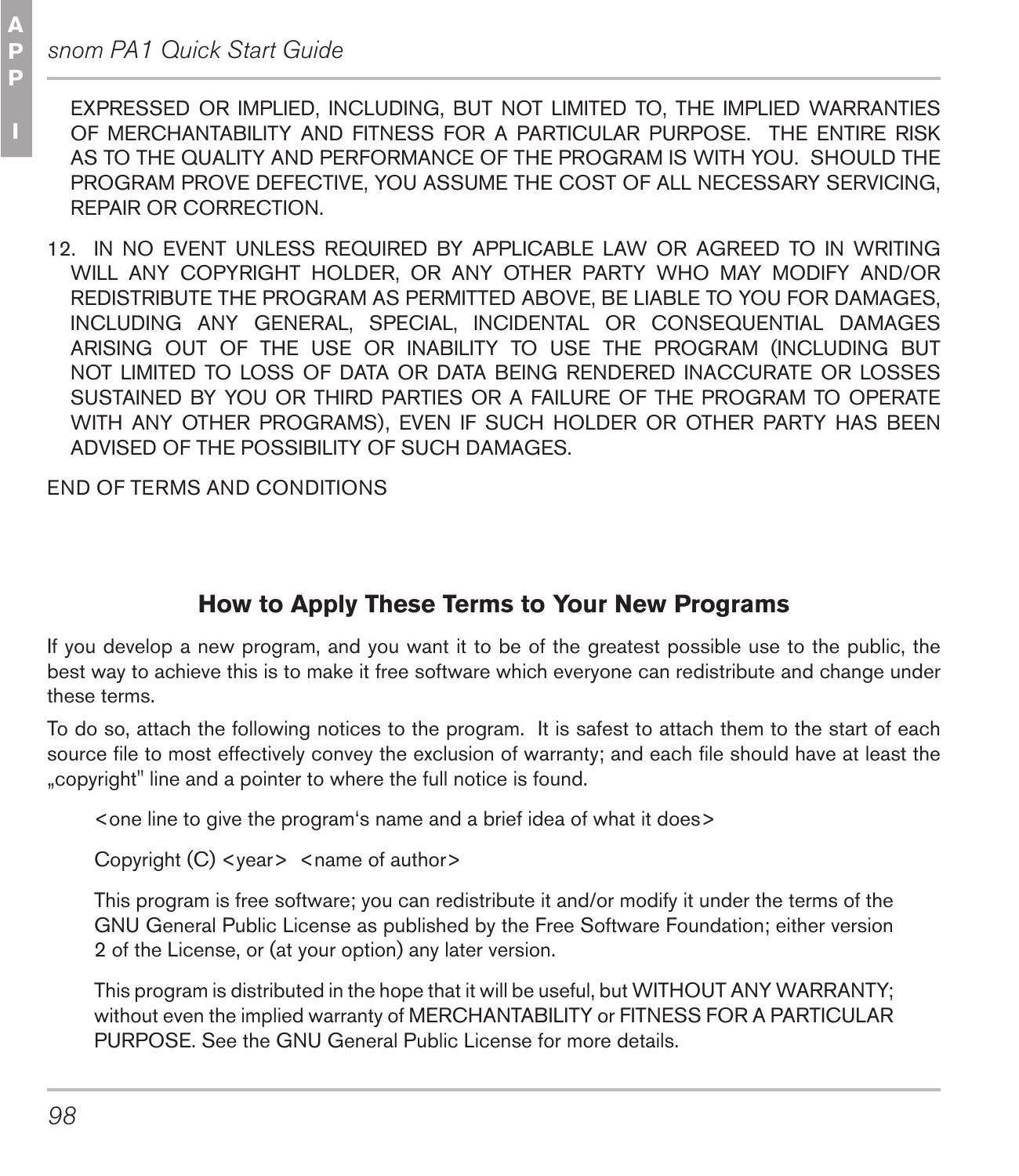You should have received a copy of the GNU General Public License along with this program; if not, write to the Free Software Foundation, Inc., 59 Temple Place, Suite 330, Boston, MA 02111-1307 USA

#### **IV.**

Den vollständigen korrespondierenden Sourcecode der Software schickt Ihnen die snom technology AG auf Nachfrage gerne auf einem üblichen Datenträger gegen Erstattung der Herstellungskosten in Höhe von EUR 5,- zu.

Der vollständige korrespondierende Sourcecode kann auch über unsere Website unter http://www. snom.com/gpl\_.html?&L=0 herunter geladen werden.

If requested by you, the complete corresponding source code of the Software can be sent by snom technology AG on a standard data storage medium against the reimbursement of the manufacturing costs of EUR 5.- per unit.

The complete corresponding source code of the Software can also be downloaded from our web site http://www.snom.com/qpl .html?&L=0.

#### **V.**

Weitere Informationen finden Sie auch unter http://www.snom.com.

For further information see http://www.snom.com.